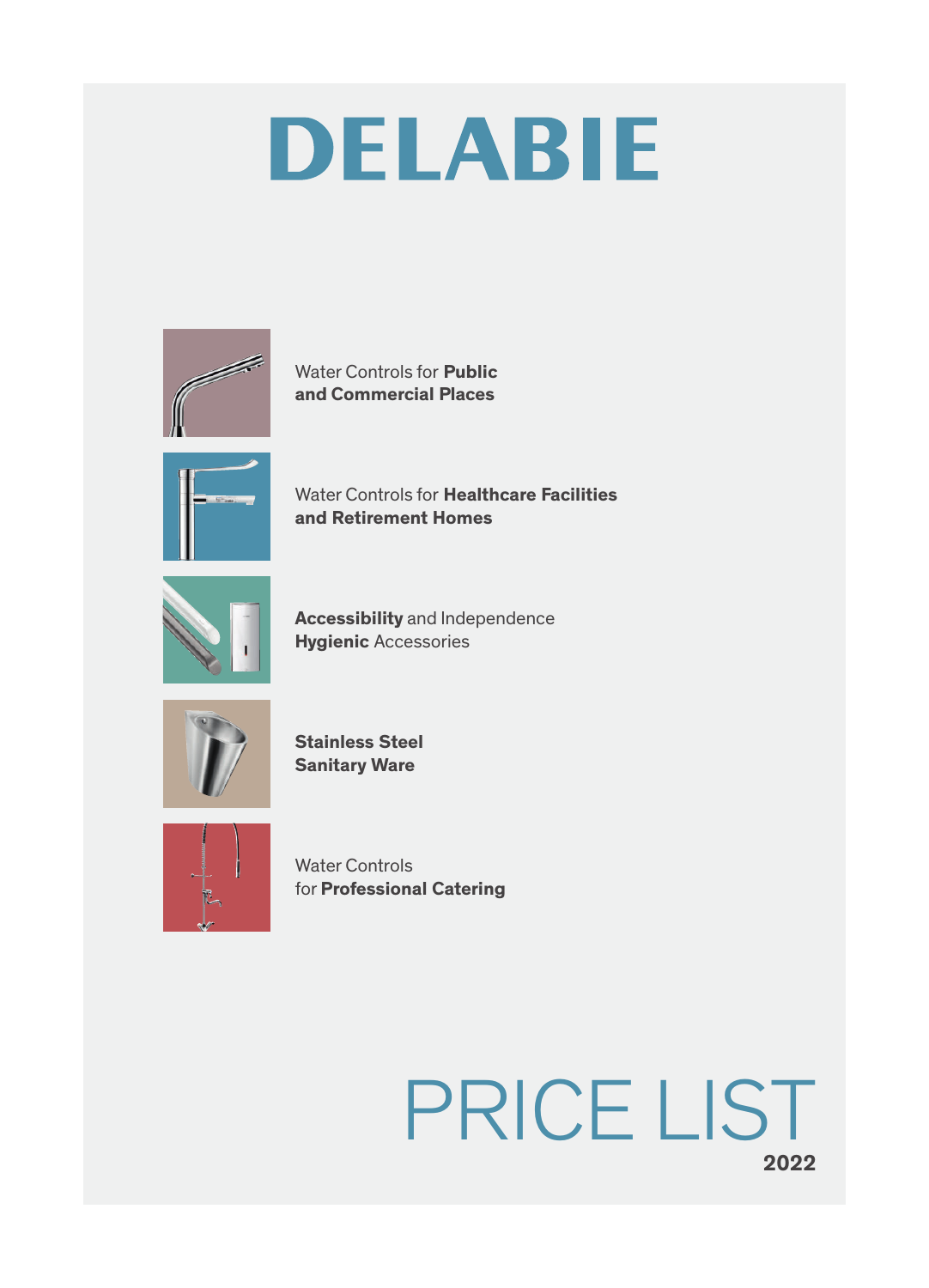

UK RECOMMENDED PRICE EXCL. VAT FROM 01/01/2022

### **CONTACTS**

#### HEAD OFFICE & PRODUCTION SITE

18, rue du Maréchal Foch 80130 Friville FRANCE

#### UK OFFICE

Henderson House Hithercroft Road Wallingford Oxon OX10 9DG

#### delabie.co.uk

Please contact our Sales Team for details of your local Sales Representative (13 Area Sales Managers cover the UK market).

#### SALES

Tel. 01491 824449 Fax 01491 825727 orders@delabie.co.uk

#### QUOTES & PROJECTS

Tel. 01491 821822 Fax 01491 825727 quotes@delabie.co.uk

#### TECHNICAL SUPPORT

Tel. 01491 821821 Fax 01491 825727 technical@delabie.co.uk



## Water Controls for Public and Commercial Places

- Electronic or time flow controls for basins, showers, urinals and WCs
- Thermostatic mixing valves
- Frame systems
- Safety controls



## Water Controls for Healthcare Facilities and Retirement Homes

- Terminal filters
- Water controls for healthcare professionals
- Water controls for patient accommodation
- Sanitary ware
- Safety controls



## Accessibility and Independence Hygienic Accessories

- DOC M packs
- Grab bars
- Shower seats
- Hygienic accessories for public and commercial places





Certification ISO 9001: 2015 quality management systems

#### **ACS**

Certificate of Sanitary Conformity. All DELABIE products conform to the CPDW\* directive modified 29/05/1997. and the French Ministry of Health circular DGS/SD7A2002 no. 571 dated 25/11/2002. \* Construction Products in Contact with Drinking Water (European Commission).



## Stainless Steel Sanitary Ware

- Washbasins Hand washbasins
- WCs Urinals
- Shower trays
- Combinations Surgical sinks Disposal sinks

## Water Controls for Professional Catering

- Pre-rinse sprays with hand spray
- Mixers for plunge sinks
- Non-contact controls
- Specialist Products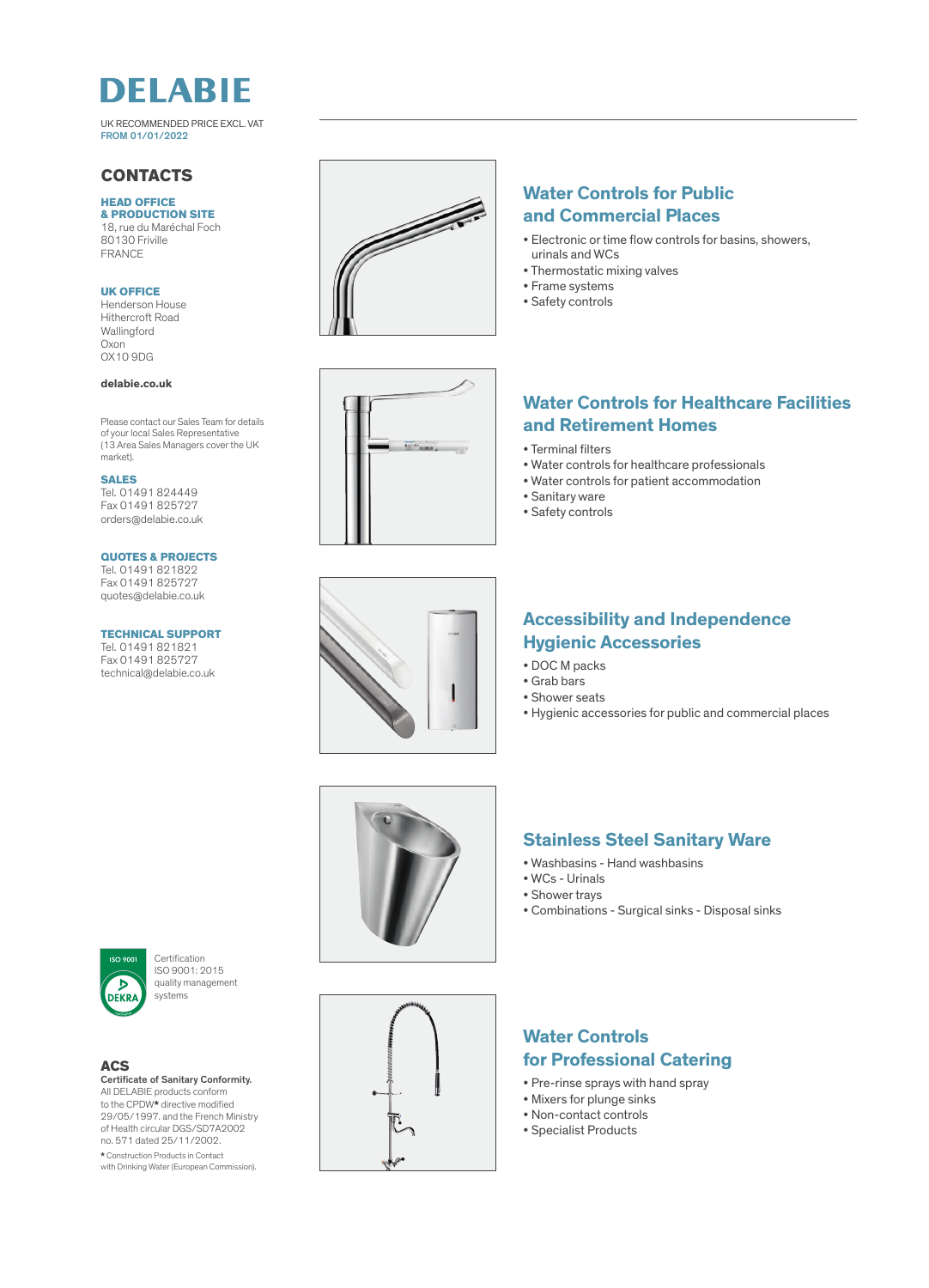| REF.      | <b>DESCRIPTION</b>                                             | $E$ **   | REF.     | <b>DESCRIPTION</b>                                               | $E***$   |
|-----------|----------------------------------------------------------------|----------|----------|------------------------------------------------------------------|----------|
| 075050    | Repair kit - Air operated valve 1/2" secureflow                | 95.75    | 120260   | CANAL trough L1400 no tap hole right waste 304 satin st steel    | 497.37   |
| 100209    | 2 × Bumper for CANAL wash trough                               | 32.71    | 120270   | TRAPEZ basin no tap hole 304 satin st. steel w/o overflow        | 360.89   |
| 100240    | Splashback L.600 H.300 304 stainless steel satin finish        | 75.58    | 120280   | CANAL trough L1800 no tap hole right waste 304 satin st steel    | 548.12   |
| 100250    | Splashback L.1200 H.300 304 stainless steel satin finish       | 122.42   | 120300   | CANAL trough L2400 no tap hole right waste 304 satin st steel    | 681.83   |
| 100260    | Splashback L.1400 H.300 304 stainless steel satin finish       | 136.25   | 120310   | CANAL trough L3000 no tap hole right waste 304 satin st steel    | 751.76   |
| 100280    | Splashback L.1800 H.300 304 stainless steel satin finish       | 169.26   | 120390   | DUPLO RP twin basin no tap hole 304 sat st steel w/o overflow    | 800.74   |
| 100300    | Splashback L.2400 H.300 304 stainless steel satin finish       | 242.48   | 120400   | PMR XS basin vert waste no tap hole 304 satin stainless steel    | 259.40   |
| 100310    | Splashback L.3000 H.300 304 stainless steel satin finish       | 275.39   | 120430   | FRAJU basin no tap hole no overflow 304 st steel satin           | 343.99   |
| 100509    | *Silicone membrane for DELTA WF (while stk then 101309)        | 46.46    | 120440   | FRAJU PMR basin no tap hole no overflow 304 st steel satin       | 394.74   |
| 100569    | Inlet socket union for squat WC Ø55                            | 41.39    | 120470   | HEMI inset basin Ø310 304 satin stainless steel w/o overflow     | 106.78   |
| 100590    | LISO urinal divider 304 stainless steel satin                  | 439.56   | 120471   | HEMI inset basin Ø310 304 bright pol st steel w/o overflow       | 150.38   |
| 100600    | LISO XL urinal divider 304 stainless steel satin               | 492.03   | 120490   | HEMI inset basin Ø385 304 satin stainless steel w/o overflow     | 128.62   |
| 100610    | TU urinal divider 304 stainless steel satin                    | 275.98   | 120490BK | HEMI inset basin Ø385 matte black st steel w/o overflow          | 205.19   |
| 100620    | AZA urinal divider 304 stainless steel satin                   | 201.07   | 120491   | HEMI inset basin Ø385 304 bright pol st steel w/o overflow       | 171.85   |
| 100620BK  | AZA urinal divider matte black stainless steel                 | 300.08   | 120550   | MINIMAL basin no tap hole 304 satin st steel w/o overflow        | 337.21   |
| 100900    | Divider for wall mtd multi urinal 304 stainless steel satin    | 142.97   | 120650   | QUADRA basin no tap hole 304 satin st steel without overflow     | 368.34   |
| 100930    | Trap cover for FRAJU washbasin                                 | 135.33   | 120650BK | QUADRA basin no tap hole matte black st steel w/o overflow       | 454.38   |
| 101309    | Silicone membrane for HYBRIMATIC and waterless urinals         | 46.46    | 120652   | QUADRA counter top basin no taphole 304 SS satin ext pol int     | 472.60   |
| 101429    | Replaced by 102419                                             |          | 120710   | REDO basin no tap hole 304 satin stainless steel w/o overflow    | 315.80   |
| 101619    | WC seat no lid S21/700 black polyethylene                      | 112.78   | 120720   | REDO-T basin no tap hole 304 satin st steel w/o overflow         | 601.49   |
| 101829    | Replaced by 102819                                             |          | 120750   | TRIPLO RP 3 basins no tap hole 304 satin st steel w/o overflow   | 1,116.54 |
| 101P      | Hat & coat hook polished stainless steel                       | 14.53    | 120800   | FACIL basin no tap hole 304 satin stainless steel w/o overflow   | 300.89   |
| 102029    | Discontinued                                                   |          | 120810   | UNITO counter top basin no tap hole no overflow 304 sat SS       | 349.08   |
| 102400    | Hinged stainless steel grid for ref 182400                     | 58.10    | 120810BK | UNITO counter top basin no tap hole no o/flow matte black SS     | 436.24   |
| 102419    | Slim WC seat with lid BCN black Duroplast                      | 56.39    | 120830   | UNITO wall mtd basin no tap hole no overflow 304 satin SS        | 349.08   |
| 102629    | Slim WC seat with lid WCeram white Duroplast                   | 56.39    | 121130   | BOB wall mtd basin right tap hole Ø35 304 st steel sat           | 354.46   |
| 102819    | Slim WC seat with lid S21 black Duroplast                      | 56.39    | 121150   | AQUEDUTO wall mtd basin centre hole Ø35 304 st steel satin       | 654.34   |
| 102839    | Slim WC seat with lid S21 grey Duroplast                       | 56.39    | 121150BK | AQUEDUTO wall mtd basin centre hole Ø35 matte black st steel     | 891.44   |
| 110100    | BCN P floor standing WC horizontal inlet 304 st steel satin    | 862.76   | 121170   | BAILA basin Ø35 ctr tap hole 304 satin st. steel w/o overflow    | 563.91   |
| 110110    | BCN S wall mtd WC horizontal inlet 304 stainless steel satin   | 733.08   | 121180   | MINI BAILA basin Ø35 ctr taphole 304 satin st st no overflow     | 423.20   |
| 110112    | Wall-hung BCN SWC pan horiz inlet 304 SS satin ext pol int     | 890.98   | 121180BK | MINI BAILA basin Ø35 ctr tap hole no o/flow matte black SS       | 572.41   |
| 110300    | S21 P floor standing WC horizontal inlet 304 st steel satin    | 896.61   | 121240   | CANAL trough L600 Ø22 tap hole right waste 304 satin st steel    | 356.27   |
| 110300BK  | S21 P floor standing WC horizontal inlet matte black st st     | 1,198.00 | 121250   | CANAL trough L1200 2 Ø22 tap holes right waste 304 satin st st   | 450.01   |
| 110310    | S21 S wall mtd WC horizontal inlet 304 stainless steel satin   | 852.55   | 121260   | CANAL trough L1400 2 Ø22 tap holes right waste 304 satin st st   | 497.37   |
| 110310BK  | S21 S wall mtd WC horizontal inlet matte black st steel        | 1,098.22 | 121270   | TRAPEZ basin Ø35 ctr tap hole 304 satin st. steel w/o overflow   | 360.89   |
| 110310PAD | S21 S wall mtd WC 304 SS satin + 2 × Black protective pads     | 957.42   | 121280   | CANAL trough L1800 3 Ø22 tap holes right waste 304 satin st st   | 548.12   |
| 110390    | MONOBLOCO S21 WC 304 stainless steel satin with cistern        | 1,231.57 | 121300   | CANAL trough L2400 4 Ø22 tap holes right waste 304 satin st st   | 681.83   |
| 110390BK  | MONOBLOCO S21 WC matte black stainless steel with cistern      | 1,665.65 | 121310   | CANAL trough L3000 5 Ø22 tap holes right waste 304 satin st st   | 751.76   |
| 110700    | 700 P floor standing WC horizontal inlet 304 st steel satin    | 1,093.97 | 121360   | LAVANDO basin Ø35 left tap hole 304 satin st steel w/o overflow  | 359.80   |
| 110710    | 700 S wall mtd WC horizontal inlet 304 stainless steel satin   | 1,048.86 | 121370   | LAVANDO basin Ø35 right tap hole 304 satin st steel w/o overflow | 359.80   |
| 110710BK  | 700 S wall mtd WC horizontal inlet matte black st steel        | 1,327.00 | 121390   | DUPLO RP twin basin Ø35 tap hole 304 sat st steel w/o overflow   | 800.74   |
| 110790    | MONOBLOCO 700 PMR WC 304 stainless steel satin with cistern    | 1,308.26 | 121430   | FRAJU basin Ø35 ctr tap hole 304 satin st. steel w/o overflow    | 343.99   |
| 111300    | S21 P floor standing WC vertical inlet 304 satin st steel      | 966.30   | 121440   | FRAJU PMR basin tap hole Ø35 no overflow 304 st steel satin      | 394.74   |
| 111700    | 700 P floor standing WC vertical inlet 304 satin st steel      | 1,147.36 | 121550   | MINIMAL basin Ø35 ctr tap hole 304 satin st steel w/o overflow   | 337.21   |
| 112518    | WCeram S wall mounted WC horizontal inlet ceramic              | 136.52   | 121710   | REDO basin Ø35 ctr tap hole 304 satin st. steel w/ooverflow      | 315.80   |
| 113610    | Squat WC SHA 700 1 spreader no siphon Ø1" 304 st steel satin   | 397.11   | 121720   | REDO-T basin Ø35 ctr tap hole 304 satin st steel w/o overflow    | 601.49   |
| 113620    | Squat WC SHA 700 1 spreader w. siphon Ø1" 304 st steel satin   | 551.95   | 121750   | TRIPLO RP 3 basins Ø35 tap hole 304 sat st steel w/o overflow    | 1,116.54 |
| 113710    | Squat WC SHA XS 1 spreader no siphon 304 st steel satin        | 309.70   | 121800   | FACIL basin Ø35 right tap hole 304 satin st steel w/o overflow   | 300.89   |
| 113720    | Squat WC SHAXS 1 spreader with siphon 304 st steel satin       | 464.56   | 121810   | UNITO counter top basin Ø35 ctr hole no overflow 304 sat SS      | 397.41   |
| 120110    | ALGUI counter top basin no tap hole 304 st steel satin         | 451.13   | 121810BK | UNITO ctr top basin Ø35 ctr hole no o/flow matte black SS        | 489.50   |
| 120110BK  | ALGUI counter top basin no tap hole matte black st steel       | 545.19   | 121830   | UNITO wall mtd basin Ø35 ctr tap hole no o/flow 304 satin SS     | 397.41   |
| 120112    | ALGUI counter top basin no tap hole 304 SS satin ext pol int   | 592.10   | 121830BK | UNITO wallmtd basin Ø35 ctr tap hole no o/flow matte blackSS     | 478.51   |
| 120130    | BOB wall mtd basin no tap hole 304 st steel satin              | 354.46   | 122240   | CANAL trough L600 no tap hole left waste 304 satin st steel      | 356.27   |
| 120150    | AQUEDUTO wall mtd basin no tap hole 304 st steel satin         | 654.34   | 122250   | CANAL trough L1200 no tap hole left waste 304 satin st steel     | 450.01   |
| 120170    | BAILA basin no tap hole 304 satin stainless steel w/o overflow | 563.91   | 122260   | CANAL trough L1400 no tap hole left waste 304 satin st steel     | 497.37   |
| 120172    | BAILA basin no tap hole 304 st steel satin exterior pol int    | 676.69   | 122280   | CANAL trough L1800 no tap hole left waste 304 satin st steel     | 548.12   |
| 120180    | MINI BAILA basin no tap hole 304 satin st steel w/o overflow   | 423.20   | 122300   | CANAL trough L2400 no tap hole left waste 304 satin st steel     | 681.83   |
| 120182    | MINI BAILA basin no tap hole 304 st steel satin ext pol int    | 537.06   | 122310   | CANAL trough L3000 no tap hole left waste 304 satin st steel     | 751.76   |
| 120240    | CANAL trough L600 no tap hole right waste 304 satin st steel   | 356.27   | 122650   | QUADRA basin Ø35 left tap hole 304 satin st steel w/o overflow   | 368.34   |
| 120250    | CANAL trough L1200 no tap hole right waste 304 satin st steel  | 450.01   | 122800   | FACIL basin Ø35 left tap hole 304 satin st steel w/o overflow    | 300.89   |
|           |                                                                |          |          |                                                                  |          |

References prefixed by \* are available while stocks last. References are listed in ascending alphanumerical order.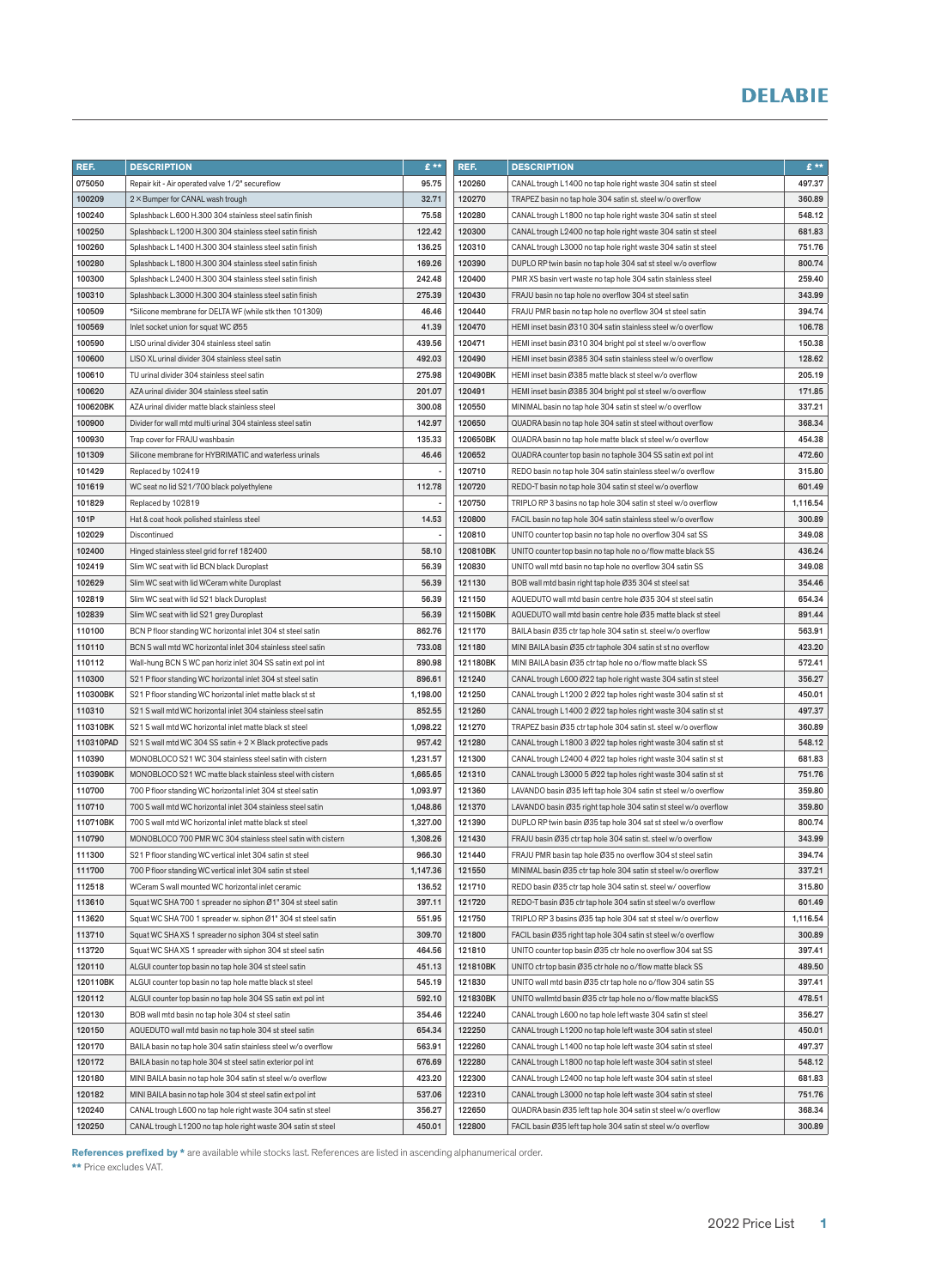| REF.   | <b>DESCRIPTION</b>                                             | £**                      | REF.     | <b>DESCRIPTION</b>                                             | $E$ **   |
|--------|----------------------------------------------------------------|--------------------------|----------|----------------------------------------------------------------|----------|
| 123240 | CANAL trough L600 Ø22 tap hole left waste 304 satin st steel   | 356.27                   | 135110   | FINO wall mtd urinal top inlet 304 stainless steel satin       | 389.21   |
| 123250 | CANAL trough L1200 2 Ø22 tap holes left waste 304 satin st st  | 450.01                   | 135710   | FINO wall mtd urinal back inlet 304 stainless steel satin      | 389.21   |
| 123260 | CANAL trough L1400 2 Ø22 tap holes left waste 304 satin st st  | 497.37                   | 135710BK | FINO wall mtd urinal back inlet matte black stainless steel    | 451.11   |
| 123280 | CANAL trough L1800 3 Ø22 tap holes left waste 304 satin st st  | 548.12                   | 1358     | ECO telescopic curtain rail Ø20 - 0.8-2.10m polished alu       | 19.17    |
| 123300 | CANAL trough L2400 4 Ø22 tap holes left waste 304 satin st st  | 681.83                   | 1367     | Angled curtain rail Ø20 - 0.9×0.9m polished stainless steel    | 78.45    |
| 123310 | CANAL trough L3000 5 Ø22 tap holes left waste 304 satin st st  | 751.76                   | 138      | Replaced by 510047P                                            |          |
| 123400 | PMR XS basin vert waste Ø35 right tap hole 304 satin st steel  | 259.40                   | 1381     | Shower curtain 0.9×2m white PVC                                | 13.78    |
| 123650 | QUADRA basin Ø35 right tap hole 304 satin st st w/o overflow   | 368.34                   | 1382     | Shower curtain 1.2×2m white PVC                                | 15.04    |
| 124170 | BAILA basin no tap hole 304 satin stainless steel w/ overflow  | 585.40                   | 1386     | Shower curtain 1.8×2m white PVC                                | 18.60    |
| 124270 | TRAPEZ basin no tap hole 304 satin stainless steel w/ overflow | 382.38                   | 1449     | Round pedal bin 3L white powder-coated                         | 36.93    |
| 124390 | Replaced by 120390                                             |                          | 150100   | 700×700 shower tray depth 60mm 304 stainless steel satin       | 225.56   |
| 124430 | FRAJU basin no tap hole 304 satin stainless steel w/ overflow  | 360.89                   | 150300   | 800×800 shower tray depth 60mm 304 stainless steel satin       | 277.24   |
| 124440 | FRAJU PMR basin no tap hole 304 satin st steel with overflow   | 416.22                   | 150500   | PMR 800×800 shower tray depth 30mm 304 stainless steel satin   | 417.28   |
| 124470 | HEMI inset basin Ø310 304 satin stainless steel with overflow  | 123.57                   | 150600   | PMR 900×900 shower tray depth 30mm 304 stainless steel satin   | 473.67   |
| 124471 | HEMI inset basin Ø310 304 bright pol st steel with overflow    | 171.85                   | 1530     | ECO grab bar Ø25 L300 white powder-coated stainless steel      | 24.00    |
| 124490 | HEMI inset basin Ø385 304 satin stainless steel with overflow  | 150.11                   | 1550     | ECO grab rail 135° Ø25 220×220 white pwd-ctd stainless steel   | 35.90    |
| 124491 | HEMI inset basin Ø385 304 bright pol st steel with overflow    | 193.34                   | 158100   | Stopcock 1/2" with vacuum breaker + 1/4 turn ceramic head      | 101.82   |
| 124550 | MINIMAL basin no tap hole 304 satin st steel with overflow     | 358.70                   | 1583     | White reinf PVC flexi hose for bed pan cleaners FF1/2" L.1m    | 25.05    |
| 124650 | QUADRA basin no tap hole 304 satin st steel with overflow      | 389.83                   | 15846    | Hygienic trigger-op hand spray for bed pans M1/2" inv. jet     | 104.16   |
| 124710 | REDO basin no tap hole 304 satin stainless steel with overflow | 337.27                   | 1585     | Wall support hook for push-button operated hand spray          | 17.35    |
| 124720 | REDO-T basin no tap hole 304 satin st steel with overflow      | 622.98                   | 160130   | BOB TC wall mtd basin no tap hole 304 st steel satin finish    | 407.63   |
| 124750 | Replaced by 120750                                             | $\overline{\phantom{a}}$ | 160250   | PMR XS TC wall mtd basin no tap hole 304 st steel satin finish | 362.15   |
| 124800 | FACIL basin no tap hole 304 satin stainless steel w/ overflow  | 322.38                   | 160300   | Combi KOMPACT basin WC wall mtd right 304 st steel satin       | 2,470.44 |
| 125170 | BAILA basin Ø35 ctr tap hole 304 satin st. steel with overflow | 585.40                   | 160310   | S21 STC wall mtd WC horizontal inlet 304 st steel satin        | 852.55   |
| 125270 | TRAPEZ basin Ø35 ctr tap hole 304 satin st. steel w/ overflow  | 382.38                   | 160330   | COMMISSARIAT SD antivandal rec washbasin st steel satin        | 494.97   |
| 125390 | Replaced by 121390                                             |                          | 160340   | TEK TC wall mtd basin with integrated tap 304 st steel satin   | 849.96   |
| 125430 | FRAJU basin Ø35 ctr tap hole 304 satin st steel w/ overflow    | 360.89                   | 160360   | DUO STC R wall mtd basin no tap hole 304 st steel satin        | 469.58   |
| 125440 | FRAJU PMR basin Ø35 tap hole 304 satin st steel with overflow  | 416.22                   | 160370   | DUO STC L wall mtd basin no tap hole 304 st steel satin        | 469.58   |
| 125550 | MINIMAL basin Ø35 ctr tap hole 304 satin st steel w/ overflow  | 358.70                   | 160400   | Combi KOMPACT basin WC wall mtd left 304 st steel satin        | 2,470.44 |
| 125710 | REDO basin Ø35 ctr tap hole 304 satin st steel w/ overflow     | 337.27                   | 160500   | Combi KOMPACT basin WC wall mtd centre 304 st steel satin      | 2,470.44 |
| 125720 | REDO-T basin Ø35 ctr tap hole 304 satin st steel w/ overflow   | 622.98                   | 160550   | WC S21 PTC free standing inline supply 304 st steel satin      | 896.61   |
| 125750 | Replaced by 121750                                             |                          | 160600   | Combi KOMPACT basin WC floor std right 304 st steel satin      | 2,470.44 |
| 126650 | QUADRA basin Ø35 left tap hole 304 satin st steel w/ overflow  | 389.83                   | 160700   | Combi KOMPACT basin WC floor std left 304 st steel satin       | 2,470.44 |
| 126800 | FACIL basin Ø35 left tap hole 304 satin st steel w/ overflow   | 322.38                   | 160710   | 700 STC wall mounted WC horizontal inlet 304 st steel satin    | 1,101.47 |
| 127650 | QUADRA basin Ø35 right tap hole 304 satin st steel w/ overflow | 389.83                   | 160770   | DELTA TC wall mtd urinal back inlet 304 st steel satin         | 614.67   |
| 127800 | FACIL basin Ø35 right tap hole 304 satin st steel w/ overflow  | 322.38                   | 160800   | Combi KOMPACT basin WC floor std centre 304 st steel satin     | 2,470.44 |
| 130100 | L wall mtd multi urinal L1200 top inlet 304 st steel satin     | 692.91                   | 161340   | TEK wall mtd basin with integrated tap 304 st steel satin      | 879.68   |
| 130110 | L wall mtd multi urinal L1800 top inlet 304 st steel satin     | 927.80                   | 161360   | TEK HW/CW wall mtd basin with integ. tap 304 st steel satin    | 1,240.58 |
| 130120 | L wall mtd multi urinal L 2400 top inlet 304 st steel satin    | 1,115.70                 | 161440   | TEK wall mtd basin + integ electronic tap 304 st steel satin   | 1,212.40 |
| 1301W  | Robe hook x 1 hook stainless steel and metal white pwd-ctd     | 17.05                    | 161600   | KOMPACT HW/CW Combi basin WC free stding right 304 st st sat   | 2,631.54 |
| 130200 | L recessed urinal L600 back inlet 304 st steel sat             | 744.35                   | 161700   | KOMPACT HW/CW Combi basin WC free stding left 304 st st sat    | 2,631.54 |
| 130210 | L recessed multi urinal L1200 back inlet 304 st steel satin    | 1,032.96                 | 161800   | KOMPACT HW/CW Combi basin WC free std centre 304 st st sat     | 2,631.54 |
| 130220 | L recessed multi urinal L1800 back inlet 304 st steel satin    | 1,388.82                 | 162300   | Combi KOMPACT with cistern WC wall mtd right 304 sat st st     | 2,470.44 |
| 1302W  | Robe hook x 2 hooks stainless steel and metal white pwd-ctd    | 31.14                    | 162400   | Combi KOMPACT with cistern WC wall mtd left 304 sat st steel   | 2,470.44 |
| 130300 | LP free standing urinal L600 back inlet 304 st steel satin     | 789.47                   | 162500   | Combi KOMPACT with cistern WC wall mtd ctr 304 sat st steel    | 2,470.44 |
| 130310 | LP free standing urinal L 1200 rear inlet 304 st steel satin   | 1,128.08                 | 162600   | Combi KOMPACT cistern WC floor std right 304 sat st steel      | 2,470.44 |
| 130320 | LP free standing urinal L 1800 rear inlet 304 st steel satin   | 1,409.75                 | 162700   | Combi KOMPACT cistern WC floor std left 304 sat st steel       | 2,470.44 |
| 1303W  | Robe hook x 3 hooks stainless steel and metal white pwd-ctd    | 48.17                    | 162800   | Combi KOMPACT cistern WC floor std centre 304 sat st steel     | 2,470.44 |
| 1306T1 | Tubular swivel spout Ø22 H140 L150                             | 93.33                    | 164130   | BOB HD wall mtd basin no tap hole 304 satin stainless steel    | 407.63   |
| 1306T2 | Tubular swivel spout Ø22 H260 L200                             | 108.06                   | 164770   | DELTA HD wall mtd urinal back inlet 304 st steel satin         | 614.67   |
| 1306T3 | Tubular swivel spout Ø22 H260 L300                             | 117.53                   | 1660     | Toilet paper dispenser 2 rolls polished 304 stainless steel    | 137.78   |
| 1316   | Swivel column with retractable spray, H200 L220mm              | 168.51                   | 1660S    | Toilet paper disp. 2 rolls 304 stainless steel satin finish    | 137.78   |
| 132306 | MINERALCAST PMR wall mounted basin L.785 Ø35 centre hole       | 594.53                   | 1661     | Toilet paper disp. 2 rolls white pwd-ctd 304 stainless steel   | 137.78   |
| 133788 | EASY-D ceramic urinal pack with TEMPOSOFT 2 inline valve       | 266.47                   | 166300   | Combi KOMPACT TC basin WC wall mtd right 304 st steel satin    | 2,470.44 |
| 133888 | EASY-D ceramic urinal pack with TEMPOSOFT 2 angled valve       | 242.07                   | 166400   | Combi KOMPACT TC basin WC wall mtd left 304 st steel satin     | 2,470.44 |
| 134118 | DELTACERAM wall mtd urinal top inlet ceramic                   | 168.47                   | 166500   | Combi KOMPACT TC basin WC wall mtd centre 304 st steel satin   | 2,470.44 |
| 134170 | DELTA wall mtd urinal top inlet 304 stainless steel satin      | 534.47                   | 166600   | Combi KOMPACT TC basin WC floor std right 304 st steel satin   | 2,470.44 |
| 134710 | DELTA urinal top inlet vertical waste 304 st steel satin       | 534.47                   | 166700   | Combi KOMPACT TC basin WC floor std left 304 st steel satin    | 2,470.44 |
| 134718 | DELTACERAM wall mtd urinal back inlet ceramic                  | 187.37                   | 166800   | Combi KOMPACT TC basin WC floor std centre 304 st steel sat    | 2,470.44 |
| 134770 | DELTA wall mtd urinal back inlet 304 stainless steel satin     | 534.47                   | 180100   | ILHA free standing water fountain H915 304 st steel satin      | 628.46   |
| 134772 | DELTA urinal rear inlet 304 st steel satin exterior pol int    | 641.39                   | 180110   | ILHA JR free std water fountain H800 304 st steel satin        | 594.12   |
| 135010 | FINO WF wall mounted water free urinal 304 st steel satin      | 412.72                   | 180130   | Hospital plaster sink wall mounted 304 stainless steel satin   | 1,260.66 |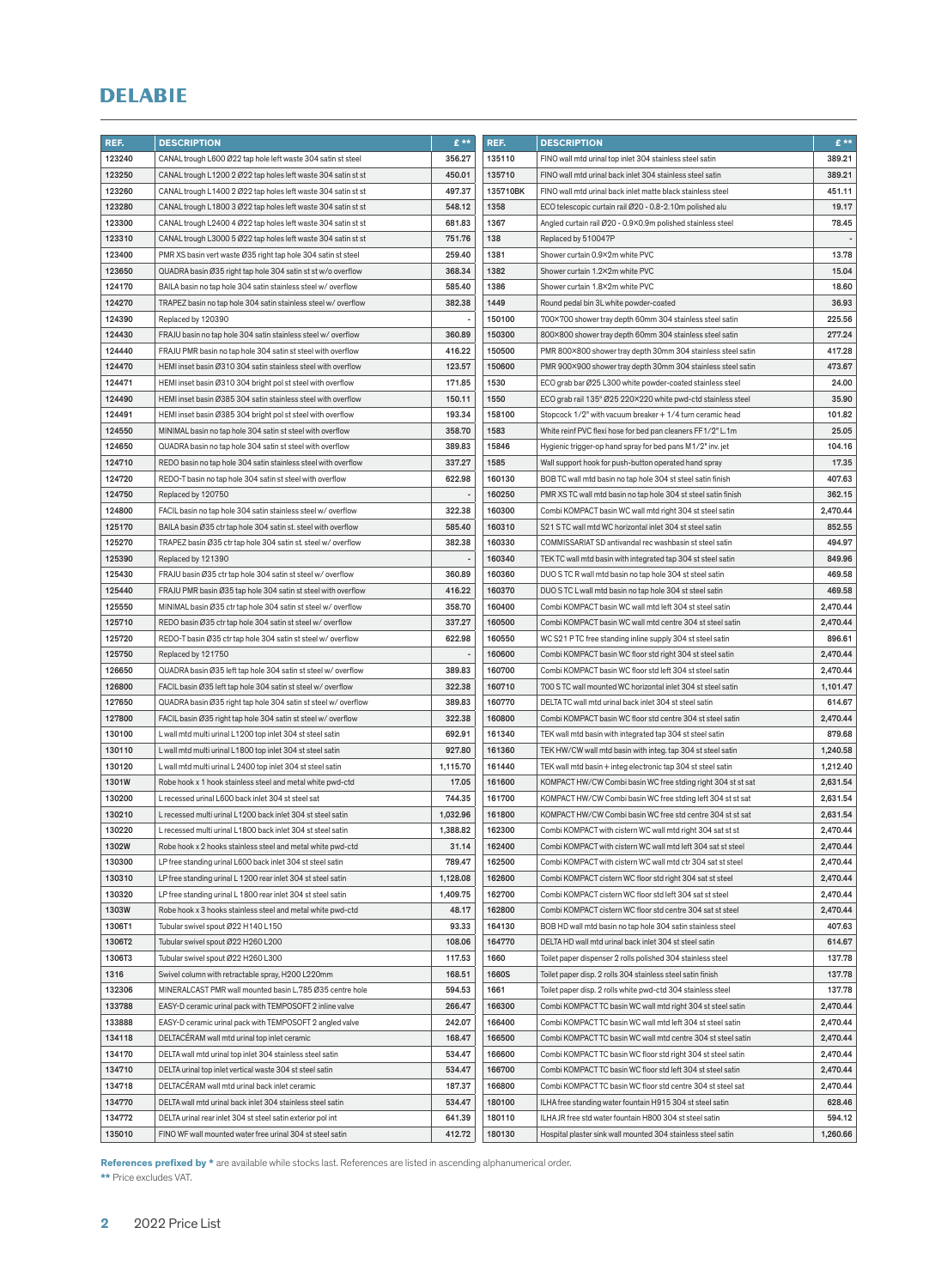| REF.                   | <b>DESCRIPTION</b>                                                     | $E***$           | REF.          | <b>DESCRIPTION</b>                                            | $E$ **           |
|------------------------|------------------------------------------------------------------------|------------------|---------------|---------------------------------------------------------------|------------------|
| 180140                 | Floor standing combi basin sink 304 stainless steel satin              | 899.10           | 20164T4       | Electronic mix 230V high swivel spout H305 L250, lever L100   | 550.40           |
| 180150                 | Floor standing cleaners sink 304 stainless steel satin                 | 633.24           | 20250         | BIOFIL 2M sterile tap filter, shower flow                     | 73.38            |
| 180170                 | Wall mounted cleaners sink 304 stainless steel satin                   | 355.27           | 20251         | BIOFIL 2M sterile tap filter, straight flow                   | 73.38            |
| 1801T2                 | Wall mtd basin mixer + 1 BIOCLIP disposable spout, panel fix           | 98.59            | 20261         | BIOFIL 2M sterile screw-in shower filter                      | 82.33            |
| 180300                 | SXL hand wash free standing right hole Ø22 304 st steel sat            | 658.11           | 20350         | BIOFIL 3M sterile tap filter, shower flow                     | 88.88            |
| 180330                 | GENOU wall mtd hand wash right tap hole Ø22 304 st steel sat           | 439.85           | 20351         | BIOFIL 3M sterile tap filter, straight flow                   | 88.88            |
| 1804T2                 | Wall mtd basin mixer + 2 BIOCLIP st. steel spouts, panel fix           | 173.64           | 20361         | BIOFIL 3M sterile screw-in shower filter                      | 91.87            |
| 180800                 | SD wall mounted water fountain 304 stainless steel satin               | 318.06           | 204001        | Deck mounted fixed spout M1/2" L150 H170 Ø16 FS 3lpm          | 66.94            |
| 180820                 | SD water fountain with swan neck tap 304 st steel satin                | 383.86           | 20450         | BIOFIL 4M sterile tap filter, shower flow                     | 97.83            |
| 181000                 | Surgical scrub trough high upstand L.700 304 st steel satin            | 1,263.13         | 20451         | BIOFIL 4M sterile tap filter, straight flow                   | 97.83            |
| 181020                 | Surgical scrub trough low upstand L.700 304 st steel satin             | 1,150.36         | 20461         | BIOFIL 4M sterile screw-in shower filter                      | 100.82           |
| 181100                 | Surgical scrub trough L700 1 tap hole Ø22 304 st steel satin           | 1,263.13         | 20464T1       | Elect battery mix, high swivel spout H165 L160, lever L100    | 572.05           |
| 181200                 | Surgical scrub L.700 2 tap holes Ø22 c-c 150 304 st st satin           | 1,263.13         | 20464T4       | Elect battery mix, high swivel spout H305 L250, lever L100    | 596.27           |
| 181310                 | SXS hand washbasin w/o tap 304 satin st steel                          | 244.98           | 20801T2       | Wall mtd elect tap with BIOCLIP disposable spout, panel fix   | 361.42           |
| 181320                 | SXS hand washbasin w/o tap with upstand 304 satin st steel             | 290.76           | 20804T2       | Wall mtd elect tap with 2 BIOCLIP st steel spouts panel fix   | 439.44           |
| 182000                 | Surgical scrub trough high upstand L.1400 304 st steel satin           | 1,556.37         | 20804T215     | Wall mtd elect tap 2 BIOCLIP st steel spouts 15mm panel fix   | 462.38           |
| 182020                 | Surgical scrub trough low upstand L.1400 304 st steel satin            | 1,504.50         | 20870T1       | Elect mixer H160 w. swivel spout + 2 BIOCLIP st steel spouts  | 585.15           |
| 182060                 | XL P floor std disposal sink horiz inlet 304 st steel satin            | 1,206.29         | 20870T3       | Elect mixer H300 w. swivel spout + 2 BIOCLIP st steel spouts  | 613.84           |
| 182070                 | XL P floor std disposal sink vert inlet 304 st steel satin             | 1,206.29         | 20871T1       | Elect mixer H160 w. swivel spout + BIOCLIP disposable spout   | 504.84           |
| 182100                 | Surgical scrub L.1400 2 tap holes Ø22 304 st steel satin               | 1,556.37         | 20871T3       | Elect mixer H300 w. swivel spout + BIOCLIP disposable spout   | 533.52           |
| 182160                 | XL S wall mtd disposal sink horiz inlet 304 st steel satin             | 1,213.79         | 22.5P         | 5 × Scale proof aerator F22/100                               | 30.68            |
| 182200                 | Surgical scrub L.1400 4 tap holes Ø22 c-c150 304 st st satin           | 1,556.37         | 2210          | Mechanical sink mixer swivel spout H145 L215mm sculpt lever   | 157.89           |
| 182310                 | SXS hand washbasin mechanical complete 304 satin st steel              | 456.75           | 2210L         | Mechanical sink mixer swivel spout H145 L215mm Hygiene lever  | 173.64           |
| 182320                 | SXS hand washbasin mechanical complete with upstand 304 satin st steel | 502.54           | 2211          | Mech sink mixer swivel spout/ret. spray H105mm, solid lever   | 264.62           |
| 182400                 | Wall mtd sink with splashback 304 pol satin stainless steel            | 304.52           | 2211CP        | Counterweight for mixers with retracting hand spray           | 11.18            |
| 183000                 | Surgical scrub trough high upstand L.2100 304 st steel satin           | 1,646.61         | 2211EP        | EP sink mixer swivel spout/ret. spray H105mm, solid lever     | 302.42           |
| 183020                 | Surgical scrub trough low upstand L.2100 304 st steel satin            | 1,578.92         | 2211L         | Mech sink mixer swivel spout/ret spray H105mm Hygiene lever   | 270.92           |
| 183100                 | Surgical scrub L.2100 3 tap holes Ø22 304 st steel satin               | 1,646.61         | 2211LEP       | EP sink mixer swivel spout/ret. spray H105mm, Hygiene lever   | 308.72           |
| 183200                 | Surgical scrub L.2100 6 tap holes Ø22 c-c150 304 st st satin           | 1,646.61         | 2220          | Mechanical basin mixer H60mm, pop-up waste, sculptured lever  | 119.32           |
| 184310                 | SXS hand washbasin electronic complete 304 satin st steel              | 748.65           | 2220L         | Mechanical basin mixer H60mm, pop-up waste, Hygiene lever     | 131.94           |
| 18431015               | WRAS SXS hand washbasin elect. complete 304 st steel                   | 828.78           | 2221          | Mech. basin mixer H60mm, no pop-up waste, sculptured lever    | 115.88           |
| 184320                 | SXS hand washbasin electronic complete with upstand 304 satin st steel | 793.30           | 2221L         | Mechanical basin mixer H60mm, no pop-up waste, Hygiene lever  | 127.35           |
| 18432015               | WRAS SXS hand washbasin elect. complete with upstand 304 st steel      | 873.43           | 222428        | Key for removing aerators F22×100 M24×100 M28×100             | 6.48             |
| 185000                 | HYGIENE surgical scrub high upstand L.700 304 st steel satin           | 1,537.37         | 222429        | Key for flow straightener removal, aerator, biosafe M16.5/100 | 3.85             |
| 185020                 | HYGIENE surgical scrub low upstand L.700 304 st steel satin            | 1,428.63         | 2239          | Mechanical shower mixer, sculptured lever, offset SC unions   | 151.61           |
| 18502015               | HYGIENE surgical scrub low upstand L.800 304 st steel satin            | 1,528.18         | 2239EP        | EP shower mixer, sculptured lever, offset SC unions           | 210.15           |
| 185100                 | HYGIENE surgical scrub L700 1 taphole Ø22 304 st steel satin           | 1,537.37         | 2239EPHYG     | Auto-drain shower kit w. mechanical mixer 2239EP, SC unions   | 262.20           |
| 185200                 | HYGIENE surg scrub L700 2 tapholes Ø22 c-c150 304 st st sat            | 1,537.37         | 2239EPKIT     | Shower riser kit with mechanical mixer 2239EP, SC unions      | 299.44           |
| 186000                 | HYGIENE surgical scrub high upstand L.1400 304 st st satin             | 1,901.39         | 2239EPS       | EP shower mixer, sculptured lever, offset standard unions     | 175.40           |
| 186020                 | HYGIENE surgical scrub low upstand L.1400 304 st steel satin           | 1,749.14         | 2239EPSHYG    | Auto-drain shower kit mech mixer 2239EPS, offset std unions   | 227.42           |
| 18602015               | HYGIENE surgical scrub low upstand L.1600 304 st steel satin           | 1,866.52         | 2239EPSKIT    | Shower riser kit with mech mixer 2239EPS, offset std unions   | 264.68           |
| 186100                 | HYGIENE surgical scrub L1400 2 tap holes Ø22 304 st st satin           | 1,901.39         | 2239S         | Mechanical shower mixer, sculptured lever, offset std unions  | 116.32           |
| 186200                 | HYGIENE surg. scrub L.1400 4 tap holes Ø22 c-c150 304 st st            | 1,901.39         | 2252S         | Wall mtd mech shower bath mixer sculpt lever, offset std      | 195.28           |
| 187000                 | HYGIENE surgical scrub high upstand L2100 304 st steel satin           | 2,316.93         | 23015         | *Water hammer absorber, F1/2" H90 (while stock then 23020)    | 26.22            |
| 187020                 | HYGIENE surgical scrub low upstand L.2100 304 st steel satin           | 2,128.05         | 23020         | Water hammer absorber, F3/4" H92                              | 30.97            |
| 18702015               | HYGIENE surgical scrub low upstand L.2400 304 st steel satin           | 2,306.36         | 23026         | Water hammer absorber, F1" H98                                | 65.58            |
| 187100                 | HYGIENE surgical scrub L2100 3 tap holes Ø22 304 st st satin           | 2,316.93         | 23033         | Water hammer absorber, F1 1/4" H103                           | 117.28           |
| 187200                 | HYGIENE surg. scrub L.2100 6 tap holes Ø22 c-c150 304 st st            | 2,316.93         | 2359          | Straight curtain rail polished st steel Ø20 - 1m cut-to-size  | 48.72            |
| 188000                 | Satin finish 304 st st hygiene hand washbasin w/ high upstand          | 660.58           | 2390          | Sleeve connector for 2 tubes Ø20                              | 9.35             |
| 200000                 | Pre-mixer COMPACT MF1/2" for basin non return valves                   | 73.99            | 2392          | 2 × Fixing plates for tube Ø20                                | 28.46            |
| 20002                  | 2 × BIOCLIP stainless steel spouts L129mm Ø28                          | 92.08            | 2393          | Angled connector for tube Ø20                                 | 22.43            |
| 20003                  | 2 × BIOCLIP stainless steel spouts L77mm Ø28                           | 86.72            | 2396          | Polished stainless steel tube Ø20 L600                        | 13.51            |
| 20015                  | 15 × BIOCLIP disposable spouts L125mm Ø22                              | 84.88            | 2397          | Polished stainless steel tube Ø20 L700                        | 15.24            |
| 20040                  | BIOFIL 2M sterile filter spout L. 138mm Ø22mm                          | 82.90            | 2398          | Polished stainless steel tube Ø20 L800                        | 17.09            |
| 20040.10P              | *10 × BIOFIL sterile filter spout (while stock then 20040)             | 828.98           | 2399          | Polished stainless steel tube Ø20 L900                        | 18.84            |
| 20050A.10P             | *10 × BIOFIL sterile cart filter rain (whl stock then 20250)           | 801.34           | 24.5P         | 5 × Scale proof aerator M24/100                               | 30.68            |
| 20050P.10P             | *10 × BIOFIL sterile cart filter rain (whl stock then 20250)           | 801.34           | 2400          | Polished stainless steel tube Ø20 L1000                       | 20.64            |
| 20051A.10P             | *10 × BIOFIL sterile cart filt laminar (whl stk then 20251)            | 801.34           | 2436P         | *Wall mtd seq mix swyl spout inline SC (while stk then 2640P) | 350.30           |
| 20051P.10P             | *10 × BIOFIL sterile cart filt laminar (whl stk then 20251)            | 801.34<br>904.75 | 2437<br>2437P | Wall-mtd sequential mech mixer, fixed spout L.200, SC unions  | 360.02<br>364.86 |
| 20060.10P<br>20061.10P | *10 × BIOFIL sterile shower head (while stock then 20261)              | 904.75           | 2437S         | *Wall-mtd seq mech mix fix spt inline SC(while stk thn 2640P) | 327.75           |
|                        | *10 × BIOFIL sterile thread shower head (whl stk then 20261)           |                  |               | Wall-mtd sequential mech mixer, fixed spout L.200 offset std  |                  |
| 20164T1                | Electronic mix 230V high swivel spout H165 L160, lever L100            | 504.84           | 2443          | Recessed mechanical shower mixer behind wall plate Ø116       | 124.75           |

References prefixed by \* are available while stocks last. References are listed in ascending alphanumerical order.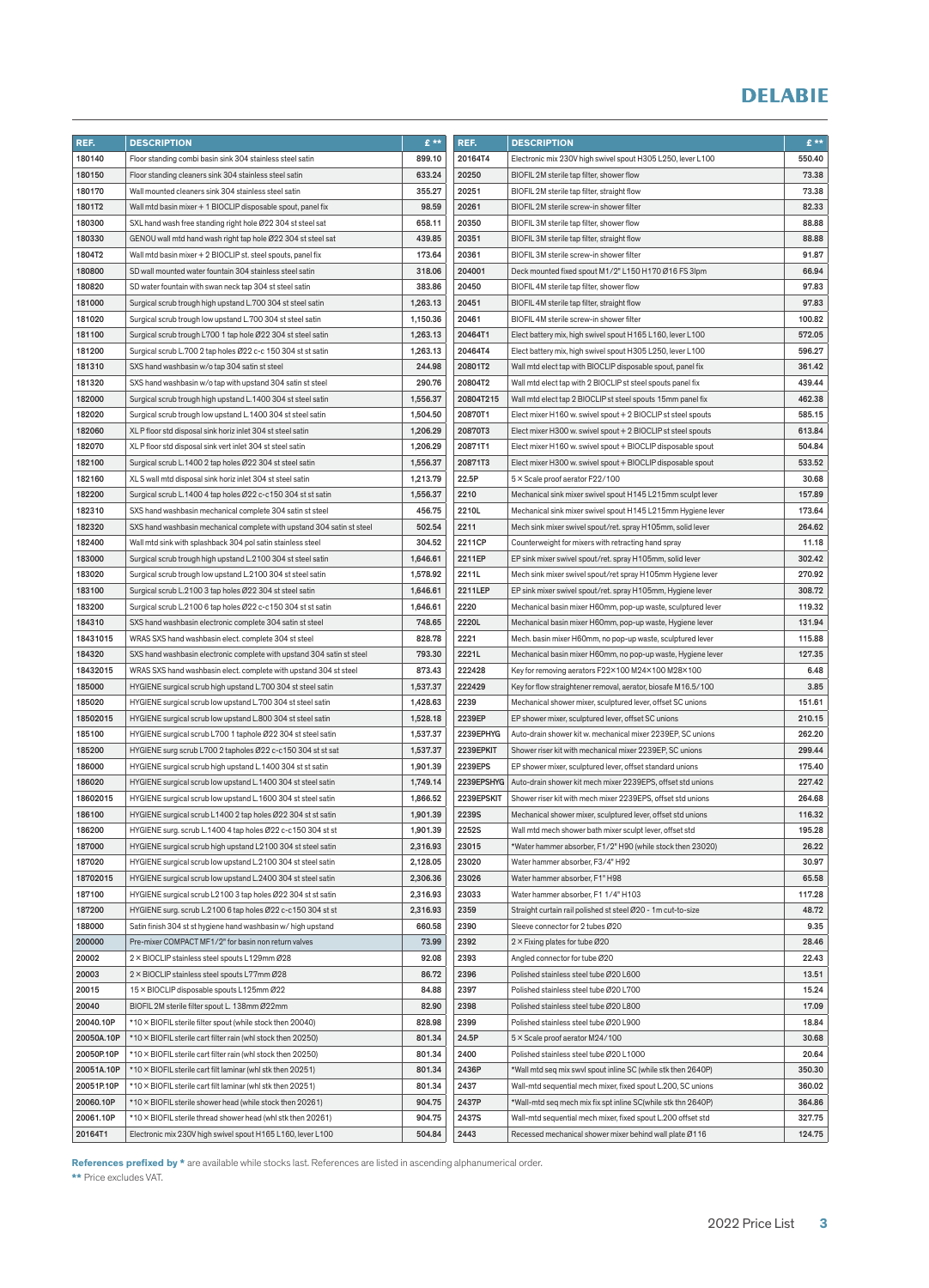| REF.           | <b>DESCRIPTION</b>                                             | $f$ ** | REF.               | <b>DESCRIPTION</b>                                            | $E$ ** |
|----------------|----------------------------------------------------------------|--------|--------------------|---------------------------------------------------------------|--------|
| 2445LEPUK      | *EP mixer c-c 150, fix spout Hyg lever (while stk then 2640P)  | 353.43 | 2564T5             | Mech basin mixer high swivel spout H.205 L.170 Hygiene lever  | 220.41 |
| 2446LEPUK      | EP sink mixer c-c 150, fixed spout L150, Hyg L., inline S/C    | 336.22 | 2564T5EP           | EP basin mixer high swivel spout H.205 L.170, Hygiene lever   | 255.36 |
| 2447LEPUK      | EP sink mixer c-c 200, fixed spout L150, Hyg L., inline S/C    | 375.23 | 2565T1             | Mechanical basin mixer high fixed spout H165 L140, Hyg lever  | 189.33 |
| <b>2447LUK</b> | Mech sink mixer c-c 200, fixed spout L150, Hyg L., in-L S/C    | 317.32 | 2565T1EP           | EP basin mixer high fixed spout H.165 L.140 Hygiene lever     | 224.84 |
| 25061T1        | Basin mixer with swivel spout H.195mm L1.50mm, no waste        | 211.40 | 2565T3             | Mech basin mixer high fixed spout H.305 L.140, Hygiene lever  | 219.64 |
| 2506SRV        | Mixer 2506 sub-assembly without waste                          | 236.37 | 2565T3EP           | EP basin mixer high fixed spout H.305 L.140 Hygiene lever     | 254.59 |
| 2506T1         | Basin mixer with swivel spout H.195mm L.150mm, with waste      | 248.83 | 2565T5             | Mechanical basin mixer high fixed spout H205 L170 Hyg lever   | 198.07 |
| 2506T2         | Sink mixer with swivel spout H220 L200mm, no waste             | 216.33 | 2565T5EP           | EP basin mixer high fixed spout H.205 L.170, Hygiene lever    | 232.99 |
| 2506T3         | Mixer with swivelling spout H.315 L.300mm, no waste            | 230.53 | <b>256FIX</b>      | Fixing plate + threaded rods L. 130mm for mixers              | 12.12  |
| 2510           | Mechanical sink mixer swivel spout H155 L230mm sculpt lever    | 183.57 | 256P               | Fixing plate for mixers                                       | 9.67   |
| 2510L          | Mechanical sink mixer swivel spout H155 L230mm Hygiene lever   | 195.05 | 2591               | Bed pan cleaner stop cock + trigger hand spray with FS        | 204.94 |
| 2510T          | Mechanical sink mixer swivel spout H155 L230mm solid lever     | 183.57 | 2592               | Bed pan cleaner stop cock + inverted trigger hand spray       | 213.45 |
| 2519           | Wall mtd mech mixer swiv spout L200, sculpt lever, SC unions   | 244.93 | 2597               | Mechanical mixer swivel spout H215 L200mm retractable spray   | 383.70 |
| 2519L          | Wall mtd mech mixer swivel spout L200 Hygiene lever, SC unions | 256.86 | 2599               | Mech sink mixer retractable hand spray H200, sculpt lever     | 280.41 |
| 2519LS         | Wall mtd mech mixer swiv spout L200 Hygiene lever offset std   | 205.90 | 2599EP             | EP sink mixer retractable hand spray H.200, sculptured lever  | 316.21 |
| 2519S          | Wall mtd mech mixer swiv spt L200mm sculpt lever offset std    | 193.77 | 260020             | Recessed diverter valve                                       | 312.45 |
| 2520           | Mechanical basin mixer H.85mm L.135mm + waste, sculpt lever    | 167.51 | 260021             | Exposed diverter valve                                        | 57.36  |
| 2520EP         | EP basin mixer H.85mm L.135mm + waste, sculptured lever        | 205.37 | 2621               | BIOSAFE mechanical basin mixer H95 no waste, solid lever      | 155.18 |
| 2520L          | Mechanical basin mixer H.85mm L.135mm + waste, Hygiene lever   | 180.13 | 26216              | BIOSAFE mech basin mixer H95mm no waste, solid lever, copper  | 232.68 |
| 2520LEP        | EP basin mixer H.85mm L.135mm + waste, Hygiene lever           | 216.85 | 26216EP            | BIOSAFE EP basin mixer H95mm no waste, solid lever, copper    | 262.51 |
| 2520T          | Mechanical basin mixer H.85mm L.135mm + waste, solid lever     | 167.51 | 26216MINI          | BIOSAFE mech basin mixer H.50 no waste, solid lever, copper   | 214.78 |
| 2520TEP        | EP basin mixer H.85mm L.135mm + waste, solid lever             | 205.37 | <b>26216MINIEP</b> | BIOSAFE EP basin mixer H50mm no waste, solid lever, copper    | 248.20 |
| 2521           | Mechanical basin mixer H.85mm L.135mm no waste, sculpt lever   | 145.71 | 2621EP             | BIOSAFE EP basin mixer H95 no waste, solid lever              | 192.42 |
| 2521EP         | EP basin mixer H.85mm L.135mm no waste, sculptured lever       | 183.57 | 2621MINI           | BIOSAFE mech basin mixer H50mm no waste, solid lever          | 139.87 |
| 2521L          | Mechanical basin mixer H85mm L135mm, no waste, Hygiene lever   | 157.18 | 2621MINIEP         | BIOSAFE EP basin mixer H50mm no waste, solid lever            | 177.11 |
| 2521LEP        | EP basin mixer H85mm L135mm, no waste, Hygiene lever           | 195.05 | 2634V              | FF1' nickel-plated brass valve for wall mtd recessed shower   | 27.72  |
| 2521T          | Mechanical basin mixer H85mm L135mm, no waste, solid lever     | 145.71 | 2640P              | Wall-mtd mech mixer fixed/swivel spout L.120 inline STP/CHK   | 294.87 |
| 2521TEP        | EP basin mixer H85mm L135mm, no waste, solid lever             | 183.57 | 2640S              | Wall-mtd seq basin mix fixed/swivel spout L.120 offset std    | 291.74 |
| 2522           | Mech. basin mix. with swivel spout H100mm L170mm, sculpt lever | 163.51 | 2641               | Wall-mtd seq basin mixer fixed/swivel spout L200 offset SC    | 332.46 |
| 2522L          | Mech. basin mix. with swivel spout H100mm L170mm, Hyg. lever   | 175.63 | 2641S              | Wall-mtd seq basin mixer fixed/swivel spout L200 offset std   | 297.71 |
| 2522T          | Mech. basin mix. with swivel spout H100mm L170mm, solid lever  | 163.51 | 2664T1             | Sequential mechanical mixer swivel spout H160 L160 Hyg lever  | 246.68 |
| 2526T2         | Catering mixer flexible has no retainer H. 325mm max           | 322.18 | 2664T2             | Sequential mechanical mixer swivel spout H160 L250 Hyg lever  | 258.15 |
| 2539           | Mechanical shower mixer, sculptured lever, offset SC unions    | 175.65 | 2664T3             | Sequential mechanical mixer swivel spout H300 L160 Hyg lever  | 269.63 |
| 2539EP         | EP shower mixer, sculptured lever, offset SC unions            | 235.87 | 2664T4             | Sequential mechanical mixer swivel spout H300 L250 Hyg lever  | 277.66 |
| 2539EPHYG      | Auto drain shower kit with mixer 2539EP, SC unions             | 296.12 | 2664T5             | Sequential mechanical mixer swivel spout H200 L200 Hyg lever  | 253.56 |
| 2539EPKIT      | Shower riser kit with mechanical mixer 2539EP, SC unions       | 333.92 | 2665T1             | Sequential mechanical mixer fixed spout H160 L160 Hyg lever   | 223.73 |
| 2539EPS        | EP shower mixer, sculptured lever, offset standard unions      | 201.10 | 2665T3             | Sequential mechanical mixer fixed spout H300 L160 Hyg lever   | 246.68 |
| 2539EPSHYG     | Auto-drain shower kit with mixer 2539EPS, std unions           | 268.40 | 2665T5             | Sequential mechanical mixer fixed spout H200 L200 Hyg lever   | 231.76 |
| 2539EPSKIT     | Shower riser kit with mechanical mixer 2539EPS, std unions     | 306.20 | 2720L              | Mechanical basin mixer H.95mm L.120mm + waste, Hygiene lever  | 217.72 |
| 2539HYG        | Auto drain shower kit with mechanical mixer 2539, SC unions    | 273.57 | 2720LEP            | EP basin mixer H.95mm L.120mm + waste, Hygiene lever          | 264.39 |
| 2539KIT        | Shower riser kit with mechanical mixer 2539, SC unions         | 311.37 | 2720T              | Mechanical basin mixer H.95mm L.120mm + waste, solid lever    | 214.16 |
| 2539S          | Mechanical shower mixer, sculptured lever, offset std unions   | 140.37 | 2720TEP            | EP basin mixer H.95mm L.120mm + waste, solid lever            | 248.83 |
| 2539SHYG       | Auto-drain shower kit with mech mixer 2539S offset std unions  | 238.27 | 2721L              | Mechanical basin mixer H95mm L120mm, no waste, Hygiene lever  | 202.20 |
| 2539SKIT       | Shower riser kit with mech mixer 2539S offset std unions       | 276.07 | 2721LCO            | Mech basin mixer H95 L120, no waste, Hygiene lever, copper    | 246.68 |
| 2541           | Waterproof recessed shower mixer, kit 2/2 (+254BOX)            | 217.16 | 2721LEP            | EP basin mixer H.95mm L.120mm, no waste, Hygiene lever        | 248.83 |
| 2541EP         | Waterproof recessed EP shower mixer, kit 2/2 (+254BOX)         | 252.96 | 2721LEPCO          | EP basin mixer H95mm L120mm, no waste, Hygiene lever, copper  | 281.10 |
| 2542           | Mech mixer w. remote control, sculpt lever for retr. spray     | 127.90 | 2721T              | Mechanical basin mixer H95mm L120mm, no waste, solid lever    | 193.25 |
| 2542EP         | EP mixer w. remote ctrl, sculpt lever for retracting spray     | 165.70 | 2721TEP            | EP basin mixer H95mm L120mm, no waste, solid lever            | 233.31 |
| 2543           | *Recessed waterproof shower mixer (while stock then 2541)      | 229.32 | 2739               | Securitouch mechanical shower mixer, sculptured lever, SC     | 231.62 |
| 254BOX         | Waterproof recessed housing for mech shower no elbow kit 1/2   | 256.55 | 2739EP             | SECURITHERM EP shower mixer, sculptured lever, SC unions      | 286.36 |
| 254CBOX        | Waterproof recessed housing for mech shower w elbow kit 1/2    | 286.38 | 2739EPHYG          | Auto drain shower kit w. Securitouch mixer 2739EP, SC unions  | 349.67 |
| 2551           | Waterproof rec shower mixer with elbow kit 2/2 (+254CBOX)      | 250.58 | 2739EPKIT          | Shower riser kit with Securitouch mixer 2739EP, SC unions     | 386.91 |
| 2551EP         | Waterproof rec EP shower mixer with elbow kit 2/2 (+254CBOX)   | 286.38 | 2739EPS            | SECURITHERM EP shower mixer, sculptured lever, offset std     | 251.60 |
| 2561D          | Dispenser and bin for hygienic bags polished stainless steel   | 264.06 | 2739EPSHYG         | Auto-drain shower kit w. Securitouch mixer 2739EPS offset std | 314.92 |
| 2564T1         | Mech basin mixer high swivel spout H.165 L.140 Hygiene lever   | 212.26 | 2739EPSKIT         | Shower riser kit with Securitouch mixer 2739EPS, offset std   | 352.15 |
| 2564T1EP       | EP basin mixer high swivel spout H.165 L.140, Hygiene lever    | 246.97 | 2739HYG            | Auto drain shower kit w. Securitouch mixer 2739, SC unions    | 294.99 |
| 2564T2         | Mech basin mixer high swivel spout H.165 L.220 Hygiene lever   | 223.19 | 2739KIT            | Shower riser kit with Securitouch mixer 2739, SC unions       | 332.23 |
| 2564T2EP       | EP basin mixer high swivel spout H.165 L.220, Hygiene lever    | 258.05 | 2739S              | Securitouch mechanical shower mixer, sculptured lever, std    | 196.84 |
| 2564T3         | Mech basin mixer high swivel spout H.305 L.140 Hygiene lever   | 235.31 | 2739SHYG           | Auto drain shower kit w. Securitouch mixer 2739S, offset std  | 260.24 |
| 2564T3EP       | EP basin mixer with high swivel spout H.305 L.140 Hyg lever    | 270.27 | 2739SKIT           | Shower riser kit with Securitouch mixer 2739S, offset std     | 297.56 |
| 2564T4         | Mech basin mixer high swivel spout H.305 L.220 Hygiene lever   | 244.11 | 2739T              | Securitouch mechanical shower mixer, solid lever, SC unions   | 231.62 |
| 2564T4EP       | EP basin mixer with high swivel spout H.305 L.220, Hyg lever   | 278.99 | 2739TEP            | SECURITHERM EP shower mixer, solid lever, SC unions           | 286.36 |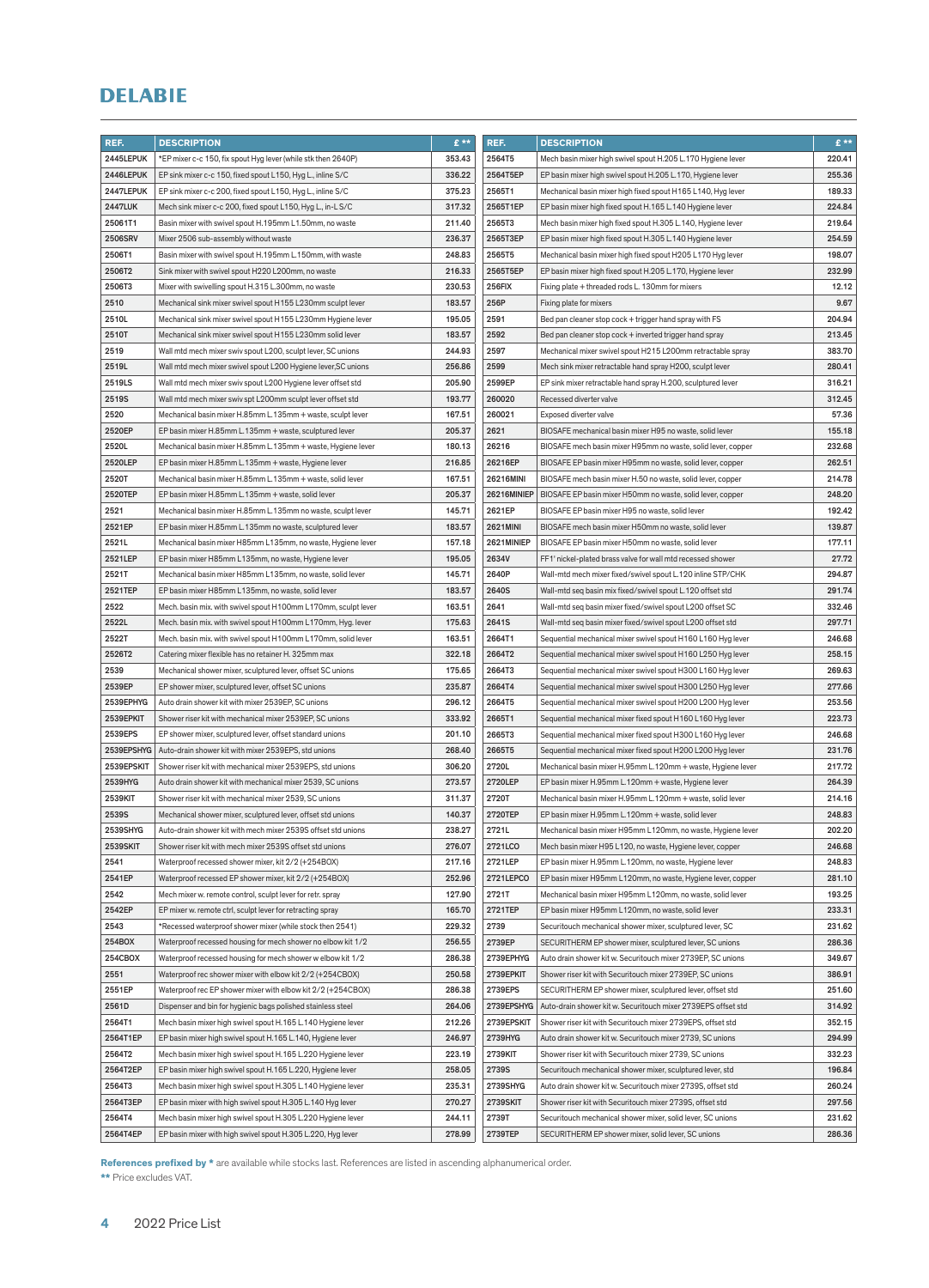| REF.       | <b>DESCRIPTION</b>                                           | £**    | REF.      | <b>DESCRIPTION</b>                                              | $E^{\star\star}$ |
|------------|--------------------------------------------------------------|--------|-----------|-----------------------------------------------------------------|------------------|
| 2739TEPS   | SECURITHERM EP shower mixer, solid lever, standard unions    | 251.60 | 311TR1    | Swan neck fountain tap for Rilsan tube 4×6                      | 103.26           |
| 2739TS     | Securitouch mechanical shower mixer, solid lever, std unions | 196.84 | 312QU1    | Bubbler tap chromed M3/8" for fountain                          | 76.42            |
| 28.2P      | 2 × Scale proof aerator M28/100                              | 24.30  | 312TR1    | *Bubbler tap for Rilsan tube (stock then 312QU1)                | 91.91            |
| 2820L      | BIOCLIP mechanical basin mixer H95 L120 waste Hygiene lever  | 327.02 | 318200    | *Bubbler/spout for partitions L200 (while stock)                | 77.35            |
| 2820LEP    | BIOCLIP EP basin mixer H95mm L120mm, waste, Hygiene lever    | 363.33 | 319T61    | Push button for fountain taps for Rilsan tube 4×6               | 79.98            |
| 2820T      | BIOCLIP mech basin mixer H95mm L120mm waste, solid lever     | 314.90 | 3361      | Hypereco WC brush set wall or floor mounted                     | 13.12            |
| 2820TEP    | BIOCLIP EP basin mixer H95mm L120mm, waste, solid lever      | 351.24 | 3362      | Toilet brush Nylon (for brush set 3361)                         | 6.94             |
| 2821L      | BIOCLIP mechanical basin mix H95 L120 no waste Hygiene lever | 308.85 | 3364      | Eco ceiling support L800 for rail Ø16 st steel + brass          | 23.42            |
| 2821LCO    | BIOCLIP mech basin mix H95 L120, no waste, Hyg lever, copper | 308.85 | 3365      | Eco ceiling support L800 for rail Ø20 st steel + brass          | 23.86            |
| 2821LEP    | BIOCLIP EP basin mix H95mm L120mm no waste, Hygiene lever    | 345.19 | 3372      | Ceiling support L1000 for rail Ø16 polished stainless steel     | 43.32            |
| 2821LEPCO  | BIOCLIP EP basin mix H95 L120, no waste, Hyg lever, copper   | 345.19 | 3450      | Rectangular bathroom mirror 420×600 6mm thick                   | 53.08            |
| 2821T      | BIOCLIP mech basin mixer H95mm L120mm no waste solid lever   | 296.73 | 3451      | Rectangular bathroom mirror 360×480 6mm thick                   | 41.34            |
| 2821TEP    | BIOCLIP EP basin mixer H95mm L120mm, no waste, solid lever   | 333.07 | 3452      | Unbreakable bathroom mirror 10×385×485 mirror pol st steel      | 157.98           |
| 2870T1     | Mech mixer BIOCLIP swivel spout H180 L185 +2 st steel spouts | 286.84 | 3453      | Unbreakable bathroom mirror 1×400×600 polished st steel         | 156.29           |
| 2870T1EP   | EP mixer BIOCLIP swivel spout H180 L185 +2 st steel spouts   | 315.52 | 3454      | Rectangular bathroom mirror 500×750 6mm thick                   | 69.73            |
| 2870T3     | Mech mixer BIOCLIP swivel spout H320 L185 +2 st steel spouts | 309.78 | 3458      | Unbreakable bathroom mirror 10×485×585 mirror pol st steel      | 205.86           |
| 2870T3EP   | EP mixer BIOCLIP swivel spout H320 L185 + 2 st steel spouts  | 344.21 | 3459      | Unbreakable bathroom mirror 10×595×980 mirror pol st steel      | 359.08           |
| 2871T1     | Mech mixer BIOCLIP swivel spout H.180 L.180 + 1 disp spout   | 248.97 | 350504S   | Basic grab bar Ø32 L400 stainless steel satin finish            | 46.05            |
| 2871T1EP   | EP mixer BIOCLIP swivel spout H180 L180 + 1 disposable spout | 283.39 | 350504W   | Basic grab bar Ø32 L400 white powder-coated                     | 42.11            |
| 2871T3     | Mech mixer BIOCLIP swyl spout H320 L180 + 1 disposable spout | 279.95 | 350505S   | Basic grab bar Ø32 L500 stainless steel satin finish            | 50.20            |
| 2871T3EP   | EP mixer w. BIOCLIP swivel spout H.320 + 1 disposable spout  | 312.08 | 350505W   | Basic grab bar Ø32 L500 white powder-coated                     | 45.01            |
| 2900       | Toilet paper dispenser 200m white lacquered steel            | 67.05  | 350506S   | Basic grab bar Ø32 L600 stainless steel satin finish            | 55.64            |
| 2901       | Toilet paper dispenser 200m polished 304 stainless steel     | 101.91 | 350506W   | Basic grab bar Ø32 L600 white powder-coated                     | 51.64            |
| 2902       | Toilet paper dispenser 200m 304 stainless steel satin finish | 101.91 | 35050S    | Basic grab bar Ø32 L300 stainless steel satin finish            | 41.40            |
| 2909       | Hypereco toilet paper dispenser 400m white ABS               | 46.31  | 35050W    | Basic grab bar Ø32 L300 white powder-coated                     | 35.19            |
| 2910       | Toilet paper dispenser 400m white lacquered steel            | 84.90  | 35082S    | Basic grab bar 135° Ø32 400×400 3 fix points st steel satin     | 74.24            |
| 2911       | Toilet paper dispenser 400m polished 304 stainless steel     | 149.53 | 35082W    | Basic grab bar 135° Ø32 400×400 3 fix points white pwd-ctd      | 71.77            |
| 2912       | Toilet paper dispenser 400m 304 stainless steel satin finish | 149.53 | 35164S    | Basic drop-down rail Ø32 L850 stainless steel satin finish      | 181.99           |
| 292015.2P  | 2 × Moulded wall plate Ø60×21×5 for tap M1/2"                | 9.07   | 35440W    | Basic T-shaped shower handrail Ø32 1150×500 white pwd-ctd       | 146.05           |
| 292020     | 2 × Moulded wall plate Ø55×27×2 for tap M3/4"                | 5.15   | 35481W    | Shower bar + upright Basic Ø32 white powder coated              | 214.11           |
| 2920L      | Mechanical basin mixer H.100 L.110 with waste, Hygiene lever | 219.14 | 355       | Straight curtain rail polished st steel Ø16 - 1m cut-to-size    | 30.47            |
| 2920LEP    | EP basin mixer H.100mm L.110mm with waste, Hygiene lever     | 253.56 | 356       | Straight curtain rail polished st steel Ø16 - 2m cut-to-size    | 50.74            |
| 2920T      | Mech basin mixer H.100 L.110, with pop-up waste, solid lever | 211.11 | 3565      | Toilet roll holder white powder-coated 304 stainless steel      | 31.36            |
| 2920TEP    | EP basin mixer H.100 L.110, with pop-up waste, solid lever   | 245.53 | 3569      | Wall mounted soap basket angled model polished st steel         | 35.27            |
| 2921L      | Mech basin mixer H.100 L.110, no pop-up waste, Hygiene lever | 204.23 | 358       | ECO telescopic curtain rail Ø20 - 0.76-1.26m polished alu       | 15.94            |
| 2921LEP    | EP basin mixer H.100 L.110, no pop-up waste, Hygiene lever   | 240.94 | 359       | Extending curtain rail Ø20 polished stainless steel             | 59.14            |
| 2921T      | Mech basin mixer H.100 L.110, no pop-up waste, solid lever   | 195.05 | 360       | *Angled curtain rail Ø16 0.7×0.7m pol stst (whl stk then 361)   | 53.12            |
| 2921TEP    | EP basin mixer H.100mm L.110mm, no pop-up waste, solid lever | 229.47 | 361       | Angled curtain rail Ø16 - 0.8×0.8m polished stainless steel     | 51.53            |
| 30040      | BIOFIL 2M non-sterile filter spout L. 138mm Ø22mm            | 81.67  | 362       | Adj angled curtain rail 0.7-0.9m polished stainless steel       | 86.30            |
| 30040.10P  | *10 × BIOFIL filter spout (while stock then 30040)           | 816.73 | 366015.2P | 2 × DELABIE water free "LONG LIFE" valve head 1/2"              | 29.35            |
| 30050A.10P | *10 × BIOFIL cartridge filter rain (while stock then 30250)  | 639.77 | 370000    | BINOPTIC 2 rec basin tap satin 230/12V L110 kit 2/2 (+370SBOX)  | 429.01           |
| 30050P.10P | *10 × BIOFIL cartridge filter rain (while stock then 30250)  | 639.77 | 370006    | BINOPTIC 2 rec basin tap satin 6V batt L110 kit 2/2 (+370PBOX)  | 372.53           |
| 30051A.10P | *10 × BIOFIL cart filter laminar (while stock then 30251)    | 639.77 | 370010    | BINOPTIC 2 rec basin tap pol SS 230/12V L110 kit2/2 (+370SBOX)  | 443.19           |
| 30051P.10P | *10 × BIOFIL cart filter laminar (while stock then 30251)    | 639.77 | 370016    | BINOPTIC 2 rec basin tap pol SS 6V batt L110 kit2/2 (+370PBOX)  | 386.78           |
| 30060.10P  | *10 × BIOFIL shower head (while stock then 30261)            | 714.58 | 370100    | BINOPTIC 2 rec basin tap satin 230/12V L190 kit 2/2 (+370SBOX)  | 431.26           |
| 30061.10P  | *10 × BIOFIL threaded shower head (while stock then 30261)   | 714.58 | 370106    | BINOPTIC 2 rec basin tap satin 6V batt L190 kit 2/2 (+370PBOX)  | 374.77           |
| 301        | Robe hook x 1 hook polished stainless steel and chrome       | 17.54  | 370110    | BINOPTIC 2 rec basin tap pol SS 230/12V L190 kit2/2 (+370SBOX)  | 445.44           |
| 302        | Robe hook x 2 hooks polished stainless steel and chrome      | 32.18  | 370116    | BINOPTIC 2 rec basin tap pol SS 6V batt L190 kit 2/2 (+370PBOX) | 389.04           |
| 30250      | BIOFIL 2M non-sterile tap filter, shower flow                | 65.98  | 370BCIPP  | Short spout plate pol. st. st. - batteries for rec. BINOPTIC 2  | 267.85           |
| 30251      | BIOFIL 2M non-sterile tap filter, straight flow              | 65.98  | 370BCIPS  | Short spout plate pol. st. st. - mains for recessed BINOPTIC 2  | 302.80           |
| 30261      | BIOFIL 2M non-sterile screw-in shower filter                 | 72.20  | 370BCISP  | Short spout plate satin st. st. - batteries for rec BINOPTIC 2  | 278.55           |
| 30350      | BIOFIL 3M non-sterile tap filter, shower flow                | 85.32  | 370BCISS  | Short spout plate satin st. st. - mains for rec. BINOPTIC 2     | 291.13           |
| 30351      | BIOFIL 3M non-sterile tap filter, straight flow              | 85.32  | 370BLIPP  | Long spout plate pol. st. st. - batteries for rec. BINOPTIC 2   | 290.68           |
| 30361      | BIOFIL 3M non-sterile screw-in shower filter                 | 86.51  | 370BLIPS  | Long spout plate pol. st. st. - mains for rec. BINOPTIC 2       | 314.90           |
| 303D       | Robe hook x 3 hooks polished stainless steel and chrome      | 49.43  | 370BLISP  | Long spout plate satin st. st. - batteries for rec. BINOPTIC 2  | 290.68           |
| 30450      | BIOFIL 4M non-sterile tap filter, shower flow                | 94.27  | 370BLISS  | Long spout plate satin st. st. - mains for rec. BINOPTIC 2      | 314.90           |
| 30451      | BIOFIL 4M non-sterile tap filter, straight flow              | 94.27  | 370PBOX   | Waterproof rec housing for BINOPTIC 2 basin 6V battery kit 1/2  | 140.27           |
| 30461      | BIOFIL 4M non-sterile screw-in shower filter                 | 95.46  | 370SBOX   | Waterproof rec housing for BINOPTIC 2 basin 230/12V kit 1/2     | 156.64           |
| 304FC      | Replaced by 60438.10P                                        |        | 371100    | 100 tokens Ø24 5-10 min delay                                   | 211.65           |
| 309000     | Replaced by 776000                                           |        | 374001    | Hypereco liquid soap dispenser 0.9L white ABS                   | 63.98            |
| 310000     | SIPHURINOIR vertical siphon +comp seal Ø50/32 H115 chr brass | 94.81  | 378015    | BINOPTIC basin tap M3/8" mains 230/12V + trans                  | 348.42           |
| 311QU1     | Swan neck fountain tap M3/8"                                 | 104.41 | 37801515  | BINOPTIC basin tap Ø15 for comp. fitting 230/12V + trans        | 370.24           |

References prefixed by \* are available while stocks last. References are listed in ascending alphanumerical order.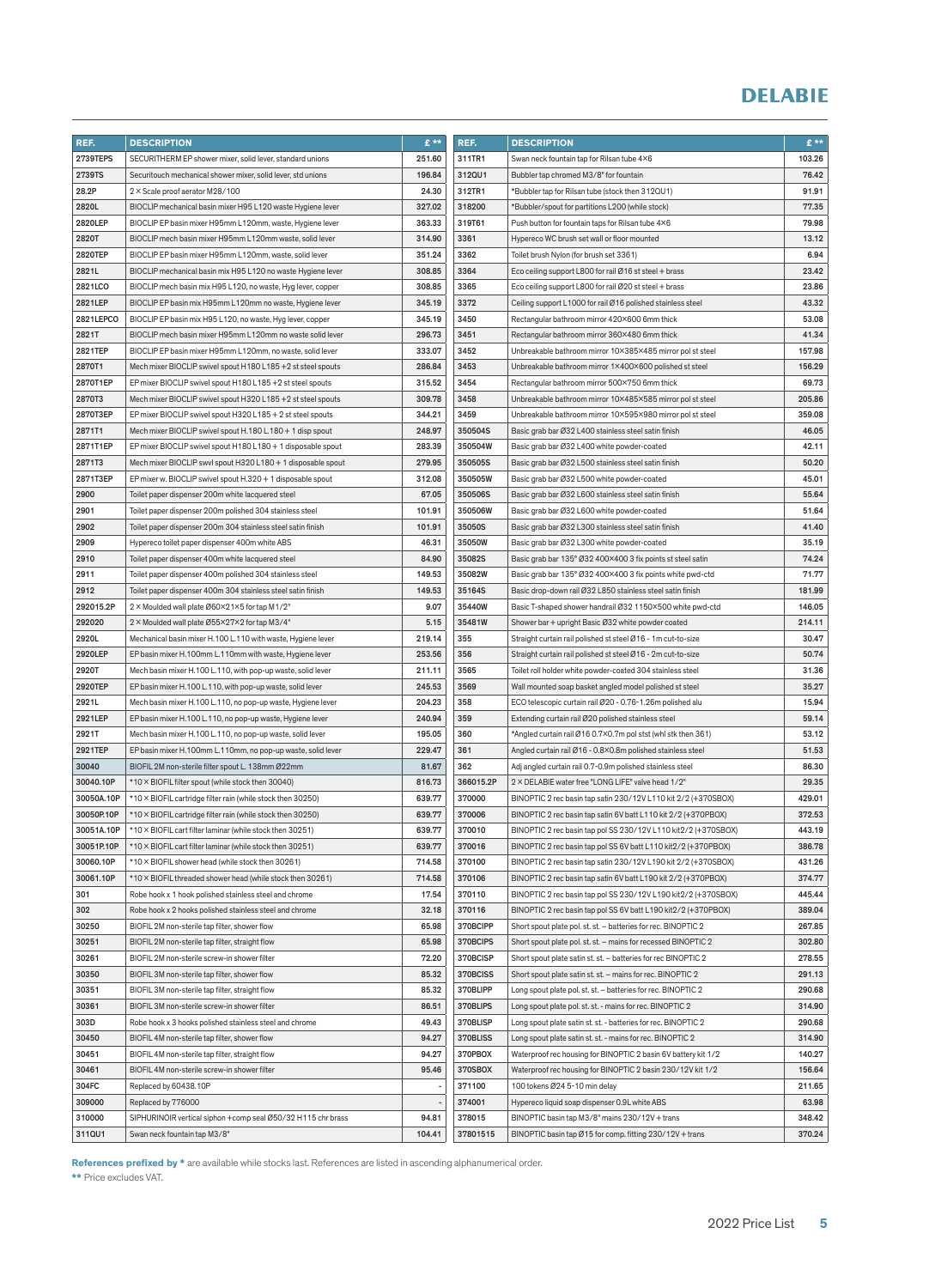| REF.                | <b>DESCRIPTION</b>                                                                                                          | $E$ **           | REF.             | <b>DESCRIPTION</b>                                                                                                       | $E$ **                   |
|---------------------|-----------------------------------------------------------------------------------------------------------------------------|------------------|------------------|--------------------------------------------------------------------------------------------------------------------------|--------------------------|
| 378015LD            | BINOPTIC basin tap M3/8" mains 230/12V 1.4 lpm                                                                              | 351.82           | 4051C            | WC brush set wall mounted with lid metallised anth. st steel                                                             | 92.24                    |
| 378035              | BINOPTIC basins M3/8" matte black mains 230/12V                                                                             | 414.22           | 4051EW           | WC brush set wall mounted with lid white pwd-ctd st steel                                                                | 92.24                    |
| 378MCH              | BINOPTIC MIX basin mixer M3/8" mains 230/12V + trans                                                                        | 456.23           | 4051FIX          | Wall bracket for toilet brush set type 4051                                                                              | 9.67                     |
| 378MCH15            | BINOPTIC MIX basin mixer Ø15 for CF mains 230/12V + trans                                                                   | 491.53           | 4051L            | WC brush without handle                                                                                                  | 5.59                     |
| 378MCHB             | BINOPTIC MIX basins M3/8" matte black mixer mains 230/12V                                                                   | 523.65           | 4051MLC          | WC brush assembly with lid metallised antracite st. steel                                                                | 40.10                    |
| 378MCHLD            | BINOPTIC MIX basin mix M3/8" mains 230/12V 1.4 lpm                                                                          | 459.61           | 4051MLMW         | WC brush assembly with lid matte white powder-coated st. steel                                                           | 40.10                    |
| 379                 | Non slip shower mat white rubber                                                                                            | 24.75            | 4051MLP          | WC brush assembly with lid polished stainless steel                                                                      | 42.28                    |
| 379D13              | BINOPTIC c-wall 190 basin tap M3/8"spout L135 mains + trans                                                                 | 357.62           | 4051MLS          | WC brush assembly with lid stainless steel satin                                                                         | 39.30                    |
| 379D1315            | BINOPTIC c-w 190 basin tap Ø15 for CF spout L135 mains +trans                                                               | 379.42           | 4051MLW          | WC brush assembly with lid white epoxy st steel                                                                          | 40.10                    |
| 379D13LD            | BINOPTIC bsin M3/8" tap Xwall 190mm spout L135mm mains 1.4 lpm                                                              | 360.89           | 4051MW           | WC brush set wall mtd with lid matte white pwd-ctd st steel                                                              | 92.24                    |
| 379DER              | BINOPTIC c-wall 190 basin tap M3/8"spout L205 mains + trans                                                                 | 357.62           | 4051N            | WC brush wall mounted with ergonomic handle white Nylon                                                                  | 71.52                    |
| 379DER15            | BINOPTIC c-w 190 basin tap Ø15 for CF spout L205 mains +trans                                                               | 378.79           | 4051P            | WC brush set wall mounted with lid polished stainless steel                                                              | 92.25                    |
| 379DERLD            | BINOPTIC bsin M3/8" tap Xwall 190mm spout L205mm mains 1.4 lpm                                                              | 360.89           | 4051S            | WC brush set wall mounted with lid stainless steel satin                                                                 | 92.25                    |
| 379ECM              | BINOPTIC MIX recessed/plate basin mix M3/8" mains + trans                                                                   | 698.05           | 406000           | Transformer 230/12V without box, suitable for DIN rail                                                                   | 89.43                    |
| 379ECML             | BINOPTIC MIX rec basin mix M3/8" mains + trans, long lever                                                                  | 733.85           | 406220           | Transformer 230/12V with waterproof box grey PVC                                                                         | 310.66                   |
| <b>379ENC</b>       | BINOPTIC rec basin tap M3/8" spout L200 mains + trans                                                                       | 366.84           | 4070N            | Spare toilet roll holder white Nylon                                                                                     | 34.33                    |
| 379ENC15            | BINOPTIC rec basin tap Ø15 for CF spout L200 mains + trans                                                                  | 388.64           | 4070P            | Spare toilet roll holder polished stainless steel                                                                        | 42.38                    |
| 379ENCB             | BINOPTIC basins M3/8" rec. tap matte black spout L.200mm mains                                                              | 432.91           | 4070S            | Spare toilet roll holder polished satin stainless steel                                                                  | 42.38                    |
| 379ENCLD            | BINOPTIC recessed basin tap M3/8" spout L200 mains 1.4 lpm                                                                  | 370.22           | 4081EW           | U-shaped toilet roll holder white pwd-ctd stainless steel                                                                | 30.54                    |
| 379MCH              | BINOPTIC MIX c-wall 110 basin mix M3/8" mains 230/12V +trans                                                                | 472.02           | 4081N            | U-shaped toilet roll holder white Nylon                                                                                  | 19.31                    |
| 379MCH15            | BINOPTIC MIX c-wall 110 basin mix Ø15 for CF mains + trans                                                                  | 507.30           | 4081P            | U-shaped toilet roll holder polished stainless steel                                                                     | 32.49                    |
| 379MCHB             | BINOPTIC MIX basins M3/8" mix matt black CW110 mains230/12V                                                                 | 539.65           | 4081S            | U-shaped toilet roll holder stainless steel satin finish                                                                 | 32.49                    |
| 381                 | Shower curtain 0.9×1.8m white PVC                                                                                           | 12.05            | 4110P            | Shower head holder chrome plated metal for bar Ø25 & Ø32                                                                 | 47.51                    |
| 382                 | Shower curtain 1.2×1.8m white PVC                                                                                           | 13.07            | 423              | *Lift-up shower seat with slats (while stock then 510420)                                                                | 195.48                   |
| 387                 | Shower curtain 1.8×1.8m white PVC                                                                                           | 16.21            | 428012           | Elect control unit 12V for TEMPOMATIC urinal no transformer                                                              | 394.13                   |
| 38801515            | BINOPTIC basin tap Ø15 for CF H.170mm 230/12V mains supply                                                                  | 393.83           | 428112           | Elect control unit 12V for c-wall TEMPOMATIC urinal no trans                                                             | 299.90                   |
| 388035              | BINOPTIC basins M3/8" matte black tap H. 170mm mains 230/12V                                                                | 439.21           | 428150           | TEMPOMATIC c-wall 155mm urinal valve M1/2" mains 12V                                                                     | 379.96                   |
| 388MCHB             | BINOPTIC basins M3/8" matte black mixer H. 170mm mains 230/12V                                                              | 548.44           | 428156           | TEMPOMATIC urinal valve M1/2" cross wall 155mm battery-op                                                                | 379.96                   |
| 388MCHLH15          | BINOPTIC MIX basin Ø15 for CF H.170mm mixer 230/12V mains                                                                   | 514.93           | 428200           | TEMPOMATIC c-wall 225mm urinal valve M1/2" mains 12V                                                                     | 386.87                   |
| 390                 | 6 × Shower curtain rings chrome plated brass                                                                                | 22.42            | 428206           | TEMPOMATIC urinal valve M1/2" cross wall 225mm battery-op                                                                | 386.87                   |
| 390BIS              | 6 × Shower curtain rings plastic                                                                                            | 8.05             | 428221           | Replaced by 430010                                                                                                       | $\overline{\phantom{a}}$ |
| 39801515            | BINOPTIC basin Ø15 for CF H.250mm tap 230/12V mains supply                                                                  | 430.53           | 428BOX           | Replaced by 430SBOX                                                                                                      |                          |
| 398035              | BINOPTIC basins M3/8" matte black tap H. 250mm mains 230/12V                                                                | 476.44           | 429101           | Solenoid valve M3/4" 12V + filter for TEMPOMATIC urinal                                                                  | 65.08                    |
| 398MCHB             |                                                                                                                             |                  | 430000           |                                                                                                                          | 357.97                   |
| 398MCHLH15          | BINOPTIC basins M3/8" matte black mixer H. 250mm mains 230/12V<br>BINOPTIC MIX basin Ø15 for CF H.250mm mixer 230/12V mains | 585.67<br>551.61 | 430006           | TEMPOMATIC 4 recessed urinal st steel satin 230/6V kit 2/2                                                               | 334.11                   |
| 4042P               | Robe hooks x 2 hooks polished stainless steel                                                                               | 27.34            | 430010           | TEMPOMATIC 4 recessed urinal st steel satin 6V batt kit 2/2                                                              | 357.97                   |
| 4042S               | Robe hooks x 2 hooks polished satin stainless steel                                                                         | 27.34            | 430016           | TEMPOMATIC 4 recessed urinal pol st steel 230/6V kit 2/2<br>TEMPOMATIC 4 recessed urinal pol st steel 6V battery kit 2/2 | 334.11                   |
| 4042W               |                                                                                                                             | 25.28            | 430020           |                                                                                                                          | 357.97                   |
|                     | Robe hooks x 2 hooks white powder-coated stainless steel                                                                    |                  | 430026           | TEMPOMATIC 4 recessed urinal white st steel 230/6V kit 2/2                                                               |                          |
| 4043BK<br>4043EW    | Coat hook Ø62×65 matte black stainless steel<br>Coat hook Ø62 × 65 white powder-coated stainless steel                      | 18.44<br>14.46   | 430030           | TEMPOMATIC 4 recessed urinal white st steel 6V batt kit 2/2                                                              | 334.11<br>424.52         |
| 4043N               | Coat hook Ø62×65 Nylon                                                                                                      | 9.05             | 430036           | TEMPOMATIC 4 recessed urinal black glass 230/6V kit2/2                                                                   | 401.57                   |
|                     |                                                                                                                             |                  |                  | TEMPOMATIC 4 recessed urinal black glass 6V battery kit2/2                                                               |                          |
| 4043P               | Coat hook Ø62×65 polished stainless steel<br>Coat hook Ø62×65 stainless steel satin finish                                  | 16.03            | 430646           | Solenoid valve 6V for TEMPOMATIC 4 recessed urinal<br>1/2" union for TEMPOMATIC 4 rec and urinal valve with flexi        | 77.39                    |
| 4043S<br>4047EW     |                                                                                                                             | 16.03<br>16.25   | 430845<br>430CLE | Fork wrench for recessing box                                                                                            | 16.91<br>26.63           |
|                     | Coat hook Ø62×100 white powder-coated stainless steel                                                                       |                  |                  |                                                                                                                          |                          |
| 4047P               | Coat hook Ø62×100 polished stainless steel                                                                                  | 16.67            | 430PBOX          | TEMPOMATIC 4 recessed elect urinal F1/2" 6V batteries kit 1/2                                                            | 116.38                   |
| 4048C               | WC brush set wall mtd without lid metallised anth. st steel                                                                 | 61.88            | 430PBP           | White cover plate battery-op for TEMPOMATIC 4 rec urinal                                                                 | 223.46                   |
| 4048EW              | WC brush set wall mounted without lid white pwd-ctd st steel                                                                | 61.88            | 430PBS           | White cover plate mains for TEMPOMATIC 4 recessed urinal                                                                 | 248.29                   |
| 4048MLC<br>4048MLMW | WC brush assembly without lid metallised anthr. st steel                                                                    | 18.80            | 430PIPP          | Pol SS cover plate battery-op for TEMPOMATIC 4 rec urinal                                                                | 223.46                   |
|                     | WC brush assembly without lid matte white pwd-ctd st steel                                                                  | 18.80            | 430PIPS          | Pol st steel cover plate mains for TEMPOMATIC 4 rec urinal                                                               | 248.29                   |
| 4048MLP             | WC brush assembly without lid polished st steel                                                                             | 18.58            | 430PISP          | SS satin cover plate battery-op for TEMPOMATIC 4 rec urinal                                                              | 223.46                   |
| 4048MLS             | WC brush assembly without lid stainless steel satin                                                                         | 17.32            | 430PISS          | St steel satin cover plate mains for TEMPOMATIC 4 rec urinal                                                             | 248.29                   |
| 4048MLW             | WC brush set assembly without lid white epoxy st steel                                                                      | 17.83            | 430PVP           | Black glass cover plate batt-op for TEMPOMATIC 4 rec urinal                                                              | 367.42                   |
| 4048MW              | WC brush set wall mtd without lid matte white pwd-ctd st steel                                                              | 61.88            | 430PVS           | Black glass cover plate mains for TEMPOMATIC 4 rec urinal                                                                | 446.82                   |
| 4048P               | WC brush set wall mounted without lid polished st steel                                                                     | 61.88            | 430SBOX          | TEMPOMATIC 4 recessed electronic urinal F1/2" 230/6V kit 1/2                                                             | 136.55                   |
| 4048S               | WC brush set wall mounted without lid stainless steel satin                                                                 | 61.88            | 433000           | White trigger hand spray H. 168mm, adjustable spray                                                                      | 108.97                   |
| 4049EW              | WC brush set floor std without lid white pwd-ctd st steel                                                                   | 54.89            | 433003           | White scale resistant trigger hand spray H. 208, adj spray                                                               | 147.76                   |
| 4049P               | WC brush set floor standing without lid polished st steel                                                                   | 54.89            | 433009           | Black scale resistant trigger hand spray H. 208, adj spray                                                               | 147.76                   |
| 4049S               | WC brush set floor standing without lid st steel satin                                                                      | 54.89            | 433010           | Black trigger hand spray H. 168mm, adjustable spray                                                                      | 108.97                   |
| 4050EW              | WC brush set floor standing with lid white pwd-ctd st steel                                                                 | 85.24            | 433011           | Shock-resistant trigger-op hand spray with adjustable spray                                                              | 163.80                   |
| 4050P               | WC brush set floor standing with lid polished st steel                                                                      | 85.24            | 433020           | Pre-rinse set with hand spray 433000 no vlv, long col F3/4"                                                              | 434.30                   |
| 4050S               | WC brush set floor standing with lid st steel satin finish                                                                  | 85.24            | 433038           | Stainless steel spring guide for pre rinse set                                                                           | 106.87                   |
| 4051BK              | WC brush set wall mtd with lid matte black stainless steel                                                                  | 106.07           | 433050           | Wall-mounted bracket                                                                                                     | 51.61                    |

References prefixed by \* are available while stocks last. References are listed in ascending alphanumerical order.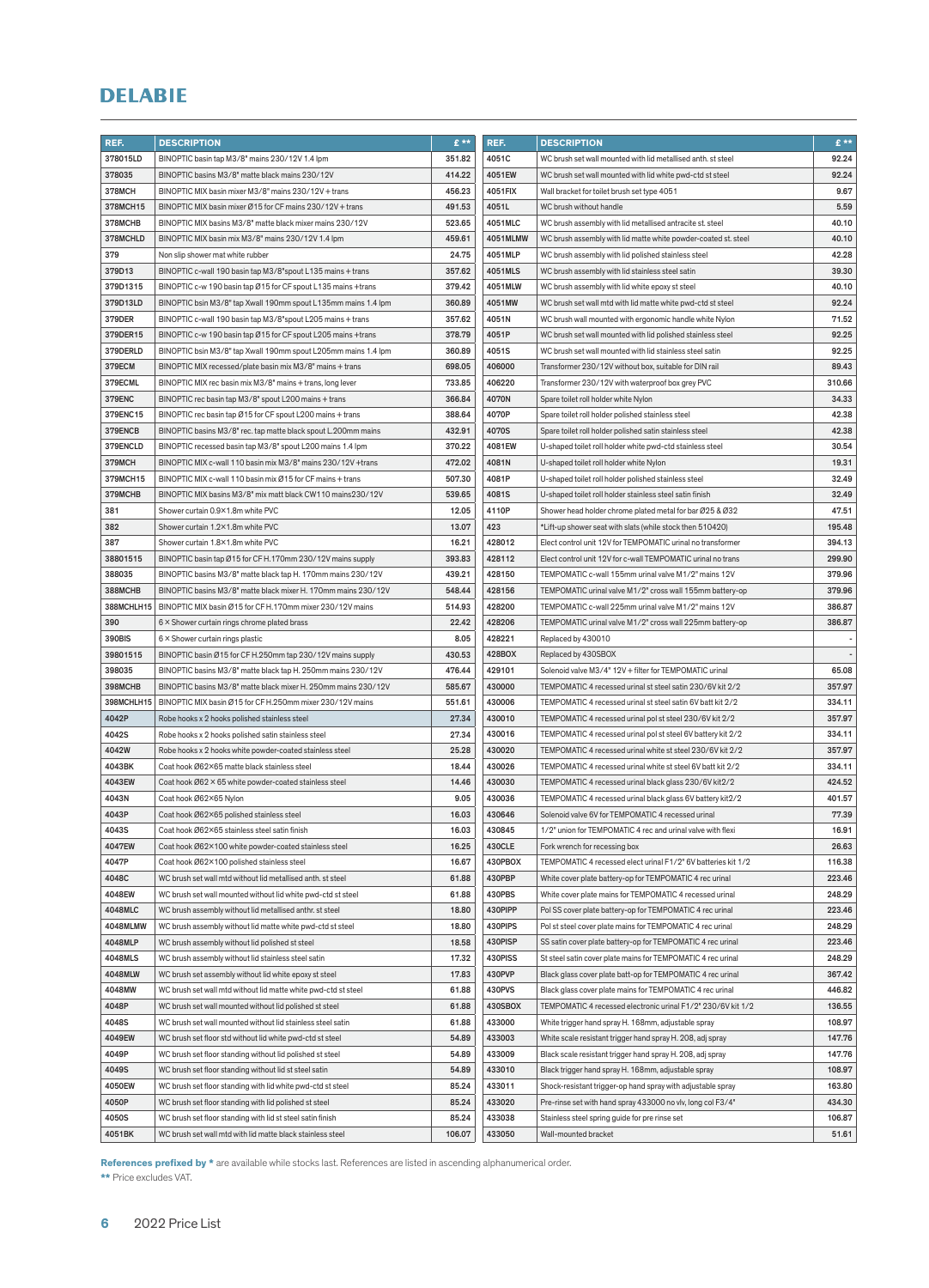| REF.            | <b>DESCRIPTION</b>                                             | £**    | REF.             | <b>DESCRIPTION</b>                                                                                                           | $E***$           |
|-----------------|----------------------------------------------------------------|--------|------------------|------------------------------------------------------------------------------------------------------------------------------|------------------|
| 433095          | White food grade hose FF1/2" L0.95m                            | 62.62  | 443516           | TEMPOMATIC 4 basin M1/2" cross wall tap 6V L.190                                                                             | 350.51           |
| 433095CH        | Black food grade hose FF1/2" L0.95m                            | 62.62  | 443526           | TEMPOMATIC 4 tap M1/2" 6V batteries L190 for panels 1-24mm                                                                   | 353.68           |
| 433120          | White food grade hose FF1/2" L1.20m                            | 69.23  | 443536           | TEMPOMATIC 4 basin M1/2" tap batt 6V L.190mm solid walls refit                                                               | 350.51           |
| 433120CH        | Black food grade hose FF1/2" L1.20m                            | 69.23  | 44400015         | TEMPOMATIC 2 basin tap Ø15 for CF mains 230/12V + transfo                                                                    | 393.44           |
| 433200          | White food grade hose FF1/2" L2.00m                            | 88.30  | 44400615         | TEMPOMATIC 2 basin tap Ø15 compression fitting 6V battery                                                                    | 455.60           |
| 433220          | Pre-rinse set w handspray 433000 no vlv, tel spout +long col   | 519.59 | 44525315         | TEMPOMATIC PRO basin tap Ø15 for CF 230/12V with swivel spout                                                                | 455.60           |
| 433305          | Nozzle repair kit for white hand spray                         | 25.45  | 44525715         | TEMPOMATIC PRO basin tap Ø15 for CF 6V batt. with swivel spout                                                               | 492.84           |
| 433315          | Nozzle repair kit for black hand spray                         | 25.45  | 447              | Non slip duck board semi-rigid white plastic                                                                                 | 28.07            |
| 433402          | Pre-rinse set, short column F3/4" with telescopic spout        | 249.79 | 447100           | TEMPOMATIC basin tap M3/8" 230/12V for panel 1-12mm no spout                                                                 | 422.46           |
| 433420          | Pre-rinse set with hand spray 433000 no vlv, short col F3/4"   | 415.32 | 447500           | *TEMPOMATIC rec tap 230/12V (while stock then 370SBOX+370100)                                                                | 615.23           |
| 433422          | Pre-rinse set w handspray 433000 no vlv tel spout +short col   | 503.46 | 449              | Round pedal bin 3L polished stainless steel                                                                                  | 40.03            |
| 433500          | Pre-rinse set, short col F3/4" with swivelling tubular spout   | 280.18 | 44900015         | TEMPOMATIC 5 basin tap M1/2" rec mains supply Ø15 +stopcock                                                                  | 259.30           |
| 433520          | Pre-rinse short column F3/4" no bib tap                        | 109.64 | 44900115         | TEMPOMATIC 5 basin tap M1/2" UK mains plug Ø15 + stopcock                                                                    | 259.30           |
| 433620          | Pre-rinse set with hand spray 433010 no vlv, short col F3/4"   | 434.72 | 44900615         | TEMPOMATIC 5 basin tap M1/2" 6V batteries 15mm + stopcock                                                                    | 259.30           |
| 433622          | Pre-rinse set w handspray 433010 no vlv tub spout +short col   | 524.26 | 450P             | Round pedal bin 5L polished stainless steel                                                                                  | 52.84            |
| 433720          | Pre-rinse set with hand spray 433010 no vlv, long col F3/4"    | 456.73 | 452150           | TEMPOMATIC cross wall 150mm shower valve M1/2" mains 230/12V                                                                 | 344.21           |
| 433722          | Pre-rinse set w handspray 433010 no vlv tub spout + long col   | 541.39 | 452159           | TEMPOMATIC c.w. 150mm sh.valve M1/2" 230/12V +ROUND sh. head                                                                 | 435.99           |
| 4337B           | *DOC M curtain rail 1200×1200 + arm blue st st (while stock)   | 197.10 | 452300           | TEMPOMATIC aluminium shower panel 6V battery-op top inlet                                                                    | 653.91           |
| 4337W           | *DOC M curtain rail 1200×1200 + arm white st st (while stock)  | 197.10 | 452310           | TEMPOMATIC aluminium shower panel 6V battery-op back inlet                                                                   | 653.91           |
| 433800          | Pre-rinse set, long col F3/4" with swivelling tubular spout    | 318.48 | 452565           | TEMPOMATIC recessed shower valve M1/2" mains 230/12V                                                                         | 419.24           |
| 433802          | Pre rinse long column 3/4" + spout                             | 281.75 | 452569           | TEMPOMATIC recessed sh. valve M1/2" 230/12V + ROUND sh. head                                                                 | 510.07           |
| 433820          | Pre-rinse long column F3/4" no bib tap                         | 145.36 | 453140           | MINERALCAST wall mtd basin L1400 3 places Ø35 centre hole                                                                    | 1,669.46         |
| 434000          | HOSPITAL trigger hand spray for bed pans                       | 100.57 | 454001A          | MINERALCAST mounting bracket H525                                                                                            | 204.16           |
| 434000D         | Nozzle for bed pan cleaner hand spray                          | 6.36   | 454010           | MINERALCAST mounting bracket H675                                                                                            | 235.42           |
| 434028          | Wall support for HOSPITAL + HYGIENE hand spray                 | 8.53   | 454120           | MINERALCAST wall mtd basin L1200 2 places no tap hole                                                                        | 1,073.83         |
| 434065          | HYGIENA trigger hand spray w. flow straightener for bed pans   | 108.97 | 454122           | MINERALCAST wall mtd basin L1200 2 places Ø35 centre hole                                                                    | 1,141.35         |
| 434080          | Flexible white PVC hose FF1/2" L0.80m                          | 21.48  | 454180           | MINERALCAST wall mtd basin L1800 3 places no tap hole                                                                        | 1,404.09         |
| 434125          | Flexible white PVC hose FF1/2" L1.25m                          | 26.24  | 454182           | MINERALCAST wall mtd basin L1800 3 places Ø35 centre hole                                                                    | 1,505.39         |
| 434182          | Inverted trigger hand spray with push button for bed pans      | 69.94  | 460              | Wall mounted rectangular bin 13L polished stainless steel                                                                    | 125.62           |
| 435             | Toilet booster seat with lid white plastic                     | 101.03 | 461032           | Cartridge and solenoid valve for dual control TEMPOMATIC WC                                                                  | 108.99           |
| 435020          | Pre-rinse set with hand spray 433003 no vlv, long col F3/4"    | 470.62 | 461034           | Solenoid valve MM1" 12V for TEMPOMATIC WC 463326                                                                             | 357.49           |
| 435220          | Pre-rinse set w handspray 433003 no vlv, tel spout +long col   | 555.93 | 461035           | Solenoid valve MM1" 12V for TEMPOMATIC WC + urinal                                                                           | 106.60           |
| 435420          | Pre-rinse set with hand spray 433003 no vlv, short col F3/4"   | 451.66 | 462              | Wall mounted rectangular bin with cover 13L pol st steel                                                                     | 163.66           |
| 435422          | Pre-rinse set w handspray 433003 no vlv tel spout +short col   | 539.80 | 463000           | Electronic multi unit 230/12V for TEMPOMATIC WC + trans                                                                      | 299.71           |
| 435576          | Flexible hose L. 15m                                           | 322.78 | 463030           | TEMPOMATIC WC cross wall 30mm valve 1" mains 230/12V                                                                         | 715.95           |
| 435620          | Pre-rinse set with hand spray 433009 no vlv, short col F3/4"   | 471.04 | 463150           | TEMPOMATIC WC cross wall 160mm valve 1" mains 230/12V                                                                        | 715.95           |
| 435622          | Pre-rinse set w handspray 433009 no vlv tub spout +short col   | 548.50 | 463200           | Replaced by 463150                                                                                                           |                  |
| 435720          | Pre-rinse set with hand spray 433009 no vlv, long col F3/4"    | 493.07 | 463326           | *TEMPOMATIC WC recessed valve (while stock then 464SBOX+464000)                                                              | 1,014.27         |
| 435722          | Pre-rinse set w handspray 433009 no vlv tub spout + long col   | 577.73 | 463399           | Detector for TEMPOMATIC WC with 4m cable                                                                                     | 202.91           |
| 4359            | Straight curtain rail polished st steel Ø20 - 2m cut-to-size   | 69.13  | 463SRH           | Solenoid valve + stopcock F1" + vacuum breaker Ø32 for WC                                                                    | 207.11           |
| 437             | *Lift-up shw seat with slats large model (whl stk then 510420) | 202.67 | 464000           | TEMPOMATIC WC dual control recessed st steel 230/6V kit 2/2                                                                  | 504.02           |
| 4373            | Ceiling support L1000 for rail Ø20 polished stainless steel    | 59.60  | 464006           | TEMPOMATIC WC dual control recessed st steel 6V bat. kit 2/2                                                                 | 478.82           |
|                 | Replaced by 510430                                             |        |                  |                                                                                                                              |                  |
| 438<br>44000015 | TEMPOMATIC 4 basin tap M1/2" rec mains supply Ø15 +stopcock    | 365.29 | 464300<br>464306 | TEMPOMATIC recessed dual ctrl 3/4" WC valve, side ctrl 230/6V<br>TEMPOMATIC rec dual ctrl 3/4" WC valve, side ctrl batteries | 680.15<br>656.29 |
| 44000115        | TEMPOMATIC 4 basin tap M1/2" rec UK mains plug Ø15 stopcock    | 341.36 | 464PBOX          | TEMPOMATIC WC 3/4" rec dual ctrl vlv 6V bat kit 1/2 (+464006)                                                                | 151.20           |
| 44000615        | TEMPOMATIC 4 basin tap M1/2" 6V batteries 15mm + stopcock      | 322.00 | 464PISP          | Satin SS plate - batteries for TEMPOMATIC WC rec dual control                                                                | 348.92           |
| 44115715        | TEMPOMATIC Ø15 for CF c-w 155 basin tap 230/12V spout L170     | 456.19 | 464PISS          | Satin SS plate - mains supply for TEMPOMATIC WC rec dual ctrl                                                                | 413.67           |
| 44200615        | TEMPOMATIC 3 basin tap M1/2" 6V batteries 15mm + stopcock      | 417.12 | 464SBOX          | TEMPOMATIC WC 3/4" dual control rec 230/6V kit 1/2 (+464000)                                                                 | 151.20           |
| 443006          | TEMPOMATIC 3 wall mounted basin tap M1/2" 6V battery L190      | 448.45 | 465              | Slimline wall mounted rectangular bin 4,5L polished st steel                                                                 | 134.47           |
| 443016          | TEMPOMATIC 3 basin tap M1/2" 6V batt L.190 for panels 1-4mm    | 481.12 | 465S             | Slimline wall mounted rectangular bin 4.5L satin st. steel                                                                   | 134.47           |
| 443400          | TEMPOMATIC 4 basin M1/2" wall-m tap 230/6V rec. mains L.130    | 390.08 | 477000           | *TEMPOMATIC urinal vlv M1/2" inline (while stock then 479410)                                                                | 595.04           |
| 443406          | TEMPOMATIC 4 wall mounted basin tap M1/2" 6V batteries L.130   | 314.61 | 478000           | Replaced by 479410                                                                                                           |                  |
| 443406LD        | TEMPOMATIC 4 wall-mtd tap M1/2" 6V batteries L.130 1.4 lpm     | 317.46 | 47801515         | BINOPTIC basin tap Ø15 for compression fitting 6V battery                                                                    | 448.87           |
| 443410          | TEMPOMATIC 4 basin M1/2" tap CW 230/6V rec. mains L.130        | 390.08 | 478035           | BINOPTIC basins M3/8" matte black tap 6V batteries                                                                           | 495.05           |
| 443416          | TEMPOMATIC 4 basin M1/2" cross wall tap 6V L.130               | 314.61 | 478MCH15         | BINOPTIC MIX basin mixer Ø15 compression fittings 6V battery                                                                 | 584.63           |
| 443426          | TEMPOMATIC 4 basin tap M1/2" 6V batteries L130 panels 1-24mm   | 318.84 | 478MCHB          | BINOPTIC MIX basins M3/8" matt black mix w/ housing 6V batt.                                                                 | 619.20           |
| 443436          | TEMPOMATIC 4 basin M1/2" tap batt 6V L.130mm solid walls refit | 314.61 | 479006           | *TEMPOMATIC 3 urinal vlv inline M1/2"(while stk then 479410)                                                                 | 547.79           |
| 443500          | TEMPOMATIC 4 basin M1/2" wall-m tap 230/6V rec. mains L.190    | 427.94 | 479007           | *TEMPOMATIC 3 urinal vlv M1/2" + tube(while stk then 479412)                                                                 | 577.41           |
| 443500LD        | TEMPOMATIC 4 wall-mtd basin tap M1/2" 230/6V L.190 1.4 lpm     | 437.54 | 479008           | *TEMPOMATIC 3 urinal vlv angled M1/2"(while stk then 479411)                                                                 | 547.79           |
| 443506          | TEMPOMATIC 4 wall mounted basin tap M1/2" 6V batteries L190    | 350.51 | 479406           | Replaced by 479410                                                                                                           |                  |
| 443506LD        | TEMPOMATIC 4 wall-mtd tap M1/2" 6V batteries L190 1.4 lpm      | 353.37 | 479407           | Replaced by 479411                                                                                                           |                  |
|                 |                                                                |        | 479408           |                                                                                                                              |                  |
| 443510          | TEMPOMATIC 4 basin M1/2"tap CW 230/6V rec. mains L.190         | 427.94 |                  | Replaced by 479411                                                                                                           |                  |

References prefixed by \* are available while stocks last. References are listed in ascending alphanumerical order.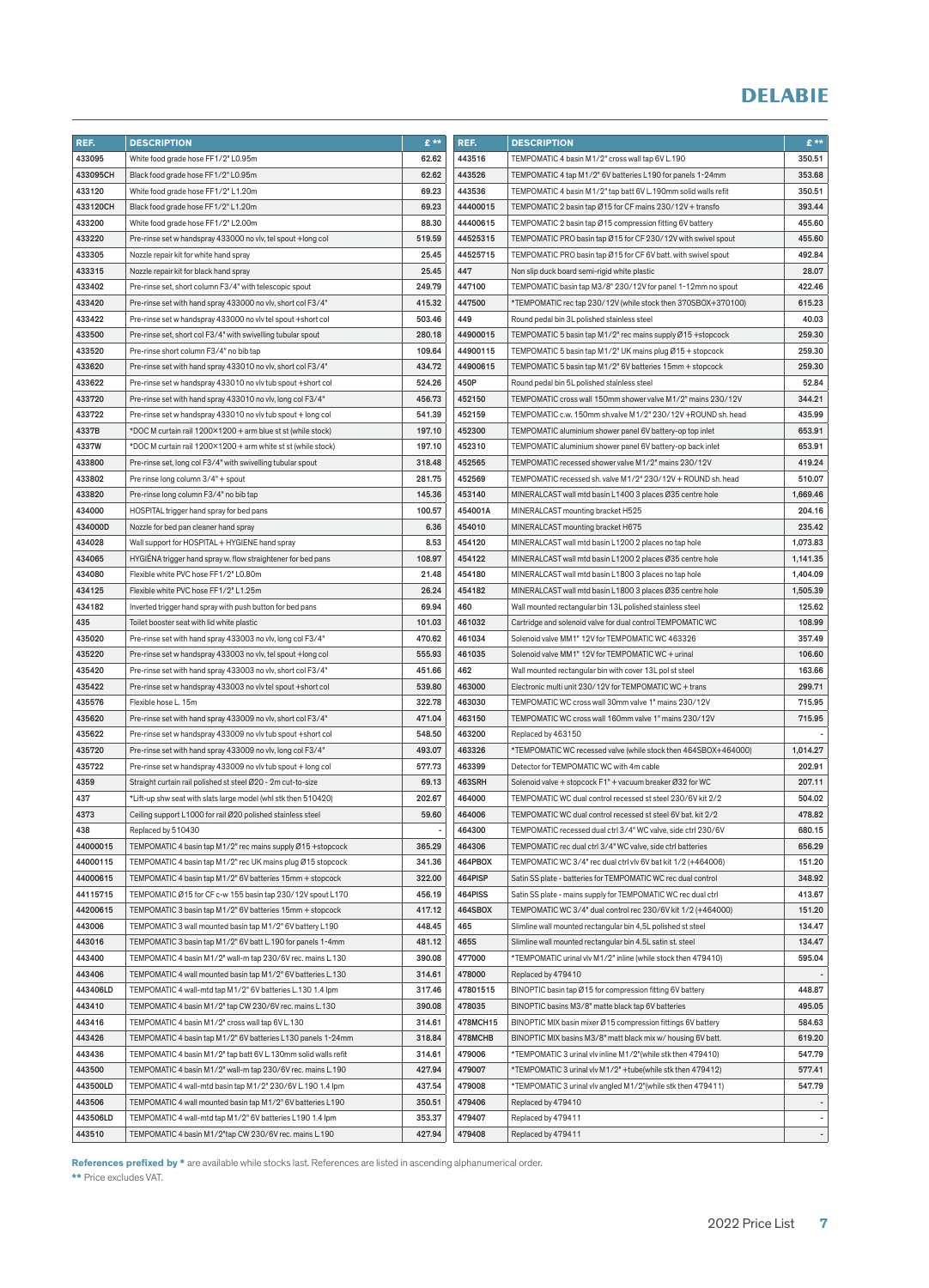| REF.       | <b>DESCRIPTION</b>                                             | $E$ **         | REF.       | <b>DESCRIPTION</b>                                            | $E$ **                   |
|------------|----------------------------------------------------------------|----------------|------------|---------------------------------------------------------------|--------------------------|
| 479410     | TEMPOMATIC 4 urinal M1/2" inline 6V battery offset 35mm        | 328.98         | 498MCHB    | BINOPTIC for basins M3/8" matte black mixer H.250mm 6V bty-op | 681.28                   |
| 479411     | TEMPOMATIC 4 urinal M1/2" angled 6V battery offset 35mm        | 316.56         | 498MCHLH15 | BINOPTIC MIX Ø15 for CF mixer H.250mm 6V battery operated     | 645.80                   |
| 479412     | TEMPOMATIC 4 urinal kit angled 6V batt offset 50 + neck tube   | 345.10         | 49900015   | TEMPOMATIC MIX 5 basin M1/2" rec mains supply Ø15 stopcocks   | 293.72                   |
| 479413     | TEMPOMATIC 4 urinal kit M1/2" angled 6V batt for FINO          | 357.54         | 49900115   | TEMPOMATIC MIX 5 basin M1/2" rec UK mains plug Ø15 stopcocks  | 293.72                   |
| 479414     | TEMPOMATIC 4 urinal kit M1/2" angled 6V batt for DELTA         | 355.05         | 49900615   | TEMPOMATIC MIX 5 basin mix M1/2" batteries 15mm + stopcocks   | 293.72                   |
| 479415     | TEMPOMATIC 4 urinal kit M1/2" angled 6V batt for DELTACERAM    | 342.62         | 500920     | ECONOMIX TMV's repair kit                                     | 172.37                   |
| 479416     | TEMPOMATIC 4 urinal kit M1/2" angled 6V battery offset 30mm    | 343.87         | 500980     | Repair kit - HYDROMIX and HYDROMIX combi's                    | 97.52                    |
| 479436     | Electronic control unit 6V battery-op for TEMPOMATIC 4 urinal  | 162.55         | 50504N     | Grab bar Ø32 L400 white Nylon                                 | 65.93                    |
| 479446     | Electronic control unit 6V battery-op for TEMPOMATIC 3 urinal  | 213.18         | 50504P2    | Grab bar Ø32 L400 polished stainless steel                    | 64.25                    |
| 479452     | Solenoid valve 6V with SECURITHERM shower housing support      | 108.99         | 50504S     | Grab bar Ø32 L400 Stainless steel satin finish                | 64.25                    |
| 479650     | Solenoid valve 6V with flow rate adjustor for TEMPOMATIC 4     | 108.99         | 50505N     | Grab bar Ø32 L500 white Nylon                                 | 72.50                    |
| 479660     | Solenoid valve 6V M17/125 with flow rate adjuster              | 108.99         | 50505P2    | Grab bar Ø32 L500 polished stainless steel                    | 69.27                    |
| 479661     | 6V solenoid valve for SPORTING 2                               | 108.99         | 50505S     | Grab bar Ø32 L500 stainless steel satin finish                | 69.27                    |
| 479662     | Solenoid valve 6V with M1/2" unions for shower panels          | 108.99         | 50506MN    | Replaced by 50506N                                            |                          |
| 479748     | Solenoid valve D2 6V for TEMPOMATIC basins, urinals, showers   | 108.99         | 50506N     | Grab bar Ø32 L600 white Nylon                                 | 78.40                    |
| 479749     | Solenoid valve D2 6V for TEMPOMATIC 3                          | 108.99         | 50506P2    | Grab bar Ø32 L600 polished stainless steel                    | 74.29                    |
| 487449     | Electronic control unit 12V for TEMPOMATIC urinals & showers   | 299.90         | 50506S     | Grab bar Ø32 L600 stainless steel satin finish                | 74.29                    |
| 487499     | Detector for TEMPOMATIC multi urinals                          | 199.85         | 50509N     | Grab bar Ø32 L900 white Nylon                                 | 98.90                    |
| 487620     | TEMPOMATIC recessed multi urinals M3/4" 230/12V +transformer   | 773.70         | 50509P2    | Grab bar Ø32 L900 polished stainless steel                    | 89.35                    |
| 48801515   | BINOPTIC basin Ø15 for CF tap H.170mm 6V battery operated      | 473.34         | 50509S     | Grab bar Ø32 L900 Stainless steel satin finish                | 89.35                    |
| 488035     | BINOPTIC for basins M3/8" matte black tap H.170mm 6V bty-op    | 519.88         | 5050MN     | Replaced by 5050N                                             | $\overline{\phantom{a}}$ |
| 488MCHB    | BINOPTIC MIX basins M3/8" matte black mix H.170mm 6V batteries | 644.04         | 5050N      | Grab bar Ø32 L300 white Nylon                                 | 61.90                    |
| 488MCHLH15 | BINOPTIC MIX Ø15 for CF mixer H.170mm 6V battery operated      | 609.10         | 5050P2     | Grab bar Ø32 L300 polished stainless steel                    | 59.23                    |
| 49000015   | TEMPOMATIC MIX 4 basin M1/2" rec mains supply Ø15 stopcocks    | 399.07         | 5050S      | Grab bar Ø32 L300 stainless steel satin finish                | 59.23                    |
| 49000115   | TEMPOMATIC MIX 4 basin M1/2" rec UK mains plug Ø15 stopcocks   | 376.11         | 50510S     | Grab bar Ø32 L.1050 Stainless steel satin                     | 126.11                   |
| 49000615   | TEMPOMATIC MIX 4 basin mix M1/2" batteries 15mm + stopcocks    | 356.84         | 5055P2     | Grab bar Ø25 L300 polished stainless steel                    | 57.30                    |
| 490230EXT  | Electrical extension for TEMPOMATIC 4 basin                    | 20.71          | 5056P2     | Grab bar Ø25 L400 polished stainless steel                    | 60.97                    |
| 490240     | Recessed 6V supply for TEMPOMATIC 4 basin from Feb 2016        | 94.81          | 5057P2     | Grab bar Ø25 L500 polished stainless steel                    | 65.90                    |
| 490241UK   | 6V british electrical plug for TEMPOMATIC 4 basin              | 65.08          | 5058P2     | Grab bar Ø25 L600 polished stainless steel                    | 73.12                    |
| 490446     | Electronic control unit 6V battery operated for TEMPOMATIC 4   | 192.38         | 5059P2     | Grab bar Ø25 L900 polished stainless steel                    | 80.21                    |
| 490450     | Electronic unit for TEMPOMATIC 4 mains supply from Feb 2016    | 192.34         | 5060DP2    | *Floor-wall support rail (right) Ø32 bright ss (while stk)    | 269.00                   |
| 49200615   | TEMPOMATIC MIX 3 basin mix M1/2" 6V batteries Ø15 +stopcocks   | 453.75         | 5070DP2    | L-shaped handrail (right) Ø32 H750 polished stainless steel   | 162.75                   |
| 492446     | Electronic control unit for TEMPOMATIC 3 integ 6V battery      | 192.38         | 5070DS     | L-shaped handrail (right) Ø32 H750 stainless steel satin      | 162.75                   |
| 492647     | Solenoid valve M for TEMPOMATIC 3 urinal                       | 175.40         | 5070GP2    | L-shaped handrail (left) Ø32 H750 polished stainless steel    | 162.75                   |
| 493400     | TEMPOMATIC MIX 4 basin M1/2" wall-m mix 230/6V rec mains L.160 | 536.09         | 5070GS     | L-shaped handrail (left) Ø32 H750 stainless steel satin       | 162.75                   |
| 493406     | TEMPOMATIC MIX 4 basin M1/2" wall-m mixer 6V batteries L.160   | 488.19         | 5070N      | L-shaped handrail Ø32 H750 white Nylon                        | 168.41                   |
| 493410     | TEMPOMATIC MIX 4 basin F3/8" mixer CW 230/6V rec mains L.130   | 427.52         | 5071DP2    | L-shaped handrail (right) Ø32 H1150 polished stainless steel  | 183.98                   |
| 493416     | TEMPOMATIC MIX 4 basin F3/8" mix c-wall 6V batteries L.130     | 382.15         | 5071DS     | L-shaped handrail (right) Ø32 H1150 stainless steel satin     | 183.98                   |
| 493500     | TEMPOMATIC MIX 4 basin M1/2" wall-m mix 230/6V rec mains L.220 | 576.04         | 5071GP2    | L-shaped handrail (left) Ø32 H1150 polished stainless steel   | 183.98                   |
| 493506     | TEMPOMATIC MIX 4 basin M1/2" wall-m mixer 6V batteries L.220   | 528.16         | 5071GS     | L-shaped handrail (left) Ø32 H1150 stainless steel satin      | 183.98                   |
| 493506LD   | TEMPOMATIC MIX 4 basin mix M1/2" wall-mtd 6V bat L220 1.4 lpm  | 531.29         | 5071N      | L-shaped handrail Ø32 H1245 white Nylon                       | 205.46                   |
| 493510     | TEMPOMATIC MIX 4 basin F3/8" mixer CW 230/6V rec mains L.190   | 465.39         | 5081N      | Grab rail 135° Ø32 400×400 3 fixing points white Nylon        | 118.08                   |
| 493516     | TEMPOMATIC MIX 4 basin F3/8" mix c-wall 6V batteries L.190     | 420.01         | 5081P2     | Grab rail 135° Ø32 400×400 2 fix. points polished st steel    | 85.52                    |
| 49400015   | TEMPOMATIC MIX 2 basin mix Ø15 for CF mains 230/12V + trans    | 498.89         | 5081S      | Grab rail 135° Ø32 400×400 2 fixing points st steel satin     | 85.52                    |
| 49400615   | TEMPOMATIC MIX 2 basin mixer Ø15 comp. fitt. 6V battery        | 593.41         | 5082P      | Grab rail 135° Ø32 400×400 3 fix. points polished st steel    | 98.35                    |
| 495009     | TEMPOMATIC detector with cable L0.10m                          | 76.74          | 5082S      | Grab rail 135° Ø32 400×400 3 fixing points st steel satin     | 98.35                    |
| 495070     | TEMPOMATIC detector with cable L0.7m                           | 86.09          | 5082W      | Grab rail 135° Ø32 400×400 3 fix points wht pwd-ctd st steel  | 119.38                   |
| 495149     | TEMPOMATIC detector with cable L1.50m                          | 94.93          | 5083N      | Grab rail 135° Ø32 220×220 3 fix. points wht Nylon            | 103.95                   |
| 49525315   | TEMPOMATIC MIX PRO basin mix Ø15 for CF 230/12V swivel spout   | 531.33         | 5083P      | Grab rail 135° Ø32 220×220 2 fix. points polished st steel    | 81.67                    |
| 49525715   | TEMPOMATIC MIX PRO basin mix Ø15 for CF 6V batt. swivel spout  | 630.65         | 5083S      | Grab rail 135° Ø32 220×220 2 fixing points st steel satin     | 81.67                    |
| 495444BC   | Standard electronic control unit 230/12V with duty flush       | 200.18         | 5086P2     | Grab rail 135° Ø25 400×400 2 fix. points polished st steel    | 68.82                    |
| 495445BC   | Multifunction elect control unit 230/12V for TEMPOMATIC        | 295.47         | 5087P      | Grab rail 135° Ø25 400×400 3 fix. points polished st steel    | 78.98                    |
| 495446BC   | Electronic control unit 6V battery operated for TEMPOMATIC     | 344.75         | 510042N    | Double hook white Nylon                                       | 7.11                     |
| 495499     | TEMPOMATIC detector with cable L5m                             | 144.17         | 510043N    | Single hook white Nylon                                       | 6.50                     |
| 495606     | Solenoid vlv M3/8" 6V + filter for TEMPOMATIC, BINOPTIC basin  | 108.99         | 510047P    | Bright polished stainless steel hook                          | 11.43                    |
| 495612     | Solenoid vlv M3/8" 12V + filter for TEMPOMATIC, BINOPTIC basin | 48.08          | 510047S    | Satin finish stainless steel hook                             | 11.43                    |
| 495615     | Solenoid valve M1/2" 6V +filter for TEMPOMATIC shower+urinal   | 108.99         | 510047W    | White powder coated stainless steel hook                      | 11.43                    |
| 495626     | Solenoid vlv M1/2" 12V + filter for TEMPOMATIC basin/urinal    | 48.79          | 510050P    | WC brush set floor standing lid + ergo handle pol st steel    | 104.81                   |
| 495626CEB  | Solenoid valve 1/2" + cable L.4m for multifunction unit        | 67.56          | 510050S    | WC brush set floor standing lid + ergo handle st steel satin  | 104.81                   |
| 495646     | Discontinued                                                   | $\overline{a}$ | 510050W    | WC brush set floor std lid +ergo handle wht pwd-ctd st steel  | 104.81                   |
| 49801515   | BINOPTIC basin Ø15 for CF tap H.250mm 6V battery operated      | 510.03         | 510051C    | WC brush set wall mtd lid + ergo handle anthracite st steel   | 114.34                   |
| 498035     | BINOPTIC for basins M3/8" matte black tap H.250mm 6V bty-op    | 557.14         | 510051MW   | WC brush set wall mtd lid + ergo handle matte white st steel  | 114.34                   |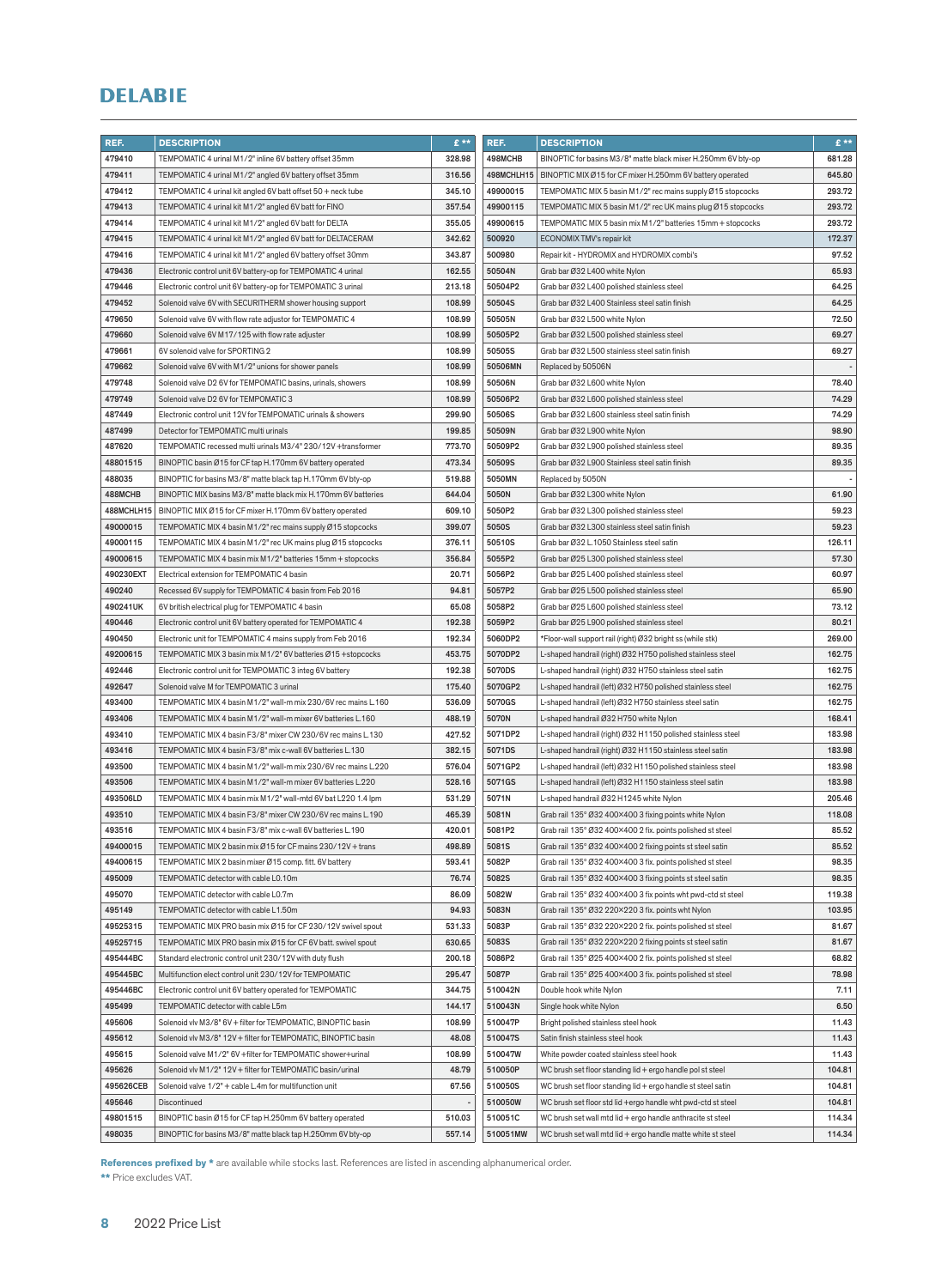| REF.     | <b>DESCRIPTION</b>                                           | £**    | REF.     | <b>DESCRIPTION</b>                                           | $E$ **   |
|----------|--------------------------------------------------------------|--------|----------|--------------------------------------------------------------|----------|
| 510051P  | WC brush set wall mounted lid +ergo handle polished st steel | 114.34 | 510420S  | Lift-up Comfort shower seat stainless steel satin finish     | 347.62   |
| 510051S  | WC brush set wall mtd lid + ergonomic handle st steel satin  | 114.34 | 510429   | Comfort backrest for shower seat polished stainless steel    | 193.63   |
| 510051W  | WC brush set wall mtd lid + ergo handle white pwd-ctd st st  | 114.34 | 510429N  | Comfort backrest for shower seat white pwd-ctd st steel      | 193.63   |
| 510081   | Toilet roll holder for bars Ø32-34 grey Nylon                | 25.57  | 510429S  | Comfort backrest for shower seat st steel satin finish       | 193.63   |
| 510081N  | Toilet roll holder for bars Ø32-34 white Nylon               | 25.57  | 510430   | Lift-up Comfort shower seat + leg polished stainless steel   | 467.35   |
| 510081P  | Toilet roll holder for bars Ø32-34, chrome-plated            | 30.79  | 510430N  | Lift-up Comfort shower seat with leg white powder-coated     | 467.35   |
| 510082P  | Double toilet roll holder bright polished stainless steel    | 32.89  | 510430S  | Lift-up Comfort shower seat with leg st steel satin finish   | 467.35   |
| 510082S  | Double toilet roll holder polished satin stainless steel     | 32.89  | 510434   | Lift-up Comfort shower seat + backrest polished st steel     | 539.96   |
| 510082W  | Double toilet roll holder powder-coated stainless steel      | 32.89  | 510434N  | Lift-up Comfort shower seat + backrest white powder-coated   | 539.96   |
| 510083BK | Single toilet roll holder matte black stainless steel        | 29.35  | 510434S  | Lift-up Comfort shower seat + backrest st steel satin finish | 539.96   |
| 510083P  | Single toilet roll holder bright polished stainless steel    | 25.52  | 510436   | Lift-up Comfort shower seat + backrest + leg stainless steel | 659.68   |
| 510083S  | Single toilet roll holder polished satin stainless steel     | 25.52  | 510436N  | Lift-up Comfort shower seat with backrest +leg white pwd-ctd | 659.68   |
| 510083W  | Single toilet roll holder powder-coated stainless steel      | 25.52  | 510436S  | Lift-up Comfort shower seat + backrest + leg st steel satin  | 659.68   |
| 5100DP2  | Right-angled bar (right) Ø32 polished stainless steel        | 302.79 | 510461P  | Wall mtd rect bin 25L polished 304 st steel (ex-0010350100)  | 124.60   |
| 5100DS   | Right-angled bar (right) Ø32 stainless steel satin           | 302.79 | 510461S  | Wall mtd rect bin 25L 304 st steel satin (ex-0010350000)     | 124.60   |
| 5100GP2  | Right-angled bar (left) Ø32 polished stainless steel         | 302.79 | 510463P  | Wall mtd rect bin 38L polished 304 st steel (ex-0010890100)  | 178.48   |
| 5100GS   | Right-angled bar (left) Ø32 stainless steel satin finish     | 302.79 | 510463S  | Wall mtd rect bin 38L 304 st steel satin (ex-0010890000)     | 178.48   |
| 5100N    | Right-angled bar Ø32 white Nylon                             | 280.17 | 510567   | Toilet roll holder 304 stainless steel satin finish          | 29.30    |
| 510104S  | Anti-lig coat hook Ø90 304 st steel satin (ex-0011040000)    | 117.68 | 510580   | Liquid soap dispenser 1L polished 304 stainless steel        | 103.90   |
| 510110   | Shower head holder white Nylon for bar Ø32                   | 29.79  | 510581   | Liquid soap dispenser 1L white powder-coated 304 st. steel   | 91.89    |
| 510110NG | Shower head holder grey Nylon for bar Ø32                    | 15.64  | 510582   | Liquid soap dispenser 1L 304 stainless steel satin finish    | 97.29    |
| 510120   | Clip-on sliding shower soap dish clear for bar Ø25&32        | 22.03  | 510583   | Liquid soap dispenser 0.5L polished 304 stainless steel      | 97.66    |
| 510120N  | Clip-on sliding shower soap dish white Nylon for bar Ø25&32  | 22.03  | 510584   | Liquid soap dispenser 0.5L white powder-coated 304 st.steel  | 86.38    |
| 510150   | Chrome-plated cover plate (bars 510160-510164-510162-510170) | 53.92  | 510585   | Washer repair kit for 51058X soap dispensers                 | 7.30     |
| 510150N  | Cover plate white Nylon (for bars 5160N-5164N-5162N-5170N)   | 37.97  | 510586   | Liquid soap dispenser 0.5L 304 stainless steel satin finish  | 91.45    |
| 510151S  | Female wall sticker 304 st steel satin (ex-0011410000)       | 23.71  | 51058CO  | Lid for 51058× liquid soap dispensers                        | 8.25     |
| 510152S  | Male wall sticker 304 stainless steel satin (ex-0011400000)  | 23.71  | 51058M   | Pump for soap dispenser 510580                               | 42.44    |
| 510153S  | Disabled wall sticker 304 st steel satin (ex-0011370000)     | 23.71  | 510601BK | Folded paper towel dispenser matte black 304 stainless steel | 140.95   |
| 510154S  | WC wall sticker 304 stainless steel satin (ex-0011420000)    | 23.71  | 510601P  | Folded paper towel dispenser polished stainless steel        | 122.54   |
| 510155S  | Mixed disabled sticker 304 st steel satin (ex-0011380000)    | 25.06  | 510601S  | Folded paper towel dispenser stainless steel satin finish    | 122.54   |
| 510156S  | Wall sign, baby changing room, 304 satin stainless steel     | 23.71  | 510601W  | Folded paper towel dispenser white powder-coated             | 110.23   |
| 510158   | White polyester weighted shower curtain 790 × 880mm + rings  | 39.87  | 510603S  | Replaced by 510601S                                          |          |
| 510159N  | Lift-up splash guard curtain rail L. 900mm white Nylon       | 223.28 | 510621   | SPEEDJET automatic hand dryer with pulsed air grey metal     | 1,278.26 |
| 510159P  | Lift-up splash guard curtain rail L. 900mm polished st steel | 223.28 | 510621F  | Filter for 510621 delivered after 2013                       | 25.26    |
| 510159S  | Lift-up splash guard curtain rail L. 900mm satin st steel    | 223.28 | 510621FA | Filter for 510621 delivered before 2013                      | 26.47    |
| 510160P  | Drop-down support rail Ø32 L650 polished stainless steel     | 282.95 | 510621R  | Reservoir for 510621                                         | 33.84    |
| 510160S  | Drop-down support rail Ø32 L650 stainless steel satin finish | 282.95 | 510622   | HIGHFLOW automatic air pulse hand dryer bright st st         | 405.45   |
| 510161P  | Wall support rail Ø32 L650 polished stainless steel          | 276.47 | 510622BK | HIGHFLOW automatic air pulse hand dryer matte black st st    | 466.29   |
| 510161S  | Wall support rail Ø32 L650 stainless steel satin finish      | 276.47 | 510622S  | HIGHFLOW automatic air pulse hand dryer satin finish st. st. | 405.45   |
| 510162P  | Drop-down rail with leg Ø32 L650 polished stainless steel    | 337.86 | 510622W  | HIGHFLOW automatic air pulse hand dryer white st. st. finish | 405.45   |
| 510162S  | Drop-down rail with leg Ø32 L650 stainless steel satin       | 337.86 | 510623C  | Replaced by 510624C                                          |          |
| 510164P  | Drop-down support rail Ø32 L850 polished stainless steel     | 311.24 | 510623F  | HEPA filter for SPEEDJET 2                                   | 96.69    |
| 510164S  | Drop-down support rail Ø32 L850 stainless steel satin finish | 311.24 | 510623W  | Replaced by 510624W                                          |          |
| 510170P  | Drop-down rail with leg Ø32 L850 polished stainless steel    | 364.36 | 510624B  | SPEEDJET 2 air pulse hand dryer, matte black with reservoir  | 1,148.51 |
| 510170S  | Drop-down rail with leg Ø32 L850 stainless steel satin       | 364.36 | 510624C  | SPEEDJET 2 air pulse hand dryer, anthracite with reservoir   | 1,054.55 |
| 510201N  | Adjustable mirror 600 × 500mm with white Nylon handle        | 244.93 | 510624F  | HEPA filter for SPEEDJET 2 with reservoir                    | 52.21    |
| 510202C  | Adjustable mirror 600 × 500mm with anthracite handle         | 211.89 | 510624RB | Reservoir for SPEEDJET 2 black                               | 73.09    |
| 510202N  | Adjustable mirror 600 × 500mm with white handle              | 211.89 | 510624RC | Reservoir for SPEEDJET 2 anthracite                          | 73.09    |
| 510202P  | Adjustable mirror 600 × 500mm with polished handle           | 211.89 | 510624RW | Reservoir for SPEEDJET 2 white                               | 73.09    |
| 510202S  | Adjustable mirror 600 × 500mm with polished satin handle     | 211.89 | 510624W  | SPEEDJET 2 auto air pulse hand dryer, white with reservoir   | 1,023.22 |
| 510300   | Removable Comfort shower seat polished stainless steel       | 519.31 | 510627P  | Wall mounted soap dish 304 stainless steel, polished         | 36.74    |
| 510300N  | Removable Comfort shower seat white pwd-ctd stainless steel  | 519.31 | 510627S  | Wall mounted soap dish 304 stainless steel satin finish      | 36.74    |
| 510300S  | Removable Comfort shower seat stainless steel satin finish   | 519.31 | 510629   | Comfort backrest for WC polished stainless steel structure   | 160.65   |
| 510400   | ALU lift-up shower seat with leg                             | 134.51 | 510629N  | Nylon Comfort backrest for WC                                | 177.21   |
| 510400C  | Cover for seat articulation 510400                           | 17.49  | 510629S  | Comfort backrest for WC stainless steel satin finish         | 160.65   |
| 510400L  | 3 × slats for seat 510400                                    | 102.46 | 510700   | Wall-mounted changing table                                  | 365.44   |
| 510410   | ALU lift-up shower seat with leg - large model               | 221.74 | 510711S  | Soap dispenser 1L rec 304 st steel satin (ex-0013200000)     | 205.06   |
| 510410L  | 4 × slats for large seat 510410                              | 156.36 | 510712S  | Paper towel dispenser rec 304 st steel satin (ex-0013120000) | 249.18   |
| 510418   | ALU shower stool                                             | 125.16 | 510713S  | Bin with push flap 18L rec 304 st st satin (ex-0013320000)   | 311.48   |
| 510418L  | 3 × slats for stool 510418                                   | 103.86 | 510714S  | Paper towel disp + 10L bin rec combi unit (ex-0013680000)    | 401.45   |
| 510420   | Lift-up Comfort shower seat polished stainless steel         | 347.62 | 510715S  | Paper towel disp + 30L bin rec combi unit (ex-2015101324)    | 626.59   |
|          |                                                              |        |          |                                                              |          |
| 510420N  | Lift-up Comfort shower seat white pwd-ctd stainless steel    | 347.62 | 510716S  | Dryer, paper towel disp + bin rec combi unit (ex-0013690000) | 1,107.48 |

References prefixed by \* are available while stocks last. References are listed in ascending alphanumerical order.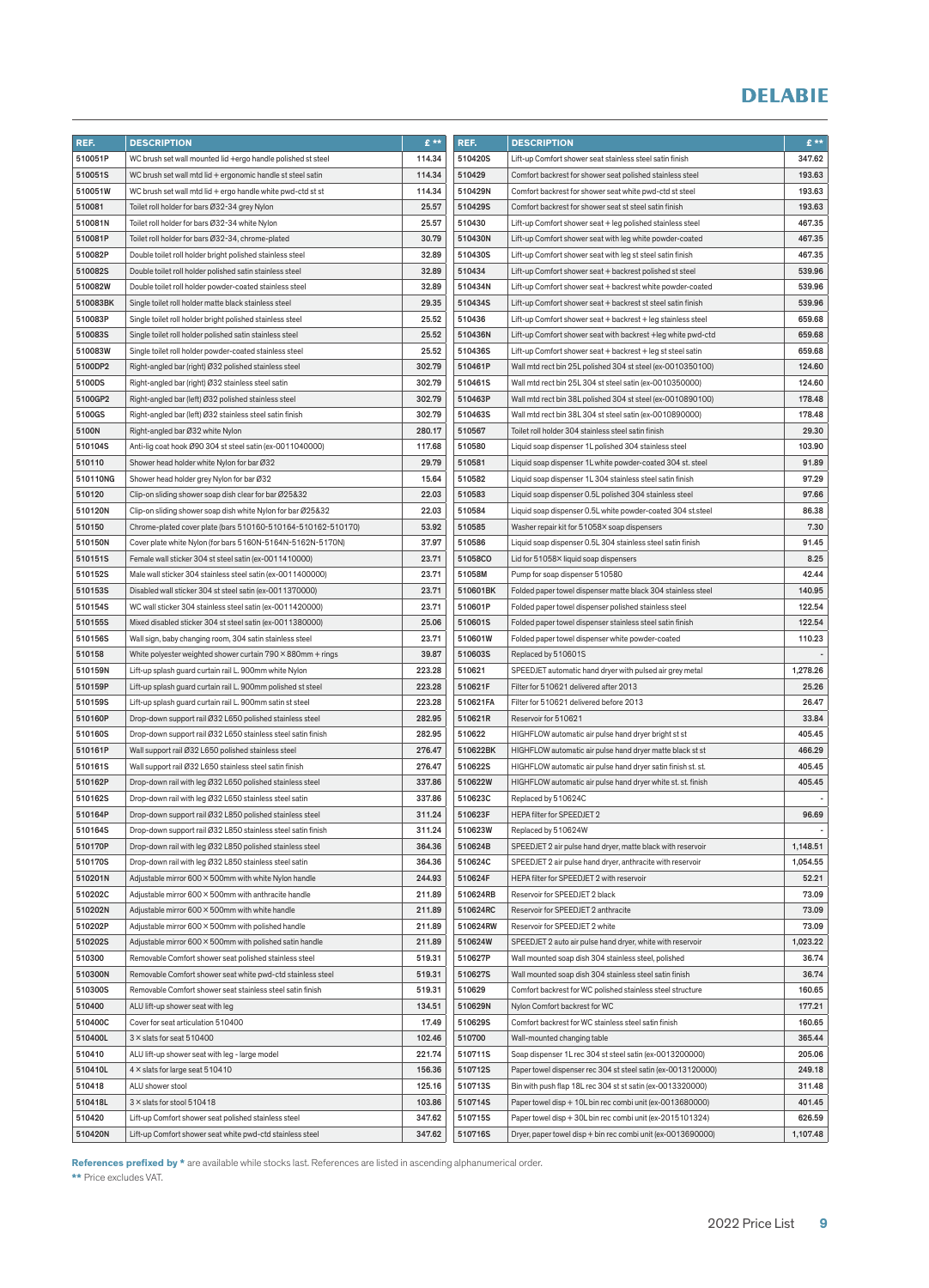| REF.               | <b>DESCRIPTION</b>                                                                                            | $E$ **         | REF.                    | <b>DESCRIPTION</b>                                                                                                        | $E***$           |
|--------------------|---------------------------------------------------------------------------------------------------------------|----------------|-------------------------|---------------------------------------------------------------------------------------------------------------------------|------------------|
| 510788P            | Single towel rail Ø20 L600 polished stainless steel                                                           | 36.14          | 511928W                 | Be-Line DOC M WC backrest white aluminium                                                                                 | 175.42           |
| 510788S            | Single towel rail Ø20 L600 stainless steel satin finish                                                       | 36.14          | 511929                  | Be-Line® backrest for shower seats                                                                                        | 145.19           |
| 510788W            | Single towel rail Ø20 L.600 white powder-coated st steel                                                      | 34.33          | 511930C                 | Be-Line removable lift-up sh. seat + metallic anthracite leg                                                              | 255.28           |
| 510790P            | Double towel rail Ø20 L600 polished stainless steel                                                           | 58.17          | 511930W                 | Be-Line removable lift-up shower seat with white leg                                                                      | 255.28           |
| 510790S            | Double towel rail Ø20 L600 stainless steel satin finish                                                       | 58.17          | 511941C                 | Be-Line corner grab bar Ø35 695×695 anthracite aluminium                                                                  | 190.88           |
| 510790W            | Double towel rail Ø20 L.600 white powder-coated st steel                                                      | 55.27          | 511941W                 | Be-Line corner grab bar Ø35 695×695 white aluminium                                                                       | 190.88           |
| 510804MB           | *DOC M WC basic pack aluminium blue (while stock lasts)                                                       | 266.59         | 511943C                 | Be-line coat hook metallised anthracite aluminium                                                                         | 18.02            |
| 510804MW           | *DOC M WC basic pack aluminium white (while stock lasts)                                                      | 266.59         | 511943W                 | Be-line coat hook matte white aluminium                                                                                   | 18.02            |
| 510809MB           | *DOC M WC basic pack with backrest 320×125 blue (while stk)                                                   | 322.52         | 511944C                 | Be-Line T-shaped grab bar Ø35 H.1130×500 anthracite alu                                                                   | 204.75           |
| 510809MW           | *DOC M WC basic pack with backrest 320×125 white (while stk)                                                  | 322.52         | 511944W                 | Be-Line T-shaped grab bar Ø35 H.1130×500 white aluminium                                                                  | 204.75           |
| 510811MB           | *DOC M Basic Ambulant Disabled Pack alu blue (while stock)                                                    | 102.24         | 511946C                 | Be-Line bar + sliding holder Ø35 H.1050 anthracite alu                                                                    | 172.68           |
| 510811MW           | *DOC M Basic Ambulant Disabled Pack alu white (while stk)                                                     | 102.24         | 511946W                 | Be-Line straight bar + sliding holder Ø35 H.1050 white alu                                                                | 172.68           |
| 510819MB           | *DOC M WC basic pack with backrest 320×250 blue (while stk)                                                   | 338.75         | 511949C                 | Be-Line grab bar + shower head rail Ø35 anthracite aluminium                                                              | 292.53           |
| 510819MW           | *DOC M WC basic pack with backrest 320×250 white (while stk)                                                  | 338.75         | 511949W                 | Be-Line grab bar + shower head rail Ø35 white aluminium                                                                   | 292.53           |
| 510821MB           | *DOC M Shower pack with lift-up shower seat blue (while stk)                                                  | 669.19         | 511950C                 | Be-Line anthracite cover plate (bars 511960-511964)                                                                       | 44.19            |
| 510821MW           | *DOC M Shower pack w. lift-up shower seat white (while stk)                                                   | 669.19         | 511950FC                | Be-line anthracite cover plate (for bars 511960-511964)                                                                   | 82.12            |
| 510827MB           | *DOC M Shower pack w. lift-up seat w. leg blue (while stk)                                                    | 736.64         | 511950FW                | Be-line white cover plate (for bars 511960-511964)                                                                        | 82.12            |
| 510827MW           | *DOC M Shower pack with lift-up seat w. leg white(while stk)                                                  | 736.64         | 511950W                 | Be-Line white cover plate (bars 511960-511964)                                                                            | 44.19            |
| 510910BK           | Toilet roll holder for 400m roll, 304 matte black st steel                                                    | 132.08         | 511960C                 | Be-line drop down rail Ø42 L.650 anthracite aluminium                                                                     | 288.95           |
| 510910S            | Toilet roll holder for 400m roll, 304 satin stainless steel                                                   | 114.85         | 511960W                 | Be-line drop down rail Ø42 L.650 white aluminium                                                                          | 288.95           |
| 511330B            | *Grab bar Ø35 L300 blue aluminium (while stock lasts)                                                         | 26.61          | 511962C                 | Be-Line drop-down rail with leg Ø42 L.650 anthracite aluminium                                                            | 344.55           |
| 511330W            | *Grab bar Ø35 L300 white aluminium (while stock lasts)                                                        | 26.61          | 511962W                 | Be-Line drop-down rail with leg Ø42 L.650 white aluminium                                                                 | 344.55           |
| 511345B            | *Grab bar Ø35 L450 blue aluminium (while stock lasts)                                                         | 30.76          | 511963C                 | Be-Line drop-down rail with leg Ø42 L.850 anthracite aluminium                                                            | 364.40           |
| 511345W            | *Grab bar Ø35 L450 white aluminium (while stock lasts)                                                        | 30.76          | 511963W                 | Be-Line drop-down rail with leg Ø42 L.850 white aluminium                                                                 | 364.40           |
| 511360B            | *Grab bar Ø35 L600 blue aluminium (while stock lasts)                                                         | 34.08          | 511964C                 | Be-line drop down rail Ø42 L.850 anthracite aluminium                                                                     | 310.37           |
| 511360W            | *Grab bar Ø35 L600 white aluminium (while stock lasts)                                                        | 34.08          | 511964W                 | Be-line drop down rail Ø42 L.850 white aluminium                                                                          | 310.37           |
| 511423B            | *Lift-up shower seat L650 blue powder-coated (while stock)                                                    | 250.46         | 511965C                 | Toilet roll holder for Be-Line bar anthracite                                                                             | 31.32            |
| 511423W            | *Lift-up shower seat L650 white powder-coated (while stock)                                                   | 250.46         | 511965W                 | Toilet roll holder for Be-Line bar white                                                                                  | 31.32            |
| 511431B            | *Lift-up shower seat with leg L650 blue (while stock lasts)                                                   | 317.90         | 511966C                 | Wall-mtd toilet roll holder for Be-Line bar metallised anthr                                                              | 34.97            |
| 511431W            | *Lift-up shower seat with leg L650 white (while stock lasts)                                                  | 317.90         | 511966W                 | Wall-mtd toilet roll holder for Be-Line bar matte white                                                                   | 34.97            |
| 511516B            | *Drop-down support rail Ø32 L760 blue (while stock lasts)                                                     | 139.42         | 511970C                 | Be-Line L-shaped grab bar Ø35 H.750 anthracite aluminium                                                                  | 181.84           |
| 511516W            | Basic drop-down rail Ø32 L760 white powder-coated                                                             | 139.42         | 511970W                 |                                                                                                                           | 181.84           |
| 511517W            |                                                                                                               | 228.11         | 511971C                 | Be-Line L-shaped grab bar Ø35 H.750 white aluminium                                                                       | 208.95           |
|                    | Drop down rail with leg Basic Ø32 L.760 white powder coated                                                   | 70.11          |                         | Be-Line L-shaped grab bar Ø35 H.1130 anthracite aluminium                                                                 |                  |
| 511628B<br>511628W | *Backrest 320×250 blue aluminium (while stock lasts)                                                          | 70.11          | 511971W<br>511982C      | Be-Line L-shaped grab bar Ø35 H.1130 white aluminium                                                                      | 208.95<br>124.47 |
| 511629B            | *Backrest 320×250 white aluminium (while stock lasts)                                                         | 64.53          | 511982W                 | Be-Line grab bar 135° Ø35 400×400 3 fix pts anthracite alu<br>Be-Line grab bar 135° Ø35 400×400 3 fix pts white aluminium | 124.47           |
| 511629W            | *Backrest 320×125 blue aluminium (while stock lasts)<br>*Backrest 320×125 white aluminium (while stock lasts) | 64.53          | 511983C                 |                                                                                                                           | 112.46           |
| 511903C            |                                                                                                               | 66.68          | 511983W                 | Be-Line grab bar 135° Ø35 220×220 3 fix pts anthracite alu                                                                | 112.46           |
| 511903W            | Be-Line grab bar Ø35 L.300 anthracite aluminium                                                               |                | 5119FIX                 | Be-Line grab bar 135° Ø35 220×220 3 fix pts white aluminium                                                               | 13.23            |
| 511904C            | Be-Line grab bar Ø35 L.300 white aluminium                                                                    | 66.68<br>73.36 | 5119MFIX                | Mounting kit for Be-Line grab bars                                                                                        | 29.24            |
| 511904MC           | Be-Line grab bar Ø35 L.400 anthracite aluminium                                                               | 92.93          | 512021BKUK              | Mounting kit for Be-Line DOC M grab bars<br>Deck-mtd BINOPTIC elec. liquid soap-foam disp 1L UK plug blk                  | 342.21           |
|                    | Be-Line DOC M grab bar Ø35 L.450 anthracite aluminium                                                         |                |                         |                                                                                                                           |                  |
| 511904MW           | Be-Line DOC M grab bar Ø35 L.450 white aluminium                                                              | 92.93          | 512021PUK               | Deck-mtd BINOPTIC elec. liquid soap or foam disp. 1L UK plug                                                              | 297.57           |
| 511904W            | Be-Line grab bar Ø35 L.400 white aluminium                                                                    | 73.36          | 512031PUK               | Deck-mtd T4 elec liquid soap or foam disp 1L chrome UK plug                                                               | 297.57           |
| 511905C<br>511905W | Be-Line grab bar Ø35 L.500 anthracite aluminium                                                               | 80.02<br>80.02 | 512051BKUK<br>512051PUK | Wall-mtd elec. liquid soap-foam disp 1L matte black UK plug                                                               | 297.53<br>262.61 |
|                    | Be-Line grab bar Ø35 L.500 white aluminium                                                                    |                |                         | Wall-mtd elec. liquid soap or foam disp 1L SS chrome UK plug                                                              |                  |
| 511906C            | Be-Line grab bar Ø35 L.600 anthracite aluminium                                                               | 86.69          | 512066BK                | Electronic liquid soap dispenser 1L matte black 304 st steel                                                              | 218.50           |
| 511906MC           | Be-Line DOC M grab bar Ø35 L.600 anthracite aluminium                                                         | 98.15          | 512066P                 | Electronic liquid soap dispenser 1L bright pol 304 st steel                                                               | 189.98           |
| 511906MW           | Be-Line DOC M grab bar Ø35 L.600 white aluminium                                                              | 98.15          | 512066S                 | Electronic liquid soap dispenser 1L pol satin 304 st steel                                                                | 189.98           |
| 511906W            | Be-Line grab bar Ø35 L.600 white aluminium                                                                    | 86.69          | 512066W                 | Electronic liquid soap dispenser 1L white powder-ctd 304 st st                                                            | 189.98           |
| 511909C            | Be-Line grab bar Ø35 L.900 anthracite aluminium                                                               | 106.69         | 512067BK                | Matte black drip tray for dispensers 51058× and 512066×                                                                   | 38.62            |
| 511909W            | Be-Line grab bar Ø35 L.900 white aluminium                                                                    | 106.69         | 512067P                 | Bright polished drip tray for dispensers 51058× and 512066×                                                               | 33.40            |
| 511911C            | Be-Line sliding shower head holder anthracite                                                                 | 33.77          | 512067S                 | Satin drip tray for dispensers 51058X and 512066X                                                                         | 33.40            |
| 511911W            | Be-Line sliding shower head holder white                                                                      | 33.77          | 512067W                 | White drip tray for dispensers 51058× and 512066×                                                                         | 33.40            |
| 511912W            | Be-Line white sliding soap dish for Be-Line bars                                                              | 19.66          | 51206BC                 | Electronic box for $512066 + o$ -ring                                                                                     | 102.26           |
| 511920C            | Be-Line removable lift-up shower seat anthracite alu no leg                                                   | 303.83         | 51206CR                 | Tank cover for 512066 soap dispenser                                                                                      | 6.30             |
| 511920W            | Be-Line removable lift-up shower seat white aluminium no leg                                                  | 303.83         | 5120P2                  | Corner grab bar 2 walls Ø32 750×750 polished stainless steel                                                              | 192.28           |
| 511921FW           | Be-line shelf with fixing plate for refs 511920 / 511930                                                      | 34.39          | 5120S                   | Corner grab bar 2 walls Ø32 750×750 stainless steel satin                                                                 | 192.28           |
| 511921W            | Be-line shelf without fixing plate for refs 511920 / 511930                                                   | 24.02          | 512111BKUK              | Elec. liquid soap-foam disp. c-wall 304 matte black UK plug                                                               | 324.02           |
| 511922C            | Shelf for grab bar metallised anthracite                                                                      | 23.64          | 512111PUK               | Elec. liquid soap-foam disp. c-wall 304 st st chrome UK plug                                                              | 285.98           |
| 511922P            | Shelf for chrome-plated grab bar                                                                              | 33.92          | 512121BKUK              | Deck-mtd elec liquid soap-foam disp L1.2m tube UK plug black                                                              | 342.20           |
| 511922W            | Shelf for grab bar matte white                                                                                | 23.64          | 512121PUK               | Deck-mtd elec liquid soap or foam disp L1.2m tube UK plug                                                                 | 297.57           |
| 511928C            | Be-Line DOC M WC backrest anthracite aluminium                                                                | 175.42         | 512131PUK               | Deck-mtd elec T4 liq soap or foam disp L1.2m tube UK plug                                                                 | 297.57           |

References prefixed by \* are available while stocks last. References are listed in ascending alphanumerical order.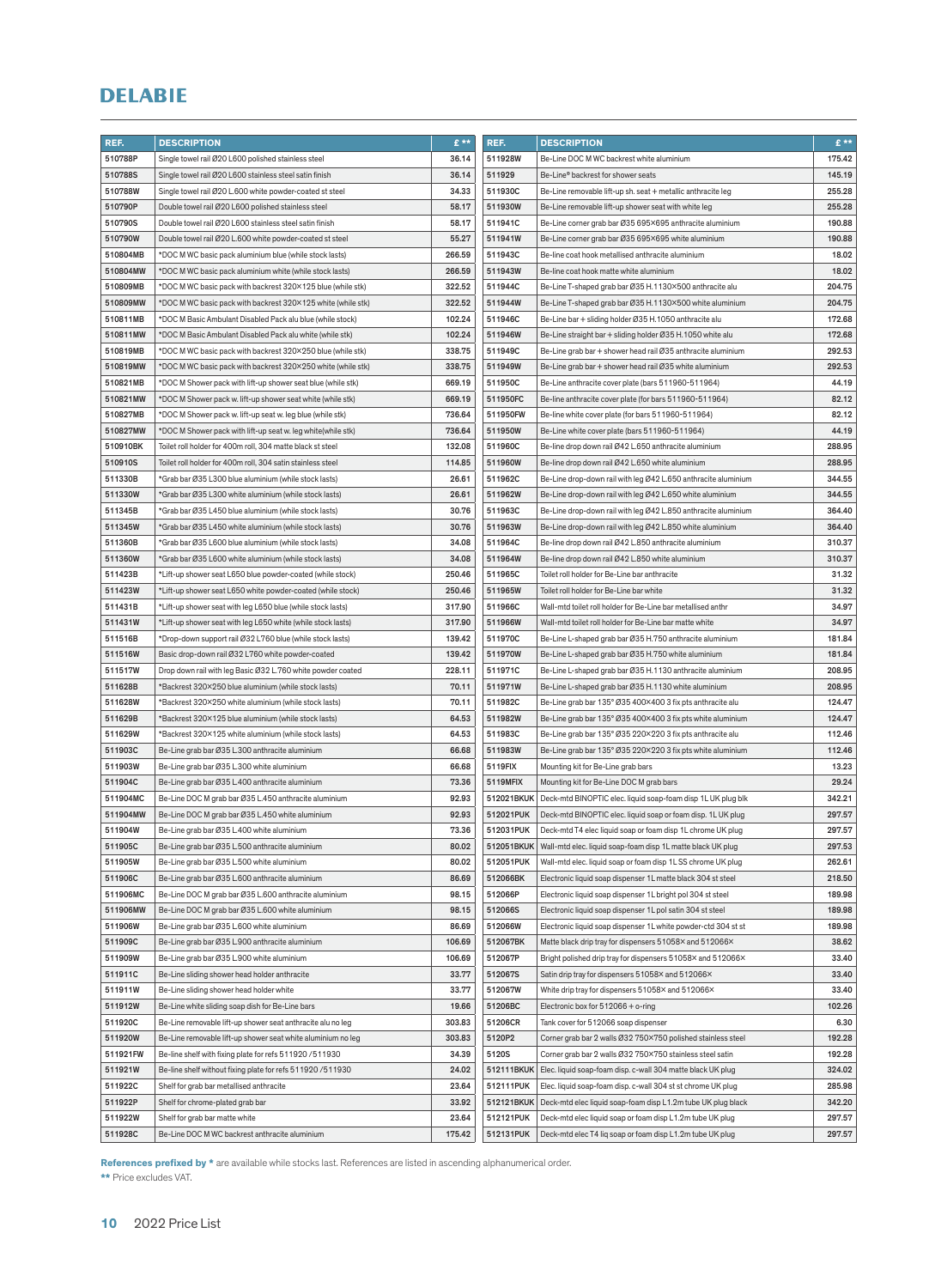| 512151BKUK<br>297.53<br>5625<br>Wall-mtd elec liquid soap-foam disp L1.2m tube black UK plug<br>Black pre-rinse set with mixer + hand spray 433010, bib tap<br>789.34<br>262.61<br>5626<br>628.31<br>512151PUK<br>Wall-mtd elec liquid soap-foam disp L1.2m tube chr UK plug<br>Black pre-rinse with mixer + hand spray 433010, no bib tap<br>207.73<br>5630<br>609.71<br>5121N<br>Corner grab bar for shower seat Ø32 white Nylon<br>Black pre-rinse with mixer + hand spray 433010, no bib tap<br>512521PUK<br>297.57<br>5632<br>763.68<br>Deck-mtd BINOPTIC elec liquid soap or foam disp 0.5L UK plug<br>Black pre-rinse set with mixer + hand spray 433010, bib tap<br>512531PUK<br>297.57<br>5633UK<br>856.60<br>Deck-mtd T4 elec. liquid soap or foam disp. 0.5L UK plug<br>Blk pre-rinse w. twin hole mix c-c 180, spray 433010 bib tap<br>297.53<br>5634<br>732.58<br>512551BKUK<br>Wall-mtd elec liquid soap-foam disp 0.5L matte black UK plug<br>Black wall-mtd pre-rinse mixer + hand spray 433010, bib tap<br>512551PUK<br>262.61<br>5636<br>550.23<br>Wall-mtd elec liquid soap-foam disp 0.5L st st chr UK plug<br>Black wall-mtd pre-rinse mixer +hand spray 433010 no bib tap<br>5160N<br>284.57<br>564000DE<br>384.32<br>Drop-down support rail Ø32 L650 white Nylon<br>TEMPOFIX 3 fr sys WC TEMPOMATIC 230/6V Ø110 wall fix kit 1/2<br>5160P1<br>307.39<br>564005DE<br>403.20<br>*Drop-down rail Ø33.7 L650 pol (while stock then 510160P)<br>TEMPOFIX 3 fr sys WC TEMPOMATIC 230/6V Ø110 self-supp kit1/2<br>238.25<br>5161N<br>Wall support rail Ø32 L650 white Nylon<br>564060DE<br>TEMPOFIX 3 fr sys WC time flow or bat Ø110 wall fix kit 1/2<br>384.32<br>5162N<br>387.19<br>564065DE<br>403.20<br>Drop-down rail with leg Ø32 L650 white Nylon<br>TEMPOFIX 3 fr sys WC time flow or bat Ø110 self-supp kit1/2<br>5163P1<br>394.15<br>5640T2<br>269.46<br>*Hinged rail Ø33.7 L650 polished (while stk then 510160P)<br>Single hole mixer 45lpm, swivel spout L200, bakelite control<br>283.65<br>5164N<br>Drop-down support rail Ø32 L850 white Nylon<br>303.23<br>5640T3<br>Single hole mixer 45lpm, swivel spout L300, bakelite control<br>5164P1<br>314.00<br>5641T2UK<br>372.43<br>*Drop-down rail Ø33.7 L850 pol (while stock then 510164P)<br>Twin hole mixer c-c 180mm 60 lpm, tub swivel spout Ø22 L.200<br>373.56<br>384.84<br>5169P1<br>*Col for wall or drop down rail H1000 st st sat (while stk)<br>5641T3UK<br>Twin hole mixer c-c 180mm 60 lpm, tub swivel spout Ø22 L.300<br>517000<br>Siphon F1 1/4" w. horizontal outlet Ø32 chrome plated brass<br>54.92<br>5645T2<br>Wall mtd mixer 60lpm, swan neck swivel underspout Ø22 L200mm<br>276.70<br>5170N<br>406.53<br>5647T2<br>289.40<br>Drop-down rail with leg Ø32 L850 white Nylon<br>Wall mtd mixer 60lpm, swan neck swivel overspout Ø22 L200mm<br>5180P2<br>107.60<br>5647T3<br>295.87<br>Grab rail 90° Ø32 300×300 polished stainless steel<br>Wall mtd mix 60lpm, swan neck swivel overspout Ø22 L300mm<br>5180S<br>Grab rail 90° Ø32 300×300 stainless steel satin finish<br>107.60<br>5650T2<br>Deck mtd single hole mixer 60lpm, swivelling spout H. 255mm<br>351.24<br>24.06<br>5650T3<br>387.58<br>530<br>ECO grab bar Ø25 L300 polished stainless steel<br>Deck mtd single hole mixer 60lpm, swivelling spout H. 355mm<br>531<br>27.56<br>5652<br>678.24<br>ECO grab bar Ø25 L400 polished stainless steel<br>Deck mtd single hole mixer 60lpm, swivel spout L. 300 H. 685<br>29.35<br>29.30<br>532<br>566<br>Toilet roll holder polished 304 stainless steel<br>ECO grab bar Ø25 L500 polished stainless steel<br>536<br>33.71<br>566TER<br>19.71<br>ECO grab bar Ø25 L600 polished stainless steel<br>Hypereco toilet roll holder polished stainless steel<br>538400<br>5675T2<br>1,895.11<br>Replaced by 543006 + 778700<br>St steel auto rewind hose reel L. 15m adj trigger hand spray<br>$\overline{a}$<br>5676T2<br>538400D<br>Replaced by 543006D + 778700<br>1,569.18<br>÷<br>Auto rewind hose reel L. 15m adjustable trigger hand spray<br>538450<br>5679<br>226.82<br>Replaced by 543006 + 778700<br>Swivelling bracket for auto rewind hose reel<br>538450D<br>5680UK<br>720.04<br>Replaced by 543006D + 778700<br>÷,<br>Pre-rinse w. twin hole mix c-c 180, spray 433010 no bib tap<br>543000<br>459.40<br>569<br>32.75<br>TEMPOFIX 3 frame elect mains 230/6V for urinals Ø35 kit 1/2<br>Wall mounted rectangular soap basket polished st steel<br>577<br>4.93<br>543000D<br>TEMPOFIX 3 frame elect mains 230/6V for urinals 1/2" kit 1/2<br>459.40<br>4 × Concealed lugs for mirror, 2 with spring pol st steel<br>543006<br>447.47<br>578<br>6.08<br>TEMPOFIX 3 fr sys time flow or bat for urinals Ø35 kit 1/2<br>Round mirror studded peg Ø20 chrome plated brass<br>26.57<br>543006D<br>447.47<br>578110<br>TEMPOFIX 3 fr sys time flow or bat for urinals 1/2" kit 1/2<br>PEHD sleeve connector 100/110<br>723.36<br>91.14<br>543100<br>TEMPOFIX 3 frame system elec mains supp 12V for urinals Ø 35mm<br>578212<br>TEMPOFLUX 2 WC 6L single flush for TEMPOFIX 3 fr sys kit 2/2<br>5440N<br>225.41<br>578222<br>100.25<br>T-shaped shower handrail Ø32 1150×500 white Nylon<br>TEMPOFLUX 2 WC 3L/6L dual flush for TEMPOFIX 3 fr sys kit 2/2<br>5440P2<br>199.38<br>578230<br>167.91<br>T-shaped shower handrail Ø32 1150×500 polished st steel<br>TEMPOFLUX 2 WC dual flush TEMPOFIX 3 fr sys 70-130mm kit 2/2<br>5440S<br>T-shaped shower handrail Ø32 1150×500 stainless steel satin<br>199.38<br>578300DE<br>TEMPOFIX 3 WC frame 10-35 & 70-130mm Ø110 wall fix kit 1/2<br>448.11<br>244.42<br>578305DE<br>462.20<br>5441N<br>Sliding T-shaped grab bar Ø32 1150×500 white Nylon<br>TEMPOFIX 3 WC frame 10-35 & 70-130mm Ø110 free-stand kit 1/2<br>5441P<br>259.78<br>578400DE<br>TEMPOFIX 3 WC frame 30-60mm Ø110 wall fix kit 1/2<br>474.78<br>Sliding T-shaped grab bar Ø32 1160×500 bright polished st.st.<br>259.78<br>5441S<br>Sliding T-shaped grab bar Ø32 1160×500 satin polished st.st.<br>578405DE<br>TEMPOFIX 3 WC frame 30-60mm Ø110 free-standing kit 1/2<br>498.33<br>5445T2S<br>Twin hole wall mtd sink mixer swivel underspout L200<br>169.39<br>578MUR<br>Wall reinforcements for TEMPOFIX 3 frame system<br>34.65<br>155.47<br>17.18<br>5460N<br><b>578PMR</b><br>Straight bar Ø32 + sliding block H1150 white Nylon<br>TEMPOFIX 3 connection kit, L. 580mm for PMR WC bowl<br>5460P2<br>158.77<br>580000<br>11.26<br>Straight bar Ø32 + sliding block H1150 polished st steel<br>Urinal waste Ø63 1 1/4" vand-resist st steel grid ctrl screw<br>5460S<br>158.77<br>581000<br>32.04<br>Straight bar Ø32 + sliding block H1150 st steel satin finish<br>On/Off washbasin waste 1 1/4" stainless steel valve<br>546412<br>307.28<br>5825<br>826.02<br>*TEMPOFIX 3 frame elec WC plate kit 2/2 (stock then 464000)<br>Black pre-rinse set with mixer + hand spray 433009, bib tap<br>826.93<br>5826<br>664.93<br>547000DE<br>*TEMPOFIX 3 frame elec WC kit 1/2 Ø110 (stock then 564000DE)<br>Black pre-rinse with mixer + hand spray 433009, no bib tap<br>547005DE<br>5830<br>646.15<br>*TEMPOFIX 3 frame elec WC kit 1/2 Ø110 (stock then 564005DE)<br>838.87<br>Black pre-rinse with mixer + hand spray 433009, no bib tap<br>5481DP2<br>297.46<br>5832<br>799.36<br>Grab bar and shower rail (right) Ø32 polished st steel<br>Black pre-rinse set with mixer + hand spray 433009, bib tap<br>5481DS<br>297.46<br>5833<br>884.14<br>Grab bar and shower rail (right) Ø32 stainless steel satin<br>Blk pre-rinse w. twin hole mix c-c 150, spray 433009 bib tap<br>297.46<br>5481GP2<br>Grab bar and shower rail (left) Ø32 polished stainless steel<br>5834<br>Blk wall-mtd pre-rinse set with mixer + spray 433009 bib tap<br>769.09<br>5481GS<br>297.46<br>5836<br>587.41<br>Grab bar and shower rail (left) Ø32 stainless steel satin<br>Black wall-mtd pre-rinse mixer +hand spray 433009 no bib tap<br>363.90<br>5880<br>752.13<br>5481N<br>Shower grab bar and sliding white nylon vert. bar Ø32<br>Pre-rinse w. twin hole mix c-c 150, spray 433009 no bib tap<br>596000<br>5481P<br>Grab bar and sliding vert. bar Ø32 bright stainless steel<br>337.00<br>Deluxe chrome plated blanking cap Ø45<br>11.70<br>5481S<br>337.00<br>598000<br>15.95<br>Grab bar and sliding vert. bar Ø32 satin stainless steel<br>Deluxe white blanking cap Ø45<br>5490N<br>328.35<br>600<br>14.64<br>2 × Chrome plated supports for shelf L120<br>Handrail & grab bar for shower seat Ø32 white Nylon<br>17.64<br>550<br>ECO grab rail 135° Ø25 220×220 polished stainless steel<br>36.96<br>60212.10P<br>10 × Integrated flat filter 0.5 for nut 1/2"<br>44.10<br>60220.10P<br>17.56<br>551<br>Wall shelf 120×450 polished stainless steel<br>*10 × Flat filters for nut F1/2" (while stk then 60212.10P)<br>36.93<br>60221.10P<br>552<br>Wall shelf 120×450 white steel<br>Replaced by 60234.10P<br>527.78<br>60234.10P<br>20.17<br>5526<br>10 × Integrated flat filter 0.5 for nut 3/4"<br>Pre-rinse set with single hole mixer, no bib tap<br>48.85<br>60300.10P<br>Discontinued<br>553<br>Wall shelf 120×600 polished stainless steel<br>39.77<br>60438.10P<br>17.64<br>554<br>Wall shelf 120×600 white steel<br>10 × Integrated conical filter 0.5 for nut 3/8" | REF. | <b>DESCRIPTION</b> | £** | REF. | <b>DESCRIPTION</b> | $E^{**}$ |
|--------------------------------------------------------------------------------------------------------------------------------------------------------------------------------------------------------------------------------------------------------------------------------------------------------------------------------------------------------------------------------------------------------------------------------------------------------------------------------------------------------------------------------------------------------------------------------------------------------------------------------------------------------------------------------------------------------------------------------------------------------------------------------------------------------------------------------------------------------------------------------------------------------------------------------------------------------------------------------------------------------------------------------------------------------------------------------------------------------------------------------------------------------------------------------------------------------------------------------------------------------------------------------------------------------------------------------------------------------------------------------------------------------------------------------------------------------------------------------------------------------------------------------------------------------------------------------------------------------------------------------------------------------------------------------------------------------------------------------------------------------------------------------------------------------------------------------------------------------------------------------------------------------------------------------------------------------------------------------------------------------------------------------------------------------------------------------------------------------------------------------------------------------------------------------------------------------------------------------------------------------------------------------------------------------------------------------------------------------------------------------------------------------------------------------------------------------------------------------------------------------------------------------------------------------------------------------------------------------------------------------------------------------------------------------------------------------------------------------------------------------------------------------------------------------------------------------------------------------------------------------------------------------------------------------------------------------------------------------------------------------------------------------------------------------------------------------------------------------------------------------------------------------------------------------------------------------------------------------------------------------------------------------------------------------------------------------------------------------------------------------------------------------------------------------------------------------------------------------------------------------------------------------------------------------------------------------------------------------------------------------------------------------------------------------------------------------------------------------------------------------------------------------------------------------------------------------------------------------------------------------------------------------------------------------------------------------------------------------------------------------------------------------------------------------------------------------------------------------------------------------------------------------------------------------------------------------------------------------------------------------------------------------------------------------------------------------------------------------------------------------------------------------------------------------------------------------------------------------------------------------------------------------------------------------------------------------------------------------------------------------------------------------------------------------------------------------------------------------------------------------------------------------------------------------------------------------------------------------------------------------------------------------------------------------------------------------------------------------------------------------------------------------------------------------------------------------------------------------------------------------------------------------------------------------------------------------------------------------------------------------------------------------------------------------------------------------------------------------------------------------------------------------------------------------------------------------------------------------------------------------------------------------------------------------------------------------------------------------------------------------------------------------------------------------------------------------------------------------------------------------------------------------------------------------------------------------------------------------------------------------------------------------------------------------------------------------------------------------------------------------------------------------------------------------------------------------------------------------------------------------------------------------------------------------------------------------------------------------------------------------------------------------------------------------------------------------------------------------------------------------------------------------------------------------------------------------------------------------------------------------------------------------------------------------------------------------------------------------------------------------------------------------------------------------------------------------------------------------------------------------------------------------------------------------------------------------------------------------------------------------------------------------------------------------------------------------------------------------------------------------------------------------------------------------------------------------------------------------------------------------------------------------------------------------------------------------------------------------------------------------------------------------------------------------------------------------------------------------------------------------------------------------------------------------------------------------------------------------------------------------------------------------------------------------------------------------------------------------------------------------------------------------------------------------------------------------------------------------------------------------------------------------------------------------------------------------------------------------------------------------------------------------------------------------------------------------------------------------------------------------------------------------------------------------------------------------------------------------------------------------------------------------------------------------------------------------------------------------------------------------------------------------------------------------------------------------------------------------------------------------------------------------------------------------------------------------------------------------------------------------------------------------------------------------------------------------------------------------------------------------------------------------------------------------------------------------------------------------------------------------------------------------------------------------------------------------------------------------------------------------------------------------------------------------------------------------------------------------------------------------------------------------------------------------------------------------------------------------------------------------------------------------------------------------------------------------------------------------------------------------------------------------------------------------------------|------|--------------------|-----|------|--------------------|----------|
|                                                                                                                                                                                                                                                                                                                                                                                                                                                                                                                                                                                                                                                                                                                                                                                                                                                                                                                                                                                                                                                                                                                                                                                                                                                                                                                                                                                                                                                                                                                                                                                                                                                                                                                                                                                                                                                                                                                                                                                                                                                                                                                                                                                                                                                                                                                                                                                                                                                                                                                                                                                                                                                                                                                                                                                                                                                                                                                                                                                                                                                                                                                                                                                                                                                                                                                                                                                                                                                                                                                                                                                                                                                                                                                                                                                                                                                                                                                                                                                                                                                                                                                                                                                                                                                                                                                                                                                                                                                                                                                                                                                                                                                                                                                                                                                                                                                                                                                                                                                                                                                                                                                                                                                                                                                                                                                                                                                                                                                                                                                                                                                                                                                                                                                                                                                                                                                                                                                                                                                                                                                                                                                                                                                                                                                                                                                                                                                                                                                                                                                                                                                                                                                                                                                                                                                                                                                                                                                                                                                                                                                                                                                                                                                                                                                                                                                                                                                                                                                                                                                                                                                                                                                                                                                                                                                                                                                                                                                                                                                                                                                                                                                                                                                                                                                                                                                                                                                                                                                                                                                                                                                                                                                                                                                                                                                                                                                                                                                                                                                                                                                                                                                                                                                                                                                                                                                    |      |                    |     |      |                    |          |
|                                                                                                                                                                                                                                                                                                                                                                                                                                                                                                                                                                                                                                                                                                                                                                                                                                                                                                                                                                                                                                                                                                                                                                                                                                                                                                                                                                                                                                                                                                                                                                                                                                                                                                                                                                                                                                                                                                                                                                                                                                                                                                                                                                                                                                                                                                                                                                                                                                                                                                                                                                                                                                                                                                                                                                                                                                                                                                                                                                                                                                                                                                                                                                                                                                                                                                                                                                                                                                                                                                                                                                                                                                                                                                                                                                                                                                                                                                                                                                                                                                                                                                                                                                                                                                                                                                                                                                                                                                                                                                                                                                                                                                                                                                                                                                                                                                                                                                                                                                                                                                                                                                                                                                                                                                                                                                                                                                                                                                                                                                                                                                                                                                                                                                                                                                                                                                                                                                                                                                                                                                                                                                                                                                                                                                                                                                                                                                                                                                                                                                                                                                                                                                                                                                                                                                                                                                                                                                                                                                                                                                                                                                                                                                                                                                                                                                                                                                                                                                                                                                                                                                                                                                                                                                                                                                                                                                                                                                                                                                                                                                                                                                                                                                                                                                                                                                                                                                                                                                                                                                                                                                                                                                                                                                                                                                                                                                                                                                                                                                                                                                                                                                                                                                                                                                                                                                                    |      |                    |     |      |                    |          |
|                                                                                                                                                                                                                                                                                                                                                                                                                                                                                                                                                                                                                                                                                                                                                                                                                                                                                                                                                                                                                                                                                                                                                                                                                                                                                                                                                                                                                                                                                                                                                                                                                                                                                                                                                                                                                                                                                                                                                                                                                                                                                                                                                                                                                                                                                                                                                                                                                                                                                                                                                                                                                                                                                                                                                                                                                                                                                                                                                                                                                                                                                                                                                                                                                                                                                                                                                                                                                                                                                                                                                                                                                                                                                                                                                                                                                                                                                                                                                                                                                                                                                                                                                                                                                                                                                                                                                                                                                                                                                                                                                                                                                                                                                                                                                                                                                                                                                                                                                                                                                                                                                                                                                                                                                                                                                                                                                                                                                                                                                                                                                                                                                                                                                                                                                                                                                                                                                                                                                                                                                                                                                                                                                                                                                                                                                                                                                                                                                                                                                                                                                                                                                                                                                                                                                                                                                                                                                                                                                                                                                                                                                                                                                                                                                                                                                                                                                                                                                                                                                                                                                                                                                                                                                                                                                                                                                                                                                                                                                                                                                                                                                                                                                                                                                                                                                                                                                                                                                                                                                                                                                                                                                                                                                                                                                                                                                                                                                                                                                                                                                                                                                                                                                                                                                                                                                                                    |      |                    |     |      |                    |          |
|                                                                                                                                                                                                                                                                                                                                                                                                                                                                                                                                                                                                                                                                                                                                                                                                                                                                                                                                                                                                                                                                                                                                                                                                                                                                                                                                                                                                                                                                                                                                                                                                                                                                                                                                                                                                                                                                                                                                                                                                                                                                                                                                                                                                                                                                                                                                                                                                                                                                                                                                                                                                                                                                                                                                                                                                                                                                                                                                                                                                                                                                                                                                                                                                                                                                                                                                                                                                                                                                                                                                                                                                                                                                                                                                                                                                                                                                                                                                                                                                                                                                                                                                                                                                                                                                                                                                                                                                                                                                                                                                                                                                                                                                                                                                                                                                                                                                                                                                                                                                                                                                                                                                                                                                                                                                                                                                                                                                                                                                                                                                                                                                                                                                                                                                                                                                                                                                                                                                                                                                                                                                                                                                                                                                                                                                                                                                                                                                                                                                                                                                                                                                                                                                                                                                                                                                                                                                                                                                                                                                                                                                                                                                                                                                                                                                                                                                                                                                                                                                                                                                                                                                                                                                                                                                                                                                                                                                                                                                                                                                                                                                                                                                                                                                                                                                                                                                                                                                                                                                                                                                                                                                                                                                                                                                                                                                                                                                                                                                                                                                                                                                                                                                                                                                                                                                                                                    |      |                    |     |      |                    |          |
|                                                                                                                                                                                                                                                                                                                                                                                                                                                                                                                                                                                                                                                                                                                                                                                                                                                                                                                                                                                                                                                                                                                                                                                                                                                                                                                                                                                                                                                                                                                                                                                                                                                                                                                                                                                                                                                                                                                                                                                                                                                                                                                                                                                                                                                                                                                                                                                                                                                                                                                                                                                                                                                                                                                                                                                                                                                                                                                                                                                                                                                                                                                                                                                                                                                                                                                                                                                                                                                                                                                                                                                                                                                                                                                                                                                                                                                                                                                                                                                                                                                                                                                                                                                                                                                                                                                                                                                                                                                                                                                                                                                                                                                                                                                                                                                                                                                                                                                                                                                                                                                                                                                                                                                                                                                                                                                                                                                                                                                                                                                                                                                                                                                                                                                                                                                                                                                                                                                                                                                                                                                                                                                                                                                                                                                                                                                                                                                                                                                                                                                                                                                                                                                                                                                                                                                                                                                                                                                                                                                                                                                                                                                                                                                                                                                                                                                                                                                                                                                                                                                                                                                                                                                                                                                                                                                                                                                                                                                                                                                                                                                                                                                                                                                                                                                                                                                                                                                                                                                                                                                                                                                                                                                                                                                                                                                                                                                                                                                                                                                                                                                                                                                                                                                                                                                                                                                    |      |                    |     |      |                    |          |
|                                                                                                                                                                                                                                                                                                                                                                                                                                                                                                                                                                                                                                                                                                                                                                                                                                                                                                                                                                                                                                                                                                                                                                                                                                                                                                                                                                                                                                                                                                                                                                                                                                                                                                                                                                                                                                                                                                                                                                                                                                                                                                                                                                                                                                                                                                                                                                                                                                                                                                                                                                                                                                                                                                                                                                                                                                                                                                                                                                                                                                                                                                                                                                                                                                                                                                                                                                                                                                                                                                                                                                                                                                                                                                                                                                                                                                                                                                                                                                                                                                                                                                                                                                                                                                                                                                                                                                                                                                                                                                                                                                                                                                                                                                                                                                                                                                                                                                                                                                                                                                                                                                                                                                                                                                                                                                                                                                                                                                                                                                                                                                                                                                                                                                                                                                                                                                                                                                                                                                                                                                                                                                                                                                                                                                                                                                                                                                                                                                                                                                                                                                                                                                                                                                                                                                                                                                                                                                                                                                                                                                                                                                                                                                                                                                                                                                                                                                                                                                                                                                                                                                                                                                                                                                                                                                                                                                                                                                                                                                                                                                                                                                                                                                                                                                                                                                                                                                                                                                                                                                                                                                                                                                                                                                                                                                                                                                                                                                                                                                                                                                                                                                                                                                                                                                                                                                                    |      |                    |     |      |                    |          |
|                                                                                                                                                                                                                                                                                                                                                                                                                                                                                                                                                                                                                                                                                                                                                                                                                                                                                                                                                                                                                                                                                                                                                                                                                                                                                                                                                                                                                                                                                                                                                                                                                                                                                                                                                                                                                                                                                                                                                                                                                                                                                                                                                                                                                                                                                                                                                                                                                                                                                                                                                                                                                                                                                                                                                                                                                                                                                                                                                                                                                                                                                                                                                                                                                                                                                                                                                                                                                                                                                                                                                                                                                                                                                                                                                                                                                                                                                                                                                                                                                                                                                                                                                                                                                                                                                                                                                                                                                                                                                                                                                                                                                                                                                                                                                                                                                                                                                                                                                                                                                                                                                                                                                                                                                                                                                                                                                                                                                                                                                                                                                                                                                                                                                                                                                                                                                                                                                                                                                                                                                                                                                                                                                                                                                                                                                                                                                                                                                                                                                                                                                                                                                                                                                                                                                                                                                                                                                                                                                                                                                                                                                                                                                                                                                                                                                                                                                                                                                                                                                                                                                                                                                                                                                                                                                                                                                                                                                                                                                                                                                                                                                                                                                                                                                                                                                                                                                                                                                                                                                                                                                                                                                                                                                                                                                                                                                                                                                                                                                                                                                                                                                                                                                                                                                                                                                                                    |      |                    |     |      |                    |          |
|                                                                                                                                                                                                                                                                                                                                                                                                                                                                                                                                                                                                                                                                                                                                                                                                                                                                                                                                                                                                                                                                                                                                                                                                                                                                                                                                                                                                                                                                                                                                                                                                                                                                                                                                                                                                                                                                                                                                                                                                                                                                                                                                                                                                                                                                                                                                                                                                                                                                                                                                                                                                                                                                                                                                                                                                                                                                                                                                                                                                                                                                                                                                                                                                                                                                                                                                                                                                                                                                                                                                                                                                                                                                                                                                                                                                                                                                                                                                                                                                                                                                                                                                                                                                                                                                                                                                                                                                                                                                                                                                                                                                                                                                                                                                                                                                                                                                                                                                                                                                                                                                                                                                                                                                                                                                                                                                                                                                                                                                                                                                                                                                                                                                                                                                                                                                                                                                                                                                                                                                                                                                                                                                                                                                                                                                                                                                                                                                                                                                                                                                                                                                                                                                                                                                                                                                                                                                                                                                                                                                                                                                                                                                                                                                                                                                                                                                                                                                                                                                                                                                                                                                                                                                                                                                                                                                                                                                                                                                                                                                                                                                                                                                                                                                                                                                                                                                                                                                                                                                                                                                                                                                                                                                                                                                                                                                                                                                                                                                                                                                                                                                                                                                                                                                                                                                                                                    |      |                    |     |      |                    |          |
|                                                                                                                                                                                                                                                                                                                                                                                                                                                                                                                                                                                                                                                                                                                                                                                                                                                                                                                                                                                                                                                                                                                                                                                                                                                                                                                                                                                                                                                                                                                                                                                                                                                                                                                                                                                                                                                                                                                                                                                                                                                                                                                                                                                                                                                                                                                                                                                                                                                                                                                                                                                                                                                                                                                                                                                                                                                                                                                                                                                                                                                                                                                                                                                                                                                                                                                                                                                                                                                                                                                                                                                                                                                                                                                                                                                                                                                                                                                                                                                                                                                                                                                                                                                                                                                                                                                                                                                                                                                                                                                                                                                                                                                                                                                                                                                                                                                                                                                                                                                                                                                                                                                                                                                                                                                                                                                                                                                                                                                                                                                                                                                                                                                                                                                                                                                                                                                                                                                                                                                                                                                                                                                                                                                                                                                                                                                                                                                                                                                                                                                                                                                                                                                                                                                                                                                                                                                                                                                                                                                                                                                                                                                                                                                                                                                                                                                                                                                                                                                                                                                                                                                                                                                                                                                                                                                                                                                                                                                                                                                                                                                                                                                                                                                                                                                                                                                                                                                                                                                                                                                                                                                                                                                                                                                                                                                                                                                                                                                                                                                                                                                                                                                                                                                                                                                                                                                    |      |                    |     |      |                    |          |
|                                                                                                                                                                                                                                                                                                                                                                                                                                                                                                                                                                                                                                                                                                                                                                                                                                                                                                                                                                                                                                                                                                                                                                                                                                                                                                                                                                                                                                                                                                                                                                                                                                                                                                                                                                                                                                                                                                                                                                                                                                                                                                                                                                                                                                                                                                                                                                                                                                                                                                                                                                                                                                                                                                                                                                                                                                                                                                                                                                                                                                                                                                                                                                                                                                                                                                                                                                                                                                                                                                                                                                                                                                                                                                                                                                                                                                                                                                                                                                                                                                                                                                                                                                                                                                                                                                                                                                                                                                                                                                                                                                                                                                                                                                                                                                                                                                                                                                                                                                                                                                                                                                                                                                                                                                                                                                                                                                                                                                                                                                                                                                                                                                                                                                                                                                                                                                                                                                                                                                                                                                                                                                                                                                                                                                                                                                                                                                                                                                                                                                                                                                                                                                                                                                                                                                                                                                                                                                                                                                                                                                                                                                                                                                                                                                                                                                                                                                                                                                                                                                                                                                                                                                                                                                                                                                                                                                                                                                                                                                                                                                                                                                                                                                                                                                                                                                                                                                                                                                                                                                                                                                                                                                                                                                                                                                                                                                                                                                                                                                                                                                                                                                                                                                                                                                                                                                                    |      |                    |     |      |                    |          |
|                                                                                                                                                                                                                                                                                                                                                                                                                                                                                                                                                                                                                                                                                                                                                                                                                                                                                                                                                                                                                                                                                                                                                                                                                                                                                                                                                                                                                                                                                                                                                                                                                                                                                                                                                                                                                                                                                                                                                                                                                                                                                                                                                                                                                                                                                                                                                                                                                                                                                                                                                                                                                                                                                                                                                                                                                                                                                                                                                                                                                                                                                                                                                                                                                                                                                                                                                                                                                                                                                                                                                                                                                                                                                                                                                                                                                                                                                                                                                                                                                                                                                                                                                                                                                                                                                                                                                                                                                                                                                                                                                                                                                                                                                                                                                                                                                                                                                                                                                                                                                                                                                                                                                                                                                                                                                                                                                                                                                                                                                                                                                                                                                                                                                                                                                                                                                                                                                                                                                                                                                                                                                                                                                                                                                                                                                                                                                                                                                                                                                                                                                                                                                                                                                                                                                                                                                                                                                                                                                                                                                                                                                                                                                                                                                                                                                                                                                                                                                                                                                                                                                                                                                                                                                                                                                                                                                                                                                                                                                                                                                                                                                                                                                                                                                                                                                                                                                                                                                                                                                                                                                                                                                                                                                                                                                                                                                                                                                                                                                                                                                                                                                                                                                                                                                                                                                                                    |      |                    |     |      |                    |          |
|                                                                                                                                                                                                                                                                                                                                                                                                                                                                                                                                                                                                                                                                                                                                                                                                                                                                                                                                                                                                                                                                                                                                                                                                                                                                                                                                                                                                                                                                                                                                                                                                                                                                                                                                                                                                                                                                                                                                                                                                                                                                                                                                                                                                                                                                                                                                                                                                                                                                                                                                                                                                                                                                                                                                                                                                                                                                                                                                                                                                                                                                                                                                                                                                                                                                                                                                                                                                                                                                                                                                                                                                                                                                                                                                                                                                                                                                                                                                                                                                                                                                                                                                                                                                                                                                                                                                                                                                                                                                                                                                                                                                                                                                                                                                                                                                                                                                                                                                                                                                                                                                                                                                                                                                                                                                                                                                                                                                                                                                                                                                                                                                                                                                                                                                                                                                                                                                                                                                                                                                                                                                                                                                                                                                                                                                                                                                                                                                                                                                                                                                                                                                                                                                                                                                                                                                                                                                                                                                                                                                                                                                                                                                                                                                                                                                                                                                                                                                                                                                                                                                                                                                                                                                                                                                                                                                                                                                                                                                                                                                                                                                                                                                                                                                                                                                                                                                                                                                                                                                                                                                                                                                                                                                                                                                                                                                                                                                                                                                                                                                                                                                                                                                                                                                                                                                                                                    |      |                    |     |      |                    |          |
|                                                                                                                                                                                                                                                                                                                                                                                                                                                                                                                                                                                                                                                                                                                                                                                                                                                                                                                                                                                                                                                                                                                                                                                                                                                                                                                                                                                                                                                                                                                                                                                                                                                                                                                                                                                                                                                                                                                                                                                                                                                                                                                                                                                                                                                                                                                                                                                                                                                                                                                                                                                                                                                                                                                                                                                                                                                                                                                                                                                                                                                                                                                                                                                                                                                                                                                                                                                                                                                                                                                                                                                                                                                                                                                                                                                                                                                                                                                                                                                                                                                                                                                                                                                                                                                                                                                                                                                                                                                                                                                                                                                                                                                                                                                                                                                                                                                                                                                                                                                                                                                                                                                                                                                                                                                                                                                                                                                                                                                                                                                                                                                                                                                                                                                                                                                                                                                                                                                                                                                                                                                                                                                                                                                                                                                                                                                                                                                                                                                                                                                                                                                                                                                                                                                                                                                                                                                                                                                                                                                                                                                                                                                                                                                                                                                                                                                                                                                                                                                                                                                                                                                                                                                                                                                                                                                                                                                                                                                                                                                                                                                                                                                                                                                                                                                                                                                                                                                                                                                                                                                                                                                                                                                                                                                                                                                                                                                                                                                                                                                                                                                                                                                                                                                                                                                                                                                    |      |                    |     |      |                    |          |
|                                                                                                                                                                                                                                                                                                                                                                                                                                                                                                                                                                                                                                                                                                                                                                                                                                                                                                                                                                                                                                                                                                                                                                                                                                                                                                                                                                                                                                                                                                                                                                                                                                                                                                                                                                                                                                                                                                                                                                                                                                                                                                                                                                                                                                                                                                                                                                                                                                                                                                                                                                                                                                                                                                                                                                                                                                                                                                                                                                                                                                                                                                                                                                                                                                                                                                                                                                                                                                                                                                                                                                                                                                                                                                                                                                                                                                                                                                                                                                                                                                                                                                                                                                                                                                                                                                                                                                                                                                                                                                                                                                                                                                                                                                                                                                                                                                                                                                                                                                                                                                                                                                                                                                                                                                                                                                                                                                                                                                                                                                                                                                                                                                                                                                                                                                                                                                                                                                                                                                                                                                                                                                                                                                                                                                                                                                                                                                                                                                                                                                                                                                                                                                                                                                                                                                                                                                                                                                                                                                                                                                                                                                                                                                                                                                                                                                                                                                                                                                                                                                                                                                                                                                                                                                                                                                                                                                                                                                                                                                                                                                                                                                                                                                                                                                                                                                                                                                                                                                                                                                                                                                                                                                                                                                                                                                                                                                                                                                                                                                                                                                                                                                                                                                                                                                                                                                                    |      |                    |     |      |                    |          |
|                                                                                                                                                                                                                                                                                                                                                                                                                                                                                                                                                                                                                                                                                                                                                                                                                                                                                                                                                                                                                                                                                                                                                                                                                                                                                                                                                                                                                                                                                                                                                                                                                                                                                                                                                                                                                                                                                                                                                                                                                                                                                                                                                                                                                                                                                                                                                                                                                                                                                                                                                                                                                                                                                                                                                                                                                                                                                                                                                                                                                                                                                                                                                                                                                                                                                                                                                                                                                                                                                                                                                                                                                                                                                                                                                                                                                                                                                                                                                                                                                                                                                                                                                                                                                                                                                                                                                                                                                                                                                                                                                                                                                                                                                                                                                                                                                                                                                                                                                                                                                                                                                                                                                                                                                                                                                                                                                                                                                                                                                                                                                                                                                                                                                                                                                                                                                                                                                                                                                                                                                                                                                                                                                                                                                                                                                                                                                                                                                                                                                                                                                                                                                                                                                                                                                                                                                                                                                                                                                                                                                                                                                                                                                                                                                                                                                                                                                                                                                                                                                                                                                                                                                                                                                                                                                                                                                                                                                                                                                                                                                                                                                                                                                                                                                                                                                                                                                                                                                                                                                                                                                                                                                                                                                                                                                                                                                                                                                                                                                                                                                                                                                                                                                                                                                                                                                                                    |      |                    |     |      |                    |          |
|                                                                                                                                                                                                                                                                                                                                                                                                                                                                                                                                                                                                                                                                                                                                                                                                                                                                                                                                                                                                                                                                                                                                                                                                                                                                                                                                                                                                                                                                                                                                                                                                                                                                                                                                                                                                                                                                                                                                                                                                                                                                                                                                                                                                                                                                                                                                                                                                                                                                                                                                                                                                                                                                                                                                                                                                                                                                                                                                                                                                                                                                                                                                                                                                                                                                                                                                                                                                                                                                                                                                                                                                                                                                                                                                                                                                                                                                                                                                                                                                                                                                                                                                                                                                                                                                                                                                                                                                                                                                                                                                                                                                                                                                                                                                                                                                                                                                                                                                                                                                                                                                                                                                                                                                                                                                                                                                                                                                                                                                                                                                                                                                                                                                                                                                                                                                                                                                                                                                                                                                                                                                                                                                                                                                                                                                                                                                                                                                                                                                                                                                                                                                                                                                                                                                                                                                                                                                                                                                                                                                                                                                                                                                                                                                                                                                                                                                                                                                                                                                                                                                                                                                                                                                                                                                                                                                                                                                                                                                                                                                                                                                                                                                                                                                                                                                                                                                                                                                                                                                                                                                                                                                                                                                                                                                                                                                                                                                                                                                                                                                                                                                                                                                                                                                                                                                                                                    |      |                    |     |      |                    |          |
|                                                                                                                                                                                                                                                                                                                                                                                                                                                                                                                                                                                                                                                                                                                                                                                                                                                                                                                                                                                                                                                                                                                                                                                                                                                                                                                                                                                                                                                                                                                                                                                                                                                                                                                                                                                                                                                                                                                                                                                                                                                                                                                                                                                                                                                                                                                                                                                                                                                                                                                                                                                                                                                                                                                                                                                                                                                                                                                                                                                                                                                                                                                                                                                                                                                                                                                                                                                                                                                                                                                                                                                                                                                                                                                                                                                                                                                                                                                                                                                                                                                                                                                                                                                                                                                                                                                                                                                                                                                                                                                                                                                                                                                                                                                                                                                                                                                                                                                                                                                                                                                                                                                                                                                                                                                                                                                                                                                                                                                                                                                                                                                                                                                                                                                                                                                                                                                                                                                                                                                                                                                                                                                                                                                                                                                                                                                                                                                                                                                                                                                                                                                                                                                                                                                                                                                                                                                                                                                                                                                                                                                                                                                                                                                                                                                                                                                                                                                                                                                                                                                                                                                                                                                                                                                                                                                                                                                                                                                                                                                                                                                                                                                                                                                                                                                                                                                                                                                                                                                                                                                                                                                                                                                                                                                                                                                                                                                                                                                                                                                                                                                                                                                                                                                                                                                                                                                    |      |                    |     |      |                    |          |
|                                                                                                                                                                                                                                                                                                                                                                                                                                                                                                                                                                                                                                                                                                                                                                                                                                                                                                                                                                                                                                                                                                                                                                                                                                                                                                                                                                                                                                                                                                                                                                                                                                                                                                                                                                                                                                                                                                                                                                                                                                                                                                                                                                                                                                                                                                                                                                                                                                                                                                                                                                                                                                                                                                                                                                                                                                                                                                                                                                                                                                                                                                                                                                                                                                                                                                                                                                                                                                                                                                                                                                                                                                                                                                                                                                                                                                                                                                                                                                                                                                                                                                                                                                                                                                                                                                                                                                                                                                                                                                                                                                                                                                                                                                                                                                                                                                                                                                                                                                                                                                                                                                                                                                                                                                                                                                                                                                                                                                                                                                                                                                                                                                                                                                                                                                                                                                                                                                                                                                                                                                                                                                                                                                                                                                                                                                                                                                                                                                                                                                                                                                                                                                                                                                                                                                                                                                                                                                                                                                                                                                                                                                                                                                                                                                                                                                                                                                                                                                                                                                                                                                                                                                                                                                                                                                                                                                                                                                                                                                                                                                                                                                                                                                                                                                                                                                                                                                                                                                                                                                                                                                                                                                                                                                                                                                                                                                                                                                                                                                                                                                                                                                                                                                                                                                                                                                                    |      |                    |     |      |                    |          |
|                                                                                                                                                                                                                                                                                                                                                                                                                                                                                                                                                                                                                                                                                                                                                                                                                                                                                                                                                                                                                                                                                                                                                                                                                                                                                                                                                                                                                                                                                                                                                                                                                                                                                                                                                                                                                                                                                                                                                                                                                                                                                                                                                                                                                                                                                                                                                                                                                                                                                                                                                                                                                                                                                                                                                                                                                                                                                                                                                                                                                                                                                                                                                                                                                                                                                                                                                                                                                                                                                                                                                                                                                                                                                                                                                                                                                                                                                                                                                                                                                                                                                                                                                                                                                                                                                                                                                                                                                                                                                                                                                                                                                                                                                                                                                                                                                                                                                                                                                                                                                                                                                                                                                                                                                                                                                                                                                                                                                                                                                                                                                                                                                                                                                                                                                                                                                                                                                                                                                                                                                                                                                                                                                                                                                                                                                                                                                                                                                                                                                                                                                                                                                                                                                                                                                                                                                                                                                                                                                                                                                                                                                                                                                                                                                                                                                                                                                                                                                                                                                                                                                                                                                                                                                                                                                                                                                                                                                                                                                                                                                                                                                                                                                                                                                                                                                                                                                                                                                                                                                                                                                                                                                                                                                                                                                                                                                                                                                                                                                                                                                                                                                                                                                                                                                                                                                                                    |      |                    |     |      |                    |          |
|                                                                                                                                                                                                                                                                                                                                                                                                                                                                                                                                                                                                                                                                                                                                                                                                                                                                                                                                                                                                                                                                                                                                                                                                                                                                                                                                                                                                                                                                                                                                                                                                                                                                                                                                                                                                                                                                                                                                                                                                                                                                                                                                                                                                                                                                                                                                                                                                                                                                                                                                                                                                                                                                                                                                                                                                                                                                                                                                                                                                                                                                                                                                                                                                                                                                                                                                                                                                                                                                                                                                                                                                                                                                                                                                                                                                                                                                                                                                                                                                                                                                                                                                                                                                                                                                                                                                                                                                                                                                                                                                                                                                                                                                                                                                                                                                                                                                                                                                                                                                                                                                                                                                                                                                                                                                                                                                                                                                                                                                                                                                                                                                                                                                                                                                                                                                                                                                                                                                                                                                                                                                                                                                                                                                                                                                                                                                                                                                                                                                                                                                                                                                                                                                                                                                                                                                                                                                                                                                                                                                                                                                                                                                                                                                                                                                                                                                                                                                                                                                                                                                                                                                                                                                                                                                                                                                                                                                                                                                                                                                                                                                                                                                                                                                                                                                                                                                                                                                                                                                                                                                                                                                                                                                                                                                                                                                                                                                                                                                                                                                                                                                                                                                                                                                                                                                                                                    |      |                    |     |      |                    |          |
|                                                                                                                                                                                                                                                                                                                                                                                                                                                                                                                                                                                                                                                                                                                                                                                                                                                                                                                                                                                                                                                                                                                                                                                                                                                                                                                                                                                                                                                                                                                                                                                                                                                                                                                                                                                                                                                                                                                                                                                                                                                                                                                                                                                                                                                                                                                                                                                                                                                                                                                                                                                                                                                                                                                                                                                                                                                                                                                                                                                                                                                                                                                                                                                                                                                                                                                                                                                                                                                                                                                                                                                                                                                                                                                                                                                                                                                                                                                                                                                                                                                                                                                                                                                                                                                                                                                                                                                                                                                                                                                                                                                                                                                                                                                                                                                                                                                                                                                                                                                                                                                                                                                                                                                                                                                                                                                                                                                                                                                                                                                                                                                                                                                                                                                                                                                                                                                                                                                                                                                                                                                                                                                                                                                                                                                                                                                                                                                                                                                                                                                                                                                                                                                                                                                                                                                                                                                                                                                                                                                                                                                                                                                                                                                                                                                                                                                                                                                                                                                                                                                                                                                                                                                                                                                                                                                                                                                                                                                                                                                                                                                                                                                                                                                                                                                                                                                                                                                                                                                                                                                                                                                                                                                                                                                                                                                                                                                                                                                                                                                                                                                                                                                                                                                                                                                                                                                    |      |                    |     |      |                    |          |
|                                                                                                                                                                                                                                                                                                                                                                                                                                                                                                                                                                                                                                                                                                                                                                                                                                                                                                                                                                                                                                                                                                                                                                                                                                                                                                                                                                                                                                                                                                                                                                                                                                                                                                                                                                                                                                                                                                                                                                                                                                                                                                                                                                                                                                                                                                                                                                                                                                                                                                                                                                                                                                                                                                                                                                                                                                                                                                                                                                                                                                                                                                                                                                                                                                                                                                                                                                                                                                                                                                                                                                                                                                                                                                                                                                                                                                                                                                                                                                                                                                                                                                                                                                                                                                                                                                                                                                                                                                                                                                                                                                                                                                                                                                                                                                                                                                                                                                                                                                                                                                                                                                                                                                                                                                                                                                                                                                                                                                                                                                                                                                                                                                                                                                                                                                                                                                                                                                                                                                                                                                                                                                                                                                                                                                                                                                                                                                                                                                                                                                                                                                                                                                                                                                                                                                                                                                                                                                                                                                                                                                                                                                                                                                                                                                                                                                                                                                                                                                                                                                                                                                                                                                                                                                                                                                                                                                                                                                                                                                                                                                                                                                                                                                                                                                                                                                                                                                                                                                                                                                                                                                                                                                                                                                                                                                                                                                                                                                                                                                                                                                                                                                                                                                                                                                                                                                                    |      |                    |     |      |                    |          |
|                                                                                                                                                                                                                                                                                                                                                                                                                                                                                                                                                                                                                                                                                                                                                                                                                                                                                                                                                                                                                                                                                                                                                                                                                                                                                                                                                                                                                                                                                                                                                                                                                                                                                                                                                                                                                                                                                                                                                                                                                                                                                                                                                                                                                                                                                                                                                                                                                                                                                                                                                                                                                                                                                                                                                                                                                                                                                                                                                                                                                                                                                                                                                                                                                                                                                                                                                                                                                                                                                                                                                                                                                                                                                                                                                                                                                                                                                                                                                                                                                                                                                                                                                                                                                                                                                                                                                                                                                                                                                                                                                                                                                                                                                                                                                                                                                                                                                                                                                                                                                                                                                                                                                                                                                                                                                                                                                                                                                                                                                                                                                                                                                                                                                                                                                                                                                                                                                                                                                                                                                                                                                                                                                                                                                                                                                                                                                                                                                                                                                                                                                                                                                                                                                                                                                                                                                                                                                                                                                                                                                                                                                                                                                                                                                                                                                                                                                                                                                                                                                                                                                                                                                                                                                                                                                                                                                                                                                                                                                                                                                                                                                                                                                                                                                                                                                                                                                                                                                                                                                                                                                                                                                                                                                                                                                                                                                                                                                                                                                                                                                                                                                                                                                                                                                                                                                                                    |      |                    |     |      |                    |          |
|                                                                                                                                                                                                                                                                                                                                                                                                                                                                                                                                                                                                                                                                                                                                                                                                                                                                                                                                                                                                                                                                                                                                                                                                                                                                                                                                                                                                                                                                                                                                                                                                                                                                                                                                                                                                                                                                                                                                                                                                                                                                                                                                                                                                                                                                                                                                                                                                                                                                                                                                                                                                                                                                                                                                                                                                                                                                                                                                                                                                                                                                                                                                                                                                                                                                                                                                                                                                                                                                                                                                                                                                                                                                                                                                                                                                                                                                                                                                                                                                                                                                                                                                                                                                                                                                                                                                                                                                                                                                                                                                                                                                                                                                                                                                                                                                                                                                                                                                                                                                                                                                                                                                                                                                                                                                                                                                                                                                                                                                                                                                                                                                                                                                                                                                                                                                                                                                                                                                                                                                                                                                                                                                                                                                                                                                                                                                                                                                                                                                                                                                                                                                                                                                                                                                                                                                                                                                                                                                                                                                                                                                                                                                                                                                                                                                                                                                                                                                                                                                                                                                                                                                                                                                                                                                                                                                                                                                                                                                                                                                                                                                                                                                                                                                                                                                                                                                                                                                                                                                                                                                                                                                                                                                                                                                                                                                                                                                                                                                                                                                                                                                                                                                                                                                                                                                                                                    |      |                    |     |      |                    |          |
|                                                                                                                                                                                                                                                                                                                                                                                                                                                                                                                                                                                                                                                                                                                                                                                                                                                                                                                                                                                                                                                                                                                                                                                                                                                                                                                                                                                                                                                                                                                                                                                                                                                                                                                                                                                                                                                                                                                                                                                                                                                                                                                                                                                                                                                                                                                                                                                                                                                                                                                                                                                                                                                                                                                                                                                                                                                                                                                                                                                                                                                                                                                                                                                                                                                                                                                                                                                                                                                                                                                                                                                                                                                                                                                                                                                                                                                                                                                                                                                                                                                                                                                                                                                                                                                                                                                                                                                                                                                                                                                                                                                                                                                                                                                                                                                                                                                                                                                                                                                                                                                                                                                                                                                                                                                                                                                                                                                                                                                                                                                                                                                                                                                                                                                                                                                                                                                                                                                                                                                                                                                                                                                                                                                                                                                                                                                                                                                                                                                                                                                                                                                                                                                                                                                                                                                                                                                                                                                                                                                                                                                                                                                                                                                                                                                                                                                                                                                                                                                                                                                                                                                                                                                                                                                                                                                                                                                                                                                                                                                                                                                                                                                                                                                                                                                                                                                                                                                                                                                                                                                                                                                                                                                                                                                                                                                                                                                                                                                                                                                                                                                                                                                                                                                                                                                                                                                    |      |                    |     |      |                    |          |
|                                                                                                                                                                                                                                                                                                                                                                                                                                                                                                                                                                                                                                                                                                                                                                                                                                                                                                                                                                                                                                                                                                                                                                                                                                                                                                                                                                                                                                                                                                                                                                                                                                                                                                                                                                                                                                                                                                                                                                                                                                                                                                                                                                                                                                                                                                                                                                                                                                                                                                                                                                                                                                                                                                                                                                                                                                                                                                                                                                                                                                                                                                                                                                                                                                                                                                                                                                                                                                                                                                                                                                                                                                                                                                                                                                                                                                                                                                                                                                                                                                                                                                                                                                                                                                                                                                                                                                                                                                                                                                                                                                                                                                                                                                                                                                                                                                                                                                                                                                                                                                                                                                                                                                                                                                                                                                                                                                                                                                                                                                                                                                                                                                                                                                                                                                                                                                                                                                                                                                                                                                                                                                                                                                                                                                                                                                                                                                                                                                                                                                                                                                                                                                                                                                                                                                                                                                                                                                                                                                                                                                                                                                                                                                                                                                                                                                                                                                                                                                                                                                                                                                                                                                                                                                                                                                                                                                                                                                                                                                                                                                                                                                                                                                                                                                                                                                                                                                                                                                                                                                                                                                                                                                                                                                                                                                                                                                                                                                                                                                                                                                                                                                                                                                                                                                                                                                                    |      |                    |     |      |                    |          |
|                                                                                                                                                                                                                                                                                                                                                                                                                                                                                                                                                                                                                                                                                                                                                                                                                                                                                                                                                                                                                                                                                                                                                                                                                                                                                                                                                                                                                                                                                                                                                                                                                                                                                                                                                                                                                                                                                                                                                                                                                                                                                                                                                                                                                                                                                                                                                                                                                                                                                                                                                                                                                                                                                                                                                                                                                                                                                                                                                                                                                                                                                                                                                                                                                                                                                                                                                                                                                                                                                                                                                                                                                                                                                                                                                                                                                                                                                                                                                                                                                                                                                                                                                                                                                                                                                                                                                                                                                                                                                                                                                                                                                                                                                                                                                                                                                                                                                                                                                                                                                                                                                                                                                                                                                                                                                                                                                                                                                                                                                                                                                                                                                                                                                                                                                                                                                                                                                                                                                                                                                                                                                                                                                                                                                                                                                                                                                                                                                                                                                                                                                                                                                                                                                                                                                                                                                                                                                                                                                                                                                                                                                                                                                                                                                                                                                                                                                                                                                                                                                                                                                                                                                                                                                                                                                                                                                                                                                                                                                                                                                                                                                                                                                                                                                                                                                                                                                                                                                                                                                                                                                                                                                                                                                                                                                                                                                                                                                                                                                                                                                                                                                                                                                                                                                                                                                                                    |      |                    |     |      |                    |          |
|                                                                                                                                                                                                                                                                                                                                                                                                                                                                                                                                                                                                                                                                                                                                                                                                                                                                                                                                                                                                                                                                                                                                                                                                                                                                                                                                                                                                                                                                                                                                                                                                                                                                                                                                                                                                                                                                                                                                                                                                                                                                                                                                                                                                                                                                                                                                                                                                                                                                                                                                                                                                                                                                                                                                                                                                                                                                                                                                                                                                                                                                                                                                                                                                                                                                                                                                                                                                                                                                                                                                                                                                                                                                                                                                                                                                                                                                                                                                                                                                                                                                                                                                                                                                                                                                                                                                                                                                                                                                                                                                                                                                                                                                                                                                                                                                                                                                                                                                                                                                                                                                                                                                                                                                                                                                                                                                                                                                                                                                                                                                                                                                                                                                                                                                                                                                                                                                                                                                                                                                                                                                                                                                                                                                                                                                                                                                                                                                                                                                                                                                                                                                                                                                                                                                                                                                                                                                                                                                                                                                                                                                                                                                                                                                                                                                                                                                                                                                                                                                                                                                                                                                                                                                                                                                                                                                                                                                                                                                                                                                                                                                                                                                                                                                                                                                                                                                                                                                                                                                                                                                                                                                                                                                                                                                                                                                                                                                                                                                                                                                                                                                                                                                                                                                                                                                                                                    |      |                    |     |      |                    |          |
|                                                                                                                                                                                                                                                                                                                                                                                                                                                                                                                                                                                                                                                                                                                                                                                                                                                                                                                                                                                                                                                                                                                                                                                                                                                                                                                                                                                                                                                                                                                                                                                                                                                                                                                                                                                                                                                                                                                                                                                                                                                                                                                                                                                                                                                                                                                                                                                                                                                                                                                                                                                                                                                                                                                                                                                                                                                                                                                                                                                                                                                                                                                                                                                                                                                                                                                                                                                                                                                                                                                                                                                                                                                                                                                                                                                                                                                                                                                                                                                                                                                                                                                                                                                                                                                                                                                                                                                                                                                                                                                                                                                                                                                                                                                                                                                                                                                                                                                                                                                                                                                                                                                                                                                                                                                                                                                                                                                                                                                                                                                                                                                                                                                                                                                                                                                                                                                                                                                                                                                                                                                                                                                                                                                                                                                                                                                                                                                                                                                                                                                                                                                                                                                                                                                                                                                                                                                                                                                                                                                                                                                                                                                                                                                                                                                                                                                                                                                                                                                                                                                                                                                                                                                                                                                                                                                                                                                                                                                                                                                                                                                                                                                                                                                                                                                                                                                                                                                                                                                                                                                                                                                                                                                                                                                                                                                                                                                                                                                                                                                                                                                                                                                                                                                                                                                                                                                    |      |                    |     |      |                    |          |
|                                                                                                                                                                                                                                                                                                                                                                                                                                                                                                                                                                                                                                                                                                                                                                                                                                                                                                                                                                                                                                                                                                                                                                                                                                                                                                                                                                                                                                                                                                                                                                                                                                                                                                                                                                                                                                                                                                                                                                                                                                                                                                                                                                                                                                                                                                                                                                                                                                                                                                                                                                                                                                                                                                                                                                                                                                                                                                                                                                                                                                                                                                                                                                                                                                                                                                                                                                                                                                                                                                                                                                                                                                                                                                                                                                                                                                                                                                                                                                                                                                                                                                                                                                                                                                                                                                                                                                                                                                                                                                                                                                                                                                                                                                                                                                                                                                                                                                                                                                                                                                                                                                                                                                                                                                                                                                                                                                                                                                                                                                                                                                                                                                                                                                                                                                                                                                                                                                                                                                                                                                                                                                                                                                                                                                                                                                                                                                                                                                                                                                                                                                                                                                                                                                                                                                                                                                                                                                                                                                                                                                                                                                                                                                                                                                                                                                                                                                                                                                                                                                                                                                                                                                                                                                                                                                                                                                                                                                                                                                                                                                                                                                                                                                                                                                                                                                                                                                                                                                                                                                                                                                                                                                                                                                                                                                                                                                                                                                                                                                                                                                                                                                                                                                                                                                                                                                                    |      |                    |     |      |                    |          |
|                                                                                                                                                                                                                                                                                                                                                                                                                                                                                                                                                                                                                                                                                                                                                                                                                                                                                                                                                                                                                                                                                                                                                                                                                                                                                                                                                                                                                                                                                                                                                                                                                                                                                                                                                                                                                                                                                                                                                                                                                                                                                                                                                                                                                                                                                                                                                                                                                                                                                                                                                                                                                                                                                                                                                                                                                                                                                                                                                                                                                                                                                                                                                                                                                                                                                                                                                                                                                                                                                                                                                                                                                                                                                                                                                                                                                                                                                                                                                                                                                                                                                                                                                                                                                                                                                                                                                                                                                                                                                                                                                                                                                                                                                                                                                                                                                                                                                                                                                                                                                                                                                                                                                                                                                                                                                                                                                                                                                                                                                                                                                                                                                                                                                                                                                                                                                                                                                                                                                                                                                                                                                                                                                                                                                                                                                                                                                                                                                                                                                                                                                                                                                                                                                                                                                                                                                                                                                                                                                                                                                                                                                                                                                                                                                                                                                                                                                                                                                                                                                                                                                                                                                                                                                                                                                                                                                                                                                                                                                                                                                                                                                                                                                                                                                                                                                                                                                                                                                                                                                                                                                                                                                                                                                                                                                                                                                                                                                                                                                                                                                                                                                                                                                                                                                                                                                                                    |      |                    |     |      |                    |          |
|                                                                                                                                                                                                                                                                                                                                                                                                                                                                                                                                                                                                                                                                                                                                                                                                                                                                                                                                                                                                                                                                                                                                                                                                                                                                                                                                                                                                                                                                                                                                                                                                                                                                                                                                                                                                                                                                                                                                                                                                                                                                                                                                                                                                                                                                                                                                                                                                                                                                                                                                                                                                                                                                                                                                                                                                                                                                                                                                                                                                                                                                                                                                                                                                                                                                                                                                                                                                                                                                                                                                                                                                                                                                                                                                                                                                                                                                                                                                                                                                                                                                                                                                                                                                                                                                                                                                                                                                                                                                                                                                                                                                                                                                                                                                                                                                                                                                                                                                                                                                                                                                                                                                                                                                                                                                                                                                                                                                                                                                                                                                                                                                                                                                                                                                                                                                                                                                                                                                                                                                                                                                                                                                                                                                                                                                                                                                                                                                                                                                                                                                                                                                                                                                                                                                                                                                                                                                                                                                                                                                                                                                                                                                                                                                                                                                                                                                                                                                                                                                                                                                                                                                                                                                                                                                                                                                                                                                                                                                                                                                                                                                                                                                                                                                                                                                                                                                                                                                                                                                                                                                                                                                                                                                                                                                                                                                                                                                                                                                                                                                                                                                                                                                                                                                                                                                                                                    |      |                    |     |      |                    |          |
|                                                                                                                                                                                                                                                                                                                                                                                                                                                                                                                                                                                                                                                                                                                                                                                                                                                                                                                                                                                                                                                                                                                                                                                                                                                                                                                                                                                                                                                                                                                                                                                                                                                                                                                                                                                                                                                                                                                                                                                                                                                                                                                                                                                                                                                                                                                                                                                                                                                                                                                                                                                                                                                                                                                                                                                                                                                                                                                                                                                                                                                                                                                                                                                                                                                                                                                                                                                                                                                                                                                                                                                                                                                                                                                                                                                                                                                                                                                                                                                                                                                                                                                                                                                                                                                                                                                                                                                                                                                                                                                                                                                                                                                                                                                                                                                                                                                                                                                                                                                                                                                                                                                                                                                                                                                                                                                                                                                                                                                                                                                                                                                                                                                                                                                                                                                                                                                                                                                                                                                                                                                                                                                                                                                                                                                                                                                                                                                                                                                                                                                                                                                                                                                                                                                                                                                                                                                                                                                                                                                                                                                                                                                                                                                                                                                                                                                                                                                                                                                                                                                                                                                                                                                                                                                                                                                                                                                                                                                                                                                                                                                                                                                                                                                                                                                                                                                                                                                                                                                                                                                                                                                                                                                                                                                                                                                                                                                                                                                                                                                                                                                                                                                                                                                                                                                                                                                    |      |                    |     |      |                    |          |
|                                                                                                                                                                                                                                                                                                                                                                                                                                                                                                                                                                                                                                                                                                                                                                                                                                                                                                                                                                                                                                                                                                                                                                                                                                                                                                                                                                                                                                                                                                                                                                                                                                                                                                                                                                                                                                                                                                                                                                                                                                                                                                                                                                                                                                                                                                                                                                                                                                                                                                                                                                                                                                                                                                                                                                                                                                                                                                                                                                                                                                                                                                                                                                                                                                                                                                                                                                                                                                                                                                                                                                                                                                                                                                                                                                                                                                                                                                                                                                                                                                                                                                                                                                                                                                                                                                                                                                                                                                                                                                                                                                                                                                                                                                                                                                                                                                                                                                                                                                                                                                                                                                                                                                                                                                                                                                                                                                                                                                                                                                                                                                                                                                                                                                                                                                                                                                                                                                                                                                                                                                                                                                                                                                                                                                                                                                                                                                                                                                                                                                                                                                                                                                                                                                                                                                                                                                                                                                                                                                                                                                                                                                                                                                                                                                                                                                                                                                                                                                                                                                                                                                                                                                                                                                                                                                                                                                                                                                                                                                                                                                                                                                                                                                                                                                                                                                                                                                                                                                                                                                                                                                                                                                                                                                                                                                                                                                                                                                                                                                                                                                                                                                                                                                                                                                                                                                                    |      |                    |     |      |                    |          |
|                                                                                                                                                                                                                                                                                                                                                                                                                                                                                                                                                                                                                                                                                                                                                                                                                                                                                                                                                                                                                                                                                                                                                                                                                                                                                                                                                                                                                                                                                                                                                                                                                                                                                                                                                                                                                                                                                                                                                                                                                                                                                                                                                                                                                                                                                                                                                                                                                                                                                                                                                                                                                                                                                                                                                                                                                                                                                                                                                                                                                                                                                                                                                                                                                                                                                                                                                                                                                                                                                                                                                                                                                                                                                                                                                                                                                                                                                                                                                                                                                                                                                                                                                                                                                                                                                                                                                                                                                                                                                                                                                                                                                                                                                                                                                                                                                                                                                                                                                                                                                                                                                                                                                                                                                                                                                                                                                                                                                                                                                                                                                                                                                                                                                                                                                                                                                                                                                                                                                                                                                                                                                                                                                                                                                                                                                                                                                                                                                                                                                                                                                                                                                                                                                                                                                                                                                                                                                                                                                                                                                                                                                                                                                                                                                                                                                                                                                                                                                                                                                                                                                                                                                                                                                                                                                                                                                                                                                                                                                                                                                                                                                                                                                                                                                                                                                                                                                                                                                                                                                                                                                                                                                                                                                                                                                                                                                                                                                                                                                                                                                                                                                                                                                                                                                                                                                                                    |      |                    |     |      |                    |          |
|                                                                                                                                                                                                                                                                                                                                                                                                                                                                                                                                                                                                                                                                                                                                                                                                                                                                                                                                                                                                                                                                                                                                                                                                                                                                                                                                                                                                                                                                                                                                                                                                                                                                                                                                                                                                                                                                                                                                                                                                                                                                                                                                                                                                                                                                                                                                                                                                                                                                                                                                                                                                                                                                                                                                                                                                                                                                                                                                                                                                                                                                                                                                                                                                                                                                                                                                                                                                                                                                                                                                                                                                                                                                                                                                                                                                                                                                                                                                                                                                                                                                                                                                                                                                                                                                                                                                                                                                                                                                                                                                                                                                                                                                                                                                                                                                                                                                                                                                                                                                                                                                                                                                                                                                                                                                                                                                                                                                                                                                                                                                                                                                                                                                                                                                                                                                                                                                                                                                                                                                                                                                                                                                                                                                                                                                                                                                                                                                                                                                                                                                                                                                                                                                                                                                                                                                                                                                                                                                                                                                                                                                                                                                                                                                                                                                                                                                                                                                                                                                                                                                                                                                                                                                                                                                                                                                                                                                                                                                                                                                                                                                                                                                                                                                                                                                                                                                                                                                                                                                                                                                                                                                                                                                                                                                                                                                                                                                                                                                                                                                                                                                                                                                                                                                                                                                                                                    |      |                    |     |      |                    |          |
|                                                                                                                                                                                                                                                                                                                                                                                                                                                                                                                                                                                                                                                                                                                                                                                                                                                                                                                                                                                                                                                                                                                                                                                                                                                                                                                                                                                                                                                                                                                                                                                                                                                                                                                                                                                                                                                                                                                                                                                                                                                                                                                                                                                                                                                                                                                                                                                                                                                                                                                                                                                                                                                                                                                                                                                                                                                                                                                                                                                                                                                                                                                                                                                                                                                                                                                                                                                                                                                                                                                                                                                                                                                                                                                                                                                                                                                                                                                                                                                                                                                                                                                                                                                                                                                                                                                                                                                                                                                                                                                                                                                                                                                                                                                                                                                                                                                                                                                                                                                                                                                                                                                                                                                                                                                                                                                                                                                                                                                                                                                                                                                                                                                                                                                                                                                                                                                                                                                                                                                                                                                                                                                                                                                                                                                                                                                                                                                                                                                                                                                                                                                                                                                                                                                                                                                                                                                                                                                                                                                                                                                                                                                                                                                                                                                                                                                                                                                                                                                                                                                                                                                                                                                                                                                                                                                                                                                                                                                                                                                                                                                                                                                                                                                                                                                                                                                                                                                                                                                                                                                                                                                                                                                                                                                                                                                                                                                                                                                                                                                                                                                                                                                                                                                                                                                                                                                    |      |                    |     |      |                    |          |
|                                                                                                                                                                                                                                                                                                                                                                                                                                                                                                                                                                                                                                                                                                                                                                                                                                                                                                                                                                                                                                                                                                                                                                                                                                                                                                                                                                                                                                                                                                                                                                                                                                                                                                                                                                                                                                                                                                                                                                                                                                                                                                                                                                                                                                                                                                                                                                                                                                                                                                                                                                                                                                                                                                                                                                                                                                                                                                                                                                                                                                                                                                                                                                                                                                                                                                                                                                                                                                                                                                                                                                                                                                                                                                                                                                                                                                                                                                                                                                                                                                                                                                                                                                                                                                                                                                                                                                                                                                                                                                                                                                                                                                                                                                                                                                                                                                                                                                                                                                                                                                                                                                                                                                                                                                                                                                                                                                                                                                                                                                                                                                                                                                                                                                                                                                                                                                                                                                                                                                                                                                                                                                                                                                                                                                                                                                                                                                                                                                                                                                                                                                                                                                                                                                                                                                                                                                                                                                                                                                                                                                                                                                                                                                                                                                                                                                                                                                                                                                                                                                                                                                                                                                                                                                                                                                                                                                                                                                                                                                                                                                                                                                                                                                                                                                                                                                                                                                                                                                                                                                                                                                                                                                                                                                                                                                                                                                                                                                                                                                                                                                                                                                                                                                                                                                                                                                                    |      |                    |     |      |                    |          |
|                                                                                                                                                                                                                                                                                                                                                                                                                                                                                                                                                                                                                                                                                                                                                                                                                                                                                                                                                                                                                                                                                                                                                                                                                                                                                                                                                                                                                                                                                                                                                                                                                                                                                                                                                                                                                                                                                                                                                                                                                                                                                                                                                                                                                                                                                                                                                                                                                                                                                                                                                                                                                                                                                                                                                                                                                                                                                                                                                                                                                                                                                                                                                                                                                                                                                                                                                                                                                                                                                                                                                                                                                                                                                                                                                                                                                                                                                                                                                                                                                                                                                                                                                                                                                                                                                                                                                                                                                                                                                                                                                                                                                                                                                                                                                                                                                                                                                                                                                                                                                                                                                                                                                                                                                                                                                                                                                                                                                                                                                                                                                                                                                                                                                                                                                                                                                                                                                                                                                                                                                                                                                                                                                                                                                                                                                                                                                                                                                                                                                                                                                                                                                                                                                                                                                                                                                                                                                                                                                                                                                                                                                                                                                                                                                                                                                                                                                                                                                                                                                                                                                                                                                                                                                                                                                                                                                                                                                                                                                                                                                                                                                                                                                                                                                                                                                                                                                                                                                                                                                                                                                                                                                                                                                                                                                                                                                                                                                                                                                                                                                                                                                                                                                                                                                                                                                                                    |      |                    |     |      |                    |          |
|                                                                                                                                                                                                                                                                                                                                                                                                                                                                                                                                                                                                                                                                                                                                                                                                                                                                                                                                                                                                                                                                                                                                                                                                                                                                                                                                                                                                                                                                                                                                                                                                                                                                                                                                                                                                                                                                                                                                                                                                                                                                                                                                                                                                                                                                                                                                                                                                                                                                                                                                                                                                                                                                                                                                                                                                                                                                                                                                                                                                                                                                                                                                                                                                                                                                                                                                                                                                                                                                                                                                                                                                                                                                                                                                                                                                                                                                                                                                                                                                                                                                                                                                                                                                                                                                                                                                                                                                                                                                                                                                                                                                                                                                                                                                                                                                                                                                                                                                                                                                                                                                                                                                                                                                                                                                                                                                                                                                                                                                                                                                                                                                                                                                                                                                                                                                                                                                                                                                                                                                                                                                                                                                                                                                                                                                                                                                                                                                                                                                                                                                                                                                                                                                                                                                                                                                                                                                                                                                                                                                                                                                                                                                                                                                                                                                                                                                                                                                                                                                                                                                                                                                                                                                                                                                                                                                                                                                                                                                                                                                                                                                                                                                                                                                                                                                                                                                                                                                                                                                                                                                                                                                                                                                                                                                                                                                                                                                                                                                                                                                                                                                                                                                                                                                                                                                                                                    |      |                    |     |      |                    |          |
|                                                                                                                                                                                                                                                                                                                                                                                                                                                                                                                                                                                                                                                                                                                                                                                                                                                                                                                                                                                                                                                                                                                                                                                                                                                                                                                                                                                                                                                                                                                                                                                                                                                                                                                                                                                                                                                                                                                                                                                                                                                                                                                                                                                                                                                                                                                                                                                                                                                                                                                                                                                                                                                                                                                                                                                                                                                                                                                                                                                                                                                                                                                                                                                                                                                                                                                                                                                                                                                                                                                                                                                                                                                                                                                                                                                                                                                                                                                                                                                                                                                                                                                                                                                                                                                                                                                                                                                                                                                                                                                                                                                                                                                                                                                                                                                                                                                                                                                                                                                                                                                                                                                                                                                                                                                                                                                                                                                                                                                                                                                                                                                                                                                                                                                                                                                                                                                                                                                                                                                                                                                                                                                                                                                                                                                                                                                                                                                                                                                                                                                                                                                                                                                                                                                                                                                                                                                                                                                                                                                                                                                                                                                                                                                                                                                                                                                                                                                                                                                                                                                                                                                                                                                                                                                                                                                                                                                                                                                                                                                                                                                                                                                                                                                                                                                                                                                                                                                                                                                                                                                                                                                                                                                                                                                                                                                                                                                                                                                                                                                                                                                                                                                                                                                                                                                                                                                    |      |                    |     |      |                    |          |
|                                                                                                                                                                                                                                                                                                                                                                                                                                                                                                                                                                                                                                                                                                                                                                                                                                                                                                                                                                                                                                                                                                                                                                                                                                                                                                                                                                                                                                                                                                                                                                                                                                                                                                                                                                                                                                                                                                                                                                                                                                                                                                                                                                                                                                                                                                                                                                                                                                                                                                                                                                                                                                                                                                                                                                                                                                                                                                                                                                                                                                                                                                                                                                                                                                                                                                                                                                                                                                                                                                                                                                                                                                                                                                                                                                                                                                                                                                                                                                                                                                                                                                                                                                                                                                                                                                                                                                                                                                                                                                                                                                                                                                                                                                                                                                                                                                                                                                                                                                                                                                                                                                                                                                                                                                                                                                                                                                                                                                                                                                                                                                                                                                                                                                                                                                                                                                                                                                                                                                                                                                                                                                                                                                                                                                                                                                                                                                                                                                                                                                                                                                                                                                                                                                                                                                                                                                                                                                                                                                                                                                                                                                                                                                                                                                                                                                                                                                                                                                                                                                                                                                                                                                                                                                                                                                                                                                                                                                                                                                                                                                                                                                                                                                                                                                                                                                                                                                                                                                                                                                                                                                                                                                                                                                                                                                                                                                                                                                                                                                                                                                                                                                                                                                                                                                                                                                                    |      |                    |     |      |                    |          |
|                                                                                                                                                                                                                                                                                                                                                                                                                                                                                                                                                                                                                                                                                                                                                                                                                                                                                                                                                                                                                                                                                                                                                                                                                                                                                                                                                                                                                                                                                                                                                                                                                                                                                                                                                                                                                                                                                                                                                                                                                                                                                                                                                                                                                                                                                                                                                                                                                                                                                                                                                                                                                                                                                                                                                                                                                                                                                                                                                                                                                                                                                                                                                                                                                                                                                                                                                                                                                                                                                                                                                                                                                                                                                                                                                                                                                                                                                                                                                                                                                                                                                                                                                                                                                                                                                                                                                                                                                                                                                                                                                                                                                                                                                                                                                                                                                                                                                                                                                                                                                                                                                                                                                                                                                                                                                                                                                                                                                                                                                                                                                                                                                                                                                                                                                                                                                                                                                                                                                                                                                                                                                                                                                                                                                                                                                                                                                                                                                                                                                                                                                                                                                                                                                                                                                                                                                                                                                                                                                                                                                                                                                                                                                                                                                                                                                                                                                                                                                                                                                                                                                                                                                                                                                                                                                                                                                                                                                                                                                                                                                                                                                                                                                                                                                                                                                                                                                                                                                                                                                                                                                                                                                                                                                                                                                                                                                                                                                                                                                                                                                                                                                                                                                                                                                                                                                                                    |      |                    |     |      |                    |          |
|                                                                                                                                                                                                                                                                                                                                                                                                                                                                                                                                                                                                                                                                                                                                                                                                                                                                                                                                                                                                                                                                                                                                                                                                                                                                                                                                                                                                                                                                                                                                                                                                                                                                                                                                                                                                                                                                                                                                                                                                                                                                                                                                                                                                                                                                                                                                                                                                                                                                                                                                                                                                                                                                                                                                                                                                                                                                                                                                                                                                                                                                                                                                                                                                                                                                                                                                                                                                                                                                                                                                                                                                                                                                                                                                                                                                                                                                                                                                                                                                                                                                                                                                                                                                                                                                                                                                                                                                                                                                                                                                                                                                                                                                                                                                                                                                                                                                                                                                                                                                                                                                                                                                                                                                                                                                                                                                                                                                                                                                                                                                                                                                                                                                                                                                                                                                                                                                                                                                                                                                                                                                                                                                                                                                                                                                                                                                                                                                                                                                                                                                                                                                                                                                                                                                                                                                                                                                                                                                                                                                                                                                                                                                                                                                                                                                                                                                                                                                                                                                                                                                                                                                                                                                                                                                                                                                                                                                                                                                                                                                                                                                                                                                                                                                                                                                                                                                                                                                                                                                                                                                                                                                                                                                                                                                                                                                                                                                                                                                                                                                                                                                                                                                                                                                                                                                                                                    |      |                    |     |      |                    |          |
|                                                                                                                                                                                                                                                                                                                                                                                                                                                                                                                                                                                                                                                                                                                                                                                                                                                                                                                                                                                                                                                                                                                                                                                                                                                                                                                                                                                                                                                                                                                                                                                                                                                                                                                                                                                                                                                                                                                                                                                                                                                                                                                                                                                                                                                                                                                                                                                                                                                                                                                                                                                                                                                                                                                                                                                                                                                                                                                                                                                                                                                                                                                                                                                                                                                                                                                                                                                                                                                                                                                                                                                                                                                                                                                                                                                                                                                                                                                                                                                                                                                                                                                                                                                                                                                                                                                                                                                                                                                                                                                                                                                                                                                                                                                                                                                                                                                                                                                                                                                                                                                                                                                                                                                                                                                                                                                                                                                                                                                                                                                                                                                                                                                                                                                                                                                                                                                                                                                                                                                                                                                                                                                                                                                                                                                                                                                                                                                                                                                                                                                                                                                                                                                                                                                                                                                                                                                                                                                                                                                                                                                                                                                                                                                                                                                                                                                                                                                                                                                                                                                                                                                                                                                                                                                                                                                                                                                                                                                                                                                                                                                                                                                                                                                                                                                                                                                                                                                                                                                                                                                                                                                                                                                                                                                                                                                                                                                                                                                                                                                                                                                                                                                                                                                                                                                                                                                    |      |                    |     |      |                    |          |
|                                                                                                                                                                                                                                                                                                                                                                                                                                                                                                                                                                                                                                                                                                                                                                                                                                                                                                                                                                                                                                                                                                                                                                                                                                                                                                                                                                                                                                                                                                                                                                                                                                                                                                                                                                                                                                                                                                                                                                                                                                                                                                                                                                                                                                                                                                                                                                                                                                                                                                                                                                                                                                                                                                                                                                                                                                                                                                                                                                                                                                                                                                                                                                                                                                                                                                                                                                                                                                                                                                                                                                                                                                                                                                                                                                                                                                                                                                                                                                                                                                                                                                                                                                                                                                                                                                                                                                                                                                                                                                                                                                                                                                                                                                                                                                                                                                                                                                                                                                                                                                                                                                                                                                                                                                                                                                                                                                                                                                                                                                                                                                                                                                                                                                                                                                                                                                                                                                                                                                                                                                                                                                                                                                                                                                                                                                                                                                                                                                                                                                                                                                                                                                                                                                                                                                                                                                                                                                                                                                                                                                                                                                                                                                                                                                                                                                                                                                                                                                                                                                                                                                                                                                                                                                                                                                                                                                                                                                                                                                                                                                                                                                                                                                                                                                                                                                                                                                                                                                                                                                                                                                                                                                                                                                                                                                                                                                                                                                                                                                                                                                                                                                                                                                                                                                                                                                                    |      |                    |     |      |                    |          |
|                                                                                                                                                                                                                                                                                                                                                                                                                                                                                                                                                                                                                                                                                                                                                                                                                                                                                                                                                                                                                                                                                                                                                                                                                                                                                                                                                                                                                                                                                                                                                                                                                                                                                                                                                                                                                                                                                                                                                                                                                                                                                                                                                                                                                                                                                                                                                                                                                                                                                                                                                                                                                                                                                                                                                                                                                                                                                                                                                                                                                                                                                                                                                                                                                                                                                                                                                                                                                                                                                                                                                                                                                                                                                                                                                                                                                                                                                                                                                                                                                                                                                                                                                                                                                                                                                                                                                                                                                                                                                                                                                                                                                                                                                                                                                                                                                                                                                                                                                                                                                                                                                                                                                                                                                                                                                                                                                                                                                                                                                                                                                                                                                                                                                                                                                                                                                                                                                                                                                                                                                                                                                                                                                                                                                                                                                                                                                                                                                                                                                                                                                                                                                                                                                                                                                                                                                                                                                                                                                                                                                                                                                                                                                                                                                                                                                                                                                                                                                                                                                                                                                                                                                                                                                                                                                                                                                                                                                                                                                                                                                                                                                                                                                                                                                                                                                                                                                                                                                                                                                                                                                                                                                                                                                                                                                                                                                                                                                                                                                                                                                                                                                                                                                                                                                                                                                                                    |      |                    |     |      |                    |          |
|                                                                                                                                                                                                                                                                                                                                                                                                                                                                                                                                                                                                                                                                                                                                                                                                                                                                                                                                                                                                                                                                                                                                                                                                                                                                                                                                                                                                                                                                                                                                                                                                                                                                                                                                                                                                                                                                                                                                                                                                                                                                                                                                                                                                                                                                                                                                                                                                                                                                                                                                                                                                                                                                                                                                                                                                                                                                                                                                                                                                                                                                                                                                                                                                                                                                                                                                                                                                                                                                                                                                                                                                                                                                                                                                                                                                                                                                                                                                                                                                                                                                                                                                                                                                                                                                                                                                                                                                                                                                                                                                                                                                                                                                                                                                                                                                                                                                                                                                                                                                                                                                                                                                                                                                                                                                                                                                                                                                                                                                                                                                                                                                                                                                                                                                                                                                                                                                                                                                                                                                                                                                                                                                                                                                                                                                                                                                                                                                                                                                                                                                                                                                                                                                                                                                                                                                                                                                                                                                                                                                                                                                                                                                                                                                                                                                                                                                                                                                                                                                                                                                                                                                                                                                                                                                                                                                                                                                                                                                                                                                                                                                                                                                                                                                                                                                                                                                                                                                                                                                                                                                                                                                                                                                                                                                                                                                                                                                                                                                                                                                                                                                                                                                                                                                                                                                                                                    |      |                    |     |      |                    |          |
|                                                                                                                                                                                                                                                                                                                                                                                                                                                                                                                                                                                                                                                                                                                                                                                                                                                                                                                                                                                                                                                                                                                                                                                                                                                                                                                                                                                                                                                                                                                                                                                                                                                                                                                                                                                                                                                                                                                                                                                                                                                                                                                                                                                                                                                                                                                                                                                                                                                                                                                                                                                                                                                                                                                                                                                                                                                                                                                                                                                                                                                                                                                                                                                                                                                                                                                                                                                                                                                                                                                                                                                                                                                                                                                                                                                                                                                                                                                                                                                                                                                                                                                                                                                                                                                                                                                                                                                                                                                                                                                                                                                                                                                                                                                                                                                                                                                                                                                                                                                                                                                                                                                                                                                                                                                                                                                                                                                                                                                                                                                                                                                                                                                                                                                                                                                                                                                                                                                                                                                                                                                                                                                                                                                                                                                                                                                                                                                                                                                                                                                                                                                                                                                                                                                                                                                                                                                                                                                                                                                                                                                                                                                                                                                                                                                                                                                                                                                                                                                                                                                                                                                                                                                                                                                                                                                                                                                                                                                                                                                                                                                                                                                                                                                                                                                                                                                                                                                                                                                                                                                                                                                                                                                                                                                                                                                                                                                                                                                                                                                                                                                                                                                                                                                                                                                                                                                    |      |                    |     |      |                    |          |
|                                                                                                                                                                                                                                                                                                                                                                                                                                                                                                                                                                                                                                                                                                                                                                                                                                                                                                                                                                                                                                                                                                                                                                                                                                                                                                                                                                                                                                                                                                                                                                                                                                                                                                                                                                                                                                                                                                                                                                                                                                                                                                                                                                                                                                                                                                                                                                                                                                                                                                                                                                                                                                                                                                                                                                                                                                                                                                                                                                                                                                                                                                                                                                                                                                                                                                                                                                                                                                                                                                                                                                                                                                                                                                                                                                                                                                                                                                                                                                                                                                                                                                                                                                                                                                                                                                                                                                                                                                                                                                                                                                                                                                                                                                                                                                                                                                                                                                                                                                                                                                                                                                                                                                                                                                                                                                                                                                                                                                                                                                                                                                                                                                                                                                                                                                                                                                                                                                                                                                                                                                                                                                                                                                                                                                                                                                                                                                                                                                                                                                                                                                                                                                                                                                                                                                                                                                                                                                                                                                                                                                                                                                                                                                                                                                                                                                                                                                                                                                                                                                                                                                                                                                                                                                                                                                                                                                                                                                                                                                                                                                                                                                                                                                                                                                                                                                                                                                                                                                                                                                                                                                                                                                                                                                                                                                                                                                                                                                                                                                                                                                                                                                                                                                                                                                                                                                                    |      |                    |     |      |                    |          |
|                                                                                                                                                                                                                                                                                                                                                                                                                                                                                                                                                                                                                                                                                                                                                                                                                                                                                                                                                                                                                                                                                                                                                                                                                                                                                                                                                                                                                                                                                                                                                                                                                                                                                                                                                                                                                                                                                                                                                                                                                                                                                                                                                                                                                                                                                                                                                                                                                                                                                                                                                                                                                                                                                                                                                                                                                                                                                                                                                                                                                                                                                                                                                                                                                                                                                                                                                                                                                                                                                                                                                                                                                                                                                                                                                                                                                                                                                                                                                                                                                                                                                                                                                                                                                                                                                                                                                                                                                                                                                                                                                                                                                                                                                                                                                                                                                                                                                                                                                                                                                                                                                                                                                                                                                                                                                                                                                                                                                                                                                                                                                                                                                                                                                                                                                                                                                                                                                                                                                                                                                                                                                                                                                                                                                                                                                                                                                                                                                                                                                                                                                                                                                                                                                                                                                                                                                                                                                                                                                                                                                                                                                                                                                                                                                                                                                                                                                                                                                                                                                                                                                                                                                                                                                                                                                                                                                                                                                                                                                                                                                                                                                                                                                                                                                                                                                                                                                                                                                                                                                                                                                                                                                                                                                                                                                                                                                                                                                                                                                                                                                                                                                                                                                                                                                                                                                                                    |      |                    |     |      |                    |          |
|                                                                                                                                                                                                                                                                                                                                                                                                                                                                                                                                                                                                                                                                                                                                                                                                                                                                                                                                                                                                                                                                                                                                                                                                                                                                                                                                                                                                                                                                                                                                                                                                                                                                                                                                                                                                                                                                                                                                                                                                                                                                                                                                                                                                                                                                                                                                                                                                                                                                                                                                                                                                                                                                                                                                                                                                                                                                                                                                                                                                                                                                                                                                                                                                                                                                                                                                                                                                                                                                                                                                                                                                                                                                                                                                                                                                                                                                                                                                                                                                                                                                                                                                                                                                                                                                                                                                                                                                                                                                                                                                                                                                                                                                                                                                                                                                                                                                                                                                                                                                                                                                                                                                                                                                                                                                                                                                                                                                                                                                                                                                                                                                                                                                                                                                                                                                                                                                                                                                                                                                                                                                                                                                                                                                                                                                                                                                                                                                                                                                                                                                                                                                                                                                                                                                                                                                                                                                                                                                                                                                                                                                                                                                                                                                                                                                                                                                                                                                                                                                                                                                                                                                                                                                                                                                                                                                                                                                                                                                                                                                                                                                                                                                                                                                                                                                                                                                                                                                                                                                                                                                                                                                                                                                                                                                                                                                                                                                                                                                                                                                                                                                                                                                                                                                                                                                                                                    |      |                    |     |      |                    |          |
|                                                                                                                                                                                                                                                                                                                                                                                                                                                                                                                                                                                                                                                                                                                                                                                                                                                                                                                                                                                                                                                                                                                                                                                                                                                                                                                                                                                                                                                                                                                                                                                                                                                                                                                                                                                                                                                                                                                                                                                                                                                                                                                                                                                                                                                                                                                                                                                                                                                                                                                                                                                                                                                                                                                                                                                                                                                                                                                                                                                                                                                                                                                                                                                                                                                                                                                                                                                                                                                                                                                                                                                                                                                                                                                                                                                                                                                                                                                                                                                                                                                                                                                                                                                                                                                                                                                                                                                                                                                                                                                                                                                                                                                                                                                                                                                                                                                                                                                                                                                                                                                                                                                                                                                                                                                                                                                                                                                                                                                                                                                                                                                                                                                                                                                                                                                                                                                                                                                                                                                                                                                                                                                                                                                                                                                                                                                                                                                                                                                                                                                                                                                                                                                                                                                                                                                                                                                                                                                                                                                                                                                                                                                                                                                                                                                                                                                                                                                                                                                                                                                                                                                                                                                                                                                                                                                                                                                                                                                                                                                                                                                                                                                                                                                                                                                                                                                                                                                                                                                                                                                                                                                                                                                                                                                                                                                                                                                                                                                                                                                                                                                                                                                                                                                                                                                                                                                    |      |                    |     |      |                    |          |
|                                                                                                                                                                                                                                                                                                                                                                                                                                                                                                                                                                                                                                                                                                                                                                                                                                                                                                                                                                                                                                                                                                                                                                                                                                                                                                                                                                                                                                                                                                                                                                                                                                                                                                                                                                                                                                                                                                                                                                                                                                                                                                                                                                                                                                                                                                                                                                                                                                                                                                                                                                                                                                                                                                                                                                                                                                                                                                                                                                                                                                                                                                                                                                                                                                                                                                                                                                                                                                                                                                                                                                                                                                                                                                                                                                                                                                                                                                                                                                                                                                                                                                                                                                                                                                                                                                                                                                                                                                                                                                                                                                                                                                                                                                                                                                                                                                                                                                                                                                                                                                                                                                                                                                                                                                                                                                                                                                                                                                                                                                                                                                                                                                                                                                                                                                                                                                                                                                                                                                                                                                                                                                                                                                                                                                                                                                                                                                                                                                                                                                                                                                                                                                                                                                                                                                                                                                                                                                                                                                                                                                                                                                                                                                                                                                                                                                                                                                                                                                                                                                                                                                                                                                                                                                                                                                                                                                                                                                                                                                                                                                                                                                                                                                                                                                                                                                                                                                                                                                                                                                                                                                                                                                                                                                                                                                                                                                                                                                                                                                                                                                                                                                                                                                                                                                                                                                                    |      |                    |     |      |                    |          |
|                                                                                                                                                                                                                                                                                                                                                                                                                                                                                                                                                                                                                                                                                                                                                                                                                                                                                                                                                                                                                                                                                                                                                                                                                                                                                                                                                                                                                                                                                                                                                                                                                                                                                                                                                                                                                                                                                                                                                                                                                                                                                                                                                                                                                                                                                                                                                                                                                                                                                                                                                                                                                                                                                                                                                                                                                                                                                                                                                                                                                                                                                                                                                                                                                                                                                                                                                                                                                                                                                                                                                                                                                                                                                                                                                                                                                                                                                                                                                                                                                                                                                                                                                                                                                                                                                                                                                                                                                                                                                                                                                                                                                                                                                                                                                                                                                                                                                                                                                                                                                                                                                                                                                                                                                                                                                                                                                                                                                                                                                                                                                                                                                                                                                                                                                                                                                                                                                                                                                                                                                                                                                                                                                                                                                                                                                                                                                                                                                                                                                                                                                                                                                                                                                                                                                                                                                                                                                                                                                                                                                                                                                                                                                                                                                                                                                                                                                                                                                                                                                                                                                                                                                                                                                                                                                                                                                                                                                                                                                                                                                                                                                                                                                                                                                                                                                                                                                                                                                                                                                                                                                                                                                                                                                                                                                                                                                                                                                                                                                                                                                                                                                                                                                                                                                                                                                                                    |      |                    |     |      |                    |          |
|                                                                                                                                                                                                                                                                                                                                                                                                                                                                                                                                                                                                                                                                                                                                                                                                                                                                                                                                                                                                                                                                                                                                                                                                                                                                                                                                                                                                                                                                                                                                                                                                                                                                                                                                                                                                                                                                                                                                                                                                                                                                                                                                                                                                                                                                                                                                                                                                                                                                                                                                                                                                                                                                                                                                                                                                                                                                                                                                                                                                                                                                                                                                                                                                                                                                                                                                                                                                                                                                                                                                                                                                                                                                                                                                                                                                                                                                                                                                                                                                                                                                                                                                                                                                                                                                                                                                                                                                                                                                                                                                                                                                                                                                                                                                                                                                                                                                                                                                                                                                                                                                                                                                                                                                                                                                                                                                                                                                                                                                                                                                                                                                                                                                                                                                                                                                                                                                                                                                                                                                                                                                                                                                                                                                                                                                                                                                                                                                                                                                                                                                                                                                                                                                                                                                                                                                                                                                                                                                                                                                                                                                                                                                                                                                                                                                                                                                                                                                                                                                                                                                                                                                                                                                                                                                                                                                                                                                                                                                                                                                                                                                                                                                                                                                                                                                                                                                                                                                                                                                                                                                                                                                                                                                                                                                                                                                                                                                                                                                                                                                                                                                                                                                                                                                                                                                                                                    |      |                    |     |      |                    |          |
|                                                                                                                                                                                                                                                                                                                                                                                                                                                                                                                                                                                                                                                                                                                                                                                                                                                                                                                                                                                                                                                                                                                                                                                                                                                                                                                                                                                                                                                                                                                                                                                                                                                                                                                                                                                                                                                                                                                                                                                                                                                                                                                                                                                                                                                                                                                                                                                                                                                                                                                                                                                                                                                                                                                                                                                                                                                                                                                                                                                                                                                                                                                                                                                                                                                                                                                                                                                                                                                                                                                                                                                                                                                                                                                                                                                                                                                                                                                                                                                                                                                                                                                                                                                                                                                                                                                                                                                                                                                                                                                                                                                                                                                                                                                                                                                                                                                                                                                                                                                                                                                                                                                                                                                                                                                                                                                                                                                                                                                                                                                                                                                                                                                                                                                                                                                                                                                                                                                                                                                                                                                                                                                                                                                                                                                                                                                                                                                                                                                                                                                                                                                                                                                                                                                                                                                                                                                                                                                                                                                                                                                                                                                                                                                                                                                                                                                                                                                                                                                                                                                                                                                                                                                                                                                                                                                                                                                                                                                                                                                                                                                                                                                                                                                                                                                                                                                                                                                                                                                                                                                                                                                                                                                                                                                                                                                                                                                                                                                                                                                                                                                                                                                                                                                                                                                                                                                    |      |                    |     |      |                    |          |
|                                                                                                                                                                                                                                                                                                                                                                                                                                                                                                                                                                                                                                                                                                                                                                                                                                                                                                                                                                                                                                                                                                                                                                                                                                                                                                                                                                                                                                                                                                                                                                                                                                                                                                                                                                                                                                                                                                                                                                                                                                                                                                                                                                                                                                                                                                                                                                                                                                                                                                                                                                                                                                                                                                                                                                                                                                                                                                                                                                                                                                                                                                                                                                                                                                                                                                                                                                                                                                                                                                                                                                                                                                                                                                                                                                                                                                                                                                                                                                                                                                                                                                                                                                                                                                                                                                                                                                                                                                                                                                                                                                                                                                                                                                                                                                                                                                                                                                                                                                                                                                                                                                                                                                                                                                                                                                                                                                                                                                                                                                                                                                                                                                                                                                                                                                                                                                                                                                                                                                                                                                                                                                                                                                                                                                                                                                                                                                                                                                                                                                                                                                                                                                                                                                                                                                                                                                                                                                                                                                                                                                                                                                                                                                                                                                                                                                                                                                                                                                                                                                                                                                                                                                                                                                                                                                                                                                                                                                                                                                                                                                                                                                                                                                                                                                                                                                                                                                                                                                                                                                                                                                                                                                                                                                                                                                                                                                                                                                                                                                                                                                                                                                                                                                                                                                                                                                                    |      |                    |     |      |                    |          |
| 9.31<br>5603<br>Pillar mtd twin hole mixer 100lpm swivel spout Ø22 L300 H380mm<br>685.66<br>610<br>Hypereco robe hook x 1 hook polished 304 stainless steel                                                                                                                                                                                                                                                                                                                                                                                                                                                                                                                                                                                                                                                                                                                                                                                                                                                                                                                                                                                                                                                                                                                                                                                                                                                                                                                                                                                                                                                                                                                                                                                                                                                                                                                                                                                                                                                                                                                                                                                                                                                                                                                                                                                                                                                                                                                                                                                                                                                                                                                                                                                                                                                                                                                                                                                                                                                                                                                                                                                                                                                                                                                                                                                                                                                                                                                                                                                                                                                                                                                                                                                                                                                                                                                                                                                                                                                                                                                                                                                                                                                                                                                                                                                                                                                                                                                                                                                                                                                                                                                                                                                                                                                                                                                                                                                                                                                                                                                                                                                                                                                                                                                                                                                                                                                                                                                                                                                                                                                                                                                                                                                                                                                                                                                                                                                                                                                                                                                                                                                                                                                                                                                                                                                                                                                                                                                                                                                                                                                                                                                                                                                                                                                                                                                                                                                                                                                                                                                                                                                                                                                                                                                                                                                                                                                                                                                                                                                                                                                                                                                                                                                                                                                                                                                                                                                                                                                                                                                                                                                                                                                                                                                                                                                                                                                                                                                                                                                                                                                                                                                                                                                                                                                                                                                                                                                                                                                                                                                                                                                                                                                                                                                                                        |      |                    |     |      |                    |          |
| 416.22<br>611<br>27.34<br>5610<br>Deck mtd single hole mixer 100lpm swivel spout Ø22 L300 H315<br>HYGIENA waste 1 1/4" concave grid, adaptable slotted lantern                                                                                                                                                                                                                                                                                                                                                                                                                                                                                                                                                                                                                                                                                                                                                                                                                                                                                                                                                                                                                                                                                                                                                                                                                                                                                                                                                                                                                                                                                                                                                                                                                                                                                                                                                                                                                                                                                                                                                                                                                                                                                                                                                                                                                                                                                                                                                                                                                                                                                                                                                                                                                                                                                                                                                                                                                                                                                                                                                                                                                                                                                                                                                                                                                                                                                                                                                                                                                                                                                                                                                                                                                                                                                                                                                                                                                                                                                                                                                                                                                                                                                                                                                                                                                                                                                                                                                                                                                                                                                                                                                                                                                                                                                                                                                                                                                                                                                                                                                                                                                                                                                                                                                                                                                                                                                                                                                                                                                                                                                                                                                                                                                                                                                                                                                                                                                                                                                                                                                                                                                                                                                                                                                                                                                                                                                                                                                                                                                                                                                                                                                                                                                                                                                                                                                                                                                                                                                                                                                                                                                                                                                                                                                                                                                                                                                                                                                                                                                                                                                                                                                                                                                                                                                                                                                                                                                                                                                                                                                                                                                                                                                                                                                                                                                                                                                                                                                                                                                                                                                                                                                                                                                                                                                                                                                                                                                                                                                                                                                                                                                                                                                                                                                     |      |                    |     |      |                    |          |
| 5612<br>Deck mtd single hole mixer 100lpm swivel spout Ø22 L300 H650<br>702.12<br>6110<br>HYGIENA waste with concave grid for basins, stainless steel<br>27.34                                                                                                                                                                                                                                                                                                                                                                                                                                                                                                                                                                                                                                                                                                                                                                                                                                                                                                                                                                                                                                                                                                                                                                                                                                                                                                                                                                                                                                                                                                                                                                                                                                                                                                                                                                                                                                                                                                                                                                                                                                                                                                                                                                                                                                                                                                                                                                                                                                                                                                                                                                                                                                                                                                                                                                                                                                                                                                                                                                                                                                                                                                                                                                                                                                                                                                                                                                                                                                                                                                                                                                                                                                                                                                                                                                                                                                                                                                                                                                                                                                                                                                                                                                                                                                                                                                                                                                                                                                                                                                                                                                                                                                                                                                                                                                                                                                                                                                                                                                                                                                                                                                                                                                                                                                                                                                                                                                                                                                                                                                                                                                                                                                                                                                                                                                                                                                                                                                                                                                                                                                                                                                                                                                                                                                                                                                                                                                                                                                                                                                                                                                                                                                                                                                                                                                                                                                                                                                                                                                                                                                                                                                                                                                                                                                                                                                                                                                                                                                                                                                                                                                                                                                                                                                                                                                                                                                                                                                                                                                                                                                                                                                                                                                                                                                                                                                                                                                                                                                                                                                                                                                                                                                                                                                                                                                                                                                                                                                                                                                                                                                                                                                                                                     |      |                    |     |      |                    |          |

References prefixed by \* are available while stocks last. References are listed in ascending alphanumerical order.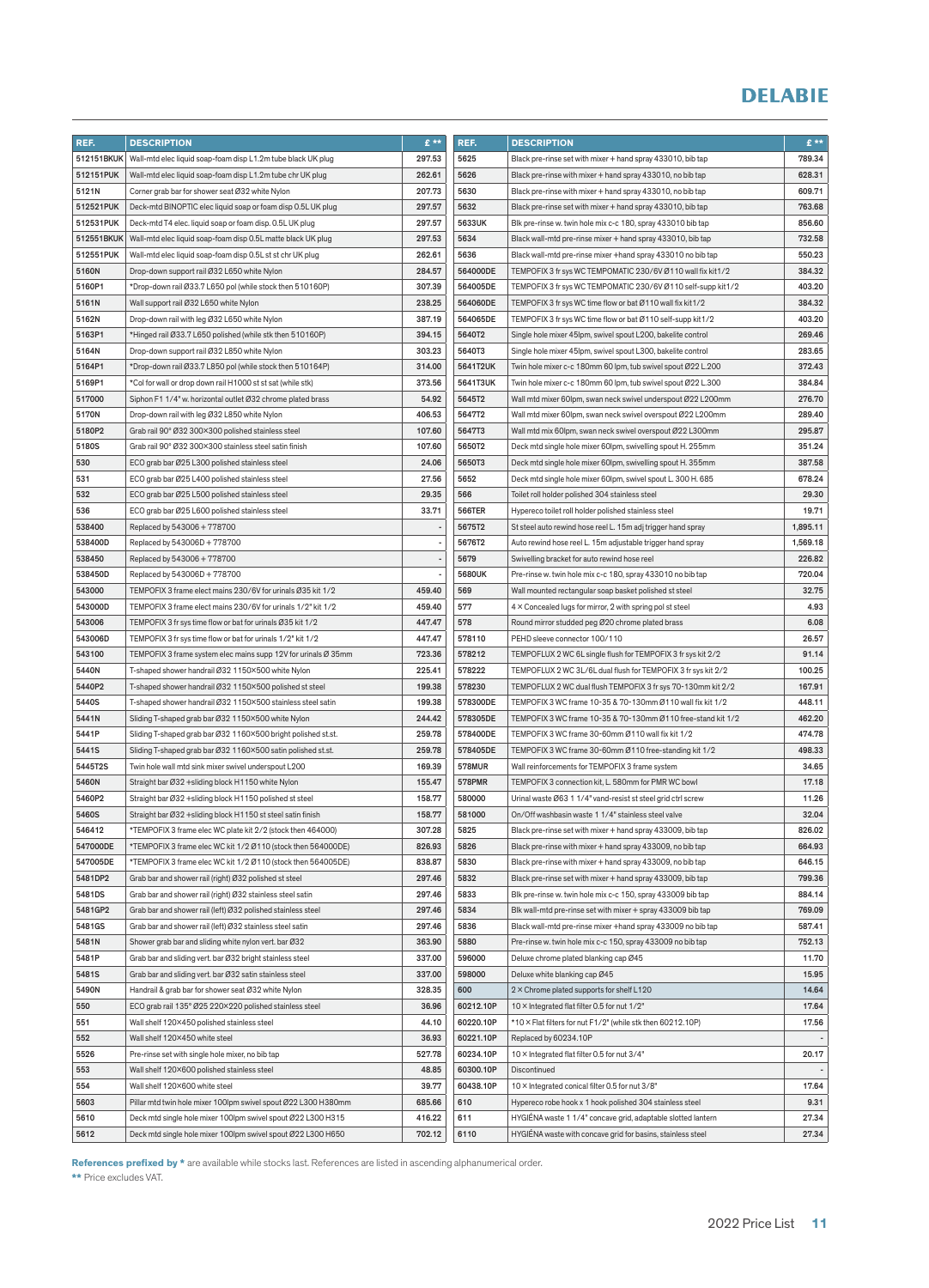| REF.     | <b>DESCRIPTION</b>                                             | $E$ **                   | REF.     | <b>DESCRIPTION</b>                                             | $E$ **                   |
|----------|----------------------------------------------------------------|--------------------------|----------|----------------------------------------------------------------|--------------------------|
| 6110BK   | HYGIENA waste matte black with concave grid for st st basin    | 46.70                    | 709150DP | Replaced by 709200DP                                           |                          |
| 612      | Hypereco robe hook x 2 hooks polished 304 stainless steel      | 15.24                    | 709150GR | Replaced by 709200DP                                           |                          |
| 613      | Hypereco robe hook x 3 hooks polished 304 stainless steel      | 20.79                    | 709200   | Vandal proof ROUND shower head M1/2" for walls 230mm           | 126.64                   |
| 620      | Washbasin pop up waste 1 1/4" chrome plated brass              | 31.27                    | 709200DP | ROUND sh head M1/2", cross wall 230mm walls, rain-effect 6 lpm | 140.56                   |
| 64000    | Wall mounted shower head M1/2" with 5 ring spray grid          | 78.12                    | 710000   | Wall mounted shower arm MM1/2" L95 for shower head F1/2"       | 41.45                    |
| 6555     | Glass shelf 120×600 rounded edges                              | 20.86                    | 710040   | Horziontal wall arm for shower 1/2"                            | 28.68                    |
| 6566     | Hypereco liquid soap disp 1.2L 304 st steel satin finish       | 62.79                    | 710050   | Vertical ceiling arm for shower 1/2"                           | 22.94                    |
| 6567     | Hypereco liquid soap dispenser 1.2L polished 304 st steel      | 62.79                    | 710500   | Wall mounted soap dish Bayblend® chrome plated matt            | 37.47                    |
| 6568     | Spare valve for liquid soap dispenser 6566 & 6567              | 24.09                    | 710501   | Wall mounted soap dish Bayblend® chrome plated bright          | 37.47                    |
| 6569     | Spare level control for soap dispenser 6566 & 6567             | 6.04                     | 711000   | GYM COMFORT adjustable scale proof shower head F1/2" Ø45       | 54.17                    |
| 6580     | Liquid soap dispenser 1L polished stainless steel              | 153.24                   | 711002   | GYM COMFORT EXTRA adj scale proof shower head F1/2" Ø68        | 70.23                    |
| 6580SRV  | Pump for soap dispenser 658×                                   | 48.32                    | 712000   | TONIC JET vandal proof recessed shower head M1/2"              | 101.40                   |
| 6581     | Replaced by 510581                                             |                          | 712000CF | TONIC JET rec shower head M1/2, full flow rate                 | 101.40                   |
| 6583     | Liquid soap dispenser 0.5L polished stainless steel            | 144.64                   | 712000DP | TONIC JET recessed shower head M1/2", rain-effect 6 lpm        | 115.82                   |
| 6601     | Folded paper towel dispenser polished stainless steel          | 187.48                   | 712000GR | Replaced by 712000DP                                           | 122.45                   |
| 6602     | Folded paper towel dispenser white powder-coated               | 170.45                   | 712010   | TONIC JET vandal proof shower head M1/2" for panels 1-10mm     | 101.94                   |
| 6603D    | Hypereco folded paper towel dispenser white ABS                | 58.90                    | 712010DP | TONIC JET shwr head M1/2" for panels 1-10mm, rain effect 6 lpm | 115.82                   |
| 6606     | 180 × Folded paper towels                                      | 8.00                     | 712020   | TONIC JET vandal proof exposed shower head F3/4" + column Ø16  | 175.06                   |
| 6607D    | Folded paper towel dispenser stainless steel satin finish      | 255.35                   | 712020DP | TONIC JET shower head + column F3/4", rain-effect 6 lpm        | 189.46                   |
| 6611     | Wall mounted paper towel bin polished stainless steel          | 231.66                   | 712150   | *TONIC JET shower head M1/2" xwall (while stock then 709200)   | 119.95                   |
| 6612     | Wall mounted paper towel bin white powder-coated               | 224.63                   | 712150DP | Replaced by 709200DP                                           | $\overline{\phantom{a}}$ |
| 6613D    | Automatic hand dryer with adj. nozzle 360° pol 304 st steel    | 721.69                   | 712150GR | Replaced by 709200DP                                           | $\overline{\phantom{a}}$ |
| 6614     | Auto. hand dryer with adj. nozzle 360° 304 st steel satin      | 721.69                   | 712200   | *TONIC JET shower head M1/2" xwall (while stock then 709200)   | 126.64                   |
| 6615     | Automatic hand dryer with adj. nozzle 360° white steel         | 656.09                   | 714000   | SPORTING exposed shower kit M1/2" ~30sec time flow valve       | 271.48                   |
| 6617     | Wall mounted paper towel bin stainless steel satin finish      | 311.64                   | 714002   | *SPORTING rec sh kit M1/2" ~30sec (while stock then 714700)    | 310.89                   |
| 6621     | Automatic hand dryer white ABS                                 | 275.83                   | 714700   | SPORTING 2 anodised alu sh panel M1/2"~30sec time flow valve   | 196.88                   |
| 6624     | Wall mounted hairdryer with razor plug white ABS               | 113.77                   | 714700DP | SPORTING 2 alu shower panel M1/2" ~30sec valve rain effect     | 213.59                   |
| 6631     | Automatic hand dryer polished 304 stainless steel              | 524.86                   | 714700GR | *SPORTING 2 sh panel M1/2"~30sec (while stk then 714700DP)     | 229.89                   |
| 6692     | White pre-rinse set with mixer + hand spray 433000, bib tap    | 758.88                   | 714764   | Starter for SPORTING shower                                    | 26.51                    |
| 6693     | White pre-rinse set with mixer +hand spray 433000 no bib tap   | 609.08                   | 714765   | Starter for SPORTING shower panel                              | 26.51                    |
| 6712     | Hypereco liquid soap dispenser elbow control 0.9L white ABS    | 66.66                    | 714800   | SPORTING anodised aluminium shower panel M1/2", 230/6V         | 327.02                   |
| 6784     | Replaced by 510788P                                            |                          | 714800DP | SPORTING anodised alu shower panel M1/2", 230/6V rain effect   | 343.95                   |
| 6786D    | Replaced by 510790P                                            | $\overline{\phantom{a}}$ | 714806   | SPORTING anodised aluminium shower panel M1/2", 6V battery     | 327.02                   |
| 682001UK | Floor trap 100×100 hard floors adj H horiz elbow outlet Ø43    | 50.78                    | 714806DP | SPORTING anodised alu shower panel M1/2" 6V batt rain effect   | 343.95                   |
| 683001UK | Floor trap 150×150 hard floors adj H horiz elbow outlet Ø43    | 86.28                    | 714900   | SPORTING alu therm shower panel top inlets M1/2", 230/6V       | 448.11                   |
| 683002UK | Floor trap st steel grid Ø114 vinyl floors elbow outlet Ø43    | 64.99                    | 714900DP | SPORTING alu therm sh pnl top inlet M1/2" 230/6V rain effect   | 465.08                   |
| 684000   | Floor trap with grid 140×140 - vertical outlet Ø40             | 68.04                    | 714906   | SPORTING alu therm shower panel top inlets M1/2", 6V battery   | 448.11                   |
| 6892     | White mixer + column with hand spray 433003, bib tap           | 795.22                   | 714906DP | SPORTING alu therm sh pnl top inlet M1/2 6V batt rain effect   | 465.08                   |
| 6893     | White mixer + column with hand spray 433003, without bib tap   | 645.40                   | 714910   | SPORTING alu therm shower panel rear inlets M1/2", 230/6V      | 496.58                   |
| 70000015 | TEMPOMIX 2 basin mixer M1/2" ~7sec Ø15 comp fit +stopcocks     | 231.18                   | 714910DP | SPORTING alu therm sh pnl rear inlet M1/2 230/6V rain effect   | 513.54                   |
| 70000115 | TEMPOMIX 2 AB basin mix M1/2"~7sec Ø15 comp fit +stopcocks     | 242.99                   | 714916   | SPORTING alu therm shower panel rear inlets M1/2" 6V battery   | 496.58                   |
| 70040015 | TEMPOMIX 2 basin mixer M1/2" lever ~7sec Ø15 + stopcocks       | 259.59                   | 714916DP | SPORTING alu therm shr pnl rear inlet M1/2 batt rain effect    | 513.54                   |
| 700BJ    | Flow straightener in Hostaform® for TEMPOSTOP 2 & TEMPOMIX 2   | 3.79                     | 714BE    | Recessed nozzle for SPORTING 2                                 | 10.43                    |
| 702000   | TEMPOSTOP 2 basin tap M1/2" ~7sec time flow                    | 149.70                   | 715000   | Ceiling mounted shower head F1/2" with chromed rim Ø80         | 20.65                    |
| 702032   | Water nozzle for tube Ø32 for squat WC                         | 28.14                    | 716000   | Ceiling mounted GYM vandal proof shower head F1/2" fixed       | 53.40                    |
| 702301   | TEMPOSTOP 2 AB basin tap M1/2" ~7sec time flow                 | 171.06                   | 716000DP | GYM shower head F1/2" fixed, ceiling-mtd, rain effect 6 lpm    | 67.79                    |
| 702400   | TEMPOSTOP 2 lever operated basin tap M1/2" ~7sec time flow     | 173.37                   | 717510   | Shower tower 1 shower head                                     | 1,043.98                 |
| 705000   | Connection washer Ø32/55 with clamp for WC                     | 15.27                    | 717511   | Shower tower 1 shower head + 1 bib tap                         | 1,200.59                 |
| 705028   | Connection washer Ø28/55 with clamp for WC                     | 19.85                    | 717520   | Shower tower 2 shower heads                                    | 1,252.79                 |
| 708000   | RAINY shower head M1/2" recessed                               | 80.31                    | 717521   | Shower tower 2 shower heads + 1 bib tap                        | 1,409.37                 |
| 708010   | RAINY shower head M1/2" for panels 1-15mm                      | 80.31                    | 717540   | Shower tower 4 shower heads                                    | 1,722.58                 |
| 708030   | RAINY shower head F1/2" ceiling-mounted                        | 80.31                    | 729008   | Soap dispenser straight spout 1L bottle, chromed brass         | 87.29                    |
| 708040   | RAINY shower head wall-mounted                                 | 103.26                   | 729012   | Soap dispenser curved spout 1L bottle, chromed brass           | 91.58                    |
| 708200   | RAINY shower head M1/2" cross wall 200mm                       | 97.52                    | 729108   | Soap dispenser straight spout, tube L1200, chromed brass       | 87.29                    |
| 709000   | Recessed vandal proof ROUND shower head M1/2"                  | 101.40                   | 729112   | Soap dispenser curved spout, tube L1200, chromed brass         | 91.58                    |
| 709000CF | Recessed ROUND tamperproof sh head M1/2", full flow rate       | 101.40                   | 729150   | Wall mounted soap dispenser cross wall 180, chromed            | 98.72                    |
| 709000DP | Recessed ROUND shower head M1/2", rain effect 6lpm             | 115.90                   | 729302   | Maintenance kit for soap dispenser type 729150/729012          | 16.68                    |
| 709010   | Vandal proof ROUND shower head M1/2" for panels 1-15mm         | 102.03                   | 729303   | Cartridge for soap dispenser type 729150/729200                | 60.22                    |
| 709010CF | ROUND shower head M1/2" for panels, full flow rate             | 102.03                   | 729305   | Washer repair kit for 729 soap dispensers                      | 7.30                     |
| 709010DP | ROUND shower head M1/2" for panels 1-15mm, rain effect         | 116.48                   | 729308   | Cartridge for soap dispenser type 729008                       | 60.22                    |
| 709010GR | *ROUND shower head M1/2" for panels (while stk then 709010DP)  | 124.01                   | 729312   | Cartridge for soap dispenser type 729012                       | 64.82                    |
| 709150   | *ROUND shower head M1/2" xwall 180mm (while stock then 709200) | 119.95                   | 729500   | 0.5L Tank for 729 soap dispenser, union F1/2"                  | 15.72                    |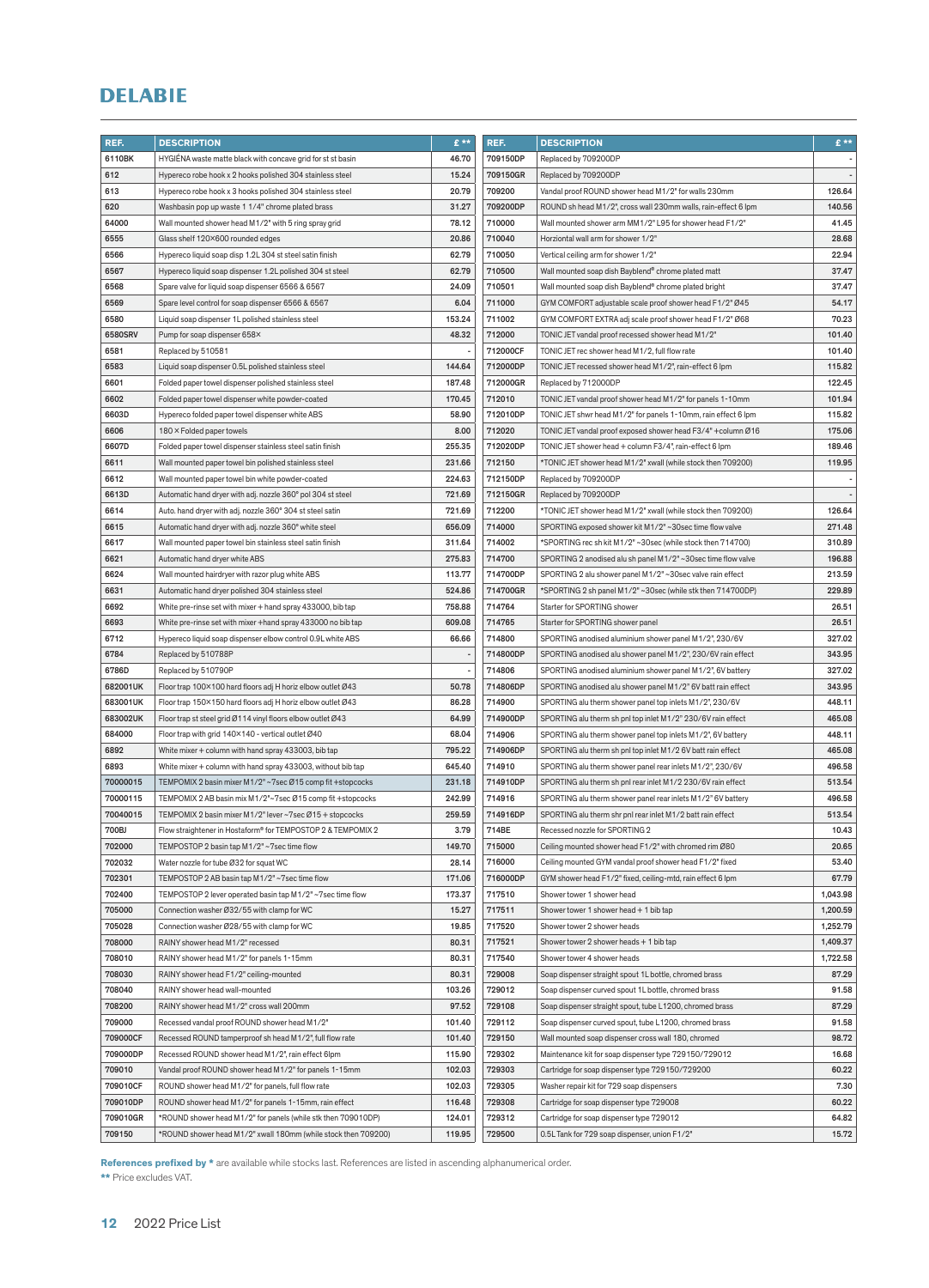| REF.          | <b>DESCRIPTION</b>                                              | £**                      | REF.     | <b>DESCRIPTION</b>                                                 | $E***$ |
|---------------|-----------------------------------------------------------------|--------------------------|----------|--------------------------------------------------------------------|--------|
| 729501        | 1L Tank for 729 soap dispenser, union F1/2"                     | 18.13                    | 743011AB | TEMPOSTOP AB basin/shower cartridge ~15sec time flow, V2           | 42.45  |
| 729508        | Soap dispenser straight spout 0.5L bottle, chromed brass        | 87.29                    | 743081   | TEMPOSTOP basin cartridge with disk push button ~7sec flow, V2     | 66.54  |
| 729512        | Soap dispenser curved spout 0.5L bottle, chromed brass          | 91.58                    | 743103   | TEMPOSTOP recessed urinal cartridge ~3sec time flow                | 49.50  |
| <b>729TUB</b> | Soap dispenser mech with PVC tube + NR valve docking port       | 9.91                     | 743104   | TEMPOSTOP recessed urinal cartridge ~3sec time flow, V2            | 36.71  |
| 730802.2P     | *2 × Angled isolating ball valve for PREMIX 3/4" (while stock)  | 157.96                   | 743105   | TEMPOSTOP AB cartridge basin/urinal ~7sec time flow                | 58.59  |
| 730803.2P     | *2 × Angled isolating ball valve for PREMIX 1" (while stock)    | 157.96                   | 743107   | TEMPOSTOP recessed urinal cartridge ~7sec time flow                | 49.50  |
| 730804.2P     | *2 × Angled isolating ball valves for PREMIX 1 1/4" (while stk) | 270.40                   | 743110   | TEMPOSTOP recessed shower cartridge ~15 sec time flow              | 49.50  |
| 731002        | PREMIX COMFORT 55 group thermostatic mixer M3/4" 55 lpm         | 528.62                   | 743115   | TEMPOSTOP AB basin cartridge ~15 sec time flow                     | 57.41  |
| 731003        | PREMIX COMFORT 90 group thermostatic mixer M1" 90lpm            | 819.34                   | 743205   | TEMPOSTOP AB cross wall/lever basin cartridge ~7 sec               | 57.70  |
| 731004        | PREMIX COMFORT 140 group thermostatic mixer M1 1/4" 140lpm      | 1,176.15                 | 743215   | TEMPOSTOP AB cross wall/lever basin/shower cartridge ~15sec        | 58.59  |
| 731005        | PREMIX COMFORT 190 group thermostatic mixer M1 1/2" 190lpm      | 1,519.71                 | 743303   | TEMPOSTOP urinal cartridge ~3sec time flow                         | 43.20  |
| 731052        | PREMIX SECURITY 55 group thermostatic mixer M3/4" 55 lpm        | 528.62                   | 743304   | TEMPOSTOP urinal cartridge ~3sec time flow, V2                     | 36.71  |
| 731053        | PREMIX SECURITY 90 group thermostatic mixer M1" 90lpm           | 819.34                   | 743305   | TEMPOSTOP cross wall/lever basin/urinal cartridge~7sec             | 43.20  |
| 731054        | PREMIX SECURITY 140 group thermostatic mixer M1 1/4" 140lpm     | 1,176.15                 | 743306   | TEMPOSTOP cross wall/lever basin/urinal cartridge ~7sec, V2        | 36.71  |
| 731055        | PREMIX SECURITY 190 group thermostatic mixer M1 1/2" 190lpm     | 1,519.71                 | 743306AB | TEMPOSTOP AB cross wall/lever basin/urinal cartridge ~7 sec V2     | 42.45  |
| 731200        | PREMIX COMFORT T2 group thermostatic mixer M3/4" 55lpm          | 528.62                   | 743310   | TEMPOSTOP cross wall/lever basin/shower cartridge~15sec            | 43.20  |
| 731300        | PREMIX COMFORTT3 group thermostatic mixer M1" 90lpm             | 819.34                   | 743311   | TEMPOSTOP cross wall/lever basin/shower cartridge ~15sec, V2       | 36.71  |
| 731400        | PREMIX COMFORT T4 group thermostatic mixer M1 1/4" 140lpm       | 1,176.15                 | 743311AB | TEMPOSTOP AB cross wall/lever basin/shower cartridge ~15sec V2     | 42.45  |
| 731500        | PREMIX COMFORT T5 group thermostatic mixer M1 1/2" 190lpm       | 1,519.71                 | 743323   | TEMPOSTOP cross wall/lever urinal cartridge ~3sec time flow        | 43.20  |
| 732115        | PREMIX NANO thermostatic mixer Ø15mm nickel body                | 77.29                    | 743324   | TEMPOSTOP cross wall/lever urinal cartridge ~3sec, V2              | 36.71  |
| 732116        | PREMIX NANO thermostatic mixer Ø15mm chromed body               | 90.96                    | 743428   | TEMPOSTOP recessed shower cartridge ~30sec time flow               | 61.03  |
| 732515        | Connection kit PEX L300 for PREMIX NANO 732216                  | 41.45                    | 743507   | TEMPOFLUX WC rec flush valve cartridge ~7sec time flow             | 80.31  |
| 733015        | PREMIX COMPACT thermostatic mixer M1/2" rough cast body         | 98.98                    | 743528   | TEMPOSTOP recessed urinal cartridge ~7sec time flow                | 61.03  |
| 733016        | Replaced by 733015                                              | 137.05                   | 743605   | TEMPOCHASSE 1 1/4" rec/cross wall cartridge ~7sec time flow        | 57.66  |
| 733020        | PREMIX COMPACT thermostatic mixer M3/4" rough cast body         | 98.98                    | 743622   | TEMPOFLUX 2 WC 3/4" recessed cartridge/frame 10-35mm ~7sec         | 70.44  |
| 733021        | Replaced by 733020                                              | $\overline{\phantom{a}}$ | 743623   | TEMPOFLUX 2 WC 3/4" cross wall flush vlv cartridge ~7sec time flow | 69.17  |
| 734100        | TEMPOGENOU angled MM1/2" lever L350~7sec                        | 106.60                   | 743641   | TEMPOSTOP 3/4" recessed shower cartridge ~30sec time flow          | 57.66  |
| 735000        | TEMPOGENOU inline MM1/2" stud nut lever L350~7sec               | 115.84                   | 743642   | TEMPOSTOP 3/4" c-wall/rec shower cartridge ~30sec time flow        | 61.03  |
| 735400        | TEMPOGENOU inline MM1/2" lever L350~7sec                        | 106.70                   | 743643   | TEMPOSTOP 3/4" c-wall/rec urinal cartridge ~7sec time flow         | 53.98  |
| 735447        | TEMPOGENOU inline MM1/2", lever L350~7sec comp. fittings        | 114.73                   | 743644   | TEMPOSTOP 3/4" recessed shower cartridge ~30sec time flow          | 69.90  |
| 73544715      | TEMPOGENOU inline MM1/2", lever L350~7sec comp fit + olives     | 135.51                   | 743645   | TEMPOSTOP 3/4" recessed urinal cartridge ~7sec time flow           | 69.90  |
| 736001        | MONOFOOT floor mounted pedal operated valve MM1/2" stud nut     | 158.06                   | 743677   | TEMPOFLUX 2 WC 3/4" recessed/frame 30-60mm cartridge ~7sec         | 102.72 |
| 736101        | MONOFOOT floor mounted pedal operated vlv MM1/2" without nut    | 151.70                   | 743700   | TEMPOSTOP 3/4" exposed shower cartridge ~30sec time flow           | 61.03  |
| 736102        | MONOFOOT wall mounted pedal operated viv MM1/2" without nut     | 173.69                   | 743705   | TEMPOCHASSE 1 1/4" lever operated cartridge ~7sec time flow        | 57.66  |
| 737152        | TEMPOSTOP pillar basin tap M1/2" swan neck spout lever L150     | 155.77                   | 743707   | TEMPOSTOP 3/4"siphon action urinal cart~7sec time flow             | 61.03  |
| 737202        | TEMPOSTOP pillar basin tap M1/2" swan neck spout lever L200     | 160.81                   | 743714   | SPORTING wall mounted shower cartridge ~30sec time flow            | 26.51  |
| 739000        | MIXFOOT floor mounted pedal operated mixer MM1/2" stud nut      | 180.74                   | 743715   | SPORTING shower panel cartridge ~30sec time flow                   | 26.51  |
| 739100        | MIXFOOT floor mounted pedal operated mixer MM1/2" w-out nut     | 176.56                   | 743732   | Maintenance kit for PREMIX NANO                                    | 37.90  |
| 739102        | MIXFOOT wall mounted pedal operated mixer MM1/2" without nut    | 185.33                   | 743741   | TEMPOSOFT urinal cartridge ~7sec time flow                         | 39.99  |
| 740000        | TEMPOSOFT basin tap M1/2" ~7sec time flow                       | 189.62                   | 743742   | TEMPOSOFT basin cartridge ~15sec time flow                         | 39.99  |
| 740300        | TEMPOSOFT 2 basin tap M1/2"~7sec time flow reinforced fixing    | 85.38                    | 743743   | TEMPOSOFT shower cartridge ~30 sec time flow                       | 39.99  |
| 740500        | TEMPOSOFT 2 basin tap M1/2" ~7sec time flow                     | 76.20                    | 743743CF | TEMPOSOFT shower cartridge time flow ~30sec full flow              | 39.99  |
| 740515        | TEMPOSOFT 2 basin tap M1/2" ~15sec time flow                    | 76.20                    | 743744   | TEMPOSOFT urinal cartridge ~3sec time flow                         | 44.39  |
| 741000        | TEMPOSOFT wall mounted basin tap M1/2" L80~7sec time flow       | 132.76                   | 743747   | TEMPOSOFT basin cartridge ~7sec time flow                          | 39.99  |
| 741500        | TEMPOSOFT 2 wall mtd basin tap M1/2" L110~7sec time flow        | 74.81                    | 743749   | TEMPOSTOP 3/4" exposed shower cartridge ~30sec time flow           | 57.66  |
| 741515        | TEMPOSOFT 2 wall mtd basin tap M1/2" L110~15sec time flow       | 74.81                    | 743761   | TEMPOFLUX WC 3/4" exp. flush vlv cartridge ~7sec time flow         | 57.66  |
| 741550        | TEMPOSOFT 2 wall mtd basin tap M1/2" L150~7sec time flow        | 90.14                    | 743762   | TEMPOFLUX WC 3/4" rec flush vlv cartridge ~7sec time flow          | 57.66  |
| 741555        | TEMPOSOFT 2 basin tap M1/2" for 50mm panels ~7 sec L.150        | 120.51                   | 743763   | TEMPOFLUX WC 3/4" c-wall flush vlv cartridge ~7sec time flow       | 51.81  |
| 741565        | TEMPOSOFT 2 wall mtd basin tap M1/2" L150 ~15sec time flow      | 90.14                    | 743765   | Recessed TEMPOFLUX 3 cartridge, dual flush 3L/6L                   | 35.77  |
| 741943        | *TEMPOSTOP AB basin tap M1/2" 200mm CW (stk then 748110)        | 201.31                   | 743777   | TEMPOFLUX exposed urinal cartridge 7 sec time flow                 | 52.09  |
| 741945        | *TEMPOSTOP AB basin kit M1/2" ~7sec (while stk then 748110)     | 308.97                   | 743778   | TEMPOFLUX exposed urinal cartridge 3sec time flow                  | 53.40  |
| 74200015      | TEMPOSOFT MIX mixer M1/2" ~7sec comp fit Ø15 + stopcocks        | 278.60                   | 743779   | TEMPOSTOP 3/4" WC cartridge ~7sec time flow                        | 57.66  |
| 74250015      | TEMPOSOFT MIX 2 mixer M1/2" ~7sec comp fit Ø15 + stopcocks      | 178.80                   | 743786   | TEMPOMIX wall mounted basin cartridge ~7 sec (new design)          | 84.78  |
| 742510        | TEMPOSOFT MIX 2 basin mixer F3/8" ~7sec time flow               | 161.25                   | 743789   | TEMPOMIX shower cartridge time flow ~30sec (new design)            | 84.78  |
| 742510LH      | TEMPOSOFT MIX 2 basin mixer F3/8"~7sec time flow + LH           | 197.78                   | 743790   | TEMPOMIX shower cartridge time flow ~30sec (old design)            | 84.78  |
| 742520        | TEMPOSOFT MIX 2 basin mixer F3/8" ~15sec time flow              | 161.25                   | 743791   | TEMPOMIX basin cartridge, time flow ~7 sec (new design)            | 84.78  |
| 743003        | TEMPOSTOP 1/2" cartridge ~3sec time flow                        | 43.20                    | 743792   | Thermostatic cartridge for shower mixer                            | 123.97 |
| 743004        | TEMPOSTOP 1/2" cartridge ~3sec time flow, V2                    | 36.71                    | 743793   | TEMPOMIX 3 wall-mounted basin cartridge, time flow ~7 sec          | 96.90  |
| 743005        | TEMPOSTOP basin/urinal cartridge ~7sec time flow                | 43.20                    | 743794   | TEMPOMIX 3 basin cartridge ~7sec time flow                         | 79.94  |
| 743006        | TEMPOSTOP basin/urinal cartridge ~7sec time flow, V2            | 36.71                    | 743795   | TEMPOMIX basin cartridge ~7 sec time flow (old design)             | 84.78  |
| 743006AB      | TEMPOSTOP AB cartridge basin/urinal ~7sec time flow, V2         | 42.45                    | 743796   | TEMPOMIX wall mounted basin cartridge ~7 sec (old design)          | 84.78  |
| 743010        | TEMPOSTOP basin/shower cartridge ~15sec time flow               | 43.20                    | 743797   | TEMPOMIX recessed shower cartridge ~30sec (old design)             | 84.78  |
|               |                                                                 |                          |          |                                                                    |        |

References prefixed by \* are available while stocks last. References are listed in ascending alphanumerical order.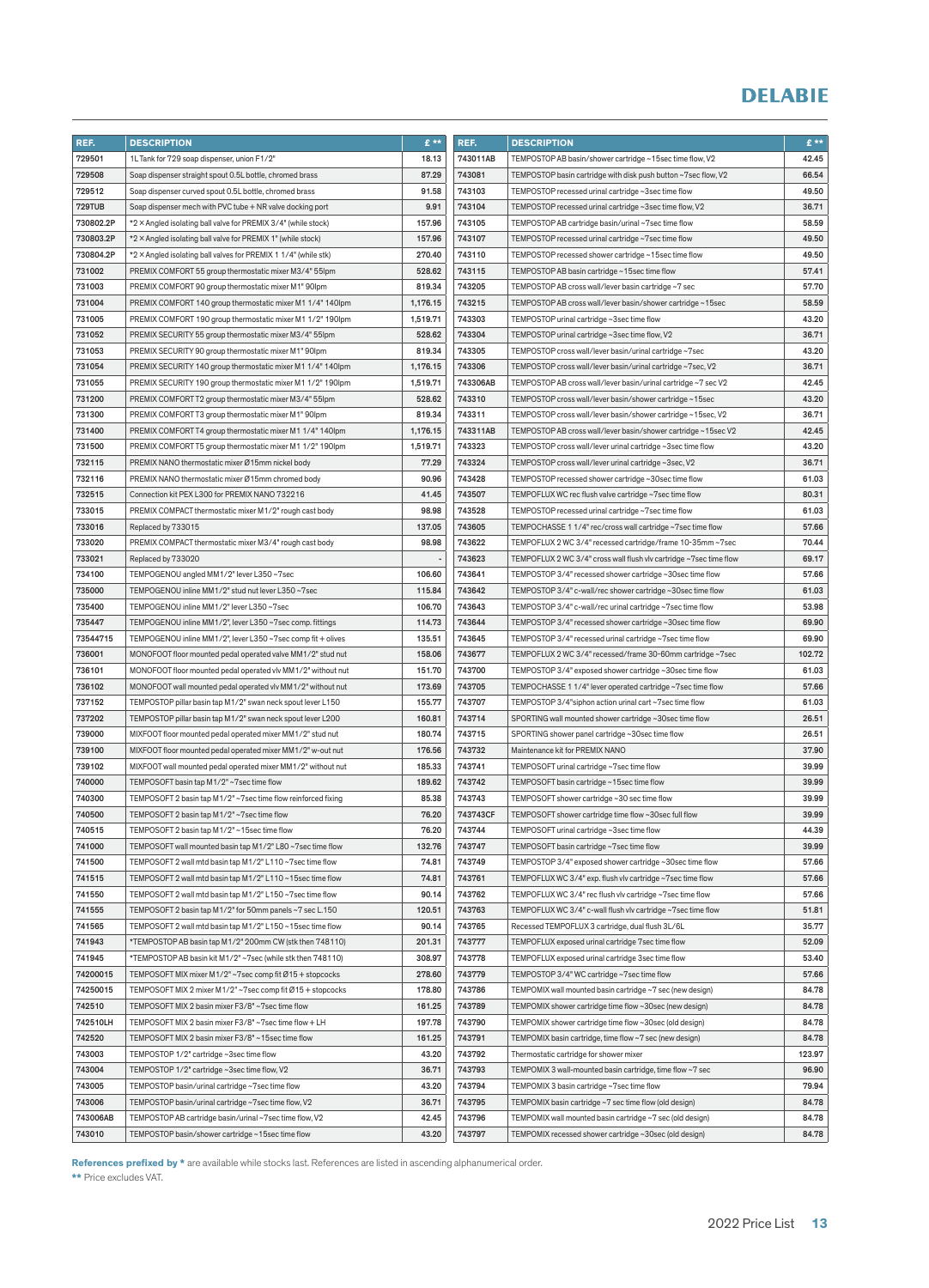| REF.             | <b>DESCRIPTION</b>                                                                                         | $E$ **           | REF.             | <b>DESCRIPTION</b>                                                                                      | $E$ **                   |
|------------------|------------------------------------------------------------------------------------------------------------|------------------|------------------|---------------------------------------------------------------------------------------------------------|--------------------------|
| 743798           | TEMPOMIX cross wall basin cartridge ~7 sec (old design)                                                    | 84.78            | 749429           | TEMPOSOFT 2 recessed shower kit M1/2"~30 sec valve + ROUND                                              | 209.69                   |
| 743799           | TEMPOMIX 3 shower cartridge time flow ~30 sec                                                              | 96.90            | 749628           | TEMPOSTOP recessed shower valve F1/2" ~30sec st steel plate                                             | 131.78                   |
| 743902           | TEMPOSTOP 2 / TEMPOMIX 2 basin cartridge ~15 sec time flow                                                 | 54.73            | 749700           | TEMPOSTOP exposed shower valve M3/4" 12 lpm ~30sec time flow                                            | 105.66                   |
| 743903           | TEMPOSTOP 2 / TEMPOMIX 2 basin cartridge ~15sec time flow, V2                                              | 36.71            | 749721           | TEMPOSTOP exp shower M1/2" M3/4" ~30sec, inlet comp fittings                                            | 124.29                   |
| 743903AB         | TEMPOSTOP 2 / TEMPOMIX 2 AB basin cartridge ~15sec, V2                                                     | 42.45            | 749725           | Replaced by 749721                                                                                      | $\overline{\phantom{a}}$ |
| 743907           | TEMPOSTOP 2 / TEMPOMIX 2 basin cartridge ~7sec time flow                                                   | 54.73            | 74972515         | Replaced by 749721                                                                                      |                          |
| 743908           | TEMPOSTOP 2 / TEMPOMIX 2 AB basin cartridge ~7 sec time flow                                               | 70.07            | 749770           | TEMPOSTOP shower valve M3/4" for panels ~30sec + wall plate                                             | 111.06                   |
| 743910           | TEMPOSTOP 2 / TEMPOMIX 2 basin cartridge ~7sec time flow, V2                                               | 36.71            | 749870           | TEMPOSOFT 2 sh valve M1/2" for panels 7mm ~30 sec time flow                                             | 82.25                    |
| 743910AB         | TEMPOSTOP 2 / TEMPOMIX 2 AB basin cartridge ~7 sec, V2                                                     | 42.45            | 749925           | Discontinued                                                                                            |                          |
| 743915           | TEMPOSTOP 2 / TEMPOMIX 2 AB basin cartridge ~15 sec time flow                                              | 70.07            | 749BOX           | TEMPOSTOP rec shower waterproof Kit1/2 (+749218/239/232)                                                | 187.75                   |
| 745100           | TEMPOSTOP basin tap M1/2" ~7sec time flow + back nut                                                       | 66.71            | 750000           | *Urinal neck tube F1/2" for ALLIA Nogent +nozzle (while stk)                                            | 64.04                    |
| 745101           | TEMPOSTOP AB basin tap M1/2" ~7sec time flow + back nut                                                    | 77.80            | 750010           | Secureflow pneumatic time flow valve com                                                                | 258.55                   |
| 745200           | TEMPOSTOP basin tap M1/2" ~7sec time flow + stud nut                                                       | 70.82            | 750020           | Secureflow diaphragm actuator                                                                           | 64.71                    |
| 745300           | TEMPOSTOP basin tap M1/2" ~7sec time flow reinforced fixing                                                | 77.52            | 751000           | Urinal neck tube F1/2" for ALLIA / SELLES + water nozzle                                                | 42.70                    |
| 745301           | TEMPOSTOP AB basin tap M1/2" ~7sec, reinforced fixing                                                      | 81.45            | 751753           | Urinal neck tube F1/2" for VB Losange 7530 + water nozzle                                               | 56.95                    |
| 745440           | TEMPOSTOP lever operated basin tap M1/2" ~7sec                                                             | 91.20            | 752000           | Urinal neck tube F1/2" Ø35                                                                              | 29.97                    |
| 745460           | TEMPOSTOP lever operated basin tap M1/2"~15sec                                                             | 91.20            | 752430           | Urinal neck tube Ø 35mm recessed supply                                                                 | 21.79                    |
| 746000           | TEMPOSTOP wall mounted basin tap M1/2"~7sec                                                                | 50.26            | 753000           | Urinal neck tube F1/2" F3/8" Ideal STANDARD/PORCHER Applique                                            | 19.85                    |
| 746001           | TEMPOSTOP AB wall mounted basin tap M1/2" ~7sec time flow                                                  | 57.84            | 753005           | Refit kit TEMPOSTOP basin/urinal ~7sec - until 2022                                                     | 20.31                    |
| 746015           | TEMPOSTOP wall mounted basin tap M1/2" ~15sec                                                              | 50.26            | 753010           | Refit kit for TEMPOSTOP basin/shower~15sec - until 2022                                                 | 20.31                    |
| 746292           | TEMPOSTOP wall mtd basin tap M1/2" ~7sec with wall plate                                                   | 52.57            | 753105           | Refit kit TEMPOSTOP AB basin/urinal ~7sec - until 2022                                                  | 20.31                    |
| 746410           | TEMPOSTOP wall mounted lever operated basin tap M1/2"~7sec                                                 | 75.21            | 753115           | Refit kit TEMPOSTOP AB basin/shower~15sec - until 2022                                                  | 20.31                    |
| 747000           | TEMPOSTOP exposed shower valve M1/2" inline ~15 sec time flow                                              | 62.79            | 753148           | Refit kit TEMPOSTOP siphon action urinal ~7sec - until 2022                                             | 26.51                    |
| 747004           | TEMPOSTOP chain pull shower valve M1/2" 15sec + GYM COMFORT                                                | 160.63           | 753149           | Maintenance kit for TEMPOSTOP shower~30sec time flow                                                    | 26.51                    |
| 747006           | TEMPOSTOP chain pull shower valve M1/2" 15sec + GYM                                                        | 156.64           | 753256           | Renovation pack for mixer with swivel spout from 06/19                                                  | 8.61                     |
| 747080           | TEMPOSTOP exposed shower valve M1/2" disk push button ~7sec                                                | 101.84           | 753303           | Refit kit TEMPOSTOP basin/urinal ~3sec - until 2022                                                     | 20.31                    |
| 747110           | TEMPOSOFT AB shower kit M1/2" c-wall 200mm ~15 sec + ROUND                                                 | 238.65           | 753395           | Urinal neck tube F1/2" for PORCHER HygieniQ                                                             | 26.24                    |
| 747114           | TEMPOSTOP basin tap M1/2" inline ~3sec compression fittings                                                | 65.02            | 753730           | Maintenance kit for PREMIX COMFORT 3/4" or 1"                                                           | 112.25                   |
| 747121           | TEMPOSTOP rec/c-wall rough cast shower valve M1/2" ~15sec                                                  | 58.64            | 753733           | Maintenance kit for PREMIX COMPACT                                                                      | 39.26                    |
| 747122           | TEMPOSTOP AB rec/c-shower valve rough M1/2"~15sec                                                          | 74.01            | 753734           | PREMIX COMPACT repair kit (new design)                                                                  | 39.26                    |
| 747214           | *TEMPOSTOP AB shower valve kit CW 200mm (stk then 747110)                                                  | 253.13           | 753735           | Maintenance kit for PREMIX COMFORT 1 1/4" and 1 1/2"                                                    | 154.89                   |
| 747500           | TEMPOSTOP chain pull shower valve MM1/2"~15sec time flow                                                   | 111.71           | 753736           | Maintenance kit for MONOFOOT                                                                            | 19.54                    |
| 747800           | TEMPOSOFT 2 wall mtd exp shower valve M1/2" inline ~30 sec                                                 | 86.88            | 753739           | Maintenance kit for MIXFOOT                                                                             | 26.51                    |
| 747801           | TEMPOSOFT 2 exp shower kit M1/2" ~30 sec valve + TONIC JET                                                 | 264.72           | 753749           | Maintenance kit for TEMPOSTOP shower~30sec time flow                                                    | 26.51                    |
| 747952           | TEMPOSTOP rec/c-wall basin/sh valve M1/2" ~15sec comp fitting                                              | 58.64            | 753750           | Maintenance kit for PREMIX SECURITY 3/4" or 1"                                                          | 122.95                   |
| 74795215         | Discontinued                                                                                               |                  | 753755           | Maintenance kit for PREMIX SECURITY 1 1/4" and 1 1/2"                                                   | 154.89                   |
| 748000           | TEMPOSTOP exposed shower valve M1/2" angled ~15sec time flow                                               | 71.97            | 753761           | Maintenance pack for TEMPOFLUX WC ~7sec time flow                                                       | 33.73                    |
| 748057           | Replaced by 2591                                                                                           |                  | 753763           | Maintenance pack for cross wall TEMPOFLUX WC ~7sec time flow                                            | 33.73                    |
| 748065           | *HYGIENA time flow h/spray for bed pans(whl stk then D275065)                                              | 224.84           | 753779           | Maintenance kit for TEMPOCHASSE WC ~7sec time flow                                                      | 26.51                    |
| 748110           | TEMPOSTOP AB basin tap M1/2" c-wall 200mm ~7 sec time flow                                                 | 187.73           | 753790           | Maintenance kit for TEMPOMIX shower~30sec time flow                                                     | 52.29                    |
| 748126           | TEMPOSTOP angled basin tap M1/2" rough cast ~7sec + bk nuts                                                | 60.45            | 753795           | Maintenance kit deck mtd TEMPOMIX basin ~7 sec time flow                                                | 52.29                    |
| 748130           | TEMPOSTOP angled basin tap M1/2" rough cast ~15sec + bk nuts                                               | 60.45            | 753796           | Maintenance kit wall mtd TEMPOMIX basin ~7 sec time flow                                                | 52.29                    |
| 748150           | TEMPOSTOP wall mounted basin tap M1/2" ~15sec swivel spout                                                 | 88.36            | 754000           | Urinal neck tube F1/2" F3/8" for J DELAFON Coquille 2-1519                                              | 22.13                    |
| 748151           | TEMPOSTOP AB wall mtd basin M1/2" tap ~15sec swivel spout                                                  | 103.68           | 754524           | Urinal neck tube F1/2" for J DELAFON Coquille + water nozzle                                            | 47.62                    |
| 748210           | TEMPOSTOP AB c-wall 200 basin kit M1/2"~7sec 2 ctrl spt L75                                                | 252.42           | 755120           | Discontinued                                                                                            | $\overline{\phantom{a}}$ |
| 748626           | TEMPOSTOP wall mtd basin tap M1/2" ang rough body ~7sec flow                                               | 63.08            | 756000           | Urinal neck tube F1/2" for ALLIA/SELLES + water nozzle                                                  | 51.11                    |
| 748630           | TEMPOSTOP wall mtd basin tap M1/2" ang rough body ~15sec flow                                              | 63.08            | 756230           | Urinal neck tube F1/2" JD Murale 2, Boissiere 2 + water noz                                             | 53.25                    |
| 748800           | TEMPOSOFT 2 exposed shower valve M1/2" angled ~30 sec flow                                                 | 76.87            | 757000           | Urinal neck tube F1/2" + wall plate for ROCA Urito                                                      | 22.94                    |
| 749000           | TEMPOSTOP exposed shower valve M3/4" 75 lpm ~30sec time flow                                               | 96.17            | 757118           | Neck tube F1/2" for DELABIE DELTACERAM urinal                                                           | 40.64                    |
| 749001           | TEMPOSTOP exp shower vlv kit M3/4" inline ~30sec + TONIC JET                                               | 256.15           | 757135           | Neck tube F1/2" TEMPOSTOP TEMPOSOFT 2 for FINO urinal                                                   | 43.45                    |
| 749002           | TEMPOSTOP exp shower kit M1/2" comp fitting + TONIC JET                                                    | 277.62           | 757160           | Neck tube F1/2" for DELABIE DELTA urinal before 04/2019                                                 | 27.28                    |
| 749110           | TEMPOSTOP shower kit M1/2" c-wall 200mm ~30 sec + ROUND                                                    | 238.65           | 757162           | Neck tube F1/2" for DELABIE DELTA urinal after 04/2019                                                  | 54.11                    |
| 749128           | TEMPOSTOP rec shower valve F1/2" st steel Ø130 plate ~30sec                                                | 131.78           | 757430           | Neck tube + 1/2" union for rec supply for urinal with flexi                                             | 40.82                    |
| 749146           | Discontinued                                                                                               |                  | 758021           | Urinal water nozzle for stalls M3/8" recessed inlet                                                     | 27.36                    |
| 749159           | *TEMPOSTOP shower valve kit CW 150mm ~30sec (stk then 749110)                                              | 260.64           | 758035           | Urinal union M1/2" Ø35 recessed                                                                         | 19.02                    |
| 749218           | TEMPOSTOP recessed shower valve waterproof Kit 2/2 (+749BOX)                                               | 179.61           | 758135           | Urinal neck tube F1/2" Ø35 recessed supply                                                              | 37.36                    |
| 749218CXL        | TEMPOSTOP recessed shower waterproof CXL Kit2/2 (+749BOX)                                                  | 207.25           | 758445           | Recessed neck tube F1/2" for 1/2" urinals                                                               | 37.32                    |
| 749239           | TEMPOSTOP recessed shower waterproof Kit2/2 ROUND (+749BOX)                                                | 270.44           | 758645           | Urinal neck tube F1/2" + water nozzle for ALLIA Amigo 3645                                              | 76.41                    |
| 749300           | TEMPOSOFT aluminium shower panel top inlet valve ~30sec                                                    | 465.37           | 758921           | Urinal water nozzle for stalls M1/2" recessed inlet                                                     | 27.36                    |
| 749310<br>749350 | TEMPOSOFT shower panel concealed valve inlet<br>TEMPOSOFT aluminium shower panel top inlet +handset ~30sec | 465.37<br>536.96 | 759000<br>759090 | Urinal neck tube F3/4" Ø35 for siphon action                                                            | 33.35<br>42.11           |
| 749428           | TEMPOSOFT 2 rec shower valve M1/2" ~30 sec + wall plate Ø130                                               | 106.76           | 760000           | Urinal neck tube F3/4" from above for JD Patio<br>TEMPOCHASSE WC exposed valve MM1 1/4" ~7sec time flow | 116.30                   |
|                  |                                                                                                            |                  |                  |                                                                                                         |                          |

References prefixed by \* are available while stocks last. References are listed in ascending alphanumerical order.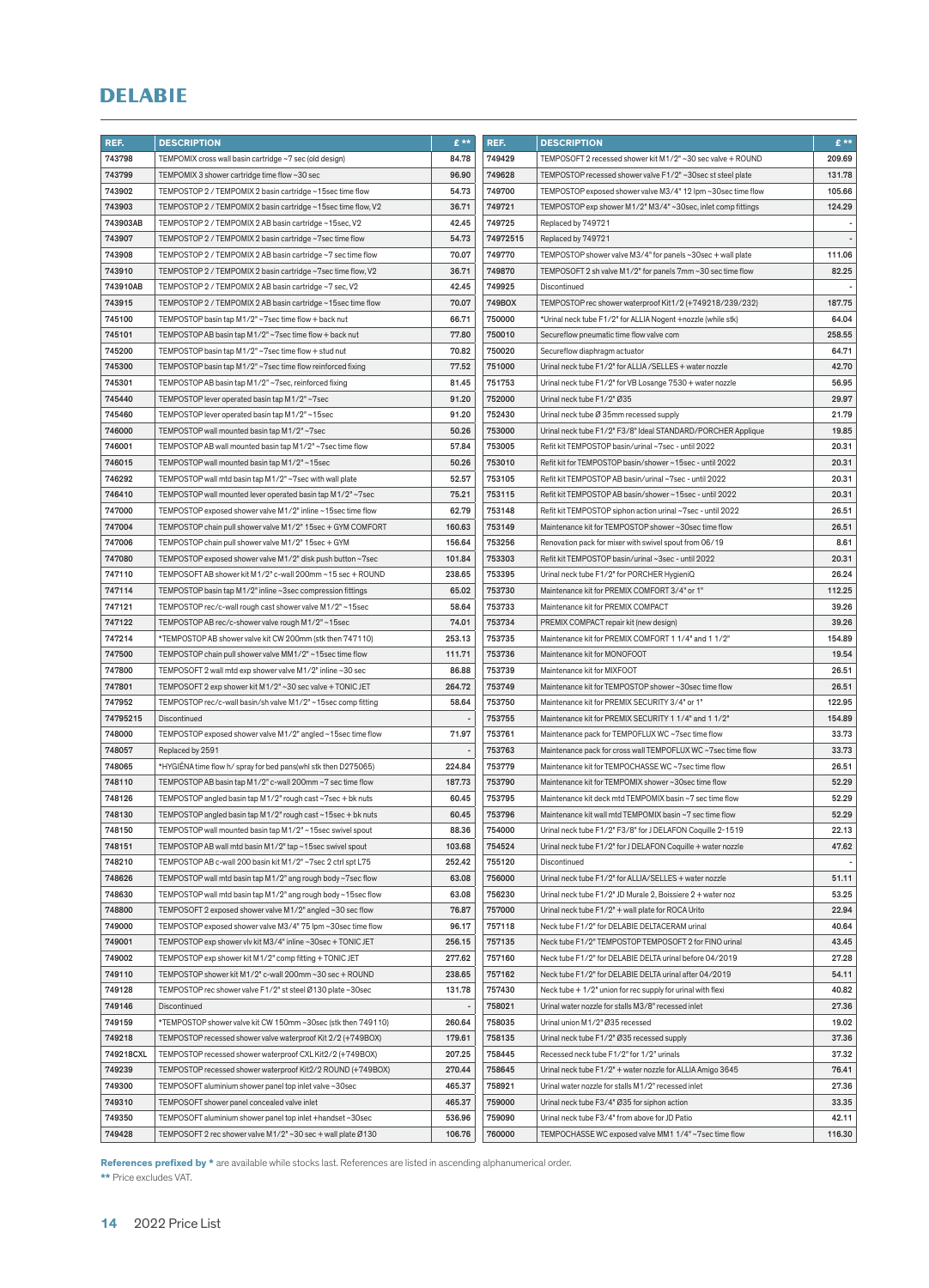| REF.          | <b>DESCRIPTION</b>                                             | £**    | REF.          | <b>DESCRIPTION</b>                                           | $E^{**}$ |
|---------------|----------------------------------------------------------------|--------|---------------|--------------------------------------------------------------|----------|
| 760004        | TEMPOCHASSE WC exp valve kit 1" ~7sec + inline stopcock        | 255.96 | 777930        | TEMPOSTOP recessed urinal valve MM1/2" ~3sec + wall plate    | 90.51    |
| 760005        | TEMPOCHASSE exposed valve 1"~7sec + elbow stopcock             | 247.49 | 778000        | TEMPOSTOP exp urinal valve MM1/2" angled ~3sec + wall plate  | 69.09    |
| 760110        | TEMPOCHASSE WC 1" c-wall 200 connection washer Ø32/55~7 sec    | 205.90 | 778007        | TEMPOSTOP exp urinal valve MM1/2" angled ~7sec + wall plate  | 69.09    |
| 760150        | *TEMPOCHASSE WC 1" CW valve 190mm (while stk then 760110)      | 222.52 | 778700        | TEMPOFLUX recessed urinal satin st. steel ~3 sec kit 2/2     | 170.12   |
| 760210        | TEMPOCHASSE WC 1" cross wall 200 ~7 sec + angled tube Ø32      | 254.34 | 778707        | TEMPOFLUX recessed urinal satin st. steel ~7 sec kit 2/2     | 170.12   |
| 760220        | TEMPOCHASSE WC rec/plate kit 1" + con wash Ø32/55~7sec         | 298.00 | 778754        | TEMPOFLUX M1/2" exp angled valve kit ~3sec with offset tube  | 144.13   |
| 760450        | *TEMPOCHASSE exp slop hop kit ~7sec (while stock then 760460)  | 298.00 | 778755        | TEMPOFLUX exp. urinal valve kit M1/2" angled 3 sec +stopcock | 139.29   |
| 760460        | TEMPOCHASSE exp for slop hop kit 1 1/4"+ tube Ø32~7sec         | 290.82 | 778756        | TEMPOFLUX kit M1/2" ~3 sec for DELTACERAM urinals            | 144.13   |
| 760605        | TEMPOCHASSE WC recessed/c-wall cast MM1 1/4" Ø32~7sec flow     | 98.94  | 778757        | TEMPOFLUX kit M1/2" ~3 sec for DELTA urinals after 12/2018   | 143.19   |
| 760627        | Replaced by 760220                                             |        | 778759        | TEMPOFLUX urinal valve kit M1/2" ~3 sec for FINO urinals     | 143.19   |
| 760700        | *TEMPOCHASSE 1" CW valve kit 190mm + tube (stk then 760210)    | 258.63 | 778764        | TEMPOFLUX M1/2" exp angled valve kit ~7sec with offset tube  | 144.13   |
| 761000        | TEMPOFLUX WC Ø28 exposed valve M3/4" angled ~7sec time flow    | 99.15  | 778765        | TEMPOFLUX exp. urinal valve kit M1/2" angled 7 sec +stopcock | 139.29   |
| 761001        | TEMPOFLUX WC Ø28 exposed valve M3/4" angled ~7sec + stopcock   | 147.09 | 778766        | TEMPOFLUX kit M1/2" ~7 sec for DELTACERAM urinals            | 144.13   |
| 761002        | TEMPOFLUX WC exposed kit F3/4" Ø28 angled ~7sec + stopcock     | 226.80 | 778767        | TEMPOFLUX kit M1/2" ~7 sec for DELTA urinals after 12/2018   | 143.19   |
| 761003        | TEMPOFLUX WC exp kit M3/4" angled ~7sec + tube Ø28 stopcock    | 216.74 | 778769        | TEMPOFLUX urinal valve kit M1/2" ~7 sec for FINO urinals     | 143.19   |
| 761004        | TEMPOFLUX WC exp kit M3/4" angled ~7sec time flow + tube Ø28   | 168.82 | 778800        | TEMPOSOFT 2 wall mounted urinal valve M1/2" angled ~3sec     | 69.09    |
| 761025        | TEMPOFLUX WC exp kit M3/4" angled ~7sec valve + tube Ø24/25    | 114.40 | 778807        | TEMPOSOFT 2 wall mounted urinal valve M1/2" angled ~7sec     | 69.09    |
| 761110        | TEMPOFLUX WC M3/4" Ø25 flush vlv c-wall 200~7 sec time flow    | 196.88 | 778BOX        | Recessed waterproof housing for TEMPOFLUX urinal, kit 1/2    | 116.38   |
| 761200        | *TEMPOFLUX WC valve CW 200mm ~7sec (while stock then 761110)   | 205.62 | <b>778PIS</b> | Satin stainless steel plate for recessed TEMPOFLUX urinal    | 64.10    |
| 761210        | TEMPOFLUX WC M3/4" kit c-wall 200mm ~7 sec timing + tube 2/2   | 230.12 | 779000        | TEMPOSTOP exposed urinal valve MM3/4" inline ~7sec time flow | 96.83    |
| 761627        | TEMPOFLUX WC rec valve M3/4" 7 sec st steel plate 220×170      | 208.25 | 779128        | TEMPOSTOP recessed urinal valve FF1/2" ~7sec + wall plate    | 131.78   |
| 761700        | *TEMPOFLUX WC valve kit CW 150mm ~7sec (while stk then 761210) | 240.23 | 779221        | Replaced by 778700                                           |          |
| 761900        | TEMPOFLUX WC recessed valve M3/4"~7 sec chromed plate Ø195     | 222.06 | 779421        | *TEMPOSTOP rec urinal valve (while stock then 778BOX+778707) | 154.76   |
| 762150        | TEMPOFLUX 2 WC cross wall 145 flush valve M3/4" Ø25~7sec       | 242.09 | 779427        | TEMPOSTOP rec urinal valve FF1/2" ~7sec time flow + plate    | 146.38   |
| 762901        | TEMPOFLUX 2 WC rec vlv M3/4" with box ~7sec single flush       | 234.20 | 780000        | Discontinued                                                 |          |
| 762902        | TEMPOFLUX 2 WC rec valve M3/4" with box ~7sec dual flush       | 253.88 | 785000        | Stall waste + integ siphon, vertical outlet Ø40 with nut     | 37.42    |
| 763000        | TEMPOFLUX 3 WC F3/4" recessed AB, satin, 3L/6L, kit 2/2        | 151.20 | 790000        | TEMPOMIX exposed shower mixer M3/4" ~30sec time flow         | 223.63   |
| 763040        | TEMPOFLUX 3 WC recessed AB, chromed, 3L/6L, kit 2/2            | 214.87 | 790001        | TEMPOMIX exposed shower mixer kit M3/4"~30sec time flow      | 365.17   |
| 763041        | TEMPOFLUX 3 WC F3/4" recessed valve AB, single flush, kit 2/2  | 195.05 | 790006        | TEMPOMIX exp shower mixer kit M1/2"~30sec +stopcocks         | 449.01   |
| 763300        | TEMPOFLUX 3 recessed 3/4" WC valve AB side control             | 375.87 | 790008        | TEMPOMIX exp shower mixer kit M1/2"~30sec + elbow union      | 416.51   |
| 763BOX        | TEMPOFLUX 3 WC 3/4" valve recessed AB, 3L/6L, kit 1/2          | 126.00 | 790152        | Aluminium extension for shower panel                         | 176.94   |
| <b>763PIM</b> | Satin st st plate for TEMPOFLUX 3 WC recessed AB               | 106.76 | 790153        | Stainless steel telescopic extension for shower panel        | 314.90   |
| <b>763PMM</b> | Metal plate for TEMPOFLUX 3 WC recessed AB                     | 189.89 | 790204        | TEMPOMIX st steel shower panel top inlets ~30sec + soap dish | 816.34   |
| 764000        | Inline stopcock chromed + flow adjustment F1" - F1 1/4"        | 72.78  | 790204CF      | TEMPOMIX SS shower panel top inlets, mix ~30sec, 9 lpm       | 816.34   |
| 764600        | Stopcock straight + flow adjustment F1"-F1 1/4" rough          | 68.32  | 790204DP      | TEMPOMIX SS shower panel top inlets ~30sec + SD rain effect  | 813.37   |
| 765000        | Elbow stopcock chromed + flow adjustment F1" - F1 1/4"         | 64.33  | 790206        | Replaced by 790204                                           |          |
| 765020        | Elbow stopcock chromed + flow adjustment FF3/4"                | 63.81  | 790214        | TEMPOMIX st steel shower panel back inlets ~30sec +soap dish | 816.34   |
| 766001        | Elbow flush tube Ø32/55 st steel TEMPOCHASSE WC 11/4"          | 74.82  | 790214CF      | TEMPOMIX SS shower panel concealed inlets, mix ~30sec, 9 lpm | 816.34   |
| 766002        | Elbow flush tube + con washer Ø28/55 for TEMPOFLUX WC 3/4"     | 69.67  | 790214DP      | TEMPOMIX SS shower panel back inlets ~30sec + SD rain effect | 813.37   |
| 767004        | *Angled flush tube Ø 32mm F1 1/4" for squat WC (while stock)   | 162.55 | 790218        | TEMPOMIX recessed shower mixer waterproof Kit2/2 (+790BOX)   | 297.04   |
| 767006        | *Flush tube for slop hop offset 40mm F1 1/4" (while stock)     | 117.44 | 790219        | TEMPOMIX recessed sh mixer waterproof Kit2/2 ROUND (+790BOX) | 387.87   |
| 769001        | Elbow flush tube PE Ø32/55 for TEMPOCHASSE F1 1/4"             | 56.78  | 79030015      | TEMPOMIX alu shower panel top inlets Ø15 comp fit ~30sec     | 653.68   |
| 769400        | Recessed/cross wall PVC elbow flush tube Ø32                   | 36.13  | 79030515      | TEMPOMIX alu shower panel top inlets Ø15 mixer + soap dish   | 683.64   |
| 769500        | Rec/c-wall PVC elbow flush tube + connection washer Ø32/55     | 54.65  | 790310        | TEMPOMIX aluminium shower panel mixer hidden inlets ~30sec   | 646.03   |
| 770035        | Urinal corner wedge L35 I.S J.DELAFON, LAUFEN, PORCHER         | 34.81  | 79035015      | TEMPOMIX alu shower panel top inlets Ø15 mixer + handset     | 772.32   |
| 770045        | Urinal corner wedge L45 ALLIA VILLEROY & BOCH                  | 34.81  | 790425        | TEMPOMIX rec shower mixer M1/2" Ø15~30sec time flow + plate  | 285.73   |
| 771000        | SIPHURINOIR vertical siphon with lip seal Ø50/32 H110 chr ABS  | 35.54  | 790427        | TEMPOMIX rec shower mixer M1/2" Ø14 ~30sec time flow + plate | 285.73   |
| 775000        | Urinal outlet M1 1/4" socket to seal Ø54, chromed brass        | 20.75  | 790709        | TEMPOMIX recessed/plate shower mixer kit M1/2" + ROUND       | 376.56   |
| 776000        | Urinal outlet M1 1/4" with comp seal Ø50 w-out nut, chr brass  | 57.13  | 790712        | *TEMPOMIX rec shower kit M1/2 +TONIC JET(whl stk thn 790709) | 388.68   |
| 777000        | TEMPOSTOP exposed urinal MM1/2" inline ~3sec + wall plate      | 62.68  | 790874        | TEMPOMIX exposed shower mixer FFM3/4" ~30sec + elbow unions  | 281.12   |
| 777007        | TEMPOSTOP exposed urinal MM1/2" inline ~7sec + wall plate      | 62.68  | 790875        | TEMPOMIX exposed shower mixer M1/2"~30sec + offset unions    | 414.47   |
| 777015        | TEMPOSTOP urinal kit inline washer Ø35                         | 93.47  | 790909        | TEMPOMIX recessed shower mixer kit M1/2" plate Ø195 + ROUND  | 376.56   |
| 777101        | *TEMPOSTOP urinal kit inline ALLIA Aubagne 2, SELLES (whl stk) | 165.30 | 790912        | *TEMPOMIX rec sh kit M1/2" Ø195 TONICJET(whl stk thn 790909) | 388.68   |
| 777110        | TEMPOSTOP urinal valve MM1/2" c-wall 200mm ~3 sec time flow    | 106.20 | 790925        | TEMPOMIX rec sh mixer M1/2" Ø15~30sec time flow plate Ø195   | 285.73   |
| 777130        | TEMPOSOFT 2 recessed urinal valve M1/2" ~3sec + wall plate     | 106.76 | 790927        | TEMPOMIX recessed shower mixer M1/2" Ø14~30sec plate Ø195    | 285.73   |
| 777140        | TEMPOSOFT 2 urinal vlv MM1/2" for panels 7mm ~3sec time flow   | 83.90  | 790970        | TEMPOMIX shower mix M3/4" for panels 1-10mm ~30sec time flow | 238.52   |
| 777200        | *TEMPOSTOP c-wall 200mm urinal valve ~3sec (stock then 777110) | 114.96 | 790BOX        | Recessed waterproof box for shower mixer - Kit 1/2           | 92.29    |
| 777517        | *TEMPOSTOP urnl kit inline JACOB DELAFON Coquille 2(whl stk)   | 180.34 | 791300        | Shower alu panel top inlets mechanical mixer sh head 6lpm    | 634.74   |
| 777800        | TEMPOSOFT 2 wall mtd exposed urinal valve MM1/2" ~3sec flow    | 74.72  | 79130015      | Shower alu panel top inlets Ø15 mech mixer sh head 6lpm      | 634.74   |
| 777807        | TEMPOSOFT 2 wall mtd exposed urinal valve MM1/2" ~7sec flow    | 74.72  | 791350        | Shower alu panel top inlets mechanical mixer + handset       | 708.07   |
| 777924        | *TEMPOSTOP recessed urinal valve MM1/2" (stock then 778BOX)    | 63.66  | 791360        | Shower panel conc inlet mech mix + shower head               | 708.07   |
| 777925        | *TEMPOSTOP recessed urinal valve MM1/2" (stock then 778700)    | 99.96  | 792218        | SECURITHERM therm shower mix rec ~30sec waterproof kit 2/2   | 470.42   |

References prefixed by \* are available while stocks last. References are listed in ascending alphanumerical order.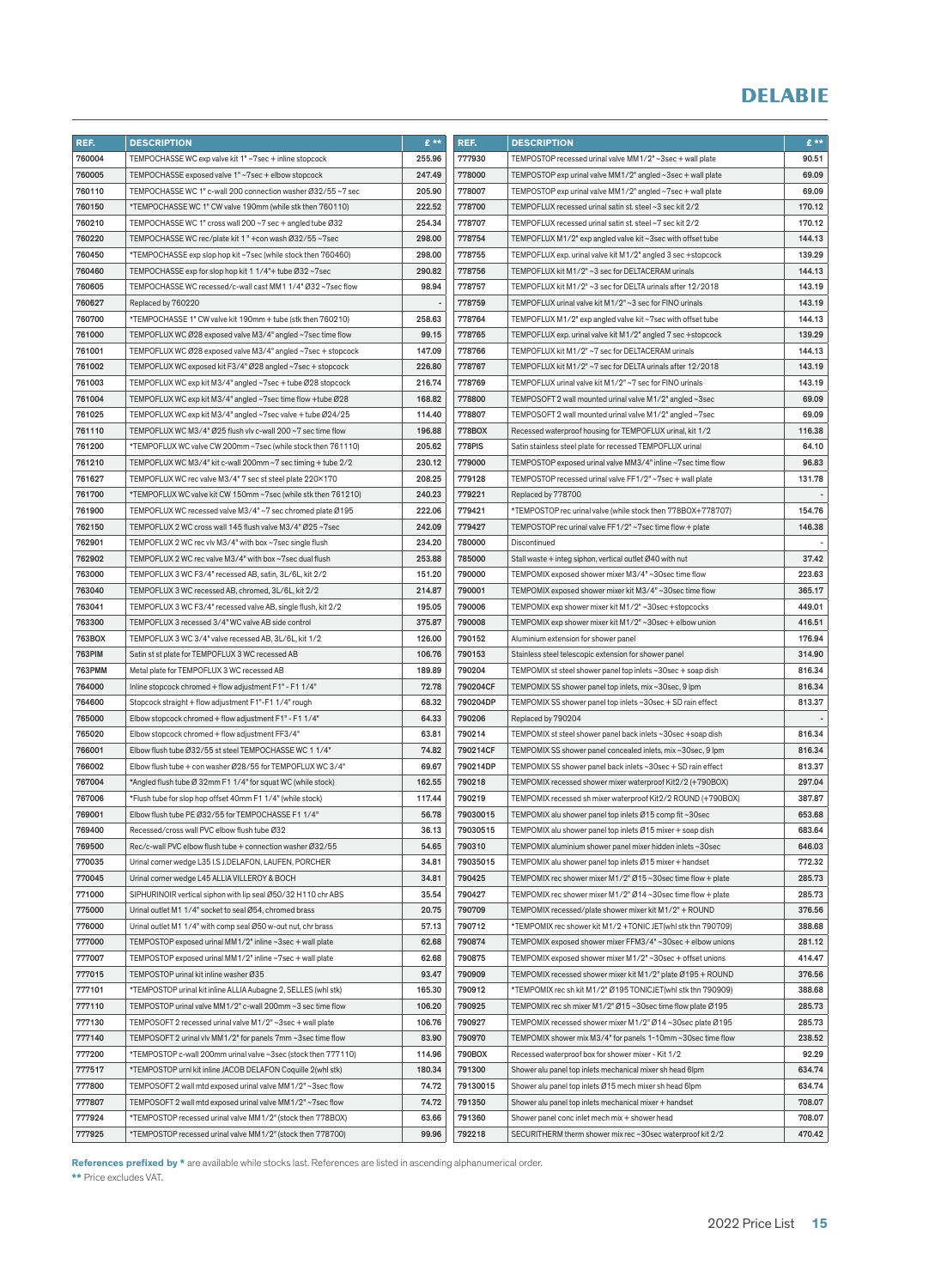| REF.       | <b>DESCRIPTION</b>                                             | $E$ **   | REF.      | <b>DESCRIPTION</b>                                               | $E$ **                   |
|------------|----------------------------------------------------------------|----------|-----------|------------------------------------------------------------------|--------------------------|
| 792219     | SECURITHERM therm sh mix rec 30sec +ROUND waterproof kit 2/2   | 547.94   | 794155    | TEMPOMIX 3 basin mix F3/8" cross wall 110~7 sec spout L.190      | 260.51                   |
| 79230015   | SECURITHERM thermostatic alu sh panel top inlets Ø15~30sec     | 769.42   | 794155LD  | TEMPOMIX 3 c-wall mixer F3/8" 150mm, ~7 sec, 1.4 lpm - L.190     | 263.76                   |
| 792303     | SECURITHERM st steel therm shower panel top inlets ~30sec      | 838.47   | 794160    | TEMPOMIX 3 basin F3/8" cross wall 110~7 sec +stopcock L110       | 232.39                   |
| 792303CF   | SECURITHERM SS therm shower panel, top inlets, ~30sec, 9 lpm   | 838.47   | 794160LD  | TEMPOMIX 3 cwall mix F3/8" 150 7sec 1.4 lpm stopcock - L.110     | 235.64                   |
| 792303DP   | SECURITHERM SS therm sh panel top inlets ~30sec rain effect    | 834.97   | 794165    | TEMPOMIX 3 basin F3/8" cross wall 110~7 sec +stopcock L190       | 272.76                   |
| 79230415   | SECURITHERM SS therm sh panel top inlets Ø15~30sec + soap      | 899.28   | 794165LD  | TEMPOMIX 3 cwall mix F3/8" 150 7sec 1.4 lpm stopcock - L.190     | 275.99                   |
| 792304CF   | SECURITHERM SS therm shower panel, top inlets, ~30sec, 9 lpm   | 877.52   | 794200    | Recessed TEMPOMIX 3 basin mixer L.110 kit 2/2 (+794BOX3)         | 266.46                   |
| 792304DP   | SECURITHERM therm sh panel top inlets ~30sec +DS rain effect   | 873.08   | 794218    | TEMPOMIX 3 rec waterproof shower mixer kit 2/2 (+794BOX1)        | 188.71                   |
| 792305     | SECURITHERM alu shower panel top inlets ~30 sec + soap dish    | 777.85   | 794219    | TEMPOMIX 3 rec waterproof shower kit 2/2 + ROUND (+794BOX1)      | 279.54                   |
| 792310UK   | SECURITHERM therm alu shower panel UK hidden inlets 30 sec     | 769.42   | 794250    | Recessed TEMPOMIX 3 basin mixer L.190 kit 2/2 (+794BOX3)         | 278.55                   |
| 792313     | SECURITHERM st steel therm shower panel back inlets ~30sec     | 838.47   | 794350    | TEMPOMIX 3 basin M1/2" exp mix 7sec c-c 150 swivel spt L150      | 310.35                   |
| 792313CF   | SECURITHERM SS therm shower panel, inlets, ~30sec, 9 lpm       | 838.47   | 794360    | TEMPOMIX 3 basin M1/2" exp mixer 7sec c-c 150 fixed spt L150     | 310.35                   |
| 792313DP   | SECURITHERM therm sh panel back inlets ~30sec, rain effect     | 834.97   | 794370    | TEMPOMIX 3 basin M1/2" exp mixer ~7 sec c-c 150 short spout      | 285.52                   |
| 792314     | SECURITHERM SS therm sh panel back inlets ~30sec + soapdish    | 877.52   | 794400    | TEMPOMIX 3 shower M3/4" exp mixer ~30 sec c-c 150 top outlet     | 260.70                   |
| 792314CF   | SECURITHERM SS therm shower panel, inlets, ~30sec, 9 lpm       | 877.52   | 794450    | TEMPOMIX 3 shower kit M3/4" exposed mixer ~30 sec c-c 150        | 410.13                   |
| 792314DP   | SECURITHERM therm sh panel back inlets ~30sec DS rain effect   | 873.08   | 794470    | TEMPOMIX 3 shower M1/2" exp mixer ~30 sec c-c 150 btm outlet     | 266.91                   |
| 792320     | SECURITHERM therm alu panel top inlets ~30sec handset +fixed   | 853.18   | 794BOX1   | Recessed waterproof housing for TEMPOMIX 3 shower 1/2" - kit 1/2 | 273.11                   |
| 792324     | SECURITHERM therm SS panel top inlets ~30sec handset + fixed   | 993.16   | 794BOX3   | Recessed waterproof box for TEMPOMIX 3 basin mixer - kit 1/2     | 273.11                   |
| 792330     | SECURITHERM therm alu panel rear inlet ~30sec handset +fixed   | 853.18   | 794PLAQ   | Wall plate for TEMPOMIX 3 recessed shower                        | 92.20                    |
| 792334     | SECURITHERM therm SS panel rear inlet ~30sec handset + fixed   | 993.16   | 794PLAQ11 | Wall plate for TEMPOMIX 3 recessed basin mixer spout L.110mm     | 188.66                   |
| 792340     | SECURITHERM therm sh panel, alu, top inlet, h/set + firm head  | 876.08   | 794PLAQ19 | Wall plate for TEMPOMIX 3 recessed basin mixer spout L.190mm     | 188.66                   |
| 792344     | SECURITHERM st steel therm sh panel top inlets + handspray     | 993.16   | 79500015  | TEMPOMIX basin mixer M1/2" Ø15 ~7sec + stopcocks                 | 234.03                   |
| 792344CF   | SECURITHERM SS therm shower panel, top inlets, 9 lpm           | 993.16   | 795209    | TEMPOMIX c-wall 220 basin mixer kit M3/4" ~7sec time flow        | 403.26                   |
| 792344DP   | SECURITHERM SS therm shower panel top inlets, rain effect      | 985.88   | 796000    | TEMPOMIX wall mtd basin mixer M3/4" ~7 sec with fixed spout      | 244.91                   |
| 792350     | SECURITHERM therm sh panel, alu, conc inlet, h/set + firm head | 876.08   | 796209    | TEMPOMIX c-wall 220 shower mixer kit M3/4"~30sec + ROUND         | 428.59                   |
| 792354     | SECURITHERM st steel therm sh panel back inlets + handspray    | 993.16   | 796838    | TEMPOMIX wall mtd basin mix M1/2" ~7sec fix spout+ang unions     | 296.08                   |
| 792354CF   | SECURITHERM SS therm sh panel back inlets + handspray 9lpm     | 993.16   | 798152    | TEMPOMIX wall mounted basin mixer M3/4" ~7sec swivel spout       | 255.80                   |
| 792354DP   | SECURITHERM SS therm shower panel back inlets, rain effect     | 985.88   | 798152CXL | Replaced by 798152                                               |                          |
| 792370     | SECURITHERM therm alu shower panel top inlets handset ~30sec   | 887.54   | 801       | Single jet shower kit with bar Ø22mm                             | 66.54                    |
| 792380     | SECURITHERM therm alu sh panel hidden inlets handset + fix     | 871.89   | 803       | 5 jet shower kit with bar Ø25mm                                  | 107.24                   |
| 79239015   | SECURITHERM alu shower panel top inlets Ø15 handset + fix      | 879.57   | 806       | Single jet shower kit with bar Ø25mm                             | 90.85                    |
| 79240015   | SECURITHERM therm alu sh panel 6V battery-op top inlets Ø15    | 942.96   | 806794    | Union M1/2" F3/4" for flexible with TEMPOMIX 3 shower            | 10.43                    |
| 792403     | SECURITHERM st steel therm sh panel 6V battery-op top inlets   | 1,092.46 | 807792    | Removable push-fit rapid STOP connector FM1/2" for sh panel      | 60.49                    |
| 792403CF   | SECURITHERM SS therm sh panel 6V batt-op top inlets 9lpm       | 1,092.46 | 808B.25P  | 25 × blue disposable shower kits L.0.85m                         | 208.82                   |
| 792403DP   | SECURITHERM SS therm sh panel battery top inlets rain effect   | 1,082.78 | 808Y.25P  | 25 × yellow disposable shower kits L.0.85m                       | 208.82                   |
| 79240415   | SECURITHERM SS therm sh panel 6V batt-op top inlets Ø15 soap   | 1,150.80 | 809B.25P  | 25 × blue disposable shower kits L.1.50m                         | 213.51                   |
| 792404CF   | SECURITHERM SS therm sh panel batt-op top inlet 10 lpm soap    | 1,129.71 | 809Y.25P  | 25 × yellow disposable shower kits L.1.50m                       | 213.51                   |
| 792404DP   | SECURITHERM SS therm sh panel batt top inlets DS rain effect   | 1,119.12 | 811       | Single jet shower head M1/2" chrome Ø70mm, scale resistant       | 14.89                    |
| 792410UK   | SECURITHERM therm alu shower panel UK 6V batt-op back inlets   | 942.96   | 811315    | Discontinued                                                     | $\overline{\phantom{a}}$ |
| 792413     | SECURITHERM st steel therm sh panel 6V batt-op back inlet      | 1,092.46 | 811610.2P | 2 × Copper tails M10 × 1 L365mm                                  | 42.35                    |
| 792413CF   | SECURITHERM SS therm sh panel, 6V bty-op, conc inlets, 9 lpm   | 1,092.46 | 811611.2P | 2 × Copper tails M11 × 1 L365mm                                  | 42.35                    |
| 792413DP   | SECURITHERM therm sh panel battery back inlets, rain effect    | 1,082.78 | 811612.2P | 2 × Copper tails M10 × 1 L385mm                                  | 65.27                    |
| 792414     | SECURITHERM SS therm sh panel 6V batt-op back inlets + soap    | 1,129.71 | 813       | 5 jet shower head M1/2" chrome Ø100mm, scale resistant           | 39.01                    |
| 792414CF   | SECURITHERM SS therm shower panel, bty-op, conc inlets, 9 lpm  | 1,129.71 | 815       | Single jet shower head M1/2" Ø100mm, scale resistant             | 24.21                    |
| 792414DP   | SECURITHERM therm sh panel batt back inlets DS, rain effect    | 1,119.12 | 816       | Twin jet shower head M1/2" with inverter, scale resistant        | 44.28                    |
| 792452     | SECURITHERM elec therm shower recessed waterproof kit 2/2      | 709.59   | 820       | Chrome rail Ø22 can be cut, with soap dish 620mm centres         | 37.92                    |
| 792459     | SECURITHERM elect therm sh mix rec +ROUND waterproof kit 2/2   | 800.42   | 820022    | *Push-fit union F22/100 for BIOFIL (while stock then 820122N)    | 25.20                    |
| 792504     | SECURITHERM st st therm shower panel 230/6V top inlet +soap    | 1,157.02 | 820023    | *Push-fit union M1/2" for BIOFIL (while stock then 820123)       | 25.20                    |
| 792514     | SECURITHERM SS therm shower panel 230/6V back inlets + soap    | 1,157.02 | 820024    | *Push-fit union M24/100 for BIOFIL (while stock then 820124N)    | 25.20                    |
| 792BOX     | Waterproof recessed control unit for therm shower kit 1/2      | 195.88   | 820025    | *Push-fit union M24/125 for BIOFIL (while stock then 820125)     | 25.20                    |
| 794000     | TEMPOMIX 3 basin mixer F3/8" ~ 7sec time flow with stopcocks   | 226.80   | 820026    | *Push-fit union M16.5×100 for BIOFIL (while stock thn 820126N)   | 25.20                    |
| 79400015   | TEMPOMIX 3 basin mix M1/2" ~7sec time flow + stopcock Ø15      | 233.95   | 820122    | *Push-fit union F22/100 for BIOFIL (while stock then 820122N)    | 31.50                    |
| 79400015LD | TEMPOMIX 3 basin mixer M1/2" ~7 sec., 1.4 lpm + stopcock Ø15   | 237.12   | 820122N   | Push-fit union F22/100 for BIOFIL tap filter                     | 35.79                    |
| 794000LD   | TEMPOMIX 3 basin mixer F3/8" ~7 seconds, 1.4 lpm + stopcock    | 229.97   | 820123    | Push-fit union M1/2" for BIOFIL tap filter                       | 35.79                    |
| 794050     | TEMPOMIX 3 basin mixer M1/2" recessed ~7 sec spout L.110       | 294.05   | 820124    | *Push-fit union M24/100 for BIOFIL (while stock then 820124N)    | 31.50                    |
| 794050LD   | TEMPOMIX 3 rec. basin mixer M1/2" ~7 sec, 1.4 lpm - L. 110mm   | 297.35   | 820124N   | Push-fit union M24/100 for BIOFIL tap filter                     | 35.79                    |
| 794055     | TEMPOMIX 3 basin mixer M1/2" recessed ~7 sec spout L.190       | 335.65   | 820125    | Push-fit union M24×125 for BIOFIL tap filter                     | 35.79                    |
| 794055LD   | TEMPOMIX 3 rec. basin mixer M1/2" ~7 sec, 1.4 lpm - L. 190mm   | 338.95   | 820126    | *Push-fit union M16.5×100 for BIOFIL (while stock thn 820126N)   | 31.50                    |
| 794100     | TEMPOMIX 3 basin mixer F3/8" ~7sec time flow                   | 214.87   | 820126N   | Push-fit union M16.5×100 for BIOFIL tap filter                   | 35.79                    |
| 794100LD   | TEMPOMIX 3 time flow mixer F3/8" ~7 seconds, 1.4 lpm           | 218.04   | 821       | Chrome rail Ø25 can be cut, with soap dish 540mm centres         | 53.21                    |
| 794150     | TEMPOMIX 3 basin mix F3/8" cross wall 110~7 sec spout L.110    | 220.14   | 821122    | Anti-vandal union F22/100 for BIOFIL tap filter                  | 41.76                    |
| 794150LD   | TEMPOMIX 3 c-wall mixer F3/8" 150mm, ~7 sec, 1.4 lpm - L.110   | 223.42   | 821123    | Anti-vandal union M1/2" for BIOFIL tap filter                    | 41.76                    |

References prefixed by \* are available while stocks last. References are listed in ascending alphanumerical order.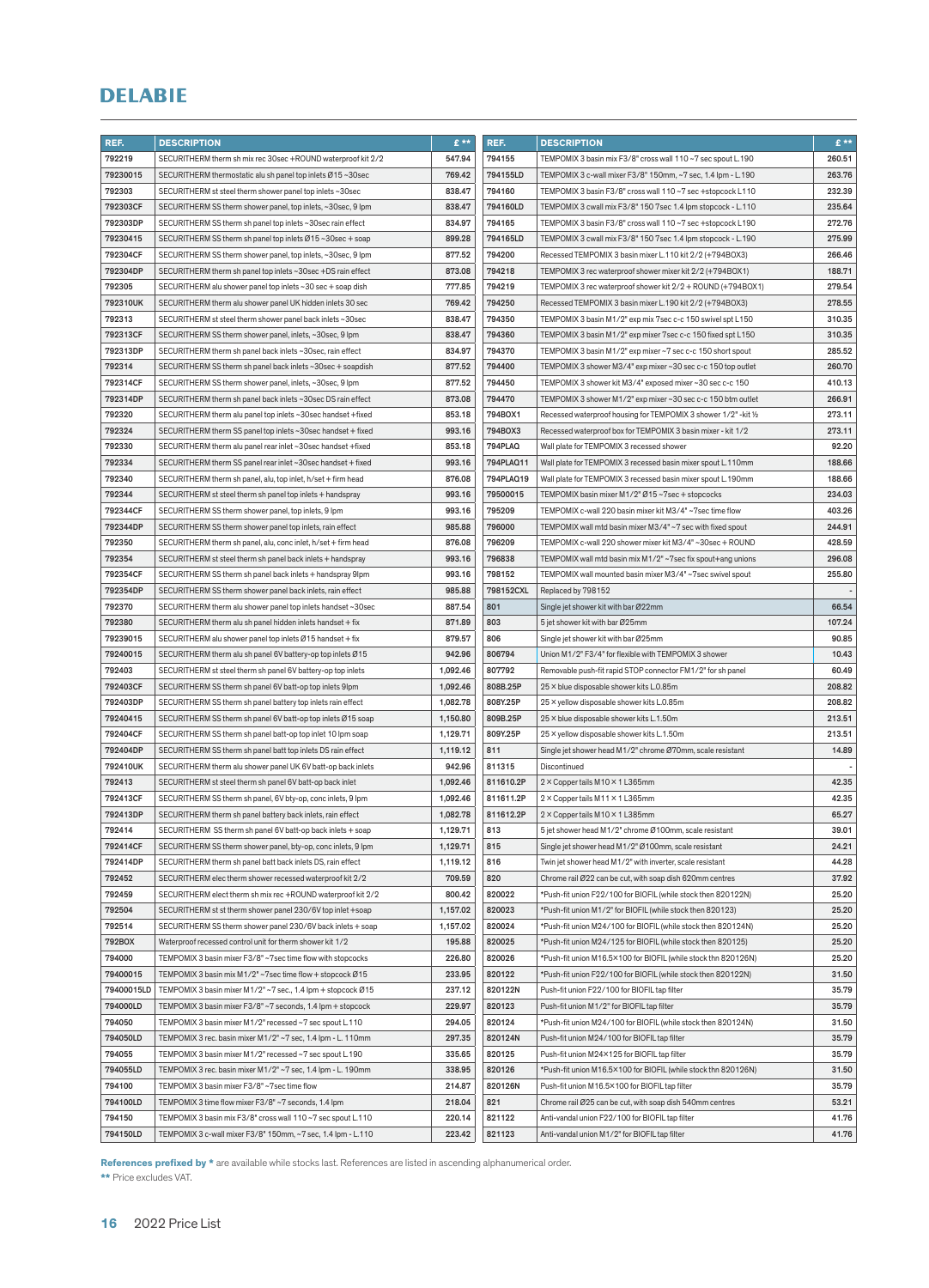| REF.           | <b>DESCRIPTION</b>                                              | £**             | REF.             | <b>DESCRIPTION</b>                                                                                                           | $E***$         |
|----------------|-----------------------------------------------------------------|-----------------|------------------|------------------------------------------------------------------------------------------------------------------------------|----------------|
| 821124         | Anti-vandal union M24/100 for BIOFIL tap filter                 | 41.76           | 9225             | Safety shower head                                                                                                           | 54.44          |
| 821125         | Anti-vandal union M24/125 for BIOFIL tap filter                 | 41.76           | 922640           | BIOSAFE outlet with flow straightener holder and flat seal                                                                   | 8.42           |
| 822115         | Extension union MF1/2" L100 Ø24 chromed for wall mtd taps       | 20.08           | 922660           | BIOSAFE threaded outlet for 2920 and 266X ranges                                                                             | 6.50           |
| 822516         | Extension union MF1/2" L50 Ø26 chromed for wall mounted taps    | 15.47           | 923016.2P        | 2 × BIOSAFE outlets M16.5/100                                                                                                | 7.80           |
| 824800         | Reinforced plate Ø80 4 screws wall mtd TEMPOMIX, TEMPOSOFT      | 27.87           | 923022           | BIOSAFE outlet with collar F22×100, 5L                                                                                       | 6.77           |
| 825015         | Inline stopcock union nickel plated MF1/2" L35                  | 12.80           | 923022.50P       | 50 × BIOSAFE outlet with collar F22×100, 5L                                                                                  | 242.09         |
| 825215         | Inline stopcock union MF1/2" L70 retractable straight nut       | 29.43           | 923024           | BIOSAFE outlet with collar M24×100, 5L                                                                                       | 6.77           |
| 826315         | Back-nut F1/2" 4mm thick with 3 screws and washer               | 9.05            | 923024.50P       | 50 × BIOSAFE outlet with collar M24×100, 5L                                                                                  | 242.09         |
| 827032         | Inlet socket union for squat WC Ø28/32                          | 25.76           | 925616.2P        | $2 \times$ Scale-resistant aerators M16.5/100                                                                                | 13.43          |
| 830            | Shower head retaining collar for bars Ø 25-35mm                 | 6.52            | 925622.2P        | $2 \times$ Scale proof aerators F22/100 + eco washer                                                                         | 13.51          |
| 830T1          | Black polyamide flexible shower hose L1.5m                      | 20.42           | 925624.2P        | $2 \times$ Scale proof aerators M24/100 + eco washer                                                                         | 13.51          |
| 832T1          | Reinforced metal flexible shower hose double interlock L1.5m    | 26.07           | 925716.2P        | $2 \times$ ECO aerators 1.5 lpm - M16.5/100                                                                                  | 16.33          |
| 834T1          | Metalloplastic BIOCOLOR PVC smooth flexible hose L1.5 m         | 20.06           | 925724.2P        | $2 \times$ ECO aerators 1.5 lpm - M24/100                                                                                    | 11.51          |
| 834T2          | Metalloplastic BIOCOLOR PVC smooth flexible hose L2.00 m        | 21.79           | 926024           | BIOSAFE outlet with collar M24/100 for 2620 range                                                                            | 6.77           |
| 834T3          | Metalloplastic BIOCOLOR PVC smooth flexible hose L0.85 m        | 18.00           | 927005.5P        | 5 × Flow-rate regulator 5-6 lpm FM1/2"                                                                                       | 62.02          |
| 834T4          | Metalloplastic BIOCOLOR PVC smooth flexible hose L1.2 m         | 18.83           | 927015.5P        | 5 × Flow-rate regulator 10 lpm FM1/2"                                                                                        | 62.02          |
| 835T1          | Black nylon flexible for sink hand spray L1.5m                  | 25.45           | 941120           | Wall mounted fixed L-shaped spout M1/2" L120 - H60 adj FS                                                                    | 39.84          |
| 836015         | Elbow wall union with stopcock MF1/2" L30 H30                   | 41.45           | 941922           | Wall mtd L-shaped spout for panels 1-10mm M1/2" L120 H60 FS                                                                  | 48.18          |
| 836020         | Elbow wall union with stopcock M1/2" F3/4" L30 H30              | 41.91           | 942040           | Spout for cross wall 30mm M1/2" L75 flow straightener                                                                        | 62.08          |
| 836215         | Elbow wall union with stopcock MF1/2" L20 H30                   | 41.45           | 942200           | Spout for cross wall 230mm M1/2" L75 flow straightener                                                                       | 76.31          |
| 836T1          | Reinforced PVC SILVER flexible shower hose L1.5m                | 25.45           | 943150           | Swivelling under spout L. 150mm, F3/4"                                                                                       | 56.90          |
| 836T3          | Reinforced PVC SILVER flexible shower hose L0.85m               | 23.00           | 943151           | Fixed under spout L. 150mm F3/4"                                                                                             | 63.41          |
| 837T4          | Transparent flexible hose L 1.60m for retracting hand spray     | 36.34           | 943200           | Under spout L200 F3/4"                                                                                                       | 61.60          |
| 838015         | Elbow wall union MF1/2" L30 H27                                 | 28.97           | 943200100        | Tubular swivel under spout Ø22 L200mm, nut 3/4"                                                                              | 69.53          |
| 838020         | Elbow wall union M1/2" F3/4" L30 H29                            | 30.49           | 943200100M       | Tubular swivel spout Ø22, H.105 L.200mm nut 3/4" (for 2519)                                                                  | 74.03          |
| 841315         | Chromed backplate elbow MF1/2"with stud nut Ø14                 | 33.73           | 943200110        | Tubular swivel under spout Ø22 L200mm, nut 3/4" and brass FS                                                                 | 74.03          |
| 845            | Adjustable shower head holder, chrome-plated                    | 11.47           | 943300110        | Tubular swivel under spout Ø22 H.80 L.300mm, nut 3/4"                                                                        | 109.16         |
| 845527.2P      | 2 × Fastfix Connector for walls for pipes Ø15 M3/4"             | 24.38           | 947120           | Wall mounted fixed spout M1/2" L.110 H16 Ø32 adjustable FS                                                                   | 65.85          |
| 850            | Shelf for dual control thermostatic shower mixers               | 47.73           | 947135           | Wall mtd fixed spout M1/2" L120 H16 Ø32 adj FS + plate Ø60                                                                   | 76.79          |
| 855027.2P      | Replaced by 855755UK.2P                                         |                 | 947151           | Fixed spout for walls 165mm M1/2" L120 Ø32 adjustable FS                                                                     | 106.41         |
| 855755.2P      | 2 × STOP/CHECK unions M1/2"-M3/4", offset 12mm                  | 62.66           | 947157           | Fixed spout for walls 165mm M1/2" L170 Ø32 adjustable FS                                                                     | 128.12         |
| 855755UK.2P    | 2 × STOP/CHECK unions M1/2"-M3/4" inline                        | 74.34           | 947170           | Wall mounted fixed spout M1/2" L160 H16 Ø32 adjustable FS                                                                    | 84.73          |
| 856027.2P      | 2 × S union M1/2" M3/4" with cover plate, offset 12mm           | 31.93           | 947185           | Replaced by 947170                                                                                                           |                |
| 856127.2P      | 2 × S union M1/2" M3/4" with cover plate, offset 11mm           | 17.87           | 947200           | Fixed under spout L.200mm F3/4"                                                                                              | 56.70          |
| 856794.2P      | 2 × S union M1/2" M3/4" with cover plate, offset 11mm           | 27.99           | 963150125F       | Swivelling tubular over spout Ø 22, H.105 L.150 nut 3/4"                                                                     | 66.19          |
| 857027.2P      | 2 × S union M1/2" M3/4" with cover plate, offset 21mm           | 53.40           | 963150923F       | Tube swivel spout Ø22 BIOSAFE open flow outlet H100 L150mm                                                                   | 74.51          |
| 865127.2P      | 2 × Pillar unions M1/2" M3/4", without nut H64                  | 46.72           | 963200145F       | Tubular swivel overspout Ø22, H.135 L.200mm nut 3/4"                                                                         | 71.22          |
| 868121         | Wall mounted elbow outlet MM1/2" H33 for shower                 | 37.86           | 963200245F       | Tubular swivel overspout Ø22, H.230 L.200mm nut 3/4"                                                                         | 73.34          |
| 870027.2P      | 2 × Deluxe pillar unions M1/2" M3/4", H70 Ø14                   | 79.43           | 963200923F       | Tube swivel spout Ø22 BIOSAFE open flow outlet H130 L200mm                                                                   | 88.05          |
| 874220.2P      | $2 \times$ Elbow union FF3/4" with captive nut                  | 57.74           | 9632526          | Self-supporting spout for mixer 2526T2                                                                                       | 97.52          |
| 880            | Auto-draining device for shower mixers                          | 34.73           | 963300145F       | Tubular swivelling overspout Ø22, H.130 L.300mm, nut 3/4"                                                                    | 90.26          |
| <b>88CH5</b>   | Ceiling mtd shower head F1/2" chromed brass 5 rings             | 33.35           | 963300245F       | Tubular swivel overspout Ø22, H.230 L.300mm, nut 3/4"                                                                        | 92.99          |
| 900007         | Non return valve with 6lpm flow rate regulator                  | 9.49            | 963300245G       | Swan neck overspout Ø22 L300 nut 3/4" + brass FS                                                                             | 96.75          |
| 900010         | Non-return valve for 3/8" connections                           | 6.00            | 963300923F       | Tubular swivelling spout Ø22, BIOSAFE outlet, H230 L300                                                                      | 108.35         |
| 900015         | Non return valve DW15                                           | 5.38            | 966230           | Telescopic swivel spout F3/4" L200-290mm                                                                                     | 76.24          |
| 900020<br>9102 | Non return valve DW20<br>Wall mounted safety eye wash with bowl | 10.86<br>394.67 | 966380<br>967152 | Telescopic swivel spout F3/4" L300-470mm                                                                                     | 91.49<br>42.72 |
| 9108           | Horizontal safety wall mounted shower                           | 193.57          | 967202           | Swivel swan neck spout M1/2" L150 H120 adj flow straightener<br>Swivel swan neck spout M1/2" L200 H200 adj flow straightener | 45.03          |
| 9120C          | Wall-mounted single spray eye wash + identification sign        | 167.05          | 969024.2P        | 2 × Spout reducer M1/2", M24/100                                                                                             | 16.50          |
| 9121           | Wall-mounted dual spray eye wash + identification sign          | 190.92          | 9741             | SECURITHERM Securitouch therm. shower mixer, w/o unions                                                                      | 314.90         |
| 9140C          | Deck-mounted single spray eye wash + identification sign        | 206.79          | 9741TET          | Ceramic head 1/2" 1/4 turn for SECURITHERM                                                                                   | 31.33          |
| 9141           | Deck-mounted dual spray eye wash + identification sign          | 236.58          | 9769             | SECURITHERM BIOSAFE thermostatic shower mixer, w/o unions                                                                    | 266.46         |
| 91AA75         | Safety aerator covers for eye wash                              | 7.79            | 981142           | Fixed cast spout M1/2" L140 H120 adj flow straightener                                                                       | 87.53          |
| 9201           | Safety free standing eye wash with bowl                         | 639.39          | 983615           | *ECONOMIX 15/3 thermostatic mixing valve (while stock)                                                                       | 183.57         |
| 9203           | Safety free standing eye wash and shower combination            | 939.31          | 983622           | *ECONOMIX 22/3 thermostatic mixing valve (while stock)                                                                       | 192.61         |
| 921022.2P      | 2 × Star shaped flow straightener F22/100                       | 8.34            | 990123           | 2 × Lithium batteries 3V type 123A for elect unit 495446BC                                                                   | 18.77          |
| 921022.50P     | 50 × Star shaped flow straightener F22/100                      | 178.80          | 990223           | Lithium battery 6V type 223 for units 479446, 490446, 492446                                                                 | 21.11          |
| 921024.2P      | 2 × Star shaped flow straightener M24/100                       | 8.34            | 993615           | *ECONOMIX 15/3 Combi thermostatic mixing valve (while stock)                                                                 | 206.25         |
| 921024.50P     | 50 × Star shaped flow straightener M24/100                      | 178.80          | 993622           | *ECONOMIX 22/3 Combi thermostatic mixing (while stock)                                                                       | 247.97         |
| 922016.2P      | 2 × Flow straightener M16.5/100                                 | 7.80            | 999049           | 4 × Vandal proof screws TORX M5×25 + pegs                                                                                    | 7.23           |
| 922022.2P      | 2 × Eco flow straightener adjustable flow rate F22/100          | 9.53            | A22D75           | Safety aerator F22/100 for safety hand sprays                                                                                | 17.10          |
| 922024.2P      | 2 × Eco flow straightener adjustable flow rate M24/100          | 9.53            | A22LY75          | Safety aerator F22/100 for eye wash                                                                                          | 17.10          |
|                |                                                                 |                 |                  |                                                                                                                              |                |

References prefixed by \* are available while stocks last. References are listed in ascending alphanumerical order.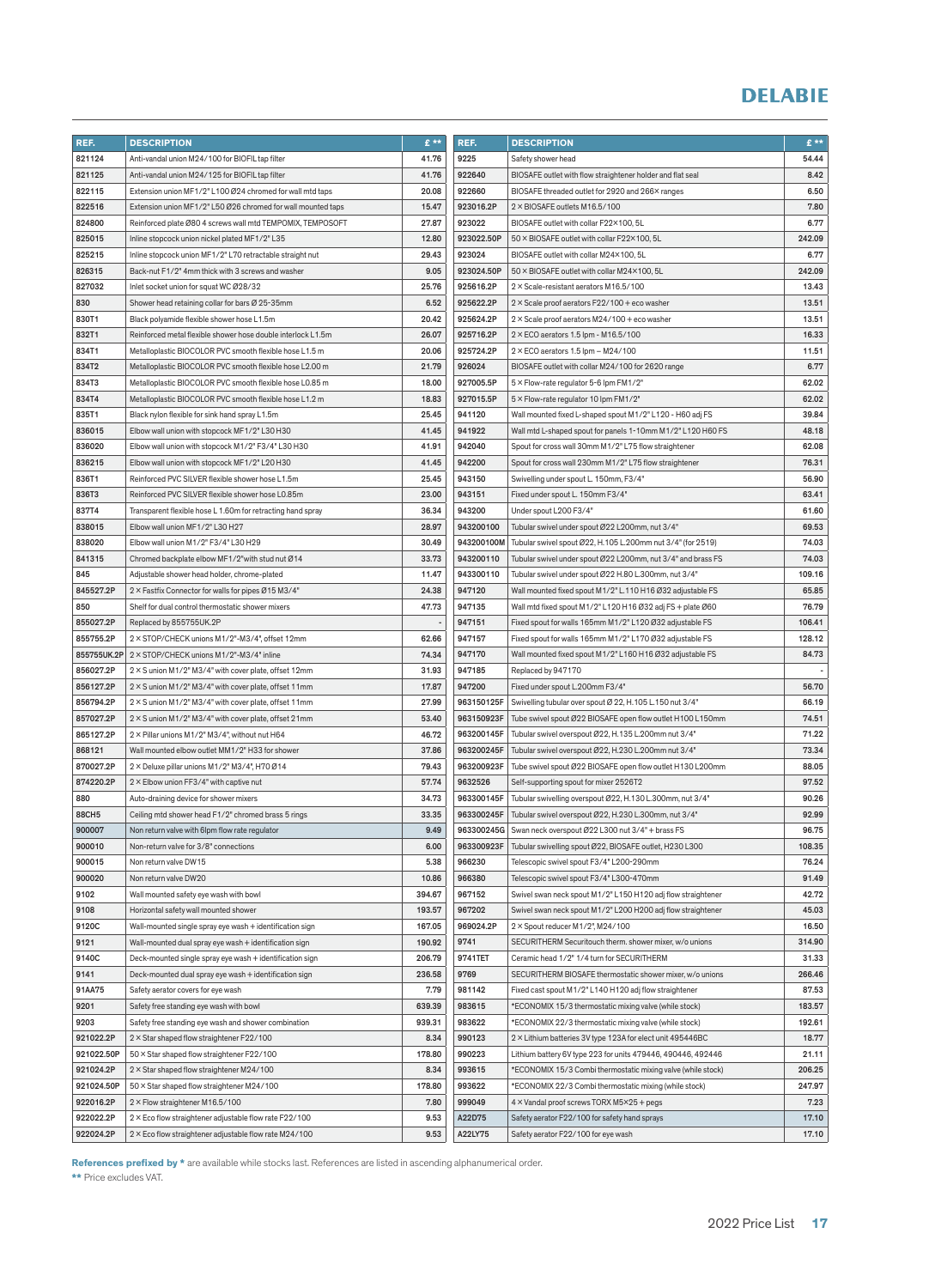| REF.       | <b>DESCRIPTION</b>                                                                                                       | $E$ **                   | REF.             | <b>DESCRIPTION</b>                                                                                             | $E$ ** |
|------------|--------------------------------------------------------------------------------------------------------------------------|--------------------------|------------------|----------------------------------------------------------------------------------------------------------------|--------|
| BA9915     | *2 × 15mm Combi angled inlet assembly (while stock)                                                                      | 77.52                    | H9612            | SECURITHERM therm sink mixer swvl spt/ret spray, short lever                                                   | 422.12 |
| BA9922     | Discontinued                                                                                                             | $\overline{\phantom{a}}$ | H9613            | SECURITHERM therm sink mixer +column with retracting handset                                                   | 441.02 |
| BJ13V      | Flow straightener Ø13 in Hostaform®                                                                                      | 1.62                     | H9614P           | SECURITHERM seq mixer st st BIOCLIP spout c-c 200 inline SC                                                    | 488.00 |
| C151AH75   | 2 × Connectors with non-return valve FM3/8"                                                                              | 20.36                    | H9615            | SECURITHERM therm seq mixer st steel BIOCLIP spout w columns                                                   | 556.11 |
| C282025    | 2.5mm Allen key to adjust flow rate on Eco flow straightener                                                             | 10.57                    | H9620            | SECURITHERM thermostatic sequential sink mixer H.160 L.140                                                     | 408.88 |
| C291AH75   | 2 × Connectors with non-return valves FM1/2"                                                                             | 24.44                    | H962015          | SECURITHERM sequential sink mixer H160 L140 lever L146 15mm                                                    | 410.27 |
| CEL378150V | Detector + L1.50m cable for BINOPTIC, TEMPOMATIC 2                                                                       | 85.69                    | H9620610         | SECURITHERM sequential mixer H.160 L.140 lever L.146 copper                                                    | 448.95 |
| CEL378499V | Detector + L5m cable for BINOPTIC, TEMPOMATIC 2                                                                          | 144.17                   | H9625            | SECURITHERM therm sequential BIOCLIP sink mixer H.160 L.140                                                    | 476.03 |
| CEL378V    | Detector + L0.70m cable for BINOPTIC, TEMPOMATIC 2                                                                       | 66.83                    | H962515          | SECURITHERM seq BIOCLIP sink mixer H160 L140 lev L.146, 15mm                                                   | 478.51 |
| СF         | *Adjustable nozzle M24×1.25 - 10 lpm (while stock then DP)                                                               | 10.40                    | H9625610         | SECURITHERM seq BIOCLIP mixer H.160 L.140 lever L.146 copper                                                   | 535.86 |
| CPP32P     | Solid cover plate Ø72 UltraPolish polished stainless steel                                                               | 13.34                    | H963015          | SECURITHERM therm seq shower mixer btm outlet inline SC, 15mm                                                  | 329.89 |
| CPP32S     | Solid cover plate Ø72 UltraSatin stainless steel satin                                                                   | 13.34                    | <b>H9630HYG</b>  | Auto-drain shower kit with therm seg mixer H9630, offset SC                                                    | 429.57 |
| D2553      | Pillar tap M1/2" with Long-Life valve head H190 L150                                                                     | 124.77                   | <b>H9630KIT</b>  | Shower riser kit with therm seq mixer H9630, offset SC                                                         | 412.35 |
| D273015    | Deck mounted tap MM1/2"                                                                                                  | 72.59                    | <b>H9630SHYG</b> | Auto-drain shower kit with therm seq mixer H9630S offset std                                                   | 402.12 |
| D275058    | Bed pan push button operated hand spray with stopcock                                                                    | 178.09                   | <b>H9630SKIT</b> | Shower riser kit with therm seq mixer H9630S, offset std                                                       | 384.49 |
| D275059    | Oven cleaner w. push button, food grade reinforced hose L125                                                             | 171.97                   | H9631            | SECURITHERM waterproof seq rec shower mix, kit 2/2 (+H96BOX)                                                   | 262.51 |
| D275065    | Bed pan trigger hand spray with flow straightener, stopcock                                                              | 213.45                   | H9632            | *Seq rec waterprf shwr mix 2/2 (+790BOX)(whl stk thn H9631)                                                    | 339.90 |
| D275150    | Wall mounted tap M1/2" with swivel spout L150                                                                            | 67.44                    | H9633            | SECURITHERM rec waterprf shower mix + elbow, 2/2 (+H96CBOX)                                                    | 298.31 |
| D275200    | Wall mounted tap M1/2" with swivel spout L200                                                                            | 70.01                    | H9634            | SECURITHERM thermostatic sequential shower panel back inlets                                                   | 602.36 |
| D276020    | Wall mounted tap for washing machines M1/2", M3/4"                                                                       | 41.30                    | H9635            | SECURITHERM therm seg shower panel back inlets + handset                                                       | 705.63 |
| DOCMEXP1   | *DOC M Exposed shower pack white (while stock lasts)                                                                     | 1,708.86                 | H9636            | SECURITHERM sequential shower panel flexi inlets w. handset                                                    | 705.63 |
| DOCMEXP2   | *DOC M Exposed shower pack blue (while stock lasts)                                                                      | 1,708.86                 | H963615          | SECURITHERM sequential shower panel copper inlets w. handset                                                   | 717.10 |
| DOCMREC1   | *DOC M Recessed shower pack white (while stock lasts)                                                                    | 2,096.19                 | H9639            | SECURITHERM sequential therm shower panel flexible inlets                                                      | 602.36 |
| DOCMREC2   | *DOC M Recessed shower pack blue (while stock lasts)                                                                     | 2,096.19                 | H963915          | SECURITHERM sequential therm shower panel copper inlets Ø15                                                    | 613.84 |
| DP         | Rain effect comfort diffuser, vandal proof, M24×1.25                                                                     | 16.96                    | H964015          | SECURITHERM therm seq shower mixer top outlet inline SC, 15mm                                                  | 329.89 |
| FLEXPEX2   | 2 × PEX Flexible connector M10×1 F3/8" L.420mm                                                                           | 44.20                    | H964115          | SECURITHERM thermostatic sequential exposed shower kit, 15mm                                                   | 563.16 |
| FLEXPEX3   | 2 × PEX flexible connector M10×1 F3/8" L525mm                                                                            | 50.50                    | H9642            | Remote therm sequential sink mixer for retracting hand spray                                                   | 281.00 |
| FLEXPEX4   | 2 × PEX flexible connector M10×1 F3/8" L660mm                                                                            | 62.22                    | H96BOX           | Waterproof rec box for seg shower mixer no inverter, kit 1/2                                                   | 256.55 |
| FLEXPEX6   | 2 × PEX flexibles, rotating L.467mm                                                                                      | 52.09                    | H96CBOX          | Waterproof rec box for seq shower mixer with inv, kit 1/2                                                      | 286.38 |
| G6432      | White wall-mtd pre-rinse mixer + hand spray 433000, bib tap                                                              | 656.35                   | H9716            | SECURITHERM therm sink mixer with swivelling spout H230 L200                                                   | 381.53 |
| G6433      |                                                                                                                          | 517.52                   | H9726            | SECURITHERM thermostatic basin mixer swivel spout H205 L150mm                                                  | 423.37 |
| G6493      | White wall-mtd pre-rinse mixer +hand spray 433000 no bib tap<br>Wall mounted mixer F3/4" centres 150mm                   | 184.24                   | H9739            | SECURITHERM thermostatic shower mixer, offset SC                                                               | 312.39 |
| G6532      |                                                                                                                          | 722.48                   | <b>H9739HYG</b>  | Auto-drain shower kit with therm mixer H9739, offset SC                                                        | 384.34 |
| G6533      | White pre-rinse twin hole mix c-c 150, spray 433000 bib tap                                                              | 583.69                   | <b>H9739KIT</b>  |                                                                                                                | 422.14 |
| G6559      | Pre-rinse twin hole mix c-c 150 + spray 433000 no bib tap                                                                | 237.54                   | <b>H9739S</b>    | Shower riser kit with thermostatic mixer H9739, offset SC                                                      | 278.37 |
| G65602     | Twin hole mixer M1/2" no spout<br>Deck mtd mixer 100-240 c-c vlv head controls spout L200 H250mm                         | 283.12                   | <b>H9739SHYG</b> | SECURITHERM thermostatic shower mixer, offset std<br>Auto-drain shower kit with therm mixer H9739S, offset std | 336.67 |
| G65603     | Deck mtd mixer 100-240 c-c vlv head controls spout L300 H340mm                                                           | 311.47                   | <b>H9739SKIT</b> | Shower riser kit with thermostatic mixer H9739S, offset std                                                    | 374.47 |
| G6632      |                                                                                                                          | 691.40                   | <b>H9741HYG</b>  | AD shower kit with Securitouch therm mixer H9741, offset SC                                                    | 384.49 |
| G6633      | White pre-rinse set with mixer + hand spray 433000, bib tap<br>White pre-rinse with mixer + hand spray 433000 no bib tap | 552.65                   | <b>H9741KIT</b>  | Shower riser kit with Securitouch therm mix H9741, offset SC                                                   | 384.49 |
| G66452     | Single hole mixer 45lpm, swivel spout L200mm, control knobs                                                              | 221.54                   | <b>H9741SHYG</b> | AD shower kit with Securitouch therm mixer H9741S offset std                                                   | 354.39 |
| G66453     | Single hole mixer 45lpm, swivel spout L300mm, control knobs                                                              | 245.11                   | <b>H9741SKIT</b> | Shower riser kit w. Securitouch therm mix H9741S, offset std                                                   | 354.39 |
|            |                                                                                                                          |                          |                  |                                                                                                                |        |
| G6649      | Discontinued                                                                                                             | $\overline{\phantom{a}}$ | <b>H9741TP</b>   | SECURITHERM Securitouch therm shower mixer, inline SC TMV3                                                     | 314.28 |
| G6679      | Wall mtd mixer valve head control + telesc spout L200-290mm                                                              | 219.87                   | H9752P           | *SECURITHERM therm shower bath mix inline SC(while stk lasts)                                                  | 471.73 |
| G6732      | White wall-mtd pre-rinse mixer +hand spray 433003, bib tap                                                               | 692.69                   | <b>H9768TP</b>   | BIOSAFE therm shower mixer, ERGO controls, inline SC, TMV3                                                     | 289.65 |
| G6733      | White wall-mtd pre-rinse mixer +hand spray 433003 no bib tap                                                             | 553.86                   | H9769            | SECURITHERM BIOSAFE thermostatic shower mixer, offset SC                                                       | 276.34 |
| G6832      | White pre-rinse twin hole mix c-c 150, spray 433003 bib tap                                                              | 758.82                   | <b>H9769HYG</b>  | AD shower kit with Securitouch therm mixer H9769, offset SC                                                    | 388.10 |
| G6833      | Pre-rinse twin hole mix c-c 150 + spray 433003 no bib tap                                                                | 620.03                   | <b>H9769KIT</b>  | Shower riser kit with BIOSAFE therm mixer H9769, offset SC                                                     | 425.90 |
| G6932      | White pre-rinse with mixer + hand spray 433003, bib tap                                                                  | 727.74                   | <b>H9769S</b>    | SECURITHERM BIOSAFE thermostatic shower mixer, offset std                                                      | 246.35 |
| G6933      | White pre-rinse with mixer + hand spray 433003, no bib tap                                                               | 588.97                   | <b>H9769SHYG</b> | AD shower kit with Securitouch therm mixer H9769S offset std                                                   | 352.82 |
| GR         | *Rain effect spray grid M24×1.25 (while stk then DP)                                                                     | 22.71                    | <b>H9769SKIT</b> | Shower riser kit with BIOSAFE therm mixer H9769S, offset std                                                   | 390.62 |
| H9600      | SECURITHERM therm sequential basin mixer H.95 L.120 no waste                                                             | 334.34                   | <b>KB7007</b>    | BINECO maintenance kit for basin/urinal ~7sec time flow                                                        | 18.50  |
| H960015    | Therm seq basin mixer H.95 L.120, lever L.146, 15mm no waste                                                             | 336.56                   | KB7015           | BINECO maintenance kit for basin 15sec time flow                                                               | 18.50  |
| H960015L   | Therm seq basin mixer H.95 L.120, lever L.100, 15mm no waste                                                             | 334.34                   | KB7025           | BINECO maintenance kit for shower ~25 sec time flow                                                            | 18.50  |
| H9600610   | Therm seq basin mix H95 L120 lever L146 copper tail no waste                                                             | 367.78                   | KBP311N          | BINECO maintenance kit for shower starter and fountain 83-84                                                   | 11.09  |
| H9600610L  | Therm seq basin mix H95 L120 lever L100 copper tail no waste                                                             | 365.54                   | LH               | Long lever LH                                                                                                  | 46.04  |
| H9601      | SECURITHERM therm sequential basin mix H.95 L.120 with waste                                                             | 387.51                   | N009AG75         | Ceramic cartridge Ø40 with base plate and flow rate limiter                                                    | 36.34  |
| H9605      | SECURITHERM therm sequential BIOCLIP basin mixer H95 L120mm                                                              | 378.91                   | N109AG75         | Ceramic cartridge Ø40 with base plate, no flow rate limiter                                                    | 32.20  |
| H960515    | SECURITHERM seq BIOCLIP basin mixer H.95 L.120 L.146, 15mm                                                               | 381.14                   | N148AA75         | Ceramic cartridge Ø40 no base, no flow rate limiter                                                            | 31.10  |
| H960515L   | SECURITHERM seq BIOCLIP basin mixer H.95 L.120 L.100, 15mm                                                               | 378.91                   | N201AG75         | Ceramic cartridge Ø40 no base flow limiter for elec. models                                                    | 69.40  |
| H9605610   | SECURITHERM seq BIOCLIP basin mix H95 L120 lever L146 copper                                                             | 412.35                   | N222             | Ceramic cartridge Ø35 with base, with flow rate regulator                                                      | 36.34  |
| H9605610L  | SECURITHERM seq BIOCLIP basin mix H95 L120 lever L100 copper                                                             | 410.12                   | N243             | Ø35mm ceramic sequential cartridge with base                                                                   | 48.43  |
| H9611P     | SECURITHERM therm seq mixer SS BIOCLIP spt inline SC c-c 150                                                             | 488.92                   | N2431            | Sequential Ø 35mm ceramic cartridge with base + link                                                           | 56.70  |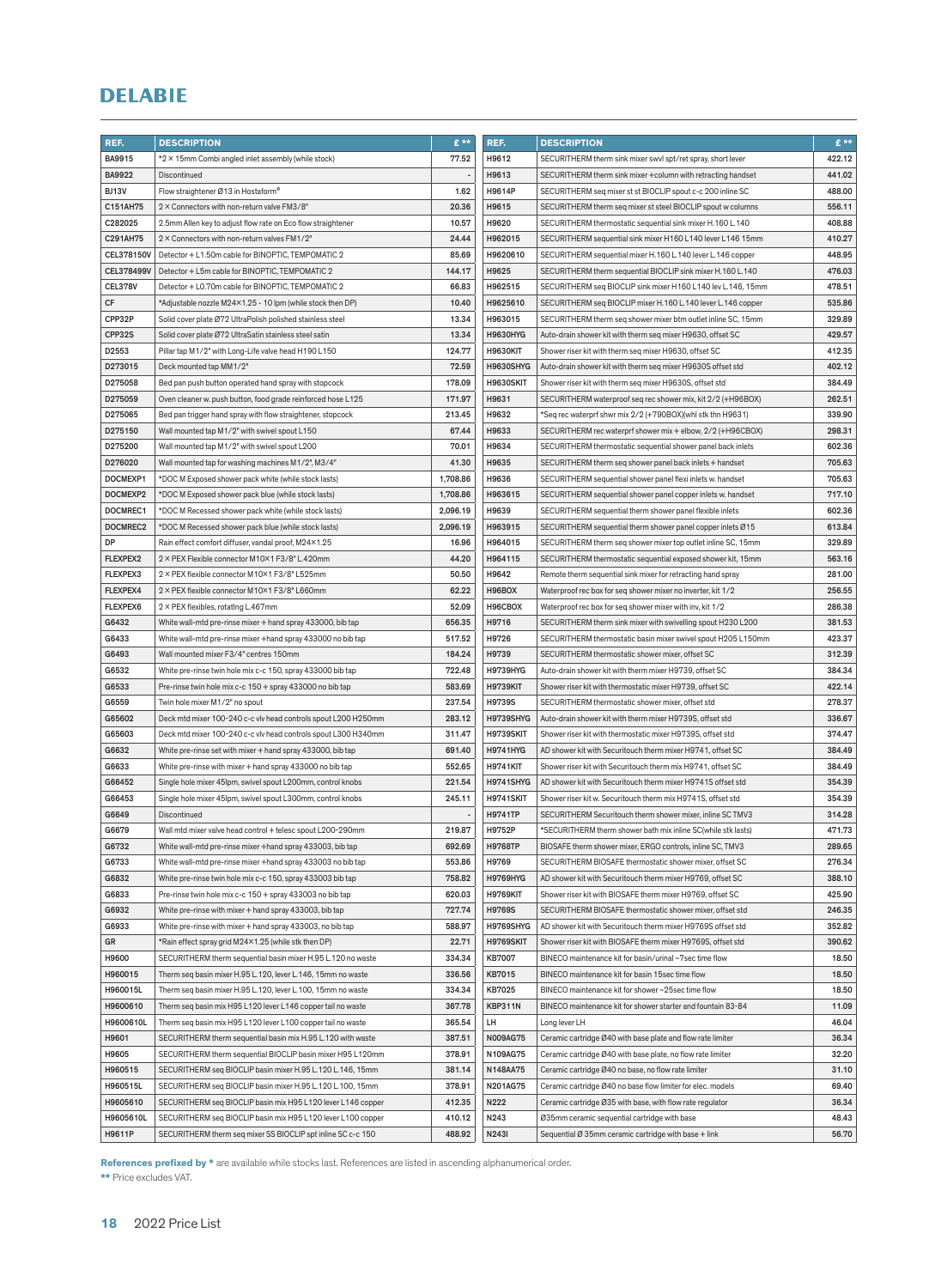| REF.            | <b>DESCRIPTION</b>                                            | $f^*$  | REF.            | <b>DESCRIPTION</b>                                            | $E$ ** |
|-----------------|---------------------------------------------------------------|--------|-----------------|---------------------------------------------------------------|--------|
| N248AA75        | Ceramic cartridge Ø40 no base with flow rate limiter          | 36.34  | <b>NS565</b>    | Ceramic cartridge Ø45 for deck-mounted mixer 60 lpm           | 83.52  |
| N252            | Ceramic pressure balancing EP cartridge Ø40 with base plate   | 93.33  | <b>NSB262</b>   | Ø35mm ceramic cartridge with base and centering ring          | 36.34  |
| N262            | Ceramic cartridge Ø35 with EP Pressure Balancing              | 84.63  | P120AA75        | Guided washer head Ø22.5 + cover (5800 range)                 | 85.96  |
| N421AJ75        | Thermostatic cartridge 1/2" NF                                | 183.22 | P271AA85        | Valve head 1/4 left turn Hot Water + lever                    | 82.90  |
| <b>N434AH75</b> | Cartridge Ø35 without base plate for 3020, 2303 & 2312 range  | 36.34  | P272AA85        | Valve head 1/4 right turn Cold Water + lever                  | 82.90  |
| N96             | *SECURITHERM therm cart H9610/14P/11P (while stk then N961)   | 177.88 | P295AA85        | Valve head 1/2 left turn Hot Water + lever                    | 82.90  |
| N960            | SECURITHERM therm cartridge for sinks H960× (after 01/2022)   | 177.88 | P296AA85        | Valve head 1/2 right turn Cold Water + lever                  | 82.90  |
| N961            | SECURITHERM therm cart for sinks H961× (after 01/2022)        | 177.88 | P482AJ75        | Ceramic head 1/2" 1/4 right turn                              | 23.74  |
| N963            | SECURITHERM therm cart for showers H9630/40 (after 01/2022)   | 177.88 | P5445           | Ceramic head with control for ref. 5445T2S                    | 30.29  |
| N9630           | *SECURITHERM therm shower cart H9630/40 (while stk then N963) | 177.88 | P9775           | Replaced by 9741TET                                           |        |
| <b>N96L</b>     | *SECURITHERM therm basin cart H9600/05 (while stk then N960)  | 177.88 | <b>RVP446V</b>  | Power supply for solenoid valve - battery-operated mixer      | 9.19   |
| N9726           | Thermostatic cartridge for SECURITHERM basin H9726            | 176.21 | <b>SER1660V</b> | Lock for 2-roll toilet paper dispenser                        | 6.52   |
| N9769           | Thermostatic cartridge for SECURITHERM H9769                  | 189.00 | <b>SER2559V</b> | Lock for hyg. accessories except JUMBO & 51058 soap dispenser | 16.68  |
| <b>N97L</b>     | Thermostatic cartridge for SECURITHERM shower H9739/S         | 155.52 | <b>SER2911V</b> | Lock for JUMBO & soap dispensers of 51058 type                | 16.68  |
| N97LR           | Thermostatic cartridge for SECURITHERM shower H9741/52S       | 155.52 | <b>V668AH75</b> | Nameplate for safety shower                                   | 30.54  |
| <b>NS262</b>    | Ceramic cartridge Ø35 with base plate                         | 36.34  | <b>V669AH75</b> | Nameplate for safety eye wash                                 | 30.54  |

References prefixed by \* are available while stocks last. References are listed in ascending alphanumerical order.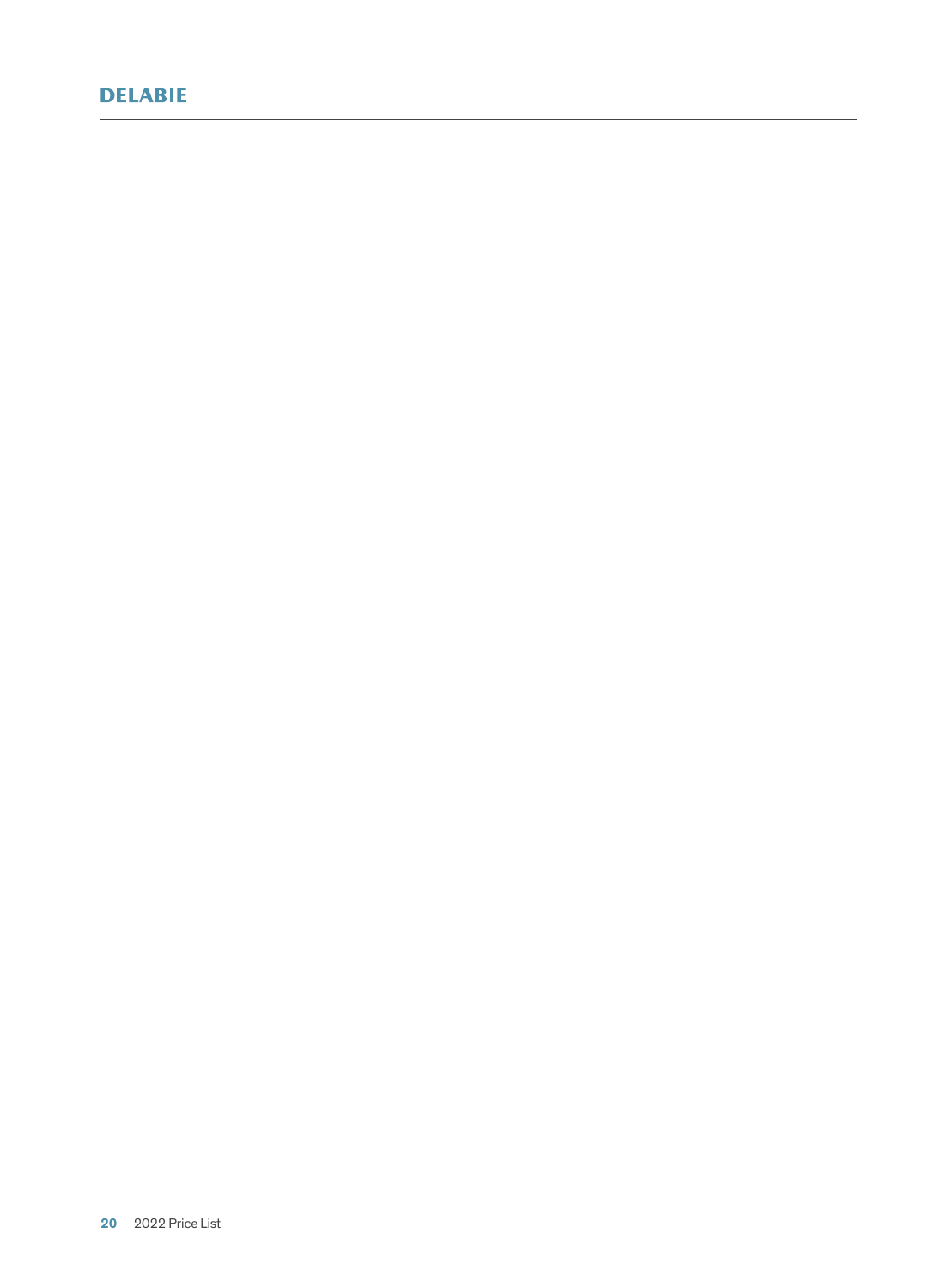Unless otherwise agreed in writing these conditions constitute the only conditions upon which DELABIE UK Ltd. ("The Company") is willing to supply the goods specified.

#### The Company does not sell directly to members of the public:

- The price list is provided for guidance only and does not constitute a contract. The wholesalers and installers are free to determine their prices in accordance with current regulations, taking into account their costs, services and
- warranty costs they bear. - The Terms and Conditions are valid for all wholesale customers.

For all other professionals (manufacturers, export, etc.) or for any special manufacturing request, please contact us.

#### ORDERS AND QUOTATIONS:

These will be processed in order of receipt.

We do not accept open orders or orders for call-off. All orders sent imply acceptance of our general terms and conditions of sale and customers waive any claims that may arise from clauses in their own documentation which may differ.

The customer agrees to these terms from the moment that we receive the order, which cannot be cancelled. Orders are accepted without obligation to deliver the order in full in one delivery.

Our commercial representatives are not authorised to agree additional terms verbally, or to provide verbal guarantees beyond those provided in the written contract. In the event of default or delayed payment, the Company will be entitled to suspend deliveries or cancel existing orders without any claim for damages from the customer. In the event of a change in circumstances of the buyer, we reserve the right to cancel existing orders or to demand

payment guarantees. Our quotes do not amount to specifications; specifiers and professional installers are solely responsible for the choice of products according to their intended use, current regulations and recommended guidelines.

#### PRICE:

Deliveries are invoiced according to the conditions in place at the date of despatch. Prices are given without guarantee and they may be changed without notice subject to fluctuations in costs, VAT or other taxes, according to the

prevailing economic conditions. Price increases will be announced one month prior to their application, and they apply to quotes and orders in hand. Orders will be despatched free-of-charge for all deliveries within mainland UK, excluding express deliveries.

#### PAYMENTS:

Unless otherwise stated, prices quoted are ex-works and are exclusive of value added tax. All prices will be subject to any value added tax at the appropriate rate. Payment terms, subject to credit approval and prior agreement, are strictly 30 days from invoice date. According to individual credit conditions and/or insurance requirements The Company reserves the right to request payment in advance of despatch of goods on receipt of order. We do not give discounts for early payment.

The company understands and will exercise its statutory right to claim interest and compensation for debt recovery costs under the Late Payment of Commercial Debts (interest) Act 1998 legislation if invoices are not paid according to agreed credit terms.

In the case of late payment a cash payment may be required, replacing existing conditions.

We will not accept any set-off, only our assets have a legal value.

#### DELIVERY TIMES:

Despatch dates are indicative only and we shall not be liable for any delay or failure in carrying out our obligations where the delay or failure to deliver is caused by risks of manufacturing or where the cause is beyond our control. Delivery delay will not give rise to compensation payment or goods rejection.

#### SHIPPING:

Orders are sent to our distributors. We do not deliver to site. The buyer assumes responsibility for carriage and packing costs for deliveries outside mainland UK. The goods are always forwarded at the buyer's own risk, whatever the method of transport, even if the carriage is free and special conditions have been granted. The carrier is solely responsible for their delivery, and in the event of delay,<br>missing items, damage or other dispute, the customer must<br>indicate this via the delivery driver's paperwork (either<br>electronically or in hard copy) AND follow up w notification sent by recorded delivery within 24 hours. A copy of this letter must be addressed to us.

#### CLAIMS:

No claim will be allowed where the delay in reporting exceeds 8 days following receipt of the goods. The whole of the delivery cannot be rejected because of partial damages and shortages.

#### PROPERTY IN GOODS:

Notwithstanding any agreed terms of sale, the goods shall remain the property of the seller until payment is made in full. The failure to meet a payment deadline may result in the reclamation of these goods. The buyer assumes the risks of loss or damage, regardless of the means of delivery, as described in 'DELIVERY TIMES' and 'SHIPPING' above, as well as liability for the damage they might cause

#### WARRANTY AND RESPONSIBILITY:

Our products are warrantied against any manufacturing defect for a period of 10 years, including electronic controls, excluding other electrical accessories (e.g. hand dryers, etc.) which have a 3-year warranty from the invoice date. This does not apply to products with an expiry date.

This warranty is limited to replacement or repair of defective components as determined by our workshops in France but excludes the costs of spoilage, handling and carriage or compensation, whatever they are. We are not responsible for handling charges and the cost of returning products to our workshops.

Disasters or major water damage as a result of manufacturing defects are covered by our product and/or public liability insurance.

Our warranty and responsibility does not include the following:

- installation that does not comply with the technical specification or current recommended guidelines; - worn parts;
- non-compliance with installation, user and maintenance guides;
- other factors independent of our products' quality, for example: detergents or abrasive cleaning products, the action of hard water, foreign bodies (e.g. gravel, sand, iron filings, scale, etc.), chemical and electrolytic
- phenomenon; lack of supervision, poor storage or poor maintenance;
- product modifications or actions by the customer, or a third party, without our authorisation using non-DELABIE components and/or consumable items.

#### - products past their expiry date.

The water-tightness of connections, joints and the product housing is the responsibility of the professional responsible for installation, and must be guaranteed by them. Warranty excludes joints, valves, washers and rubber seals. However they would be supplied if the warranty application requires them. Any finishes other than chrome or nickel are also excluded from the warranty.

In the event that the product has been discontinued or manufacturing methods have changed and replacements are not available, similar alternative products will be offered. Replacement under warranty will not extend the duration of the original warranty.

Legal warranty of latent defects applies in any event.

#### SPARE PARTS:

pare parts and mechanisms that are essential to ensure the correct operation of our products will be held in stock for the duration of the guarantee. They are listed at the back of our catalogues.

#### RETURNS:

Goods may not be returned to us for credit without our prior written approval obtained by the buyer from the Company and they are received in a good state (determined by our goods inwards department). All transportation costs for returned goods must be paid by the buyer. Goods must be returned to our factory\* with good protective packaging. Deliveries less than a month old will be refunded at the invoiced price. For deliveries older than one month, a deduction will be made for checking, handling and administration costs. A repair and re-stocking fee will apply where appropriate.

Product returns are not permitted in the following circumstances: discontinued products, specially manufactured products, technical or aesthetic evolution of the product since the date of purchase, scratched or damaged products, products purchased more than one year previously, products with an expiry date. If sent to DELABIE, those products outside the scope of returns will be immediately destroyed/recycled, and will not be returned to the customer. The schedule of standard deductions is as follows:

- return less than 1 month: refund at invoiced price
- return between 1 and 3 months: deduction of 15% return between 3 months and 1 year: deduction of 30%
- return after 1 year: no refund possible.
- return without prior agreement: additional deduction of 5% of the value of the goods with a minimum value
- of £50 excl. VAT. \* DELABIE S.C.S.
- 18, rue du Maréchal Foch
- 80130 Friville Escarbotin FRANCE

#### CLEANING - MAINTENANCE:

Clean with slightly soapy water only, using a soft cloth or sponge, rinse and dry thoroughly. Do not use abrasive or chlorine-based products (with a hydrochloric acid base), or dyes.

#### PHOTOGRAPHS AND DRAWINGS:

All photos, drawings or illustrations are for illustrative purposes only, without contractual obligation, and may be subject to change without notice. We reserve the right to modify designs and dimensions without notice and without recourse. This applies to all references, dimensions, information contained in various documents, catalogues, installation guides, price lists and websites, which can be modified or discontinued at any time without notice.

#### INTELLECTUAL PROPERTY AND USE OF CONTENT:

The content (including but not limited to the information, text, graphics, data, images, photos, visuals, videos and soundtrack, and the format of all these elements and our catalogues, websites, etc.) are protected under copyright and/or other intellectual property. The contents are the sole property of their respective editors. Any copying, reproduction, use, adaptation, alteration, modification, translation, dissemination, complete or partial, of content, whether they belong to DELABIE UK Limited or a third party which has granted the rights to DELABIE UK Limited, by any means whatsoever, is illegal except for the limiting rights that are granted below, and/or private copying for the exclusive use of the copier. The content presented in our communication and business tools may be subject to change without notice and are provided without warranty of any kind, express or implied, and cannot give rise to any right to compensation. Protected content may be specifically identified by the following copyright notices: © or "All rights reserved".

The names and logos appearing in our catalogues and websites are registered trademarks. These distinctive marks are the exclusive property of DELABIE UK Limited or third parties who have granted the rights to DELABIE UK Limited. Any use, complete or partial reproduction, or imitation of these marks is prohibited without prior express consent of DELABIE UK Limited.

Alteration and modification of the contents or their use for any purpose other than that authorised, constitute an infringement of DELABIE UK Limited's, or a third party's, property rights. With the following limitations, DELABIE UK Limited grants you the right to download and distribute the content:

- where the download function exists
- for non-commercial purposes
- in good faith

- for maintaining the proprietary notices intact, and for the publication or posting of existing content online, if such information is stated. This right should in no way be interpreted as a trademark or copyright license for the aforementioned content.

#### PERSONAL DATA PROTECTION:

In line with the General Data Protection Regulation (GDPR), DELABIE is doing everything necessary to limit to a bare minimum the collection of personal data, and its conservation and ensure its protection.

DELABIE only uses this data for its own use for purposes of information and commercialisation of its products. It is not, under any circumstances, given to third parties. The right of access, rectification, removal and opposition

to the processing in addition to the limitation and transferability of your data is possible on request to our Data Protection Officer (DPO) at DELABIE via email (dpo@delabie.fr) or recorded delivery with a photocopy of a photo ID to the following address: DELABIE, Henderson House, Hithercroft Road, Wallingford, OX10 9DG.

To improve our services and for training purposes, calls to DELABIE may be recorded. These recordings will not be retained, and will be systematically deleted within a maximum period of 48 hours.

#### TERRITORIAL EXCLUSIVITY:

Our wholesalers are authorised to sell in the UK and its offshore territories. For all other countries, the Company has entered into exclusive agreements with import and distribution companies.

In this context, our UK customers cannot sell our products outside their national borders unless they have express agreement from us.

#### JURISDICTION:

These terms of business are governed by English and Welsh law. Acceptance of an order in stock constitutes a contract under English and Welsh law. All disputes arising from the contract in connection with these terms shall be subject to the exclusive jurisdiction of the English Court, even if there is an appeal and there are multiple defendants, and regardless of the delivery location or stipulated payment. The Company may vary these terms of business from time to time by giving you reasonable written notice. All clauses to the contrary will be considered void by the mere fact of having dealt with our company.